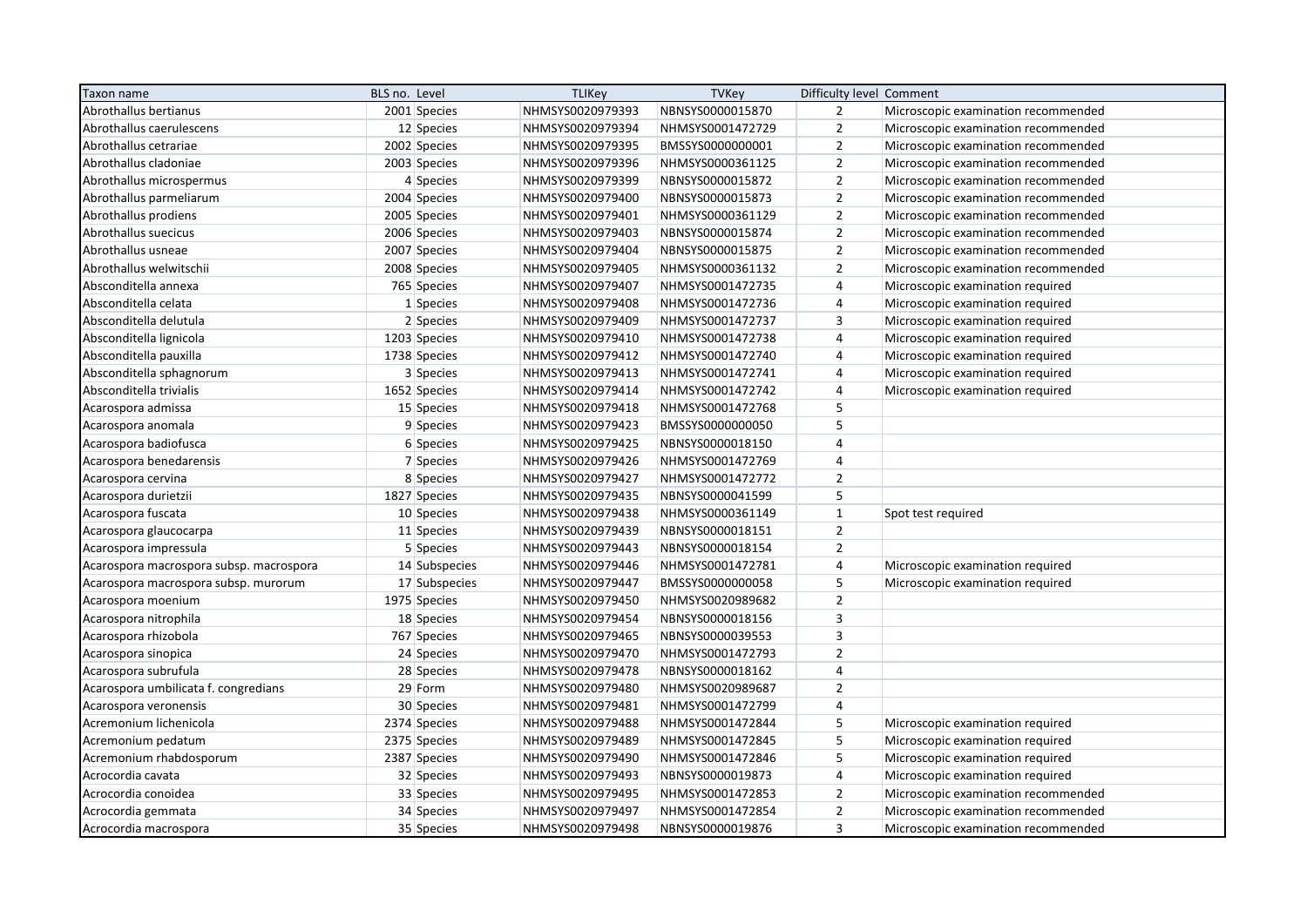| Taxon name                              | BLS no. Level | <b>TLIKey</b>    | <b>TVKey</b>     | Difficulty level Comment |                                     |
|-----------------------------------------|---------------|------------------|------------------|--------------------------|-------------------------------------|
| Acrocordia salweyi                      | 36 Species    | NHMSYS0020979501 | NBNSYS0000019877 | $\overline{2}$           | Microscopic examination recommended |
| Acrocordia subglobosa                   | 2437 Species  | NHMSYS0020979502 | NHMSYS0020989689 | 5                        | Microscopic examination required    |
| Adelococcus alpestris                   | 777 Species   | NHMSYS0020979505 | NBNSYS0000020194 | $\overline{4}$           | Microscopic examination required    |
| Adelococcus interlatens                 | 2368 Species  | NHMSYS0020979508 | NHMSYS0001472888 | $\overline{4}$           | Microscopic examination required    |
| Adelolecia pilati                       | 762 Species   | NHMSYS0020979512 | NBNSYS0000018706 | $\overline{3}$           | Microscopic examination required    |
| Agonimia allobata                       | 1149 Species  | NHMSYS0020979514 | NBNSYS0000020618 | $\overline{4}$           | Microscopic examination required    |
| Agonimia flabelliformis                 | 2588 Species  | NHMSYS0020979515 | NHMSYS0020989690 | $\overline{4}$           | Microscopic examination required    |
| Agonimia gelatinosa                     | 1155 Species  | NHMSYS0020979516 | BMSSYS0000001190 | $\overline{4}$           | Microscopic examination required    |
| Agonimia globulifera                    | 26 Species    | NHMSYS0020979517 | NHMSYS0001474230 | $\overline{4}$           | Microscopic examination required    |
| Agonimia octospora                      | 37 Species    | NHMSYS0020979518 | NBNSYS0000020586 | $\overline{4}$           | Microscopic examination required    |
| Agonimia opuntiella                     | 2449 Species  | NHMSYS0020979519 | NHMSYS0020038989 | 4                        | Microscopic examination required    |
| Agonimia repleta                        | 23 Species    | NHMSYS0020979520 | BMSSYS0000001192 | 4                        | Microscopic examination required    |
| Agonimia tristicula                     | 38 Species    | NHMSYS0020979521 | NBNSYS0000020587 | $\mathbf{1}$             |                                     |
| Agyrium rufum                           | 1611 Species  | NHMSYS0020979524 | NBNSYS0000018166 | $\mathbf{1}$             |                                     |
| Ainoa mooreana                          | 1433 Species  | NHMSYS0020979527 | NHMSYS0001474269 | $\overline{\mathbf{3}}$  | Microscopic examination recommended |
| Alectoria nigricans                     | 39 Species    | NHMSYS0020979551 | NBNSYS0000018167 | $\mathbf{1}$             |                                     |
| Alectoria ochroleuca                    | 40 Species    | NHMSYS0020979552 | NBNSYS0000018168 | $\overline{3}$           |                                     |
| Alectoria sarmentosa subsp. sarmentosa  | 41 Subspecies | NHMSYS0020979560 | NHMSYS0001474319 | $\overline{2}$           |                                     |
| Alectoria sarmentosa subsp. vexillifera | 42 Subspecies | NHMSYS0020979561 | NBNSYS0000018170 | $\overline{2}$           |                                     |
| Allantoparmelia alpicola                | 43 Species    | NHMSYS0020979569 | NBNSYS0000018171 | $\overline{2}$           |                                     |
| Amandinea coniops                       | 203 Species   | NHMSYS0020979585 | NHMSYS0020989708 | $\overline{2}$           | Microscopic examination recommended |
| Amandinea pelidna                       | 1292 Species  | NHMSYS0020979587 | NHMSYS0020989709 | $\overline{2}$           | Microscopic examination recommended |
| Amandinea punctata                      | 212 Species   | NHMSYS0020979588 | BMSSYS0000001357 | $\mathbf 1$              | Microscopic examination recommended |
| Ameliella andreaeicola                  | 150 Species   | NHMSYS0020979590 | NHMSYS0020987448 | $\overline{4}$           | Microscopic examination required    |
| Ameliella grisea                        | 52 Species    | NHMSYS0020979591 | NHMSYS0020987450 | $\overline{4}$           | Microscopic examination required    |
| Amygdalaria consentiens                 | 563 Species   | NHMSYS0020979594 | NHMSYS0020987452 | $\overline{4}$           | Microscopic examination required    |
| Amygdalaria pelobotryon                 | 44 Species    | NHMSYS0020979595 | NBNSYS0000018172 | $\overline{2}$           | Microscopic examination recommended |
| Anaptychia ciliaris subsp. ciliaris     | 45 Subspecies | NHMSYS0020979599 | NHMSYS0001474601 | $\overline{2}$           |                                     |
| Anaptychia ciliaris subsp. mamillata    | 46 Subspecies | NHMSYS0020979600 | NBNSYS0000018174 | $\overline{3}$           |                                     |
| Anaptychia runcinata                    | 47 Species    | NHMSYS0020979608 | NHMSYS0001474607 | $\mathbf{1}$             |                                     |
| Anisomeridium biforme                   | 48 Species    | NHMSYS0020979612 | NHMSYS0001474641 | $\overline{2}$           | Microscopic examination recommended |
| Anisomeridium polypori                  | 49 Species    | NHMSYS0020979615 | BMSSYS0000001474 | $\overline{2}$           | Microscopic examination recommended |
| Anisomeridium ranunculosporum           | 1584 Species  | NHMSYS0020979616 | NHMSYS0001474644 | $\mathbf 2$              | Microscopic examination recommended |
| Anisomeridium robustum                  | 2499 Species  | NHMSYS0020979617 | NHMSYS0020534994 | 3                        | Microscopic examination recommended |
| Anisomeridium viridescens               | 1607 Species  | NHMSYS0020979618 | BMSSYS0000001475 | 3                        | Microscopic examination required    |
| Antennulariella lichenisata             | 2500 Species  | NHMSYS0020979620 | NHMSYS0020535000 | $\overline{3}$           | Microscopic examination required    |
| Aphanopsis coenosa                      | 728 Species   | NHMSYS0020979624 | NBNSYS0000018176 | 4                        | Microscopic examination required    |
| Arctomia delicatula                     | 50 Species    | NHMSYS0020979627 | NBNSYS0000018177 | $\overline{\mathbf{3}}$  | Microscopic examination required    |
| Arctoparmelia incurva                   | 1000 Species  | NHMSYS0020979630 | NBNSYS0000142224 | $\mathbf{1}$             |                                     |
| Arrhenia peltigerina                    | 913 Species   | NHMSYS0020979632 | NHMSYS0020989713 | $\overline{\mathbf{3}}$  |                                     |
| Arthonia almquistii                     | 771 Species   | NHMSYS0020979636 | NHMSYS0001474921 | $\overline{3}$           | Microscopic examination required    |
| Arthonia amylospora                     | 1930 Species  | NHMSYS0020979637 | NBNSYS0000039557 | $\overline{3}$           | Microscopic examination required    |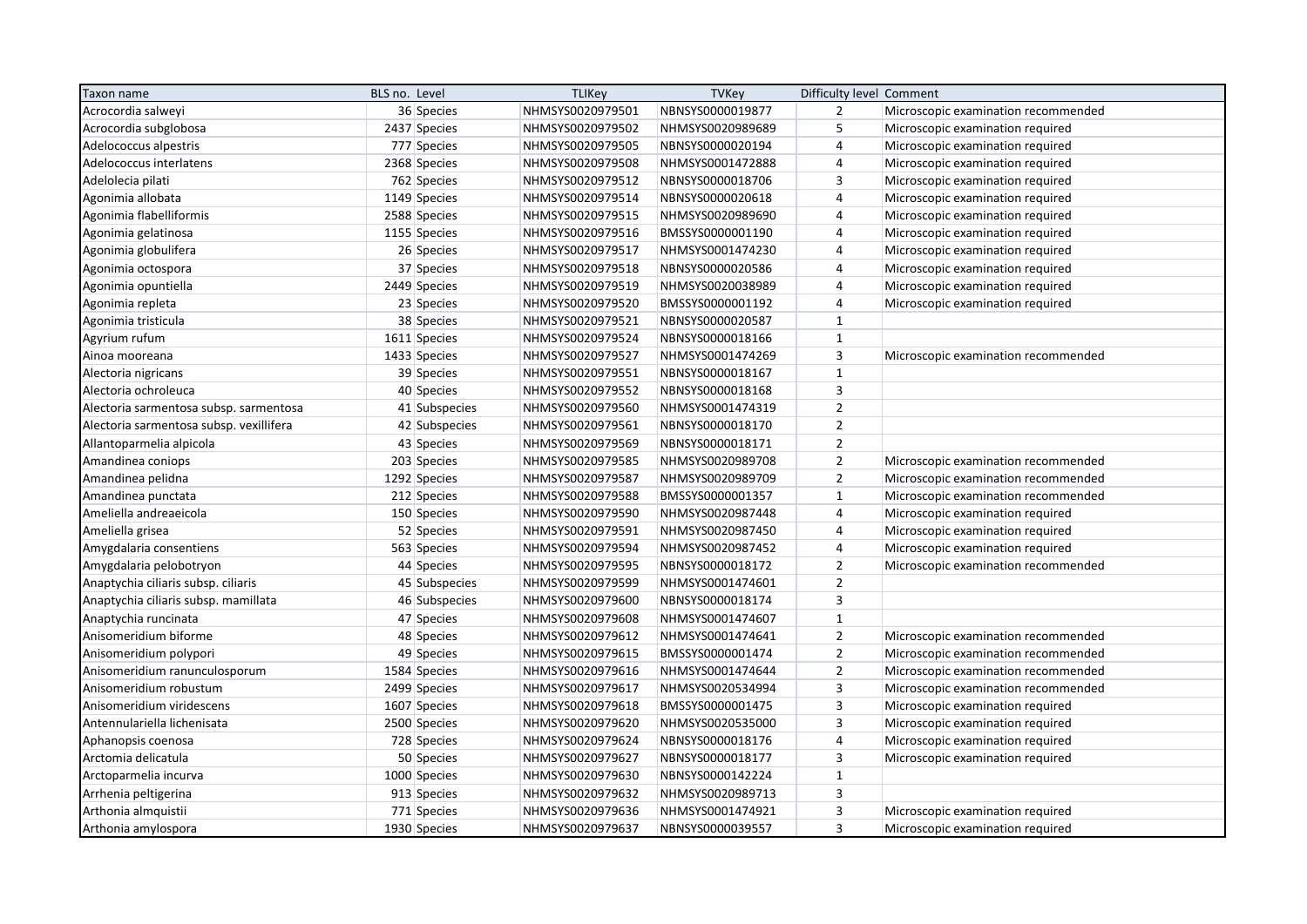| Taxon name             | BLS no. Level |              | <b>TLIKey</b>    | <b>TVKey</b>     | Difficulty level Comment |                                                  |
|------------------------|---------------|--------------|------------------|------------------|--------------------------|--------------------------------------------------|
| Arthonia anglica       |               | 1686 Species | NHMSYS0020979640 | NBNSYS0000039558 | $\overline{4}$           | Microscopic examination required                 |
| Arthonia anombrophila  |               | 1588 Species | NHMSYS0020979641 | NHMSYS0001474923 | 3                        | Microscopic examination required                 |
| Arthonia apatetica     |               | 2418 Species | NHMSYS0020979642 | NHMSYS0001474924 | 5                        | Microscopic examination required                 |
| Arthonia apotheciorum  |               | 1501 Species | NHMSYS0020979643 | BMSSYS0000001639 | $\mathsf 3$              | Microscopic examination required                 |
| Arthonia arthonioides  |               | 51 Species   | NHMSYS0020979645 | NBNSYS0000015487 | $\overline{\mathbf{3}}$  | Microscopic examination recommended              |
| Arthonia astroidestera |               | 1687 Species | NHMSYS0020979651 | NBNSYS0000015519 | 3                        | Microscopic examination recommended, UV required |
| Arthonia atlantica     |               | 53 Species   | NHMSYS0020979653 | NHMSYS0001474930 | 4                        | Microscopic examination required                 |
| Arthonia byssacea      |               | 2604 Species | NHMSYS0020979657 | NHMSYS0020989719 | 4                        | Microscopic examination required                 |
| Arthonia caerulescens  |               | 2563 Species | NHMSYS0020979658 | NHMSYS0020989720 | $\overline{3}$           | Microscopic examination required                 |
| Arthonia cinnabarina   |               | 72 Species   | NHMSYS0020979662 | NBNSYS0000015516 | $\mathbf{1}$             | Microscopic examination recommended              |
| Arthonia cohabitans    |               | 27 Species   | NHMSYS0020979668 | NBNSYS0000039559 | $\overline{4}$           | Microscopic examination recommended              |
| Arthonia colombiana    |               | 2463 Species | NHMSYS0020979669 | NHMSYS0020038993 | 4                        | Microscopic examination required                 |
| Arthonia coronata      |               | 2415 Species | NHMSYS0020979670 | NHMSYS0001474938 | $\overline{4}$           | Microscopic examination required                 |
| Arthonia destruens     |               | 2564 Species | NHMSYS0020979673 | NHMSYS0020989726 | $\overline{4}$           | Microscopic examination required                 |
| Arthonia didyma        |               | 56 Species   | NHMSYS0020979674 | NHMSYS0001474939 | $\overline{2}$           | Microscopic examination recommended              |
| Arthonia digitatae     |               | 2416 Species | NHMSYS0020979676 | NHMSYS0001474940 | $\overline{4}$           | Microscopic examination required                 |
| Arthonia diploiciae    |               | 2009 Species | NHMSYS0020979677 | BMSSYS0000001651 | $\overline{4}$           | Microscopic examination required                 |
| Arthonia elegans       |               | 58 Species   | NHMSYS0020979681 | NHMSYS0000361274 | $\overline{2}$           | Microscopic examination recommended              |
| Arthonia endlicheri    |               | 59 Species   | NHMSYS0020979682 | NBNSYS0000015496 | $\overline{4}$           |                                                  |
| Arthonia epiphyscia    |               | 122 Species  | NHMSYS0020979686 | NBNSYS0000015497 | $\overline{2}$           | Microscopic examination recommended              |
| Arthonia excipienda    |               | 1599 Species | NHMSYS0020979688 | NBNSYS0000015494 | $\overline{4}$           | Microscopic examination required                 |
| Arthonia fuscopurpurea |               | 775 Species  | NHMSYS0020979690 | NHMSYS0001474945 | $\overline{2}$           | Microscopic examination recommended              |
| Arthonia galactites    |               | 61 Species   | NHMSYS0020979692 | NBNSYS0000015500 | 5                        | Microscopic examination required                 |
| Arthonia gelidae       |               | 1961 Species | NHMSYS0020979693 | NHMSYS0001474947 | $\overline{4}$           | Microscopic examination required                 |
| Arthonia graphidicola  |               | 735 Species  | NHMSYS0020979696 | NBNSYS0000039561 | $\overline{2}$           | Microscopic examination recommended              |
| Arthonia ilicina       |               | 94 Species   | NHMSYS0020979701 | NBNSYS0000015520 | $\overline{2}$           | Microscopic examination recommended              |
| Arthonia ilicinella    |               | 62 Species   | NHMSYS0020979702 | NBNSYS0000015502 | $\overline{3}$           | Microscopic examination required                 |
| Arthonia intexta       |               | 1933 Species | NHMSYS0020979705 | NBNSYS0000015504 | $\overline{\mathbf{3}}$  | Microscopic examination required                 |
| Arthonia invadens      |               | 729 Species  | NHMSYS0020979706 | NBNSYS0000039562 | $\overline{3}$           | Microscopic examination recommended              |
| Arthonia lapidicola    |               | 64 Species   | NHMSYS0020979707 | NHMSYS0001474952 | $\overline{2}$           | Microscopic examination recommended              |
| Arthonia leucopellaea  |               | 65 Species   | NHMSYS0020979709 | NBNSYS0000015506 | $\overline{2}$           | Microscopic examination recommended              |
| Arthonia ligniaria     |               | 1536 Species | NHMSYS0020979710 | NHMSYS0001474954 | $\mathsf 3$              | Microscopic examination required                 |
| Arthonia ligniariella  |               | 1742 Species | NHMSYS0020979711 | NBNSYS0000039564 | $\overline{3}$           | Microscopic examination required                 |
| Arthonia mediella      |               | 413 Species  | NHMSYS0020979720 | NBNSYS0000041602 | $\overline{3}$           | Microscopic examination required                 |
| Arthonia meridionalis  |               | 2450 Species | NHMSYS0020979722 | NHMSYS0020038996 | $\overline{3}$           | Microscopic examination recommended              |
| Arthonia molendoi      |               | 1934 Species | NHMSYS0020979723 | BMSSYS0000001679 | $\overline{3}$           | Microscopic examination required                 |
| Arthonia muscigena     |               | 1700 Species | NHMSYS0020979724 | BMSSYS0000001680 | $\overline{3}$           | Microscopic examination required                 |
| Arthonia neglectula    |               | 2323 Species | NHMSYS0020979727 | NHMSYS0001474960 | 4                        | Microscopic examination required                 |
| Arthonia pannariae     |               | 2576 Species | NHMSYS0020979730 | NHMSYS0020989734 | $\overline{3}$           | Microscopic examination required                 |
| Arthonia patellulata   |               | 66 Species   | NHMSYS0020979733 | NBNSYS0000015508 | $\overline{4}$           | Microscopic examination required                 |
| Arthonia peltigerea    |               | 1935 Species | NHMSYS0020979735 | NHMSYS0001474964 | 4                        | Microscopic examination required                 |
| Arthonia phaeobaea     |               | 67 Species   | NHMSYS0020979736 | NBNSYS0000015509 | $\overline{2}$           | Microscopic examination recommended              |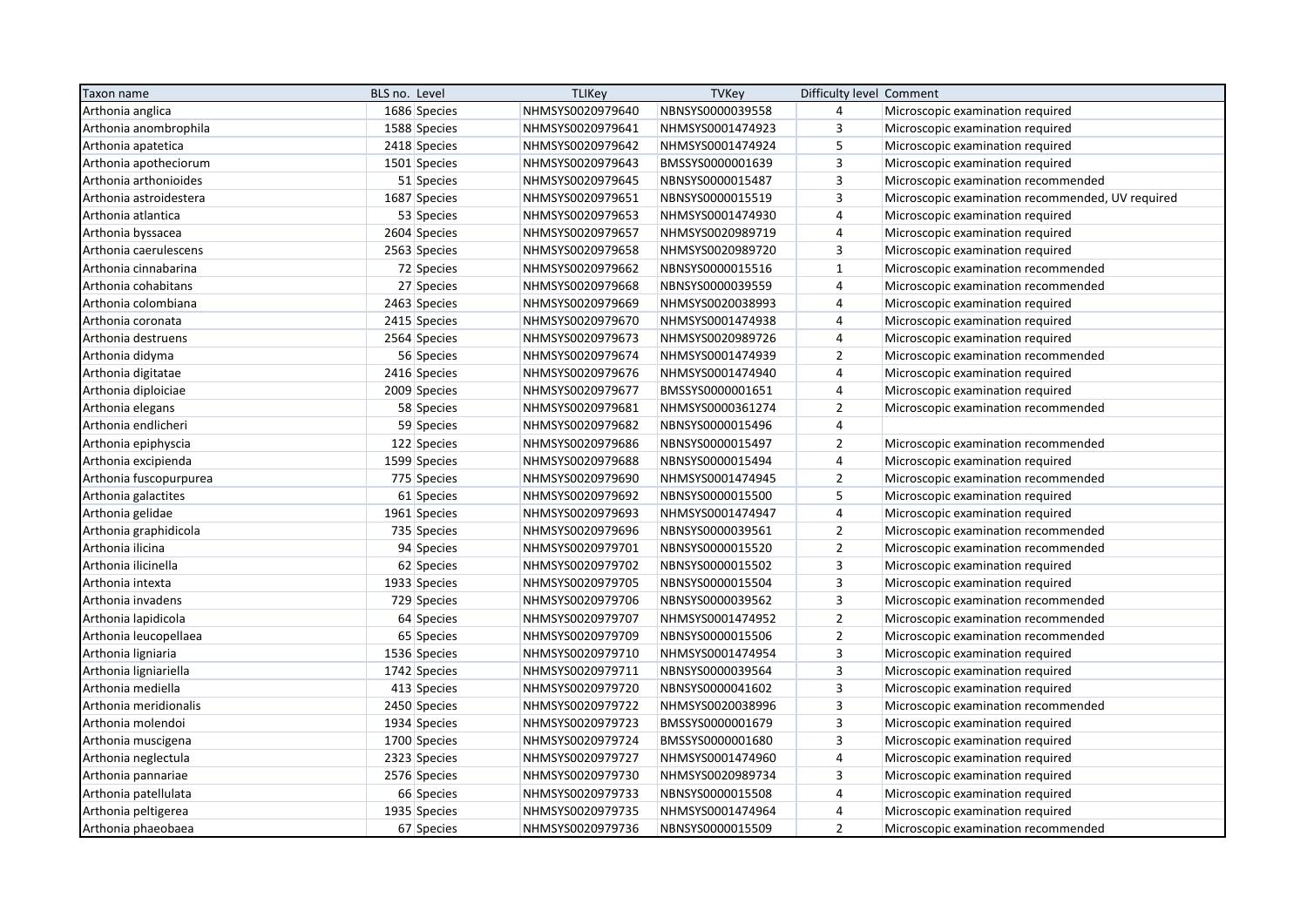| Taxon name                   | BLS no. Level |              | <b>TLIKey</b>    | <b>TVKey</b>     | Difficulty level Comment |                                     |
|------------------------------|---------------|--------------|------------------|------------------|--------------------------|-------------------------------------|
| Arthonia phaeophysciae       |               | 1982 Species | NHMSYS0020979737 | BMSSYS0000001682 | $\overline{2}$           | Microscopic examination recommended |
| Arthonia pruinata            |               | 63 Species   | NHMSYS0020979738 | BMSSYS0000001683 | $\overline{2}$           | Spot test required                  |
| Arthonia punctella           |               | 1929 Species | NHMSYS0020979739 | NBNSYS0000015510 | 3                        | Microscopic examination required    |
| Arthonia punctiformis        |               | 68 Species   | NHMSYS0020979740 | NBNSYS0000015511 | $\mathbf{1}$             | Microscopic examination recommended |
| Arthonia punctilliformis     |               | 2010 Species | NHMSYS0020979742 | NBNSYS0000015512 | 5                        | Microscopic examination required    |
| Arthonia radiata             |               | 69 Species   | NHMSYS0020979743 | NBNSYS0000015513 | $\mathbf{1}$             |                                     |
| Arthonia sampaianae          |               | 2154 Species | NHMSYS0020979746 | NHMSYS0020039374 | $\overline{3}$           | Microscopic examination required    |
| Arthonia spadicea            |               | 70 Species   | NHMSYS0020979747 | NBNSYS0000015514 | $\mathbf{1}$             |                                     |
| Arthonia stellaris           |               | 71 Species   | NHMSYS0020979748 | NBNSYS0000015515 | $\overline{3}$           | Microscopic examination required    |
| Arthonia stereocaulina       |               | 2406 Species | NHMSYS0020979750 | NHMSYS0001474972 | $\overline{4}$           | Microscopic examination recommended |
| Arthonia subfuscicola        |               | 1936 Species | NHMSYS0020979753 | BMSSYS0000001691 | 5                        | Microscopic examination required    |
| Arthonia thelotrematis       |               | 1937 Species | NHMSYS0020979756 | NBNSYS0000039566 | 3                        | Microscopic examination recommended |
| Arthonia varians             |               | 714 Species  | NHMSYS0020979759 | NBNSYS0000015501 | $\overline{2}$           | Microscopic examination recommended |
| Arthonia vinosa              |               | 73 Species   | NHMSYS0020979760 | NBNSYS0000015517 | $\mathbf{1}$             |                                     |
| Arthonia zwackhii            |               | 74 Species   | NHMSYS0020979761 | NBNSYS0000015518 | $\overline{4}$           | Microscopic examination required    |
| Arthophacopsis parmeliarum   |               | 1983 Species | NHMSYS0020979764 | BMSSYS0000001696 | $\overline{3}$           | Microscopic examination required    |
| Arthopyrenia allogena        |               | 2011 Species | NHMSYS0020979768 | NBNSYS0000015889 | 5                        | Microscopic examination required    |
| Arthopyrenia analepta        |               | 1540 Species | NHMSYS0020979769 | NHMSYS0001474984 | $\overline{2}$           | Microscopic examination recommended |
| Arthopyrenia atractospora    |               | 1979 Species | NHMSYS0020979776 | BMSSYS0000001703 | $\overline{4}$           | Microscopic examination required    |
| Arthopyrenia carneobrunneola |               | 1622 Species | NHMSYS0020979781 | NBNSYS0000039568 | $\overline{3}$           | Microscopic examination required    |
| Arthopyrenia cerasi          |               | 81 Species   | NHMSYS0020979783 | NBNSYS0000015897 | $\overline{3}$           | Microscopic examination required    |
| Arthopyrenia cinereopruinosa |               | 82 Species   | NHMSYS0020979785 | NHMSYS0000361333 | $\overline{3}$           | Microscopic examination required    |
| Arthopyrenia desistens       |               | 2012 Species | NHMSYS0020979790 | NBNSYS0000015899 | 5                        | Microscopic examination required    |
| Arthopyrenia fraxini         |               | 1648 Species | NHMSYS0020979799 | NHMSYS0001474993 | $\overline{3}$           | Microscopic examination required    |
| Arthopyrenia nitescens       |               | 1605 Species | NHMSYS0020979816 | NBNSYS0000039567 | $\overline{3}$           | Microscopic examination required    |
| Arthopyrenia platypyrenia    |               | 2336 Species | NHMSYS0020979822 | NBNSYS0000015909 | 3                        | Microscopic examination required    |
| Arthopyrenia punctiformis    |               | 1542 Species | NHMSYS0020979823 | NHMSYS0001475001 | $\overline{2}$           | Microscopic examination recommended |
| Arthopyrenia rhyponta        |               | 89 Species   | NHMSYS0020979829 | NBNSYS0000015911 | 5                        | Microscopic examination required    |
| Arthopyrenia salicis         |               | 1606 Species | NHMSYS0020979832 | NHMSYS0001475005 | $\overline{3}$           | Microscopic examination required    |
| Arthopyrenia saxicola        |               | 90 Species   | NHMSYS0020979836 | NBNSYS0000142338 | $\overline{3}$           | Microscopic examination required    |
| Arthopyrenia subcerasi       |               | 1592 Species | NHMSYS0020979841 | NBNSYS0000039572 | $\overline{4}$           | Microscopic examination required    |
| Arthothelium dictyosporum    |               | 95 Species   | NHMSYS0020979849 | NBNSYS0000015521 | $\overline{4}$           | Microscopic examination required    |
| Arthothelium lirellans       |               | 1569 Species | NHMSYS0020979856 | NBNSYS0000015522 | 3                        | Microscopic examination required    |
| Arthothelium macounii        |               | 96 Species   | NHMSYS0020979857 | NBNSYS0000015524 | $\overline{4}$           | Microscopic examination recommended |
| Arthothelium norvegicum      |               | 1743 Species | NHMSYS0020979858 | NHMSYS0001475015 | $\overline{4}$           | Microscopic examination required    |
| Arthothelium orbilliferum    |               | 1711 Species | NHMSYS0020979859 | NHMSYS0001475016 | $\overline{4}$           | Microscopic examination required    |
| Arthothelium ruanum          |               | 97 Species   | NHMSYS0020979861 | NBNSYS0000015525 | $\overline{3}$           | Microscopic examination recommended |
| Arthothelium spectabile      |               | 98 Species   | NHMSYS0020979862 | NHMSYS0020989751 | 5                        | Microscopic examination required    |
| Arthrorhaphis aeruginosa     |               | 1916 Species | NHMSYS0020979864 | BMSSYS0000001775 | $\overline{2}$           |                                     |
| Arthrorhaphis alpina         |               | 99 Species   | NHMSYS0020979865 | NHMSYS0001475035 | $\overline{3}$           |                                     |
| Arthrorhaphis citrinella     |               | 100 Species  | NHMSYS0020979866 | NBNSYS0000018179 | $\overline{2}$           |                                     |
| Arthrorhaphis grisea         |               | 313 Species  | NHMSYS0020979871 | NHMSYS0001475037 | $\overline{2}$           | Microscopic examination recommended |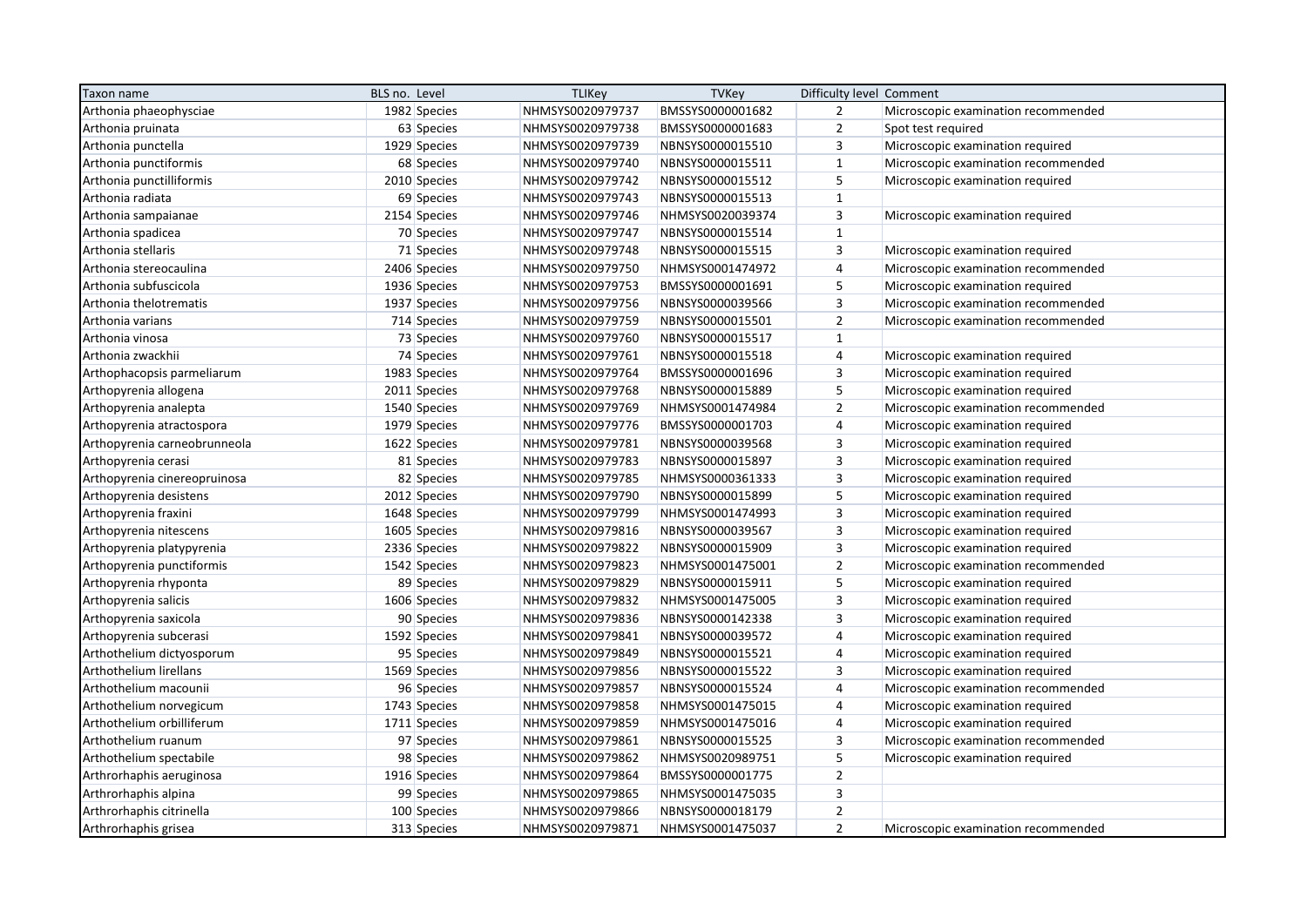| Taxon name                             | BLS no. Level                          | <b>TLIKey</b>    | <b>TVKey</b>     | Difficulty level Comment |                                     |
|----------------------------------------|----------------------------------------|------------------|------------------|--------------------------|-------------------------------------|
| Arthrorhaphis muddii                   | 1923 Species                           | NHMSYS0020979872 | BMSSYS0000001778 | 3                        | Microscopic examination required    |
| Arthrorhaphis vacillans                | 119 Species                            | NHMSYS0020979873 | NHMSYS0001475038 | $\overline{4}$           | Microscopic examination required    |
| Aspergillus glaucus                    | 2014 Species                           | NHMSYS0020979876 | BMSSYS0000001955 | 5                        | Microscopic examination required    |
| Aspicilia aquatica                     | 2396 Species                           | NHMSYS0020979879 | NHMSYS0020535057 | $\overline{4}$           | Microscopic examination required    |
| Aspicilia caesiocinerea                | 102 Species                            | NHMSYS0020979881 | NBNSYS0000018181 | $\overline{2}$           |                                     |
| Aspicilia calcarea                     | 103 Species                            | NHMSYS0020979882 | NHMSYS0000361491 | $\mathbf{1}$             |                                     |
| Aspicilia cinerea s. lat.              | 104 Species aggregate NHMSYS0020979885 |                  | NHMSYS0020987482 | $\overline{2}$           | Spot test required                  |
| Aspicilia cinerea s. str.              | 2350 Species                           | NHMSYS0020979886 | NHMSYS0020987484 | $\overline{3}$           | Microscopic examination required    |
| Aspicilia contorta subsp. contorta     | 107 Subspecies                         | NHMSYS0020979890 | NHMSYS0001475254 | $\mathbf{1}$             |                                     |
| Aspicilia contorta subsp. hoffmanniana | 113 Subspecies                         | NHMSYS0020979891 | NHMSYS0020989755 | $\mathbf{1}$             |                                     |
| Aspicilia epiglypta                    | 109 Species                            | NHMSYS0020979893 | NBNSYS0000018188 | 3                        | Microscopic examination required    |
| Aspicilia grisea                       | 112 Species                            | NHMSYS0020979899 | NBNSYS0000018191 | $\overline{2}$           | Spot test required                  |
| Aspicilia intermutans                  | 114 Species                            | NHMSYS0020979901 | NBNSYS0000018193 | $\overline{3}$           | Microscopic examination required    |
| Aspicilia laevata                      | 115 Species                            | NHMSYS0020979903 | NBNSYS0000018194 | $\overline{3}$           | Microscopic examination required    |
| Aspicilia leprosescens                 | 116 Species                            | NHMSYS0020979904 | NBNSYS0000018195 | $\overline{2}$           |                                     |
| Aspicilia melanaspis                   | 120 Species                            | NHMSYS0020979908 | NBNSYS0000018199 | $\overline{4}$           |                                     |
| Aspicilia radiosa                      | 124 Species                            | NHMSYS0020979914 | BMSSYS0000002006 | $\overline{2}$           |                                     |
| Aspicilia recedens                     | 123 Species                            | NHMSYS0020979915 | NBNSYS0000018202 | $\overline{4}$           | Microscopic examination required    |
| Aspicilia simoënsis                    | 1850 Species                           | NHMSYS0020979918 | NHMSYS0001475263 | $\overline{4}$           |                                     |
| Aspicilia subdepressa                  | 125 Species                            | NHMSYS0020979920 | NHMSYS0001475264 | 5                        |                                     |
| Aspicilia tuberculosa                  | 1851 Species                           | NHMSYS0020979923 | NBNSYS0000039577 | 5                        |                                     |
| Athelia arachnoidea                    | 2015 Species                           | NHMSYS0020979932 | NHMSYS0001475331 | $\overline{2}$           |                                     |
| Atla alpina                            | 2494 Species                           | NHMSYS0020979936 | NHMSYS0020989767 | $\overline{4}$           | Microscopic examination required    |
| Atla wheldonii                         | 1164 Species                           | NHMSYS0020979937 | NHMSYS0020989768 | $\overline{4}$           | Microscopic examination required    |
| Bachmanniomyces uncialicola            | 2016 Species                           | NHMSYS0020979940 | BMSSYS0000002118 | $\mathbf{1}$             |                                     |
| Bacidia absistens                      | 129 Species                            | NHMSYS0020979943 | NBNSYS0000018207 | 3                        | Microscopic examination required    |
| Bacidia adastra                        | 2384 Species                           | NHMSYS0020979947 | NHMSYS0001475410 | $\overline{2}$           | Microscopic examination recommended |
| Bacidia arceutina                      | 131 Species                            | NHMSYS0020979950 | NBNSYS0000019028 | $\overline{3}$           | Microscopic examination required    |
| Bacidia arnoldiana                     | 132 Species                            | NHMSYS0020979953 | NHMSYS0001475411 | $\overline{3}$           | Microscopic examination required    |
| Bacidia assulata                       | 133 Species                            | NHMSYS0020979957 | NHMSYS0000361533 | 5                        | Microscopic examination required    |
| Bacidia auerswaldii                    | 134 Species                            | NHMSYS0020979961 | NBNSYS0000018211 | $\overline{4}$           | Microscopic examination required    |
| Bacidia bagliettoana                   | 158 Species                            | NHMSYS0020979962 | NHMSYS0001475415 | $\overline{2}$           | Microscopic examination recommended |
| Bacidia beckhausii                     | 135 Species                            | NHMSYS0020979963 | NBNSYS0000018213 | $\overline{3}$           | Microscopic examination recommended |
| Bacidia biatorina                      | 136 Species                            | NHMSYS0020979965 | NHMSYS0001475416 | $\overline{2}$           | Microscopic examination recommended |
| Bacidia brandii                        | 2411 Species                           | NHMSYS0020979966 | NHMSYS0001475417 | $\overline{4}$           | Microscopic examination required    |
| Bacidia caesiovirens                   | 1926 Species                           | NHMSYS0020979968 | BMSSYS0000002134 | $\overline{2}$           | Microscopic examination recommended |
| Bacidia caligans                       | 137 Species                            | NHMSYS0020979969 | NBNSYS0000018215 | $\overline{3}$           | Microscopic examination required    |
| Bacidia carneoglauca                   | 139 Species                            | NHMSYS0020979972 | NBNSYS0000018217 | $\mathbf 2$              | Microscopic examination recommended |
| Bacidia chloroticula                   | 140 Species                            | NHMSYS0020979976 | NBNSYS0000018218 | $\overline{3}$           | Microscopic examination required    |
| Bacidia circumspecta                   | 142 Species                            | NHMSYS0020979979 | NBNSYS0000018220 | $\overline{\mathbf{r}}$  | Microscopic examination required    |
| Bacidia delicata                       | 144 Species                            | NHMSYS0020979984 | NBNSYS0000018222 | $\overline{3}$           | Microscopic examination required    |
| Bacidia egenula                        | 145 Species                            | NHMSYS0020979986 | NBNSYS0000018223 | $\overline{3}$           | Microscopic examination required    |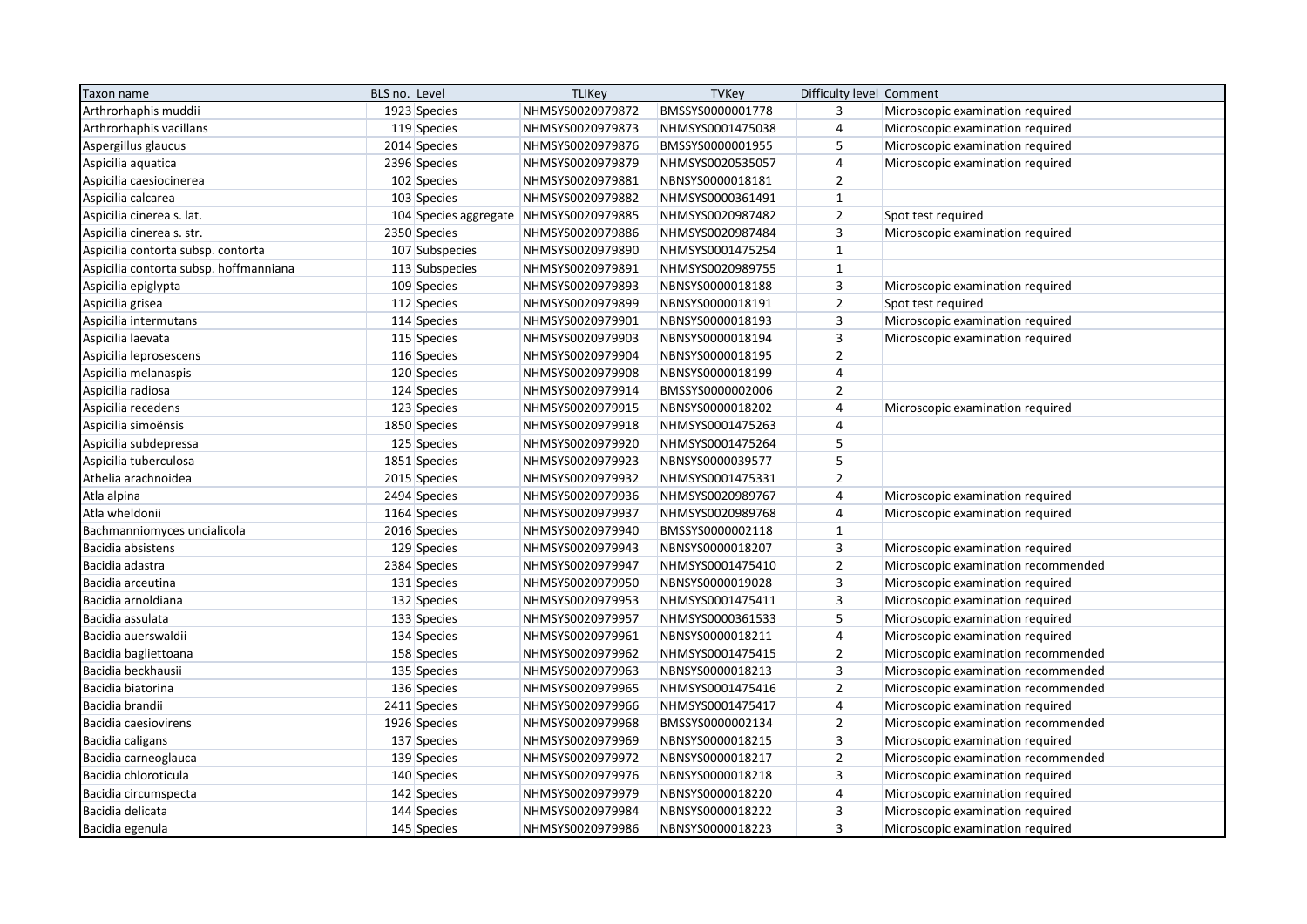| Taxon name               | BLS no. Level | <b>TLIKey</b>    | <b>TVKey</b>     | Difficulty level Comment |                                                         |
|--------------------------|---------------|------------------|------------------|--------------------------|---------------------------------------------------------|
| Bacidia friesiana        | 147 Species   | NHMSYS0020979994 | NBNSYS0000018225 | 3                        | Microscopic examination required                        |
| Bacidia fuscoviridis     | 148 Species   | NHMSYS0020979997 | NBNSYS0000018227 | $\overline{2}$           |                                                         |
| Bacidia herbarum         | 151 Species   | NHMSYS0020980001 | NBNSYS0000039580 | $\overline{4}$           | Microscopic examination required                        |
| Bacidia igniarii         | 1828 Species  | NHMSYS0020980004 | NBNSYS0000041604 | $\overline{4}$           | Microscopic examination required                        |
| Bacidia incompta         | 153 Species   | NHMSYS0020980005 | NHMSYS0020989777 | $\overline{3}$           | Microscopic examination recommended                     |
| Bacidia inundata         | 154 Species   | NHMSYS0020980007 | NBNSYS0000142705 | $\overline{2}$           | Microscopic examination recommended                     |
| Bacidia killiasii        | 2017 Species  | NHMSYS0020980009 | NHMSYS0001475428 | $\sqrt{5}$               | Microscopic examination required                        |
| Bacidia laurocerasi      | 155 Species   | NHMSYS0020980010 | NBNSYS0000018233 | $\mathbf 2$              | Microscopic examination recommended                     |
| Bacidia neosquamulosa    | 130 Species   | NHMSYS0020980023 | NHMSYS0001475436 | $\overline{2}$           | Microscopic examination recommended                     |
| Bacidia phacodes         | 161 Species   | NHMSYS0020980026 | NHMSYS0001475438 | 3                        | Microscopic examination required                        |
| Bacidia polychroa        | 163 Species   | NHMSYS0020980028 | NBNSYS0000018239 | $\sqrt{5}$               | Microscopic examination required                        |
| Bacidia rubella          | 164 Species   | NHMSYS0020980035 | NHMSYS0001475440 | $\mathbf{1}$             |                                                         |
| Bacidia saxenii          | 1593 Species  | NHMSYS0020980038 | NBNSYS0000039578 | 3                        | Microscopic examination required                        |
| Bacidia scopulicola      | 166 Species   | NHMSYS0020980039 | NBNSYS0000018242 | $\mathbf{1}$             | Microscopic examination recommended                     |
| Bacidia sipmanii         | 2501 Species  | NHMSYS0020980041 | NHMSYS0020535066 | $\overline{3}$           | Microscopic examination recommended                     |
| Bacidia squamellosa      | 1732 Species  | NHMSYS0020980047 | NHMSYS0020535067 | $\overline{2}$           | Microscopic examination recommended                     |
| Bacidia subcircumspecta  | 1651 Species  | NHMSYS0020980048 | NBNSYS0000039579 | 3                        | Microscopic examination required                        |
| Bacidia subincompta      | 168 Species   | NHMSYS0020980050 | NBNSYS0000018244 | $\overline{4}$           | Microscopic examination required                        |
| Bacidia subturgidula     | 169 Species   | NHMSYS0020980052 | NBNSYS0000018245 | $\overline{4}$           | Microscopic examination required                        |
| Bacidia sulphurella      | 2502 Species  | NHMSYS0020980054 | NHMSYS0020535068 | 3                        | Microscopic examination recommended                     |
| Bacidia trachona         | 170 Species   | NHMSYS0020980056 | NBNSYS0000018246 | $\overline{2}$           | Microscopic examination recommended                     |
| Bacidia vermifera        | 149 Species   | NHMSYS0020980060 | NBNSYS0000162161 | $\overline{4}$           | Microscopic examination required                        |
| Bacidia viridescens      | 1623 Species  | NHMSYS0020980064 | NHMSYS0001475449 | $\overline{3}$           | Microscopic examination required                        |
| Bacidia viridifarinosa   | 1583 Species  | NHMSYS0020980065 | NHMSYS0001475450 | $\overline{2}$           | UV required                                             |
| Bactrospora corticola    | 172 Species   | NHMSYS0020980076 | NBNSYS0000019170 | $\overline{3}$           | Microscopic examination required                        |
| Bactrospora dryina       | 173 Species   | NHMSYS0020980077 | NBNSYS0000019171 | $\overline{4}$           | Microscopic examination required                        |
| Bactrospora homalotropa  | 599 Species   | NHMSYS0020980078 | BMSSYS0000002237 | $\overline{2}$           | Microscopic examination recommended                     |
| <b>Baeomyces carneus</b> | 141 Species   | NHMSYS0020980081 | BMSSYS0000002248 | $\overline{4}$           | Spot test required                                      |
| Baeomyces placophyllus   | 174 Species   | NHMSYS0020980083 | NBNSYS0000017046 | $\mathbf{1}$             |                                                         |
| Baeomyces rufus          | 176 Species   | NHMSYS0020980085 | NBNSYS0000017048 | $\mathbf{1}$             |                                                         |
| Bellemerea alpina        | 101 Species   | NHMSYS0020980091 | NBNSYS0000039825 | $\overline{4}$           | Microscopic examination required                        |
| Belonia calcicola        | 177 Species   | NHMSYS0020980093 | NBNSYS0000016957 | $\overline{4}$           | Microscopic examination required                        |
| Belonia incarnata        | 178 Species   | NHMSYS0020980094 | NHMSYS0001475570 | $\overline{3}$           | Microscopic examination required                        |
| Belonia nidarosiensis    | 179 Species   | NHMSYS0020980095 | NHMSYS0001475571 | $\overline{2}$           |                                                         |
| Belonia russula          | 180 Species   | NHMSYS0020980096 | NHMSYS0001475572 | $\overline{2}$           | Microscopic examination recommended                     |
| Biatora britannica       | 2314 Species  | NHMSYS0020980114 | NHMSYS0001475631 | $\overline{4}$           | Mircoscopic examination recommended, spot test required |
| Biatora chrysantha       | 1830 Species  | NHMSYS0020980118 | BMSSYS0000002351 | $\overline{2}$           | Spot test required                                      |
| Biatora cuprea           | 713 Species   | NHMSYS0020980122 | NBNSYS0000018659 | $\overline{4}$           | Microscopic examination required                        |
| Biatora efflorescens     | 718 Species   | NHMSYS0020980126 | BMSSYS0000002359 | $\overline{4}$           | Spot test required                                      |
| Biatora globulosa        | 310 Species   | NHMSYS0020980137 | NHMSYS0020535076 | 3                        | Microscopic examination required                        |
| Biatora ligni-mollis     | 2536 Species  | NHMSYS0020980151 | NHMSYS0020535077 | $\overline{4}$           | Microscopic examination required                        |
| Biatora ocelliformis     | 2567 Species  | NHMSYS0020980164 | NHMSYS0020989796 | $\overline{4}$           | Microscopic examination required                        |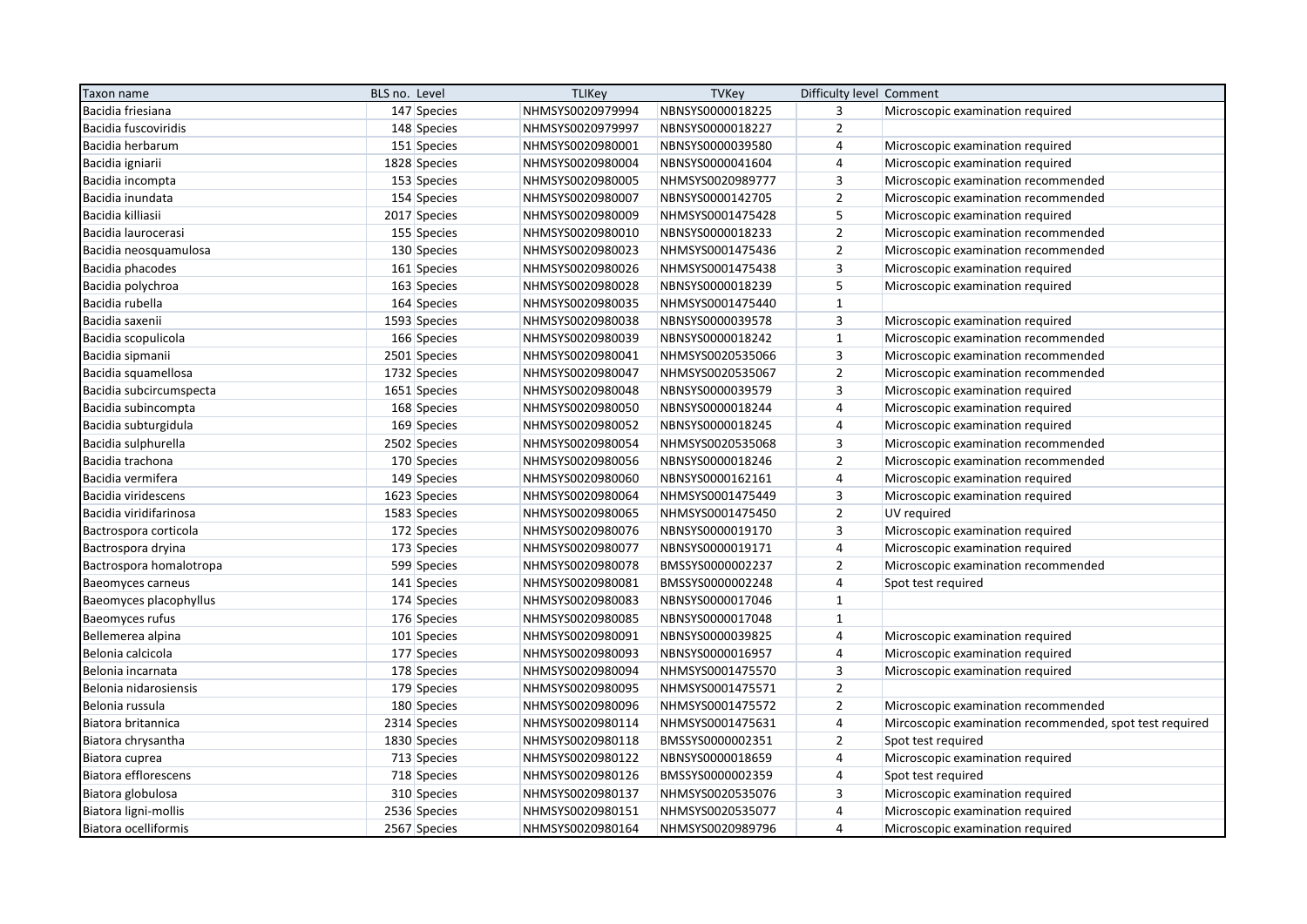| Taxon name                  | BLS no. Level | <b>TLIKey</b>    | TVKey            | Difficulty level Comment |                                                         |
|-----------------------------|---------------|------------------|------------------|--------------------------|---------------------------------------------------------|
| Biatora subduplex           | 162 Species   | NHMSYS0020980186 | BMSSYS0000002410 | $\overline{4}$           | Microscopic examination required                        |
| Biatora vernalis            | 791 Species   | NHMSYS0020980199 | NBNSYS0000018736 | $\overline{2}$           | Difficulty 3 if sterile                                 |
| Biatora veteranorum         | 1911 Species  | NHMSYS0020980201 | NHMSYS0020989803 | $\overline{4}$           | Microscopic examination required                        |
| Biatorella fossarum         | 1826 Species  | NHMSYS0020980208 | NHMSYS0001475685 | $\overline{4}$           | Microscopic examination required                        |
| Biatorella hemisphaerica    | 181 Species   | NHMSYS0020980209 | NBNSYS0000018248 | $\overline{3}$           |                                                         |
| Biatoridium delitescens     | 1370 Species  | NHMSYS0020980222 | NBNSYS0000019069 | $\overline{3}$           | Microscopic examination required                        |
| Biatoridium monasteriense   | 182 Species   | NHMSYS0020980223 | NBNSYS0000018249 | 4                        | Microscopic examination required                        |
| Biatoropsis usnearum        | 2018 Species  | NHMSYS0020980286 | BMSSYS0000002503 | $\mathbf{1}$             |                                                         |
| Bilimbia lobulata           | 1422 Species  | NHMSYS0020980309 | NHMSYS0001475735 | $\overline{2}$           | Microscopic examination recommended                     |
| Bilimbia sabuletorum        | 165 Species   | NHMSYS0020980319 | BMSSYS0000002547 | $\mathbf 2$              | Microscopic examination recommended                     |
| Botryolepraria lesdainii    | 1628 Species  | NHMSYS0020980360 | NHMSYS0000361568 | $\overline{2}$           |                                                         |
| Briancoppinsia cytospora    | 2146 Species  | NHMSYS0020980362 | NHMSYS0020989835 | $\overline{3}$           | Microscopic examination required                        |
| Brigantiaea fuscolutea      | 186 Species   | NHMSYS0020980364 | NBNSYS0000018253 | $\overline{3}$           |                                                         |
| Brodoa intestiniformis      | 581 Species   | NHMSYS0020980366 | NHMSYS0001476253 | $\overline{3}$           | Spot test required                                      |
| Bryonora curvescens         | 645 Species   | NHMSYS0020980368 | NBNSYS0000018254 | $\overline{4}$           | Microscopic examination required                        |
| Bryophagus gloeocapsa       | 187 Species   | NHMSYS0020980370 | NBNSYS0000016926 | $\overline{3}$           | Microscopic examination recommended                     |
| Bryoria bicolor             | 188 Species   | NHMSYS0020980372 | NHMSYS0001476288 | $\overline{2}$           |                                                         |
| Bryoria capillaris          | 189 Species   | NHMSYS0020980373 | NHMSYS0001476289 | $\overline{2}$           | Spot test required                                      |
| Bryoria chalybeiformis      | 190 Species   | NHMSYS0020980374 | NBNSYS0000018257 | 5                        |                                                         |
| Bryoria furcellata          | 191 Species   | NHMSYS0020980375 | NBNSYS0000018258 | $\overline{4}$           |                                                         |
| Bryoria fuscescens          | 192 Species   | NHMSYS0020980376 | NBNSYS0000018259 | $\mathbf{1}$             |                                                         |
| Bryoria implexa             | 197 Species   | NHMSYS0020980379 | NBNSYS0000018264 | 5                        |                                                         |
| <b>Bryoria lanestris</b>    | 194 Species   | NHMSYS0020980380 | NBNSYS0000018261 | $\overline{4}$           |                                                         |
| Bryoria nadvornikiana       | 195 Species   | NHMSYS0020980381 | NBNSYS0000018262 | 5                        |                                                         |
| Bryoria nitidula            | 196 Species   | NHMSYS0020980382 | NBNSYS0000018263 | 5                        |                                                         |
| Bryoria smithii             | 198 Species   | NHMSYS0020980384 | NBNSYS0000018265 | $\overline{4}$           |                                                         |
| Bryoria subcana             | 199 Species   | NHMSYS0020980385 | NHMSYS0001476291 | $\overline{2}$           |                                                         |
| Bryoria tenuis              | 2331 Species  | NHMSYS0020980386 | NHMSYS0020989836 | 5                        |                                                         |
| Buellia abstracta           | 1744 Species  | NHMSYS0020980388 | NHMSYS0001476302 | $\overline{4}$           | Microscopic examination required                        |
| Buellia aethalea            | 200 Species   | NHMSYS0020980391 | NHMSYS0001476303 | $\mathbf{1}$             |                                                         |
| Buellia arborea             | 1853 Species  | NHMSYS0020980397 | NHMSYS0001476307 | $\overline{4}$           | TLC required if sterile                                 |
| Buellia arnoldii            | 1854 Species  | NHMSYS0020980398 | NHMSYS0001476308 | 4                        | Microscopic examination required                        |
| Buellia asterella           | 202 Species   | NHMSYS0020980400 | NHMSYS0001476310 | 5                        |                                                         |
| Buellia badia               | 1546 Species  | NHMSYS0020980404 | BMSSYS0000002938 | $\mathsf 3$              | Microscopic examination recommended                     |
| <b>Buellia disciformis</b>  | 204 Species   | NHMSYS0020980417 | NBNSYS0000018272 | $\overline{2}$           | Microscopic examination recommended                     |
| <b>Buellia erubescens</b>   | 205 Species   | NHMSYS0020980423 | NBNSYS0000018273 | $\overline{3}$           | Microscopic examination recommended, spot test required |
| <b>Buellia griseovirens</b> | 207 Species   | NHMSYS0020980426 | NBNSYS0000018275 | $\overline{2}$           |                                                         |
| Buellia hyperbolica         | 2286 Species  | NHMSYS0020980430 | BMSSYS0000002968 | $\overline{4}$           | Microscopic examination required                        |
| <b>Buellia insignis</b>     | 208 Species   | NHMSYS0020980432 | NHMSYS0000361445 | 4                        | Microscopic examination required                        |
| Buellia jugorum             | 2456 Species  | NHMSYS0020980434 | NHMSYS0019999431 | 5                        |                                                         |
| <b>Buellia leptocline</b>   | 209 Species   | NHMSYS0020980435 | NBNSYS0000018277 | $\overline{3}$           | Microscopic examination recommended, spot test required |
| Buellia leptoclinoides      | 210 Species   | NHMSYS0020980437 | NHMSYS0001476322 | $\overline{4}$           | Microscopic examination required                        |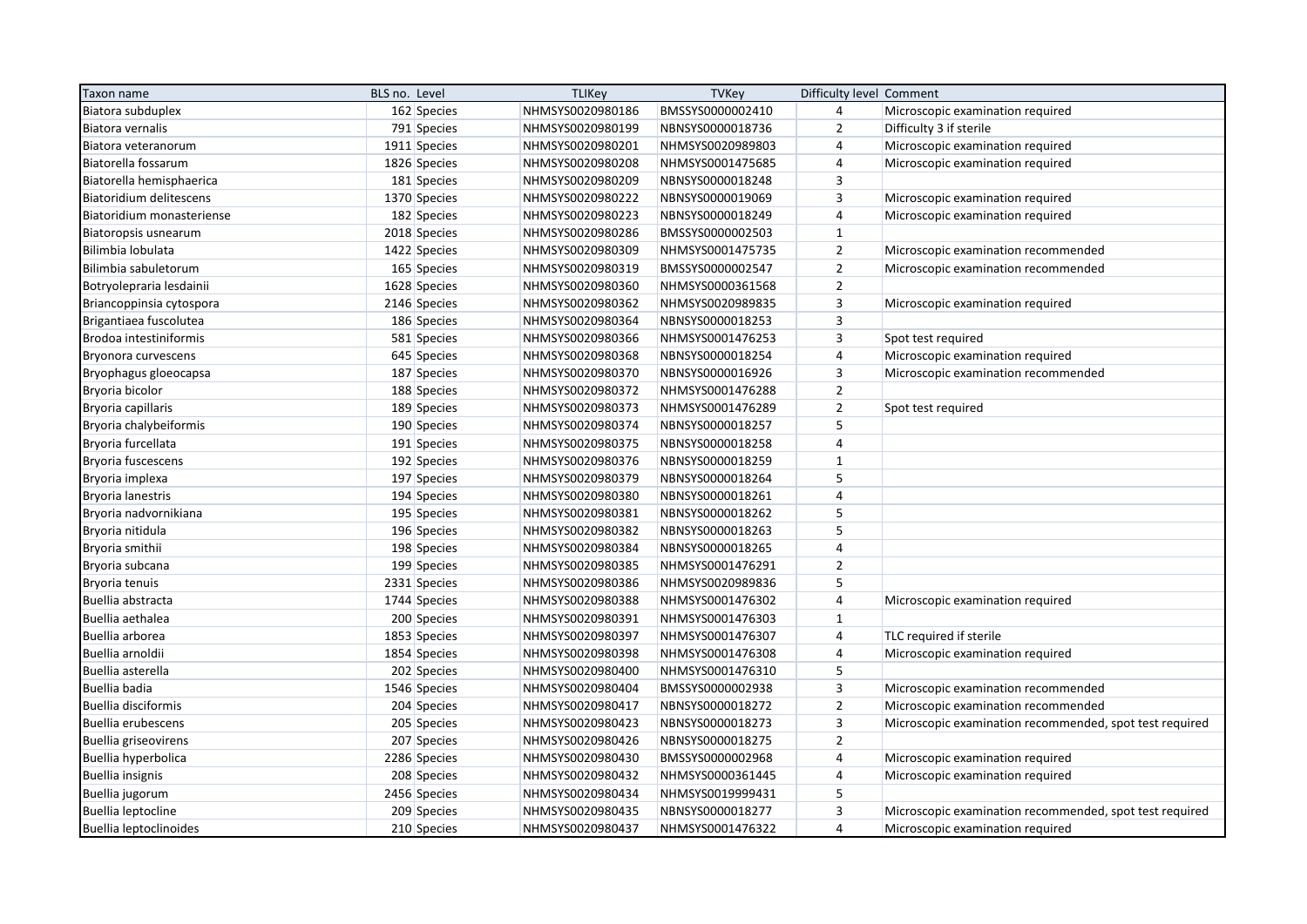| Taxon name                            | BLS no. Level  | <b>TLIKey</b>    | <b>TVKey</b>     | Difficulty level Comment |                                                         |
|---------------------------------------|----------------|------------------|------------------|--------------------------|---------------------------------------------------------|
| Buellia ocellata                      | 219 Species    | NHMSYS0020980444 | NHMSYS0001476332 | $\overline{2}$           | Spot test required                                      |
| Buellia papillata                     | 256 Species    | NHMSYS0020980445 | NHMSYS0001476333 | $\overline{4}$           | Microscopic examination required                        |
| Buellia pulverea                      | 211 Species    | NHMSYS0020980451 | NHMSYS0001476336 | 3                        | Spot test required                                      |
| Buellia pulverulenta                  | 1855 Species   | NHMSYS0020980452 | NBNSYS0000018280 | $\overline{4}$           | Microscopic examination required                        |
| Buellia sanguinolenta                 | 1856 Species   | NHMSYS0020980456 | NBNSYS0000018283 | 4                        | Microscopic examination required                        |
| Buellia saxorum                       | 214 Species    | NHMSYS0020980459 | NBNSYS0000018284 | 3                        | Microscopic examination recommended, spot test required |
| Buellia schaereri                     | 215 Species    | NHMSYS0020980462 | NBNSYS0000018285 | $\mathsf 3$              | Microscopic examination required                        |
| Buellia sequax                        | 213 Species    | NHMSYS0020980463 | BMSSYS0000002985 | 5                        | Microscopic examination required                        |
| Buellia spuria                        | 1857 Species   | NHMSYS0020980466 | NHMSYS0001476340 | 5                        | Microscopic examination required                        |
| Buellia stellulata                    | 216 Species    | NHMSYS0020980468 | NBNSYS0000018286 | 3                        | Microscopic examination required, TLC recommended       |
| Buellia subdisciformis                | 217 Species    | NHMSYS0020980469 | NHMSYS0020989849 | $\overline{2}$           | Spot test required                                      |
| <b>Buellia</b> uberior                | 1549 Species   | NHMSYS0020980470 | NBNSYS0000039589 | $\overline{4}$           | Microscopic examination required                        |
| Buellia violaceofusca                 | 1745 Species   | NHMSYS0020980476 | NHMSYS0001476346 | $\mathsf 3$              |                                                         |
| Buelliella physciicola                | 2022 Species   | NHMSYS0020980479 | NBNSYS0000015941 | 3                        | Microscopic examination required                        |
| Bunodophoron melanocarpum             | 1334 Species   | NHMSYS0020980481 | NHMSYS0001476375 | $\mathbf{1}$             |                                                         |
| Byssoloma diederichii                 | 2497 Species   | NHMSYS0020980483 | NHMSYS0020535103 | $\overline{4}$           | Microscopic examination required                        |
| Byssoloma leucoblepharum              | 1858 Species   | NHMSYS0020980484 | NBNSYS0000039590 | $\overline{4}$           | Microscopic examination required                        |
| Byssoloma marginatum                  | 1557 Species   | NHMSYS0020980485 | NHMSYS0001476395 | $\overline{3}$           |                                                         |
| Byssoloma subdiscordans               | 221 Species    | NHMSYS0020980487 | NHMSYS0001476396 | 3                        | Microscopic examination required                        |
| Caeruleum heppii                      | 13 Species     | NHMSYS0020980492 | NHMSYS0020989854 | 3                        |                                                         |
| Calicium abietinum                    | 222 Species    | NHMSYS0020980495 | NBNSYS0000015533 | 5                        | Microscopic examination required                        |
| Calicium adspersum                    | 223 Species    | NHMSYS0020980498 | NBNSYS0000015534 | $\overline{4}$           | Microscopic examination required                        |
| Calicium corynellum                   | 224 Species    | NHMSYS0020980515 | NBNSYS0000015535 | $\overline{3}$           |                                                         |
| Calicium diploellum                   | 1649 Species   | NHMSYS0020980521 | NBNSYS0000015536 | 4                        | Microscopic examination required                        |
| Calicium glaucellum                   | 225 Species    | NHMSYS0020980526 | NBNSYS0000015537 | $\overline{2}$           |                                                         |
| Calicium hyperelloides                | 2407 Species   | NHMSYS0020980527 | NHMSYS0001476499 | $\overline{4}$           | Microscopic examination required                        |
| Calicium lenticulare                  | 229 Species    | NHMSYS0020980532 | NBNSYS0000015542 | $\mathsf 3$              | Microscopic examination required                        |
| Calicium parvum                       | 226 Species    | NHMSYS0020980539 | NBNSYS0000015538 | $\overline{4}$           | Microscopic examination required                        |
| Calicium quercinum                    | 227 Species    | NHMSYS0020980545 | NBNSYS0000015540 | 5                        | Microscopic examination required                        |
| Calicium salicinum                    | 228 Species    | NHMSYS0020980552 | NBNSYS0000015541 | $\overline{2}$           | Microscopic examination recommended                     |
| Calicium trabinellum                  | 230 Species    | NHMSYS0020980562 | NBNSYS0000015543 | $\sqrt{5}$               |                                                         |
| Calicium victorianum                  | 2471 Species   | NHMSYS0020980575 | NHMSYS0020327859 | 5                        | Microscopic examination required                        |
| Calicium viride                       | 231 Species    | NHMSYS0020980576 | NBNSYS0000015544 | $\mathbf{1}$             |                                                         |
| Caloplaca ahtii                       | 2318 Species   | NHMSYS0020980601 | NHMSYS0001476619 | $\mathsf 3$              |                                                         |
| Caloplaca albolutescens               | 2503 Species   | NHMSYS0020980602 | NHMSYS0001476620 | $\overline{3}$           |                                                         |
| Caloplaca alociza                     | 233 Species    | NHMSYS0020980603 | NHMSYS0001476621 | 3                        | Microscopic examination required                        |
| Caloplaca alstrupii                   | 2612 Species   | NHMSYS0020980604 | NHMSYS0020989878 | $\overline{4}$           |                                                         |
| Caloplaca approximata                 | 1591 Species   | NHMSYS0020980606 | NBNSYS0000039592 | $\overline{4}$           | Microscopic examination required                        |
| Caloplaca aractina                    | 234 Species    | NHMSYS0020980607 | NBNSYS0000020512 | $\overline{4}$           | Microscopic examination required                        |
| Caloplaca arcis                       | 2442 Species   | NHMSYS0020980608 | NHMSYS0020039002 | $\overline{2}$           |                                                         |
| Caloplaca arenaria                    | 235 Species    | NHMSYS0020980609 | NHMSYS0001476623 | $\mathsf 3$              | Microscopic examination recommended                     |
| Caloplaca arnoldii subsp. oblitterata | 236 Subspecies | NHMSYS0020980613 | NHMSYS0020989880 | $\overline{2}$           | Microscopic examination recommended                     |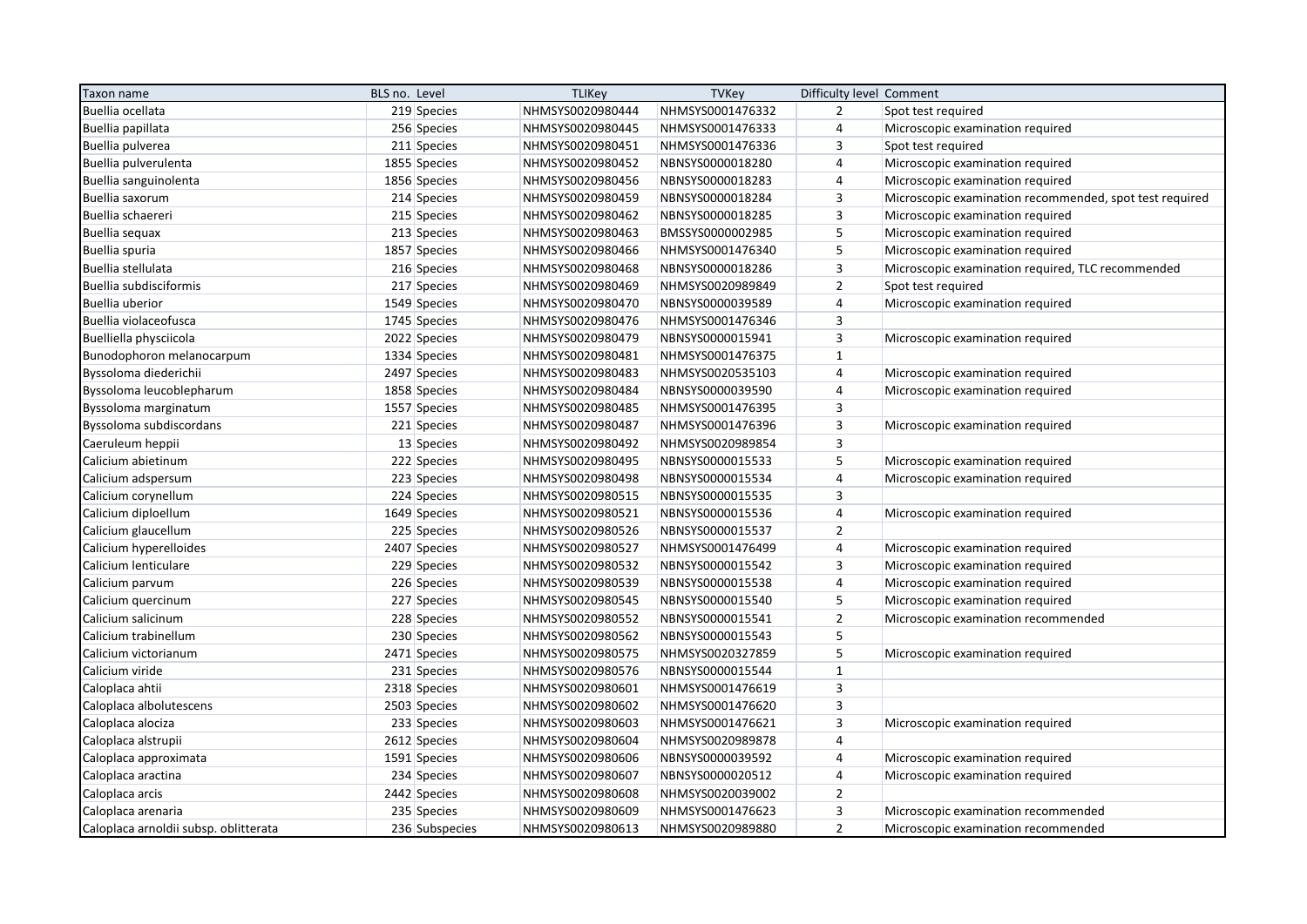| Taxon name                        | BLS no. Level |              | <b>TLIKey</b>                           | <b>TVKey</b>     | Difficulty level Comment |                                     |
|-----------------------------------|---------------|--------------|-----------------------------------------|------------------|--------------------------|-------------------------------------|
| Caloplaca asserigena              |               | 2371 Species | NHMSYS0020980614                        | NHMSYS0020989881 | 3                        |                                     |
| Caloplaca atroflava               |               | 237 Species  | NHMSYS0020980615                        | NBNSYS0000020515 | 5                        |                                     |
| Caloplaca aurantia                |               | 239 Species  | NHMSYS0020980616                        | NHMSYS0000361648 | $\mathbf 2$              |                                     |
| Caloplaca austrocitrina           |               | 2613 Species | NHMSYS0020980622                        | NHMSYS0020989883 | $\overline{2}$           |                                     |
| Caloplaca borreri                 |               | 2430 Species | NHMSYS0020980623                        | NHMSYS0020987538 | 5                        |                                     |
| Caloplaca britannica              |               | 1689 Species | NHMSYS0020980624                        | NHMSYS0001476629 | $\overline{2}$           |                                     |
| Caloplaca caesiorufella           |               | 232 Species  | NHMSYS0020980626                        | BMSSYS0000003120 | $\sqrt{4}$               | Microscopic examination required    |
| Caloplaca calcitrapa              |               | 2609 Species | NHMSYS0020980627                        | NHMSYS0020989884 | $\sqrt{4}$               | Microscopic examination required    |
| Caloplaca ceracea                 |               | 1644 Species | NHMSYS0020980628                        | NHMSYS0001476631 | $\overline{2}$           | Microscopic examination recommended |
| Caloplaca cerina var. cerina      |               | 241 Variety  | NHMSYS0020980630                        | BMSSYS0000003121 | $\mathbf{1}$             |                                     |
| Caloplaca cerina var. chloroleuca |               | 1991 Variety | NHMSYS0020980632                        | BMSSYS0000003123 | $\mathbf 2$              |                                     |
| Caloplaca cerinella               |               | 242 Species  | NHMSYS0020980636                        | NBNSYS0000020520 | 3                        | Microscopic examination required    |
| Caloplaca cerinelloides           |               | 279 Species  | NHMSYS0020980637                        | BMSSYS0000003126 | 3                        | Microscopic examination required    |
| Caloplaca chalybaea               |               | 243 Species  | NHMSYS0020980638                        | NBNSYS0000020521 | $\overline{3}$           | Microscopic examination recommended |
| Caloplaca chlorina                |               | 263 Species  | NHMSYS0020980639                        | NHMSYS0000361660 | $\overline{2}$           |                                     |
| Caloplaca chrysodeta              |               | 825 Species  | NHMSYS0020980640                        | NHMSYS0020989887 | $\mathbf 1$              |                                     |
| Caloplaca chrysophthalma          |               | 245 Species  | NHMSYS0020980641                        | NBNSYS0000020523 | 5                        |                                     |
| Caloplaca cinnamomea              |               | 1746 Species | NHMSYS0020980642                        | NBNSYS0000039594 | $\sqrt{4}$               | Microscopic examination required    |
| Caloplaca cirrochroa              |               | 246 Species  | NHMSYS0020980643                        | NHMSYS0001476634 | $\mathbf{1}$             |                                     |
| Caloplaca citrina s. lat.         |               |              | 247 Species aggregate NHMSYS0020980648  | NHMSYS0020987540 | $\mathbf{1}$             |                                     |
| Caloplaca citrina s. str.         |               | 2351 Species | NHMSYS0020980649                        | NHMSYS0020987542 | 5                        |                                     |
| Caloplaca concilians              |               | 248 Species  | NHMSYS0020980652                        | NBNSYS0000020527 | $\overline{4}$           |                                     |
| Caloplaca coralliza               |               | 2538 Species | NHMSYS0020980653                        | NHMSYS0020989889 | $\overline{4}$           |                                     |
| Caloplaca crenularia              |               | 253 Species  | NHMSYS0020980655                        | NBNSYS0000020528 | $\mathbf{1}$             |                                     |
| Caloplaca crenulatella            |               | 249 Species  | NHMSYS0020980656                        | NBNSYS0000020529 | $\overline{2}$           | Microscopic examination recommended |
| Caloplaca dalmatica               |               | 285 Species  | NHMSYS0020980657                        | NHMSYS0001476640 | $\overline{2}$           |                                     |
| Caloplaca decipiens               |               | 250 Species  | NHMSYS0020980658                        | NBNSYS0000020530 | $\mathbf 1$              |                                     |
| Caloplaca demissa                 |               | 2593 Species | NHMSYS0020980659                        | NHMSYS0020989890 | 5                        |                                     |
| Caloplaca dichroa                 |               | 2443 Species | NHMSYS0020980660                        | NHMSYS0001596576 | $\overline{2}$           | Microscopic examination recommended |
| Caloplaca diffusa                 |               | 2592 Species | NHMSYS0020980661                        | NHMSYS0020989891 | 5                        |                                     |
| Caloplaca ferruginea s. lat.      |               |              | 2280 Species aggregate NHMSYS0020980667 | NHMSYS0020987546 | 3                        |                                     |
| Caloplaca ferruginea s. str.      |               | 252 Species  | NHMSYS0020980668                        | NHMSYS0020987548 | $\overline{2}$           |                                     |
| Caloplaca flavescens              |               | 259 Species  | NHMSYS0020980672                        | NHMSYS0001476645 | $\mathbf{1}$             |                                     |
| Caloplaca flavocitrina            |               | 2315 Species | NHMSYS0020980673                        | BMSSYS0000003136 | $\mathbf{1}$             |                                     |
| Caloplaca flavorubescens          |               | 254 Species  | NHMSYS0020980674                        | NBNSYS0000020534 | $\overline{2}$           |                                     |
| Caloplaca flavovirescens          |               | 255 Species  | NHMSYS0020980675                        | NBNSYS0000020535 | $\mathbf 2$              |                                     |
| Caloplaca granulosa               |               | 257 Species  | NHMSYS0020980677                        | NHMSYS0020989893 | 3                        |                                     |
| Caloplaca haematites              |               | 258 Species  | NHMSYS0020980679                        | NBNSYS0000020538 | $\sqrt{4}$               | Microscopic examination required    |
| Caloplaca herbidella s. lat.      |               |              | 260 Species aggregate NHMSYS0020980683  | NHMSYS0020987554 | 3                        |                                     |
| Caloplaca herbidella s. str.      |               | 2539 Species | NHMSYS0020980684                        | NHMSYS0020987556 | $\overline{4}$           |                                     |
| Caloplaca holocarpa s. lat.       |               |              | 261 Species aggregate NHMSYS0020980687  | NHMSYS0020987562 | $\mathbf{1}$             |                                     |
| Caloplaca holocarpa s. str.       |               | 2527 Species | NHMSYS0020980688                        | NHMSYS0020987564 | $\overline{3}$           |                                     |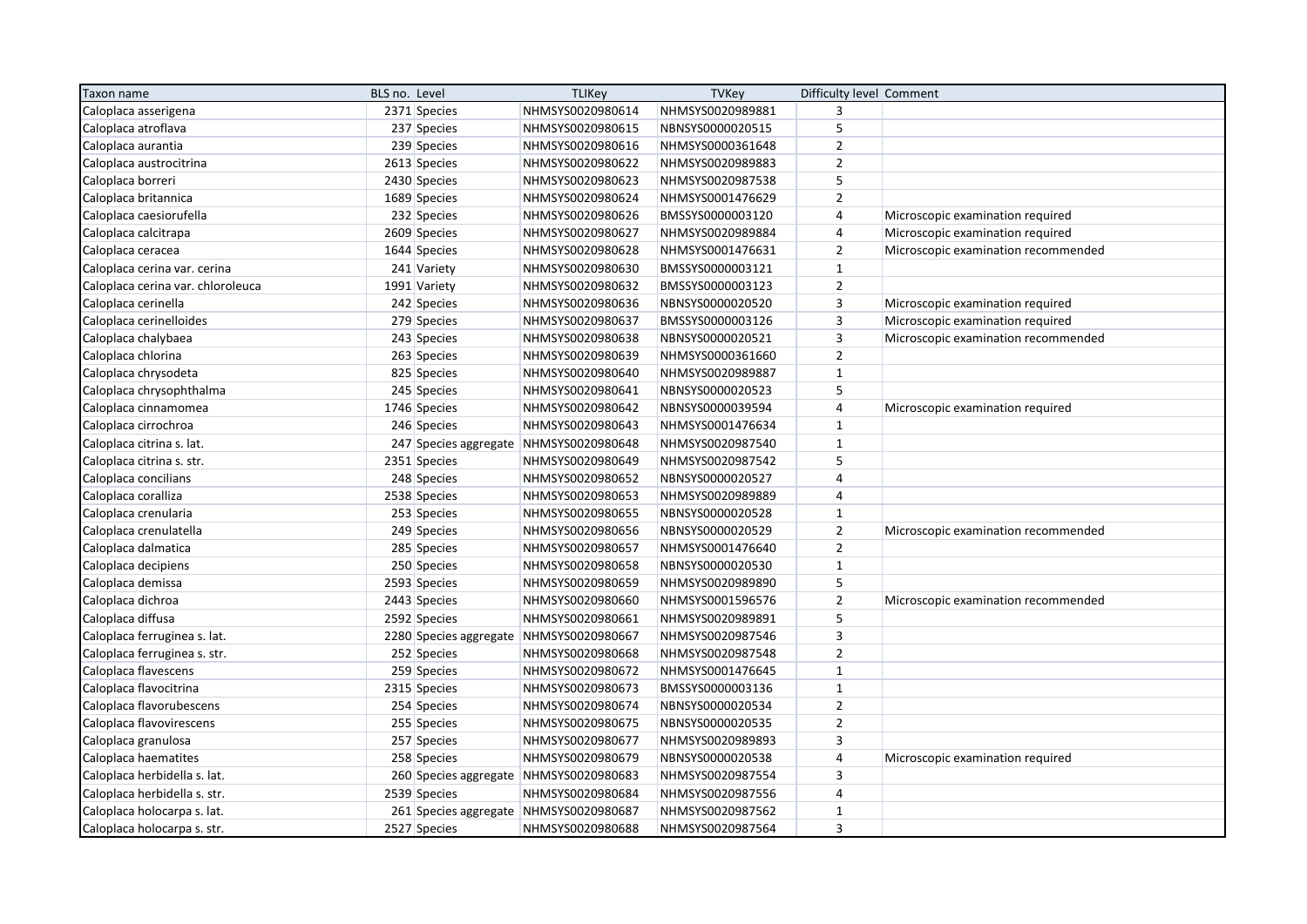| Taxon name                          | BLS no. Level |              | <b>TLIKey</b>    | <b>TVKey</b>     | Difficulty level Comment |                                     |
|-------------------------------------|---------------|--------------|------------------|------------------|--------------------------|-------------------------------------|
| Caloplaca irrubescens               |               | 262 Species  | NHMSYS0020980691 | NHMSYS0000361689 | 5                        |                                     |
| Caloplaca limonia                   |               | 2607 Species | NHMSYS0020980695 | NHMSYS0020989894 | $\overline{2}$           |                                     |
| Caloplaca littorea                  |               | 265 Species  | NHMSYS0020980697 | NHMSYS0001476651 | $\mathbf{1}$             |                                     |
| Caloplaca lucifuga                  |               | 1642 Species | NHMSYS0020980698 | NBNSYS0000039596 | 3                        |                                     |
| Caloplaca luteoalba                 |               | 266 Species  | NHMSYS0020980699 | NBNSYS0000020545 | $\overline{3}$           | Microscopic examination recommended |
| Caloplaca marina                    |               | 267 Species  | NHMSYS0020980700 | NHMSYS0001476653 | $\mathbf{1}$             |                                     |
| Caloplaca maritima                  |               | 280 Species  | NHMSYS0020980702 | NHMSYS0020989895 | $\overline{2}$           |                                     |
| Caloplaca marmorata                 |               | 264 Species  | NHMSYS0020980703 | NHMSYS0020989896 | 3                        | Microscopic examination recommended |
| Caloplaca microthallina             |               | 268 Species  | NHMSYS0020980705 | NBNSYS0000020547 | $\overline{2}$           |                                     |
| Caloplaca monacensis                |               | 2496 Species | NHMSYS0020980707 | NHMSYS0020989897 | 5                        |                                     |
| Caloplaca neotaurica                |               | 2595 Species | NHMSYS0020980710 | NHMSYS0020989899 | 5                        |                                     |
| Caloplaca nivalis                   |               | 269 Species  | NHMSYS0020980711 | NBNSYS0000020548 | $\overline{4}$           | Microscopic examination required    |
| Caloplaca oasis                     |               | 2461 Species | NHMSYS0020980712 | NHMSYS0020535109 | $\mathbf{1}$             |                                     |
| Caloplaca obliterans                |               | 270 Species  | NHMSYS0020980713 | NBNSYS0000020549 | $\overline{2}$           |                                     |
| Caloplaca obscurella                |               | 271 Species  | NHMSYS0020980715 | NHMSYS0020989900 | $\overline{2}$           |                                     |
| Caloplaca ochracea                  |               | 272 Species  | NHMSYS0020980716 | NBNSYS0000020551 | $\mathbf 2$              | Microscopic examination recommended |
| Caloplaca phlogina                  |               | 2317 Species | NHMSYS0020980717 | BMSSYS0000003150 | 3                        |                                     |
| Caloplaca pollinii                  |               | 274 Species  | NHMSYS0020980718 | NBNSYS0000020553 | 5                        |                                     |
| Caloplaca pyracea                   |               | 2528 Species | NHMSYS0020980723 | BMSSYS0000003153 | 3                        |                                     |
| Caloplaca ruderum                   |               | 275 Species  | NHMSYS0020980725 | NHMSYS0001476658 | $\overline{2}$           |                                     |
| Caloplaca saxicola                  |               | 277 Species  | NHMSYS0020980728 | NBNSYS0000020556 | $\mathbf{1}$             |                                     |
| Caloplaca scopularis                |               | 278 Species  | NHMSYS0020980730 | NBNSYS0000020557 | 3                        |                                     |
| Caloplaca soralifera                |               | 2460 Species | NHMSYS0020980731 | NHMSYS0019999444 | 5                        |                                     |
| Caloplaca sorediella                |               | 2459 Species | NHMSYS0020980732 | NHMSYS0020039008 | $\overline{4}$           |                                     |
| Caloplaca suaedae                   |               | 2321 Species | NHMSYS0020980734 | NHMSYS0001476661 | 4                        | Microscopic examination required    |
| Caloplaca teicholyta                |               | 281 Species  | NHMSYS0020980736 | NBNSYS0000020560 | $\mathbf{1}$             |                                     |
| Caloplaca thallincola               |               | 282 Species  | NHMSYS0020980739 | NBNSYS0000020561 | $\mathbf{1}$             |                                     |
| Caloplaca turkuensis                |               | 2574 Species | NHMSYS0020980740 | NHMSYS0020989904 | 5                        |                                     |
| Caloplaca ulcerosa                  |               | 283 Species  | NHMSYS0020980742 | NHMSYS0001476662 | $\overline{2}$           |                                     |
| Caloplaca variabilis                |               | 284 Species  | NHMSYS0020980743 | NHMSYS0001476663 | $\overline{2}$           | Microscopic examination recommended |
| Caloplaca verruculifera             |               | 286 Species  | NHMSYS0020980746 | NBNSYS0000020565 | $\mathbf{1}$             |                                     |
| Caloplaca virescens                 |               | 287 Species  | NHMSYS0020980747 | NBNSYS0000020566 | 4                        |                                     |
| Caloplaca vitellinula               |               | 2532 Species | NHMSYS0020980749 | NHMSYS0001476666 | 5                        |                                     |
| Caloplaca xantholyta                |               | 826 Species  | NHMSYS0020980750 | BMSSYS0000003160 | $\mathbf{1}$             |                                     |
| Calvitimela aglaea                  |               | 693 Species  | NHMSYS0020980753 | NHMSYS0001476700 | $\overline{2}$           | Microscopic examination recommended |
| Calvitimela armeniaca               |               | 697 Species  | NHMSYS0020980754 | NHMSYS0001476701 | 4                        |                                     |
| Candelaria concolor                 |               | 289 Species  | NHMSYS0020980756 | NHMSYS0001476782 | $\mathbf{1}$             |                                     |
| Candelaria pacifica                 |               | 2578 Species | NHMSYS0020980757 | NHMSYS0020989907 | 3                        |                                     |
| Candelariella aurella f. aurella    |               | 291 Form     | NHMSYS0020980760 | NHMSYS0020989908 | $\mathbf{1}$             |                                     |
| Candelariella aurella f. smaragdula |               | 295 Form     | NHMSYS0020980762 | NHMSYS0020989910 | $\mathbf{1}$             |                                     |
| Candelariella coralliza             |               | 292 Species  | NHMSYS0020980763 | NBNSYS0000018296 | $\overline{2}$           |                                     |
| Candelariella medians f. medians    |               | 296 Form     | NHMSYS0020980767 | NHMSYS0020989911 | $\mathbf{1}$             |                                     |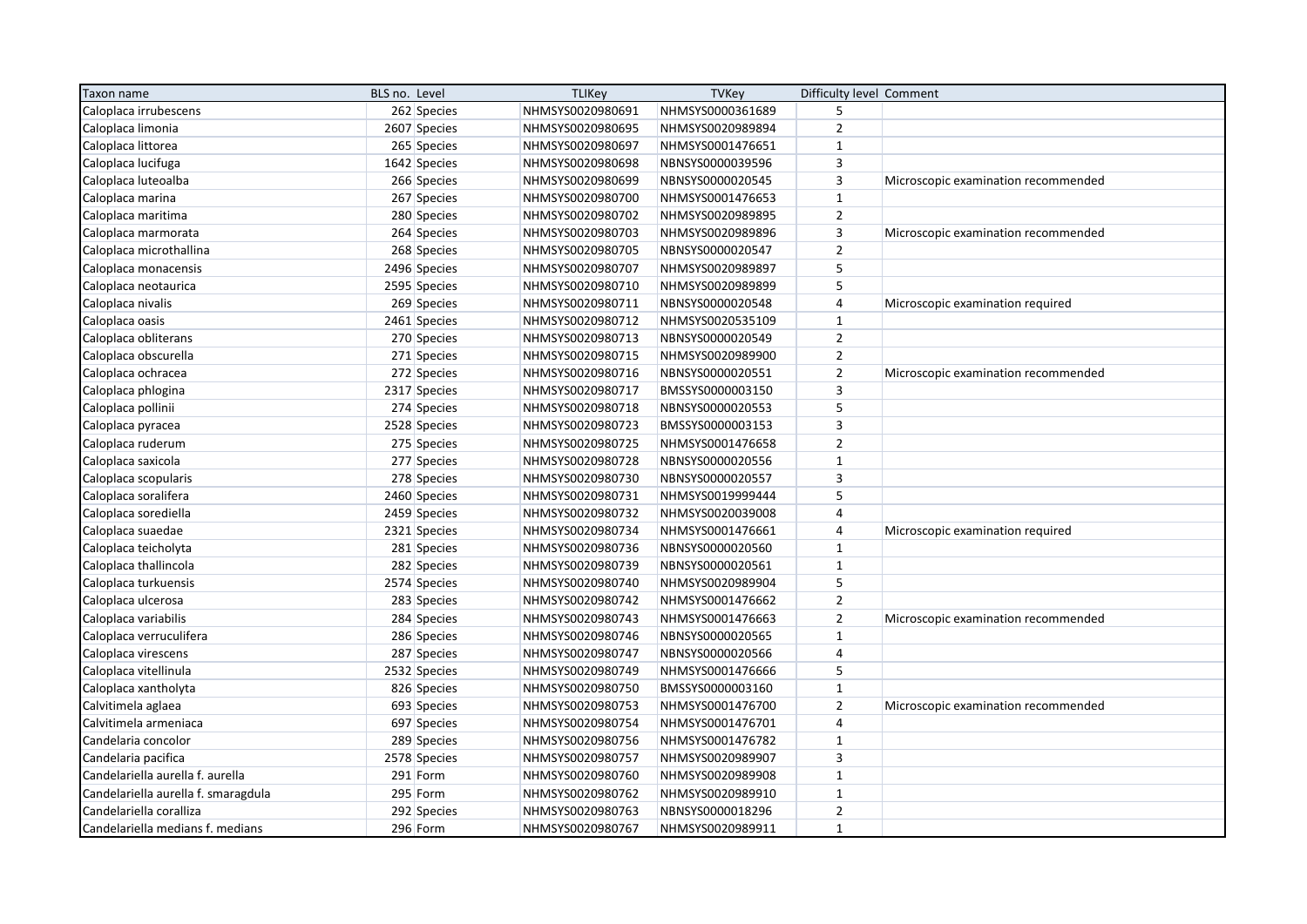| Taxon name                              | BLS no. Level | <b>TLIKey</b>    | <b>TVKey</b>     | Difficulty level Comment |                                     |
|-----------------------------------------|---------------|------------------|------------------|--------------------------|-------------------------------------|
| Candelariella medians f. steepholmensis | 1859 Form     | NHMSYS0020980768 | NHMSYS0020989912 | $\mathbf{1}$             |                                     |
| Candelariella reflexa                   | 297 Species   | NHMSYS0020980769 | NBNSYS0000018300 | $\mathbf{1}$             |                                     |
| Candelariella superdistans              | 2326 Species  | NHMSYS0020980770 | NHMSYS0001476796 | $\overline{\mathbf{3}}$  |                                     |
| Candelariella vitellina f. flavovirella | 294 Form      | NHMSYS0020980772 | NHMSYS0020989913 | $\mathbf{1}$             |                                     |
| Candelariella vitellina f. vitellina    | 298 Form      | NHMSYS0020980774 | NHMSYS0020990036 | $\mathbf{1}$             |                                     |
| Candelariella xanthostigma              | 299 Species   | NHMSYS0020980777 | NBNSYS0000018303 | $\mathbf 2$              |                                     |
| Capronia normandinae                    | 2023 Species  | NHMSYS0020980779 | NHMSYS0001476880 | 3                        | Microscopic examination recommended |
| Carbonea aggregantula                   | 2393 Species  | NHMSYS0020980781 | NHMSYS0001476884 | $\overline{4}$           | Microscopic examination required    |
| Carbonea assimilis                      | 1860 Species  | NHMSYS0020980782 | NHMSYS0020990037 | $\overline{4}$           | Microscopic examination required    |
| Carbonea supersparsa                    | 706 Species   | NHMSYS0020980784 | NBNSYS0000018304 | 3                        | Microscopic examination recommended |
| Carbonea vitellinaria                   | 1880 Species  | NHMSYS0020980785 | NBNSYS0000018305 | $\overline{2}$           |                                     |
| Carbonea vorticosa                      | 793 Species   | NHMSYS0020980786 | NHMSYS0001476887 | 3                        | Microscopic examination recommended |
| Catapyrenium cinereum                   | 300 Species   | NHMSYS0020980789 | NBNSYS0000020588 | $\overline{2}$           |                                     |
| Catapyrenium daedaleum                  | 1560 Species  | NHMSYS0020980790 | NHMSYS0000361750 | 4                        |                                     |
| Catapyrenium psoromoides                | 303 Species   | NHMSYS0020980794 | NHMSYS0001476897 | $\overline{4}$           |                                     |
| Catillaria aphana                       | 696 Species   | NHMSYS0020980802 | NBNSYS0000018639 | $\sqrt{4}$               | Microscopic examination required    |
| Catillaria atomarioides                 | 1609 Species  | NHMSYS0020980803 | NHMSYS0001476908 | $\overline{2}$           | Microscopic examination recommended |
| Catillaria chalybeia var. chalybeia     | 306 Variety   | NHMSYS0020980808 | NHMSYS0001476913 | $\overline{2}$           |                                     |
| Catillaria chalybeia var. chloropoliza  | 1863 Variety  | NHMSYS0020980809 | NHMSYS0001476914 | $\overline{2}$           |                                     |
| Catillaria contristans                  | 309 Species   | NHMSYS0020980813 | NBNSYS0000018313 | $\mathsf 3$              | Microscopic examination recommended |
| Catillaria gilbertii                    | 290 Species   | NHMSYS0020980820 | BMSSYS0000003348 | $\overline{4}$           | Microscopic examination required    |
| Catillaria lenticularis                 | 311 Species   | NHMSYS0020980829 | NHMSYS0001476928 | $\overline{2}$           | Microscopic examination recommended |
| Catillaria lobariicola                  | 2476 Species  | NHMSYS0020980834 | NHMSYS0020535129 | $\overline{4}$           | Microscopic examination required    |
| Catillaria minuta                       | 315 Species   | NHMSYS0020980837 | NBNSYS0000018319 | $\sqrt{4}$               | Microscopic examination required    |
| Catillaria modesta                      | 750 Species   | NHMSYS0020980838 | NBNSYS0000018694 | $\sqrt{4}$               | Microscopic examination required    |
| Catillaria nigroclavata                 | 316 Species   | NHMSYS0020980840 | NHMSYS0020990038 | 3                        | Microscopic examination required    |
| Catillaria picila                       | 304 Species   | NHMSYS0020980842 | NBNSYS0000018307 | 5                        | Microscopic examination required    |
| Catillaria scotinodes                   | 770 Species   | NHMSYS0020980847 | NBNSYS0000018714 | $\overline{\mathbf{3}}$  | Microscopic examination required    |
| Catillaria stereocaulorum               | 2203 Species  | NHMSYS0020980850 | NHMSYS0020327860 | $\overline{3}$           | Microscopic examination recommended |
| Catillaria subviridis                   | 321 Species   | NHMSYS0020980852 | NBNSYS0000018325 | $\sqrt{4}$               | Microscopic examination required    |
| Catillaria usneicola                    | 2465 Species  | NHMSYS0020980854 | NHMSYS0020061812 | $\mathsf 3$              | Microscopic examination required    |
| Catinaria atropurpurea                  | 183 Species   | NHMSYS0020980856 | NHMSYS0001476940 | $\overline{2}$           | Microscopic examination recommended |
| Catinaria neuschildii                   | 184 Species   | NHMSYS0020980861 | NHMSYS0001476943 | 3                        | Microscopic examination required    |
| Catolechia wahlenbergii                 | 325 Species   | NHMSYS0020980865 | NHMSYS0020990040 | $\mathbf 2$              |                                     |
| Cavernularia hultenii                   | 326 Species   | NHMSYS0020980867 | NBNSYS0000018327 | $\mathbf 1$              |                                     |
| Cecidonia umbonella                     | 789 Species   | NHMSYS0020980869 | NBNSYS0000018733 | $\overline{2}$           | Microscopic examination recommended |
| Cecidonia xenophana                     | 1838 Species  | NHMSYS0020980870 | NHMSYS0001476955 | $\mathbf 2$              | Microscopic examination recommended |
| Celothelium ischnobelum                 | 1566 Species  | NHMSYS0020980873 | NBNSYS0000016155 | $\overline{2}$           | Microscopic examination recommended |
| Cercidospora cladoniicola               | 2024 Species  | NHMSYS0020980879 | BMSSYS0000003480 | 3                        | Microscopic examination required    |
| Cercidospora decolorella                | 2382 Species  | NHMSYS0020980880 | NHMSYS0001477126 | $\pmb{4}$                | Microscopic examination required    |
| Cercidospora epipolytropa               | 2025 Species  | NHMSYS0020980881 | NBNSYS0000015956 | $\overline{2}$           | Microscopic examination recommended |
| Cercidospora macrospora                 | 2029 Species  | NHMSYS0020980883 | NHMSYS0001477129 | $\overline{3}$           | Microscopic examination required    |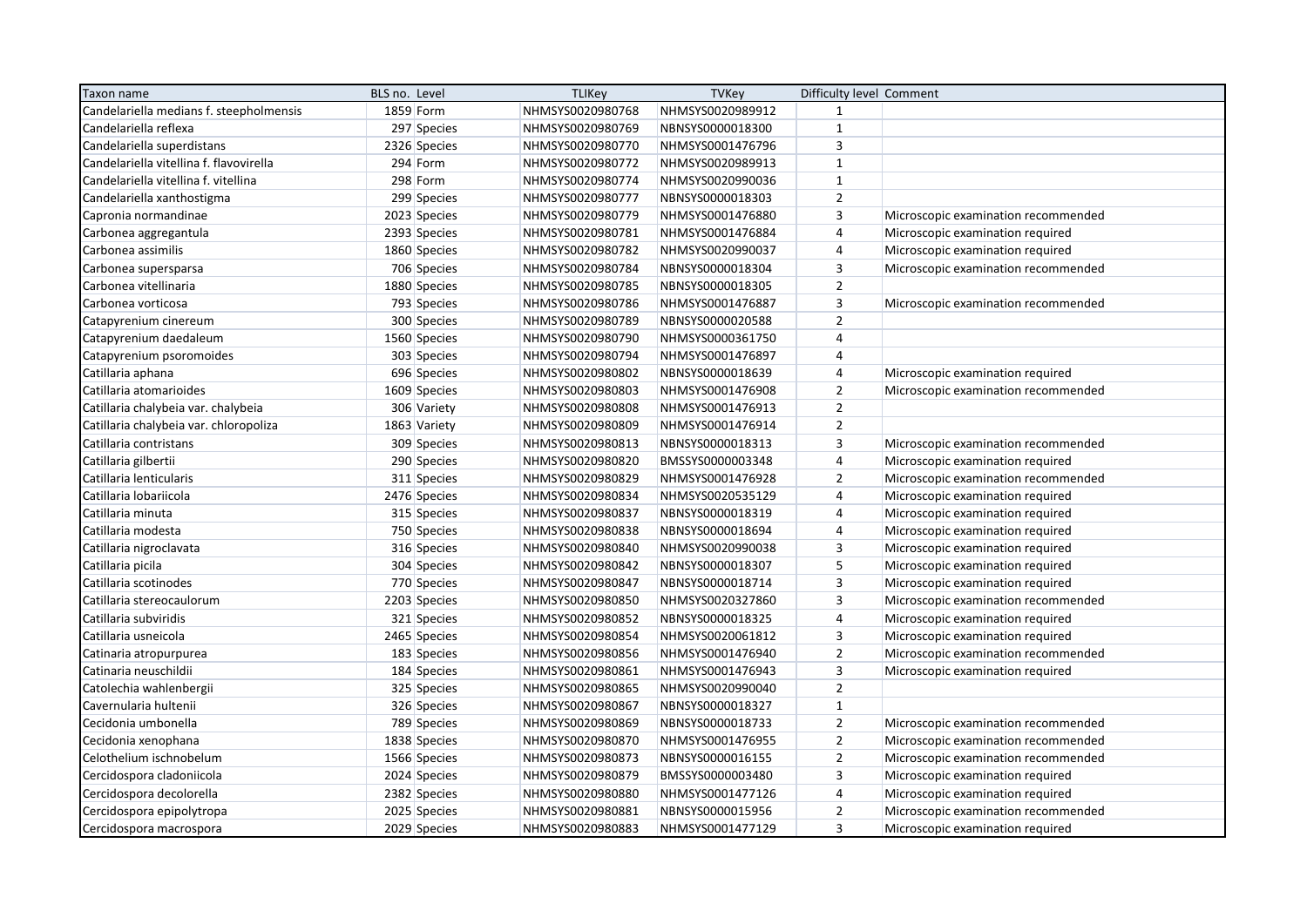| Taxon name                             | BLS no. Level |                | <b>TLIKey</b>                          | TVKey            | Difficulty level Comment |                                                            |
|----------------------------------------|---------------|----------------|----------------------------------------|------------------|--------------------------|------------------------------------------------------------|
| Cercidospora parva                     |               | 2027 Species   | NHMSYS0020980884                       | BMSSYS0000003482 | 3                        | Microscopic examination required                           |
| Cercidospora punctillata               |               | 2026 Species   | NHMSYS0020980885                       | NHMSYS0001477130 | 3                        | Microscopic examination required                           |
| Cercidospora stereocaulorum            |               | 2028 Species   | NHMSYS0020980886                       | NBNSYS0000015958 | 3                        | Microscopic examination required                           |
| Cercidospora verrucosaria              |               | 2030 Species   | NHMSYS0020980888                       | NHMSYS0000361791 | $\mathsf 3$              | Microscopic examination required                           |
| Cetraria aculeata                      |               | 430 Species    | NHMSYS0020980891                       | BMSSYS0000003564 | $\overline{2}$           |                                                            |
| Cetraria ericetorum                    |               | 331 Species    | NHMSYS0020980899                       | NBNSYS0000018332 | $\overline{2}$           | Spot test required                                         |
| Cetraria islandica subsp. crispiformis |               | 334 Subspecies | NHMSYS0020980910                       | NHMSYS0001477208 | $\overline{3}$           |                                                            |
| Cetraria islandica subsp. islandica    |               | 333 Subspecies | NHMSYS0020980911                       | NHMSYS0001477209 | $\mathbf{1}$             |                                                            |
| Cetraria muricata                      |               | 431 Species    | NHMSYS0020980915                       | BMSSYS0000003585 | $\overline{2}$           |                                                            |
| Cetraria sepincola                     |               | 338 Species    | NHMSYS0020980922                       | NBNSYS0000018339 | $\mathbf{1}$             |                                                            |
| Cetrariella commixta                   |               | 328 Species    | NHMSYS0020980925                       | NHMSYS0020990055 | $\overline{2}$           | Spot test required                                         |
| Cetrariella delisei                    |               | 330 Species    | NHMSYS0020980926                       | BMSSYS0000003592 | $\overline{2}$           | Spot test required                                         |
| Cetrelia cetrarioides                  |               | 2353 Species   | NHMSYS0020980928                       | BMSSYS0000003593 | $\mathsf 3$              | TLC required                                               |
| Cetrelia chicitae                      |               | <b>Species</b> | NHMSYS0020980929                       | NHMSYS0001477218 | $\overline{3}$           | TLC required                                               |
| Cetrelia monachorum                    |               | 2355 Species   | NHMSYS0020980930                       | NHMSYS0001477219 | 3                        | <b>TLC</b> required                                        |
| Cetrelia olivetorum s. lat.            |               |                | 339 Species aggregate NHMSYS0020980931 | NHMSYS0020987582 | $\mathbf{1}$             |                                                            |
| Cetrelia olivetorum s. str.            |               | 2352 Species   | NHMSYS0020980932                       | NHMSYS0020987584 | $\overline{\mathbf{r}}$  | <b>TLC</b> required                                        |
| Chaenotheca brachypoda                 |               | 470 Species    | NHMSYS0020980937                       | NBNSYS0000015567 | $\overline{2}$           |                                                            |
| Chaenotheca brunneola                  |               | 341 Species    | NHMSYS0020980938                       | NHMSYS0001477234 | $\overline{2}$           | Microscopic examination recommended                        |
| Chaenotheca chlorella                  |               | 342 Species    | NHMSYS0020980941                       | NHMSYS0001477235 | $\overline{4}$           | Microscopic examination required                           |
| Chaenotheca chrysocephala              |               | 343 Species    | NHMSYS0020980943                       | NHMSYS0020990056 | $\overline{2}$           |                                                            |
| Chaenotheca ferruginea                 |               | 344 Species    | NHMSYS0020980946                       | NHMSYS0001477239 | $\mathbf{1}$             |                                                            |
| Chaenotheca furfuracea                 |               | 466 Species    | NHMSYS0020980947                       | NBNSYS0000015563 | $\overline{2}$           | Difficulty 3 (Microscopic examination required) if sterile |
| Chaenotheca gracilenta                 |               | 467 Species    | NHMSYS0020980948                       | NHMSYS0020990057 | $\overline{3}$           |                                                            |
| Chaenotheca hispidula                  |               | 345 Species    | NHMSYS0020980949                       | NBNSYS0000015549 | $\overline{2}$           | Microscopic examination recommended                        |
| Chaenotheca laevigata                  |               | 346 Species    | NHMSYS0020980950                       | NBNSYS0000015550 | $\overline{4}$           | Microscopic examination required                           |
| Chaenotheca phaeocephala               |               | 347 Species    | NHMSYS0020980954                       | NBNSYS0000015551 | 4                        | Microscopic examination required                           |
| Chaenotheca stemonea                   |               | 348 Species    | NHMSYS0020980955                       | NBNSYS0000015552 | $\mathbf 2$              | Microscopic examination recommended                        |
| Chaenotheca trichialis                 |               | 349 Species    | NHMSYS0020980958                       | NHMSYS0001477244 | $\overline{2}$           | Microscopic examination recommended                        |
| Chaenotheca xyloxena                   |               | 350 Species    | NHMSYS0020980960                       | NBNSYS0000015554 | $\mathsf 3$              | Microscopic examination recommended                        |
| Chaenothecopsis caespitosa             |               | 1938 Species   | NHMSYS0020980962                       | NBNSYS0000015555 | $\overline{4}$           | Microscopic examination required                           |
| Chaenothecopsis debilis                |               | 778 Species    | NHMSYS0020980963                       | NHMSYS0000361835 | 4                        | Microscopic examination required                           |
| Chaenothecopsis epithallina            |               | 1939 Species   | NHMSYS0020980964                       | NBNSYS0000015557 | $\overline{4}$           | Microscopic examination required                           |
| Chaenothecopsis nigra                  |               | 1831 Species   | NHMSYS0020980966                       | NBNSYS0000039604 | 3                        | Microscopic examination required                           |
| Chaenothecopsis parasitaster           |               | 1515 Species   | NHMSYS0020980967                       | NHMSYS0001477248 | 3                        |                                                            |
| Chaenothecopsis pusilla                |               | 1931 Species   | NHMSYS0020980968                       | NHMSYS0000361839 | 3                        | Microscopic examination required                           |
| Chaenothecopsis pusiola                |               | 351 Species    | NHMSYS0020980969                       | NBNSYS0000015558 | $\overline{4}$           | Microscopic examination required                           |
| Chaenothecopsis retinens               |               | 1396 Species   | NHMSYS0020980970                       | NBNSYS0000015539 | $\overline{4}$           | Microscopic examination required                           |
| Chaenothecopsis rubescens              |               | 1940 Species   | NHMSYS0020980971                       | BMSSYS0000003616 | 5                        | Microscopic examination required                           |
| Chaenothecopsis savonica               |               | 1832 Species   | NHMSYS0020980972                       | NHMSYS0001477249 | $\overline{3}$           | Microscopic examination required                           |
| Chaenothecopsis subparoica             |               | 2313 Species   | NHMSYS0020980973                       | NHMSYS0001477250 | $\overline{4}$           | Microscopic examination required                           |
| Chaenothecopsis vainioana              |               | 1833 Species   | NHMSYS0020980975                       | NHMSYS0001477252 | $\overline{4}$           | Microscopic examination required                           |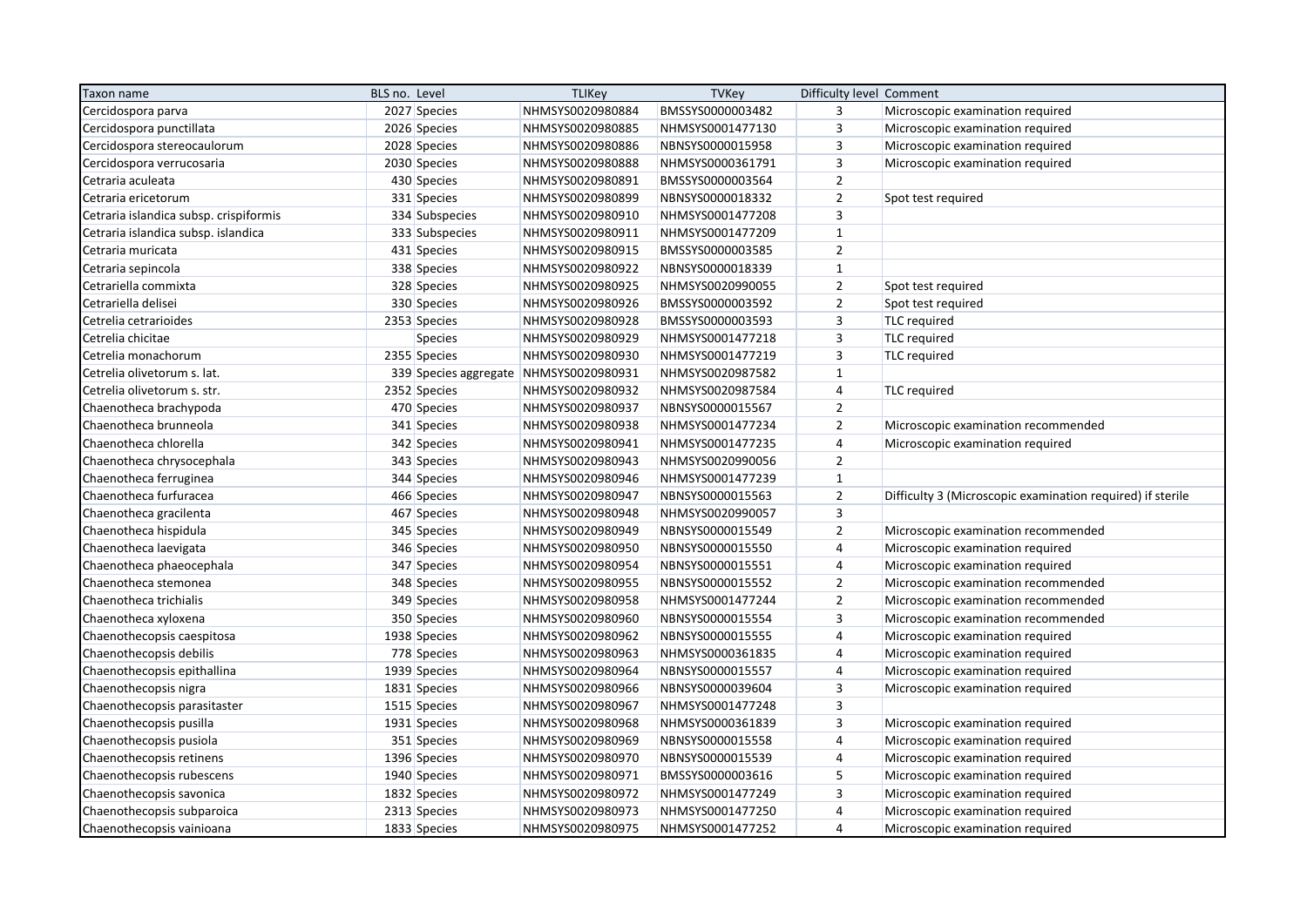| Taxon name                               | BLS no. Level |                | <b>TLIKey</b>                          | TVKey            | Difficulty level Comment |                                                        |
|------------------------------------------|---------------|----------------|----------------------------------------|------------------|--------------------------|--------------------------------------------------------|
| Chaenothecopsis viridialba               |               | 1941 Species   | NHMSYS0020980976                       | NBNSYS0000015561 | $\overline{4}$           | Microscopic examination required                       |
| Chaenothecopsis viridireagens            |               | 1942 Species   | NHMSYS0020980977                       | NHMSYS0001477253 | $\overline{4}$           | Microscopic examination required                       |
| Chionosphaera coppinsii                  |               | 2031 Species   | NHMSYS0020980987                       | BMSSYS0000003728 | $\overline{4}$           | Microscopic examination required                       |
| Chionosphaera lichenicola                |               | 2425 Species   | NHMSYS0020980988                       | BMSSYS0000003729 | $\overline{4}$           | Microscopic examination required                       |
| Chrysothrix candelaris                   |               | 354 Species    | NHMSYS0020980996                       | NHMSYS0001477463 | $\mathbf{1}$             |                                                        |
| Chrysothrix chlorina                     |               | 355 Species    | NHMSYS0020980997                       | NBNSYS0000018342 | $\overline{2}$           |                                                        |
| Chrysothrix chrysophthalma               |               | 356 Species    | NHMSYS0020980998                       | NHMSYS0001477464 | $\overline{3}$           | Microscopic examination recommended                    |
| Chrysothrix flavovirens                  |               | 1925 Species   | NHMSYS0020981000                       | BMSSYS0000003784 | $\overline{2}$           |                                                        |
| Cladonia alpina                          |               | 322 Species    | NHMSYS0020981019                       | BMSSYS0000003886 | 4                        | <b>TLC</b> required                                    |
| Cladonia arbuscula subsp. arbuscula      |               | 273 Subspecies | NHMSYS0020981024                       | NHMSYS0020987592 | $\overline{4}$           | TLC recommended                                        |
| Cladonia arbuscula subsp. squarrosa      |               | 360 Subspecies | NHMSYS0020981026                       | NBNSYS0000100702 | $\overline{2}$           |                                                        |
| Cladonia asahinae                        |               | 1747 Species   | NHMSYS0020981028                       | NHMSYS0001477598 | $\overline{4}$           | <b>TLC</b> required                                    |
| Cladonia azorica                         |               | 1580 Species   | NHMSYS0020981029                       | NBNSYS0000039612 | $\overline{3}$           | <b>TLC</b> required                                    |
| Cladonia bacillaris                      |               | 361 Species    | NHMSYS0020981030                       | NHMSYS0020990068 | 3                        | <b>TLC</b> required                                    |
| Cladonia bellidiflora                    |               | 362 Species    | NHMSYS0020981032                       | NBNSYS0000018348 | $\overline{2}$           | Spot test required                                     |
| Cladonia borealis                        |               | 1748 Species   | NHMSYS0020981033                       | BMSSYS0000003892 | $\mathsf 3$              | TLC required                                           |
| Cladonia botrytes                        |               | 363 Species    | NHMSYS0020981034                       | NBNSYS0000018349 | $\overline{3}$           |                                                        |
| Cladonia caespiticia                     |               | 364 Species    | NHMSYS0020981036                       | NHMSYS0001477602 | $\overline{2}$           |                                                        |
| Cladonia callosa                         |               | 388 Species    | NHMSYS0020981037                       | NHMSYS0001477603 | $\overline{2}$           |                                                        |
| Cladonia cariosa                         |               | 366 Species    | NHMSYS0020981039                       | NBNSYS0000018351 | $\overline{4}$           | TLC recommended; more than one species may be involved |
| Cladonia carneola                        |               | 367 Species    | NHMSYS0020981040                       | NBNSYS0000018352 | $\overline{2}$           |                                                        |
| Cladonia cenotea                         |               | 368 Species    | NHMSYS0020981041                       | NBNSYS0000018353 | $\overline{2}$           | UV recommended                                         |
| Cladonia cervicornis subsp. cervicornis  |               | 369 Subspecies | NHMSYS0020981044                       | NHMSYS0001477606 | $\overline{2}$           |                                                        |
| Cladonia cervicornis subsp. pulvinata    |               | 308 Subspecies | NHMSYS0020981045                       | BMSSYS0000003895 | $\overline{4}$           | TLC recommended                                        |
| Cladonia cervicornis subsp. verticillata |               | 370 Subspecies | NHMSYS0020981046                       | NBNSYS0000018355 | $\mathbf{1}$             |                                                        |
| Cladonia chlorophaea s. lat.             |               |                | 371 Species aggregate NHMSYS0020981048 | NHMSYS0020987594 | $\mathbf{1}$             |                                                        |
| Cladonia chlorophaea s. str.             |               | 2356 Species   | NHMSYS0020981049                       | NHMSYS0020987596 | $\overline{4}$           | <b>TLC</b> required                                    |
| Cladonia ciliata                         |               | <b>Species</b> | NHMSYS0020981050                       | NBNSYS0000018357 | $\overline{2}$           | separate to variety if possible                        |
| Cladonia ciliata var. ciliata            |               | 372 Variety    | NHMSYS0020981052                       | NHMSYS0001477611 | $\overline{2}$           |                                                        |
| Cladonia ciliata var. tenuis             |               | 373 Variety    | NHMSYS0020981053                       | NHMSYS0001477612 | $\overline{2}$           |                                                        |
| Cladonia coccifera s. lat.               |               |                | 374 Species aggregate NHMSYS0020981054 | NHMSYS0020987598 | $\mathbf{1}$             |                                                        |
| Cladonia coccifera s. str.               |               | 2357 Species   | NHMSYS0020981055                       | NHMSYS0020987600 | $\overline{4}$           | TLC recommended                                        |
| Cladonia coniocraea                      |               | 375 Species    | NHMSYS0020981061                       | NHMSYS0001477618 | $\mathbf{1}$             |                                                        |
| Cladonia conista                         |               | 156 Species    | NHMSYS0020981062                       | NHMSYS0020990074 | $\overline{4}$           | <b>TLC</b> required                                    |
| Cladonia convoluta                       |               | 377 Species    | NHMSYS0020981066                       | NHMSYS0000362056 | $\overline{3}$           |                                                        |
| Cladonia cornuta                         |               | 378 Species    | NHMSYS0020981068                       | NBNSYS0000018362 | $\overline{2}$           |                                                        |
| Cladonia crispata var. cetrariiformis    |               | 379 Variety    | NHMSYS0020981072                       | NBNSYS0000018364 | $\overline{2}$           |                                                        |
| Cladonia crispata var. crispata          |               | 1575 Variety   | NHMSYS0020981073                       | NHMSYS0001477622 | $\overline{4}$           |                                                        |
| Cladonia cryptochlorophaea               |               | 380 Species    | NHMSYS0020981074                       | NBNSYS0000018365 | 4                        | <b>TLC</b> required                                    |
| Cladonia cyathomorpha                    |               | 381 Species    | NHMSYS0020981075                       | NBNSYS0000018366 | $\overline{3}$           |                                                        |
| Cladonia deformis                        |               | 382 Species    | NHMSYS0020981076                       | NBNSYS0000018367 | 4                        | <b>TLC</b> required                                    |
| Cladonia digitata                        |               | 383 Species    | NHMSYS0020981082                       | NBNSYS0000018368 | $\overline{2}$           |                                                        |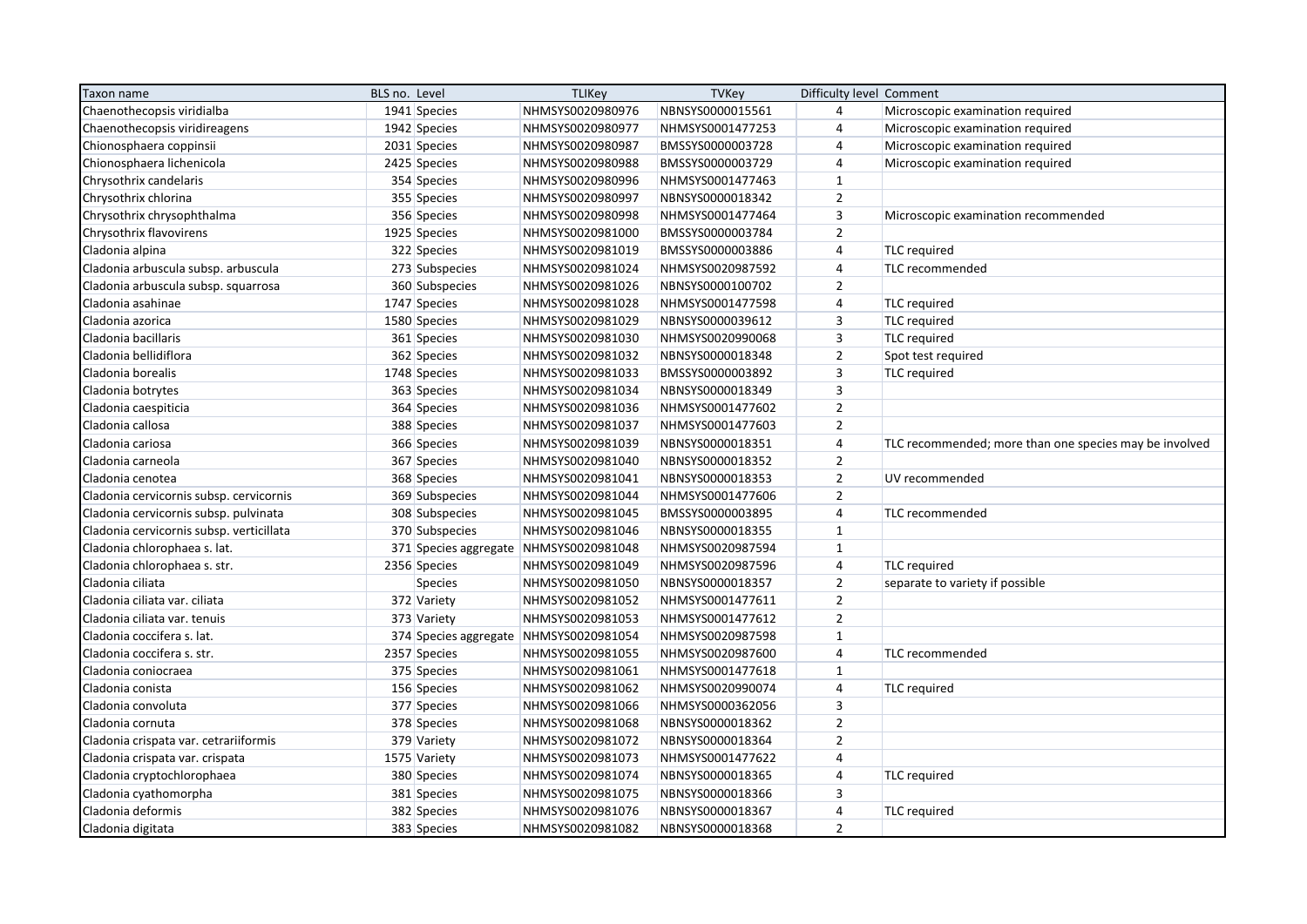| Taxon name                             | BLS no. Level |                | <b>TLIKey</b>    | <b>TVKey</b>     | Difficulty level Comment |                     |
|----------------------------------------|---------------|----------------|------------------|------------------|--------------------------|---------------------|
| Cladonia diversa                       |               | 1749 Species   | NHMSYS0020981083 | BMSSYS0000003914 | $\overline{2}$           |                     |
| Cladonia fimbriata                     |               | 384 Species    | NHMSYS0020981091 | NBNSYS0000018369 | $\overline{2}$           |                     |
| Cladonia firma                         |               | 385 Species    | NHMSYS0020981096 | NBNSYS0000018370 | 3                        |                     |
| Cladonia floerkeana                    |               | 386 Species    | NHMSYS0020981098 | NHMSYS0001477632 | $\mathbf{1}$             |                     |
| Cladonia foliacea                      |               | 387 Species    | NHMSYS0020981100 | NBNSYS0000018372 | $\mathbf{1}$             |                     |
| Cladonia furcata subsp. furcata        |               | 389 Subspecies | NHMSYS0020981106 | NHMSYS0001477638 | $\mathbf{1}$             |                     |
| Cladonia furcata subsp. subrangiformis |               | 390 Subspecies | NHMSYS0020981107 | NHMSYS0000362074 | $\overline{2}$           |                     |
| Cladonia glauca                        |               | 391 Species    | NHMSYS0020981112 | NHMSYS0001477642 | 3                        | UV recommended      |
| Cladonia gracilis                      |               | 392 Species    | NHMSYS0020981114 | NBNSYS0000018377 | $\overline{2}$           |                     |
| Cladonia grayi                         |               | 393 Species    | NHMSYS0020981116 | NBNSYS0000018378 | 4                        | TLC required        |
| Cladonia humilis                       |               | 376 Species    | NHMSYS0020981117 | NHMSYS0001477644 | $\overline{2}$           |                     |
| Cladonia incrassata                    |               | 394 Species    | NHMSYS0020981120 | NHMSYS0001477646 | $\mathbf 2$              |                     |
| Cladonia luteoalba                     |               | 395 Species    | NHMSYS0020981127 | NHMSYS0001477648 | $\overline{2}$           |                     |
| Cladonia macilenta                     |               | 396 Species    | NHMSYS0020981128 | NBNSYS0000018382 | $\overline{2}$           |                     |
| Cladonia macrophylla                   |               | 397 Species    | NHMSYS0020981130 | NBNSYS0000018383 | 4                        | Spot test required  |
| Cladonia maxima                        |               | 398 Species    | NHMSYS0020981132 | NBNSYS0000018384 | 3                        |                     |
| Cladonia mediterranea                  |               | 399 Species    | NHMSYS0020981133 | NBNSYS0000018385 | 5                        | DNA recommended     |
| Cladonia merochlorophaea               |               | 400 Species    | NHMSYS0020981134 | NBNSYS0000018386 | 4                        | <b>TLC</b> required |
| Cladonia mitis                         |               | 402 Species    | NHMSYS0020981137 | NBNSYS0000162240 | $\overline{4}$           | TLC recommended     |
| Cladonia monomorpha                    |               | 2370 Species   | NHMSYS0020981138 | NHMSYS0001477653 | $\overline{4}$           |                     |
| Cladonia norvegica                     |               | 1654 Species   | NHMSYS0020981141 | NBNSYS0000039613 | $\overline{4}$           | TLC recommended     |
| Cladonia novochlorophaea               |               | 2337 Species   | NHMSYS0020981142 | NHMSYS0001477655 | $\overline{4}$           | TLC required        |
| Cladonia ochrochlora                   |               | 403 Species    | NHMSYS0020981144 | NHMSYS0001477656 | $\mathbf{1}$             |                     |
| Cladonia parasitica                    |               | 404 Species    | NHMSYS0020981147 | NBNSYS0000018390 | $\overline{2}$           |                     |
| Cladonia peziziformis                  |               | 365 Species    | NHMSYS0020981148 | NBNSYS0000018391 | 4                        |                     |
| Cladonia phyllophora                   |               | 405 Species    | NHMSYS0020981149 | NHMSYS0000362102 | 3                        |                     |
| Cladonia pleurota                      |               | 406 Species    | NHMSYS0020981151 | NBNSYS0000018393 | 5                        |                     |
| Cladonia pocillum                      |               | 407 Species    | NHMSYS0020981152 | NHMSYS0000362105 | $\mathbf{1}$             |                     |
| Cladonia polydactyla var. polydactyla  |               | 408 Variety    | NHMSYS0020981154 | NHMSYS0001477661 | $\mathbf{1}$             |                     |
| Cladonia polydactyla var. umbricola    |               | 1750 Variety   | NHMSYS0020981155 | BMSSYS0000003971 | 3                        | Spot test required  |
| Cladonia portentosa                    |               | 409 Species    | NHMSYS0020981156 | NBNSYS0000018396 | $\mathbf{1}$             |                     |
| Cladonia pyxidata                      |               | 410 Species    | NHMSYS0020981159 | NBNSYS0000018398 | $\overline{2}$           |                     |
| Cladonia ramulosa                      |               | 359 Species    | NHMSYS0020981163 | NHMSYS0001477667 | $\overline{2}$           |                     |
| Cladonia rangiferina                   |               | 411 Species    | NHMSYS0020981164 | NHMSYS0000362113 | $\overline{2}$           |                     |
| Cladonia rangiformis                   |               | 412 Species    | NHMSYS0020981165 | NBNSYS0000018401 | $\mathbf{1}$             |                     |
| Cladonia rei                           |               | 414 Species    | NHMSYS0020981167 | NBNSYS0000018403 | 4                        | TLC required        |
| Cladonia scabriuscula                  |               | 415 Species    | NHMSYS0020981168 | NHMSYS0001477671 | $\overline{2}$           |                     |
| Cladonia squamosa s. lat.              |               | 416 Species    | NHMSYS0020981169 | NHMSYS0020987604 | $\mathbf{1}$             |                     |
| Cladonia squamosa var. squamosa        |               | 2365 Variety   | NHMSYS0020981174 | NHMSYS0001477674 | $\overline{2}$           | Spot test required  |
| Cladonia squamosa var. subsquamosa     |               | 417 Variety    | NHMSYS0020981175 | NHMSYS0000840846 | $\mathbf 2$              | Spot test required  |
| Cladonia stellaris                     |               | 418 Species    | NHMSYS0020981176 | NHMSYS0001477675 | 5                        |                     |
| Cladonia stereoclada                   |               | 419 Species    | NHMSYS0020981177 | NHMSYS0001477676 | 4                        |                     |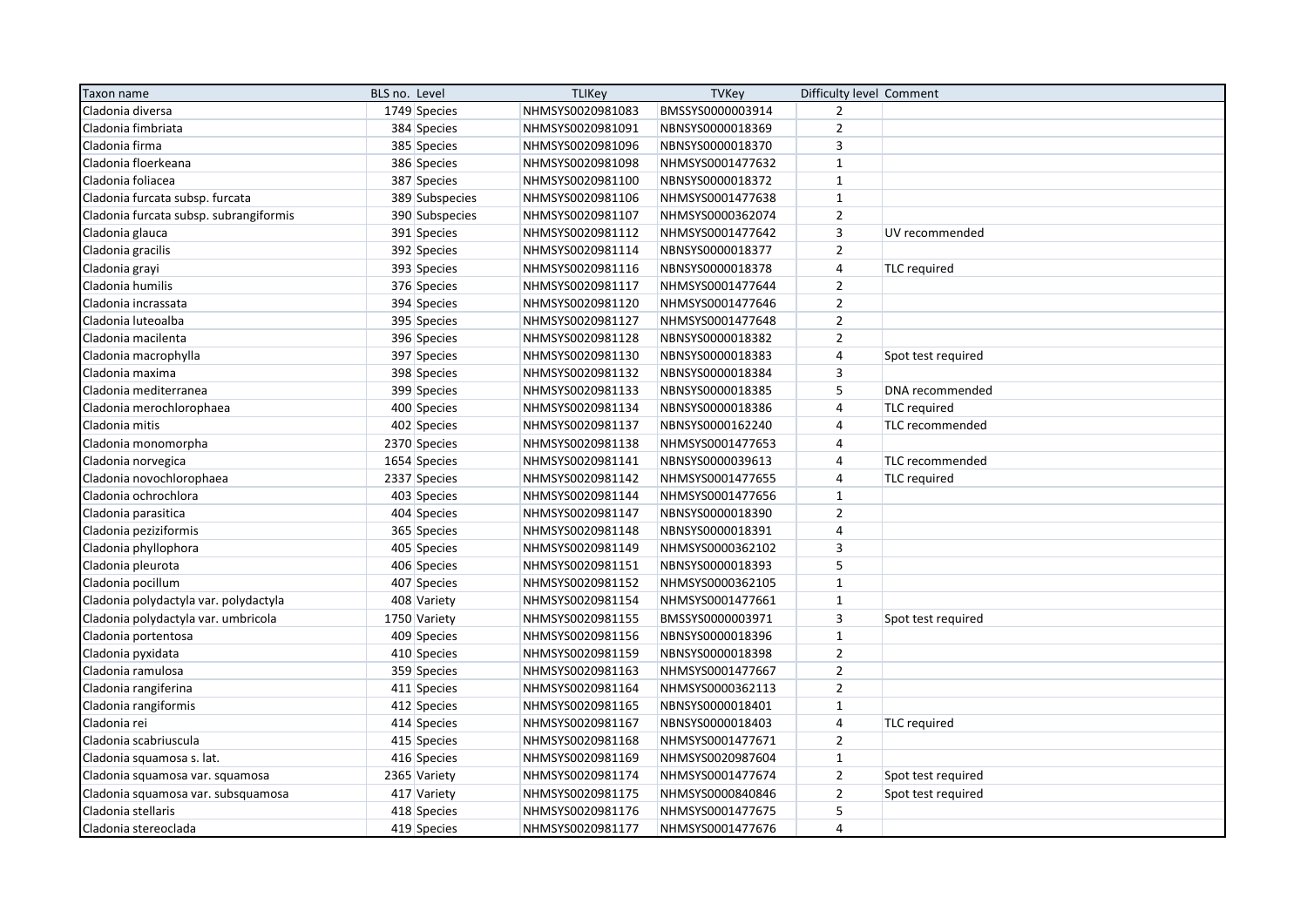| Taxon name                           | BLS no. Level   | <b>TLIKey</b>    | <b>TVKey</b>     | Difficulty level Comment |                                                         |
|--------------------------------------|-----------------|------------------|------------------|--------------------------|---------------------------------------------------------|
| Cladonia straminea                   | 401 Species     | NHMSYS0020981178 | NHMSYS0020990094 | $\overline{4}$           | <b>TLC</b> required                                     |
| Cladonia strepsilis                  | 420 Species     | NHMSYS0020981179 | NHMSYS0000362124 | $\overline{2}$           | Spot test required                                      |
| Cladonia stygia                      | 425 Species     | NHMSYS0020981181 | NBNSYS0000039831 | 4                        |                                                         |
| Cladonia subcervicornis              | 421 Species     | NHMSYS0020981182 | NBNSYS0000018411 | $\overline{2}$           |                                                         |
| Cladonia subulata                    | 422 Species     | NHMSYS0020981186 | NHMSYS0000362130 | $\overline{3}$           | UV recommended                                          |
| Cladonia sulphurina                  | 423 Species     | NHMSYS0020981187 | NBNSYS0000018413 | $\mathbf{1}$             |                                                         |
| Cladonia symphycarpia                | 424 Species     | NHMSYS0020981189 | NHMSYS0001477681 | $\overline{3}$           | Spot test required                                      |
| Cladonia trassii                     | 1590 Species    | NHMSYS0020981192 | BMSSYS0000003990 | $\overline{4}$           |                                                         |
| Cladonia uncialis subsp. biuncialis  | 426 Subspecies  | NHMSYS0020981196 | NHMSYS0001477684 | $\mathbf{1}$             |                                                         |
| Cladonia uncialis subsp. uncialis    | 1594 Subspecies | NHMSYS0020981198 | NBNSYS0000039615 | $\overline{\mathbf{3}}$  |                                                         |
| Cladonia zopfii                      | 427 Species     | NHMSYS0020981201 | NBNSYS0000018419 | $\overline{2}$           |                                                         |
| Cladoniicola staurospora             | 2553 Species    | NHMSYS0020981203 | NHMSYS0020990098 | $\overline{3}$           | Microscopic examination required                        |
| Cladophialophora normandinae         | 2291 Species    | NHMSYS0020981205 | NHMSYS0020990100 | $\overline{3}$           | Microscopic examination required                        |
| Cladophialophora parmeliae           | 2617 Species    | NHMSYS0020981206 | NHMSYS0020990101 | 3                        | Microscopic examination required                        |
| Claurouxia chalybeioides             | 1709 Species    | NHMSYS0020981211 | NHMSYS0001477740 | $\overline{4}$           | Microscopic examination recommended                     |
| Clauzadea chondrodes                 | 2369 Species    | NHMSYS0020981213 | NHMSYS0000362142 | $\overline{3}$           | Microscopic examination recommended                     |
| Clauzadea immersa                    | 734 Species     | NHMSYS0020981215 | NBNSYS0000018675 | $\overline{2}$           |                                                         |
| Clauzadea metzleri                   | 749 Species     | NHMSYS0020981216 | NBNSYS0000018693 | 3                        |                                                         |
| Clauzadea monticola                  | 751 Species     | NHMSYS0020981217 | NHMSYS0020990102 | $\overline{\mathbf{3}}$  | Microscopic examination required                        |
| Clauzadeana macula                   | 746 Species     | NHMSYS0020981220 | NBNSYS0000018690 | $\overline{2}$           |                                                         |
| Cliostomum coppinsii                 | 2560 Species    | NHMSYS0020981222 | NHMSYS0020990103 | 4                        | Microscopic examination required                        |
| Cliostomum corrugatum                | 428 Species     | NHMSYS0020981223 | NBNSYS0000018420 | 5                        | <b>TLC</b> required                                     |
| Cliostomum flavidulum                | 1393 Species    | NHMSYS0020981224 | BMSSYS0000004205 | $\overline{4}$           | Spot test required                                      |
| Cliostomum griffithii                | 429 Species     | NHMSYS0020981226 | NBNSYS0000018421 | $\overline{2}$           |                                                         |
| Cliostomum leprosum                  | 2414 Species    | NHMSYS0020981227 | NHMSYS0001477915 | 4                        | <b>TLC</b> required                                     |
| Cliostomum subtenerum                | 2573 Species    | NHMSYS0020981228 | NHMSYS0020987612 | $\overline{4}$           | Microscopic examination required                        |
| Cliostomum tenerum                   | 689 Species     | NHMSYS0020981229 | BMSSYS0000004206 | $\overline{2}$           | Microscopic examination recommended                     |
| Clypeococcum cladonema               | 2032 Species    | NHMSYS0020981231 | NHMSYS0001478148 | 3                        | Microscopic examination recommended                     |
| Clypeococcum hypocenomycis           | 2034 Species    | NHMSYS0020981234 | NHMSYS0001478149 | $\overline{2}$           | Microscopic examination recommended                     |
| Clypeococcum psoromatis              | 2033 Species    | NHMSYS0020981235 | NHMSYS0020990105 | 4                        | Microscopic examination required                        |
| Coccotrema citrinescens              | 1699 Species    | NHMSYS0020981237 | NBNSYS0000039618 | $\overline{2}$           | Spot test required, microscopic examination recommended |
| Collema auriforme                    | 433 Species     | NHMSYS0020981251 | NHMSYS0001478230 | $\mathbf{1}$             |                                                         |
| Collema bachmanianum                 | 434 Species     | NHMSYS0020981252 | NBNSYS0000018427 | $\overline{4}$           | Microscopic examination recommended                     |
| Collema callopismum var. callopismum | 435 Variety     | NHMSYS0020981254 | NHMSYS0001478232 | 4                        |                                                         |
| Collema callopismum var. rhyparodes  | 436 Variety     | NHMSYS0020981255 | NBNSYS0000018429 | $\overline{4}$           |                                                         |
| Collema ceraniscum                   | 437 Species     | NHMSYS0020981256 | NBNSYS0000018430 | $\overline{4}$           | Microscopic examination recommended                     |
| Collema confertum                    | 438 Species     | NHMSYS0020981267 | NBNSYS0000018431 | 4                        | Microscopic examination required                        |
| Collema conglomeratum                | 439 Species     | NHMSYS0020981268 | NBNSYS0000018432 | 5                        | Microscopic examination required                        |
| Collema crispum var. crispum         | 440 Variety     | NHMSYS0020981274 | NHMSYS0000362172 | $\overline{2}$           |                                                         |
| Collema crispum var. metzleri        | 441 Variety     | NHMSYS0020981276 | NBNSYS0000018434 | $\overline{\mathbf{3}}$  |                                                         |
| Collema cristatum var. cristatum     | 442 Variety     | NHMSYS0020981279 | NBNSYS0000039619 | $\mathbf 2$              | Microscopic examination recommended                     |
| Collema cristatum var. marginale     | 443 Variety     | NHMSYS0020981280 | NBNSYS0000018436 | $\overline{2}$           |                                                         |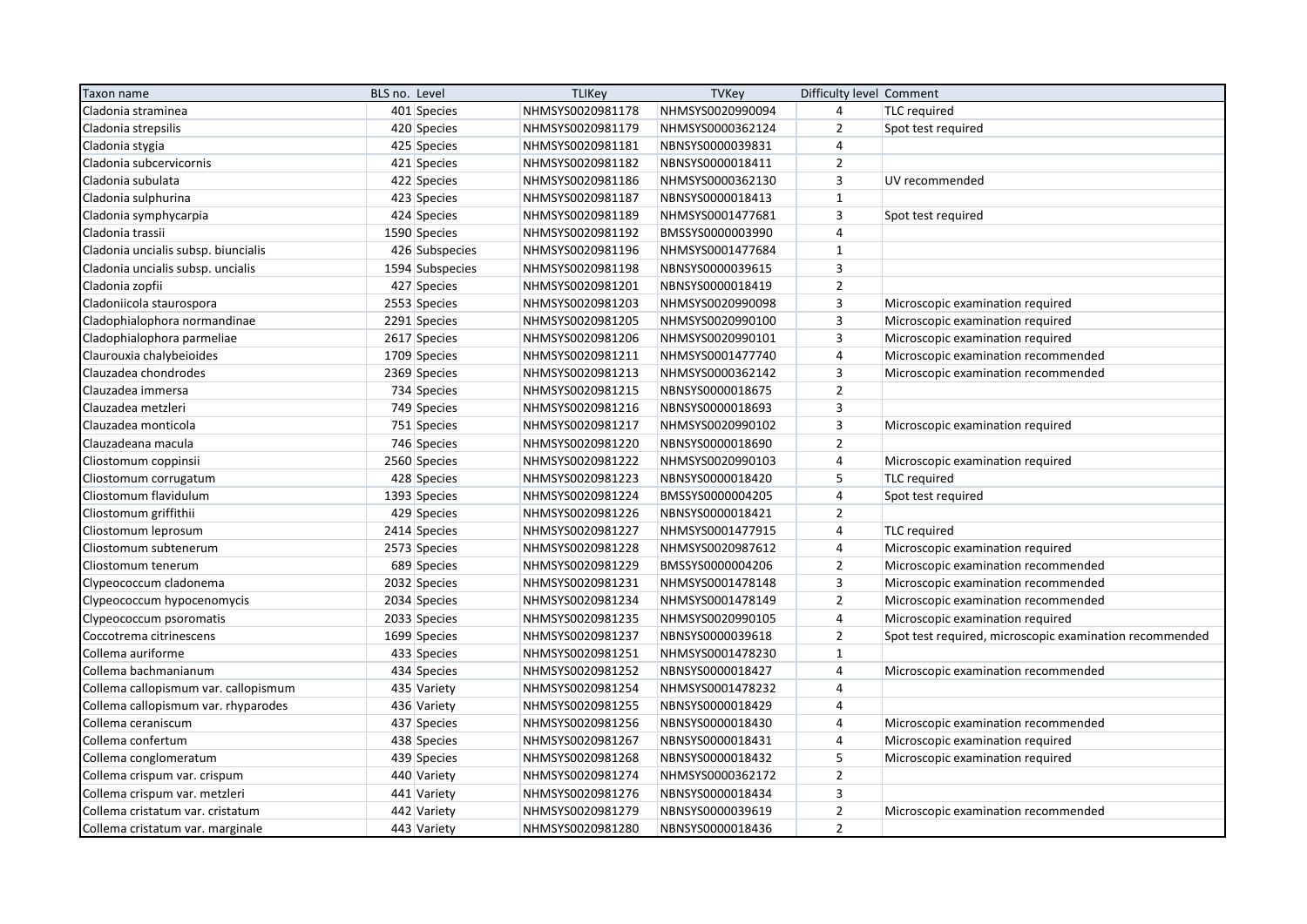| Taxon name                        | BLS no. Level | <b>TLIKey</b>    | <b>TVKey</b>     | Difficulty level Comment |                                     |
|-----------------------------------|---------------|------------------|------------------|--------------------------|-------------------------------------|
| Collema dichotomum                | 446 Species   | NHMSYS0020981283 | NBNSYS0000018437 | 3                        |                                     |
| Collema fasciculare               | 444 Species   | NHMSYS0020981286 | NHMSYS0000362179 | $\overline{2}$           |                                     |
| Collema flaccidum                 | 445 Species   | NHMSYS0020981287 | NBNSYS0000018439 | $\overline{2}$           |                                     |
| Collema fragile                   | 447 Species   | NHMSYS0020981290 | NBNSYS0000018440 | $\overline{\mathbf{3}}$  |                                     |
| Collema fragrans                  | 448 Species   | NHMSYS0020981291 | NBNSYS0000018441 | $\overline{3}$           | Microscopic examination recommended |
| Collema furfuraceum               | 449 Species   | NHMSYS0020981292 | NBNSYS0000018442 | $\overline{2}$           |                                     |
| Collema fuscovirens               | 463 Species   | NHMSYS0020981294 | NBNSYS0000018443 | $\overline{2}$           |                                     |
| Collema glebulentum               | 450 Species   | NHMSYS0020981296 | NBNSYS0000018444 | $\overline{2}$           |                                     |
| Collema latzelii                  | 1589 Species  | NHMSYS0020981306 | NBNSYS0000039620 | $\overline{4}$           |                                     |
| Collema limosum                   | 451 Species   | NHMSYS0020981309 | NBNSYS0000018445 | $\overline{3}$           | Microscopic examination required    |
| Collema multipartitum             | 452 Species   | NHMSYS0020981320 | NBNSYS0000018446 | $\overline{2}$           | Microscopic examination recommended |
| Collema nigrescens                | 453 Species   | NHMSYS0020981322 | NBNSYS0000018447 | $\overline{4}$           | Microscopic examination required    |
| Collema occultatum                | 454 Species   | NHMSYS0020981324 | NBNSYS0000018448 | $\overline{4}$           | Microscopic examination required    |
| Collema parvum                    | 1751 Species  | NHMSYS0020981325 | NBNSYS0000039621 | $\overline{4}$           |                                     |
| Collema polycarpon                | 455 Species   | NHMSYS0020981326 | NBNSYS0000018449 | $\overline{2}$           | Microscopic examination recommended |
| Collema subflaccidum              | 457 Species   | NHMSYS0020981342 | NBNSYS0000018451 | $\overline{2}$           |                                     |
| Collema subnigrescens             | 458 Species   | NHMSYS0020981344 | NBNSYS0000018452 | $\overline{4}$           | Microscopic examination required    |
| Collema tenax var. ceranoides     | 460 Variety   | NHMSYS0020981349 | NBNSYS0000018454 | $\overline{2}$           |                                     |
| Collema tenax var. corallinum     | 461 Variety   | NHMSYS0020981350 | NHMSYS0001478318 | $\overline{\mathbf{3}}$  |                                     |
| Collema tenax var. tenax          | 459 Variety   | NHMSYS0020981352 | NHMSYS0001478319 | $\mathbf{1}$             |                                     |
| Collema tenax var. vulgare        | 462 Variety   | NHMSYS0020981353 | NHMSYS0001478320 | $\overline{2}$           |                                     |
| Collema undulatum var. granulosum | 465 Variety   | NHMSYS0020981361 | NBNSYS0000018458 | 5                        |                                     |
| Collema undulatum var. undulatum  | 464 Variety   | NHMSYS0020981362 | NHMSYS0001478326 | $\overline{3}$           | Microscopic examination required    |
| Collemopsidium angermannicum      | 1890 Species  | NHMSYS0020981366 | NHMSYS0001478334 | $\overline{3}$           | Microscopic examination required    |
| Collemopsidium arenisedum         | 1889 Species  | NHMSYS0020981367 | NHMSYS0020535232 | $\overline{4}$           | Microscopic examination required    |
| Collemopsidium argilospilum       | 77 Species    | NHMSYS0020981368 | NHMSYS0020535233 | $\overline{4}$           | Microscopic examination required    |
| Collemopsidium caesium            | 79 Species    | NHMSYS0020981370 | NHMSYS0020535234 | 4                        | Microscopic examination required    |
| Collemopsidium elegans            | 83 Species    | NHMSYS0020981371 | NHMSYS0001478336 | $\overline{3}$           |                                     |
| Collemopsidium foveolatum         | 85 Species    | NHMSYS0020981372 | NHMSYS0001478337 | $\mathbf 2$              |                                     |
| Collemopsidium halodytes          | 87 Species    | NHMSYS0020981373 | NHMSYS0001478338 | 3                        | Microscopic examination recommended |
| Collemopsidium monense            | 86 Species    | NHMSYS0020981374 | NHMSYS0020535235 | $\overline{4}$           | Microscopic examination required    |
| Collemopsidium ostrearum          | 2451 Species  | NHMSYS0020981375 | NHMSYS0001478339 | $\overline{4}$           |                                     |
| Collemopsidium pelvetiae          | 88 Species    | NHMSYS0020981376 | NHMSYS0020535236 | $\overline{3}$           | Microscopic examination required    |
| Collemopsidium subarenisedum      | 92 Species    | NHMSYS0020981377 | NHMSYS0020535237 | $\overline{4}$           | Microscopic examination required    |
| Collemopsidium sublitorale        | 93 Species    | NHMSYS0020981378 | NHMSYS0001478340 | $\overline{2}$           |                                     |
| Collolechia caesia                | 2435 Species  | NHMSYS0020981384 | NHMSYS0020039013 | 5                        |                                     |
| Coppinsia minutissima             | 1977 Species  | NHMSYS0020981411 | BMSSYS0000004650 | 4                        | Microscopic examination required    |
| Cornicularia normoerica           | 472 Species   | NHMSYS0020981420 | NHMSYS0001479049 | $\mathbf{1}$             |                                     |
| Cornutispora ciliata              | 2035 Species  | NHMSYS0020981425 | BMSSYS0000004778 | $\overline{3}$           | Microscopic examination required    |
| Cornutispora lichenicola          | 2036 Species  | NHMSYS0020981426 | BMSSYS0000004779 | $\mathsf 3$              | Microscopic examination required    |
| Cornutispora triangularis         | 2324 Species  | NHMSYS0020981427 | NHMSYS0001479060 | 3                        | Microscopic examination required    |
| Corticifraga fuckelii             | 2037 Species  | NHMSYS0020981429 | NBNSYS0000019276 | $\overline{2}$           | Microscopic examination recommended |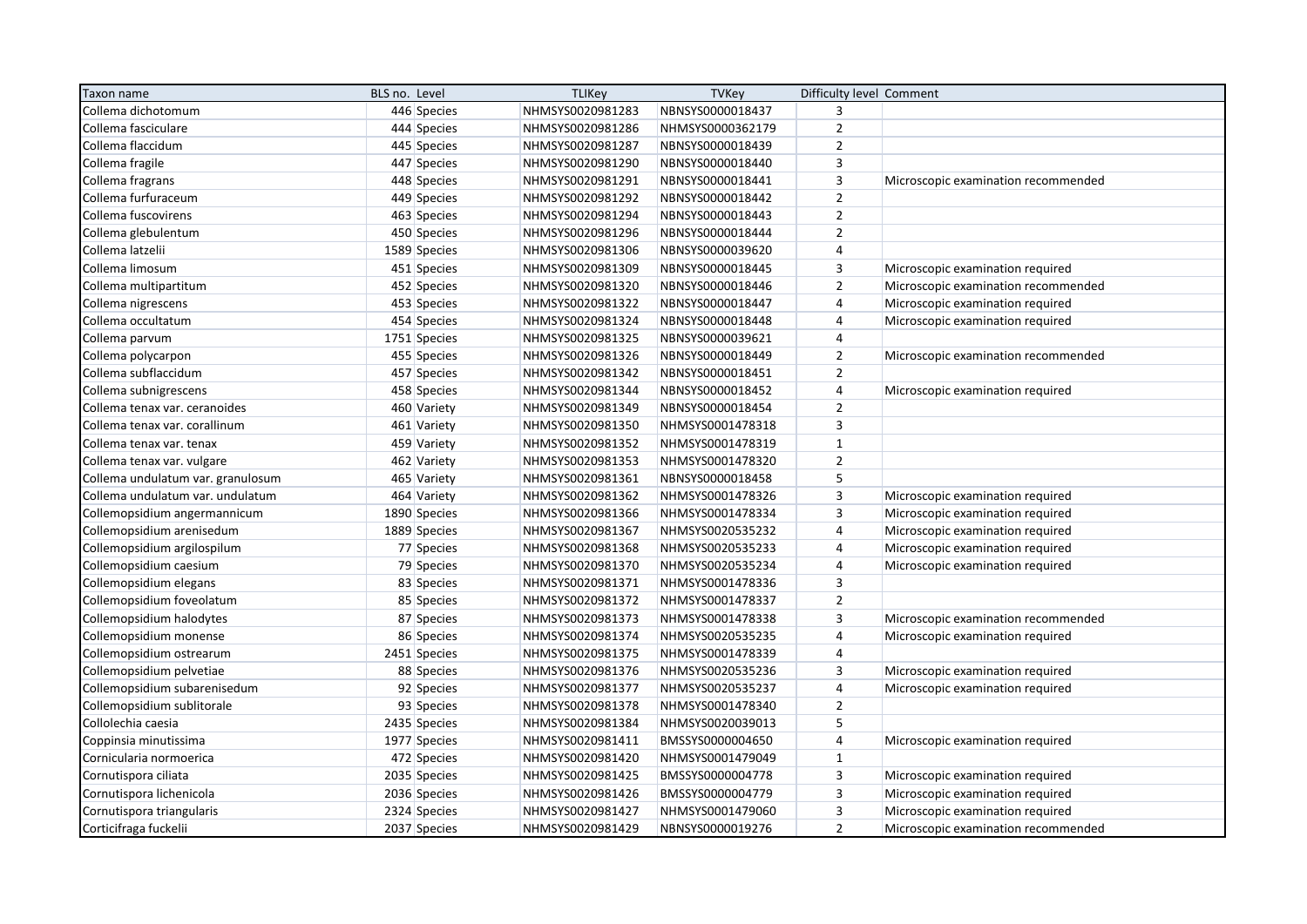| Taxon name                   | BLS no. Level                           | <b>TLIKey</b>    | <b>TVKey</b>     | Difficulty level Comment |                                     |
|------------------------------|-----------------------------------------|------------------|------------------|--------------------------|-------------------------------------|
| Corticifraga peltigerae      | 2038 Species                            | NHMSYS0020981430 | NBNSYS0000019278 | $\overline{2}$           | Microscopic examination recommended |
| Corticiruptor abeloneae      | 1915 Species                            | NHMSYS0020981432 | BMSSYS0000004784 | $\overline{3}$           | Microscopic examination recommended |
| Cresponea premnea            | 605 Species                             | NHMSYS0020981437 | BMSSYS0000005245 | $\mathbf{1}$             |                                     |
| Cresporhaphis wienkampii     | 1284 Species                            | NHMSYS0020981440 | NHMSYS0001479690 | $\overline{3}$           | Microscopic examination required    |
| Cryptolechia carneolutea     | 473 Species                             | NHMSYS0020981458 | NBNSYS0000016961 | $\overline{3}$           |                                     |
| Cryptothele rhodosticta      | 1839 Species                            | NHMSYS0020981461 | NHMSYS0001479847 | $\overline{4}$           | Microscopic examination required    |
| Cyphelium inquinans          | 474 Species                             | NHMSYS0020981468 | NBNSYS0000015568 | $\mathbf{1}$             |                                     |
| Cyphelium marcianum          | 1865 Species                            | NHMSYS0020981469 | NHMSYS0020990158 | $\overline{4}$           | Microscopic examination required    |
| Cyphelium notarisii          | 475 Species                             | NHMSYS0020981471 | NBNSYS0000015570 | $\overline{3}$           | Microscopic examination required    |
| Cyphelium sessile            | 1545 Species                            | NHMSYS0020981474 | NBNSYS0000015571 | $\overline{2}$           | Microscopic examination recommended |
| Cyphelium tigillare          | 476 Species                             | NHMSYS0020981477 | NBNSYS0000015572 | $\overline{3}$           | Microscopic examination required    |
| Cyphelium trachylioides      | 1990 Species                            | NHMSYS0020981478 | NHMSYS0001480004 | $\overline{4}$           |                                     |
| Cyrtidula hippocastani       | 911 Species                             | NHMSYS0020981485 | BMSSYS0000005502 | $\overline{3}$           | Microscopic examination required    |
| Cyrtidula major              | 2338 Species                            | NHMSYS0020981486 | NHMSYS0001480062 | $\overline{4}$           | Microscopic examination required    |
| Cyrtidula quercus            | 912 Species                             | NHMSYS0020981487 | BMSSYS0000005503 | $\overline{2}$           | Microscopic examination recommended |
| Cystocoleus ebeneus          | 477 Species                             | NHMSYS0020981489 | NBNSYS0000039622 | 3                        | Microscopic examination required    |
| Dacampia hookeri             | 2039 Species                            | NHMSYS0020981492 | NBNSYS0000015990 | $\overline{3}$           | Microscopic examination recommended |
| Dacampia leptogiicola        | 2156 Species                            | NHMSYS0020981493 | NHMSYS0020990159 | $\overline{4}$           | Microscopic examination required    |
| Dacampia rhizocarpicola      | 2554 Species                            | NHMSYS0020981494 | NHMSYS0020990160 | $\overline{4}$           | Microscopic examination required    |
| Dacampia rufescentis         | 2040 Species                            | NHMSYS0020981495 | BMSSYS0000005577 | $\overline{4}$           | Microscopic examination required    |
| Dactylospora amygdalariae    | 2041 Species                            | NHMSYS0020981498 | BMSSYS0000005637 | $\overline{4}$           | Microscopic examination required    |
| Dactylospora athallina       | 2042 Species                            | NHMSYS0020981499 | NHMSYS0001480205 | $\overline{4}$           | Microscopic examination required    |
| Dactylospora attendenda      | 2043 Species                            | NHMSYS0020981500 | NHMSYS0001480206 | $\overline{4}$           | Microscopic examination required    |
| Dactylospora australis       | 2044 Species                            | NHMSYS0020981501 | BMSSYS0000005639 | $\overline{4}$           | Microscopic examination required    |
| Dactylospora frigida         | 2045 Species                            | NHMSYS0020981502 | NBNSYS0000018463 | 5                        | Microscopic examination required    |
| Dactylospora lobariella      | 2046 Species                            | NHMSYS0020981505 | NBNSYS0000018465 | $\overline{3}$           | Microscopic examination recommended |
| Dactylospora microspora      | 2047 Species                            | NHMSYS0020981506 | NHMSYS0001480210 | $\overline{4}$           | Microscopic examination required    |
| Dactylospora ophthalamizae   | 2000 Species                            | NHMSYS0020981507 | BMSSYS0000005641 | $\overline{3}$           | Microscopic examination recommended |
| Dactylospora parasitica      | 1973 Species                            | NHMSYS0020981508 | NHMSYS0020990163 | $\overline{3}$           | Microscopic examination required    |
| Dactylospora parellaria      | 2048 Species                            | NHMSYS0020981509 | NBNSYS0000018468 | $\overline{2}$           | Microscopic examination recommended |
| Dactylospora purpurascens    | 2049 Species                            | NHMSYS0020981510 | BMSSYS0000005642 | $\overline{4}$           | Microscopic examination required    |
| Dactylospora saxatilis       | 2050 Species                            | NHMSYS0020981511 | NHMSYS0001480213 | $\overline{3}$           | Microscopic examination required    |
| Dactylospora suburceolata    | 2608 Species                            | NHMSYS0020981512 | NHMSYS0020990164 | $\overline{4}$           | Microscopic examination required    |
| Dactylospora tegularum       | 2475 Species                            | NHMSYS0020981513 | NHMSYS0020535341 | $\overline{4}$           | Microscopic examination required    |
| Dactylospora urceolata       | 2051 Species                            | NHMSYS0020981514 | NBNSYS0000018471 | $\overline{4}$           | Microscopic examination required    |
| Degelia atlantica            | 1027 Species                            | NHMSYS0020981516 | NHMSYS0001480400 | $\mathbf{1}$             |                                     |
| Degelia cyanoloma            | 2540 Species                            | NHMSYS0020981517 | NHMSYS0020990165 | $\overline{2}$           |                                     |
| Degelia ligulata             | 1597 Species                            | NHMSYS0020981518 | NBNSYS0000039623 | $\overline{\mathbf{3}}$  |                                     |
| Degelia plumbea s. lat.      | 1029 Species aggregate NHMSYS0020981520 |                  | NHMSYS0020987626 | $\mathbf{1}$             |                                     |
| Degelia plumbea s. str.      | 2541 Species                            | NHMSYS0020981521 | NHMSYS0020987628 | $\overline{2}$           |                                     |
| Dermatocarpon deminuens      | 524 Species                             | NHMSYS0020981535 | BMSSYS0000005778 | 5                        | Microscopic examination required    |
| Dermatocarpon intestiniforme | 480 Species                             | NHMSYS0020981540 | NHMSYS0001480498 | $\overline{2}$           |                                     |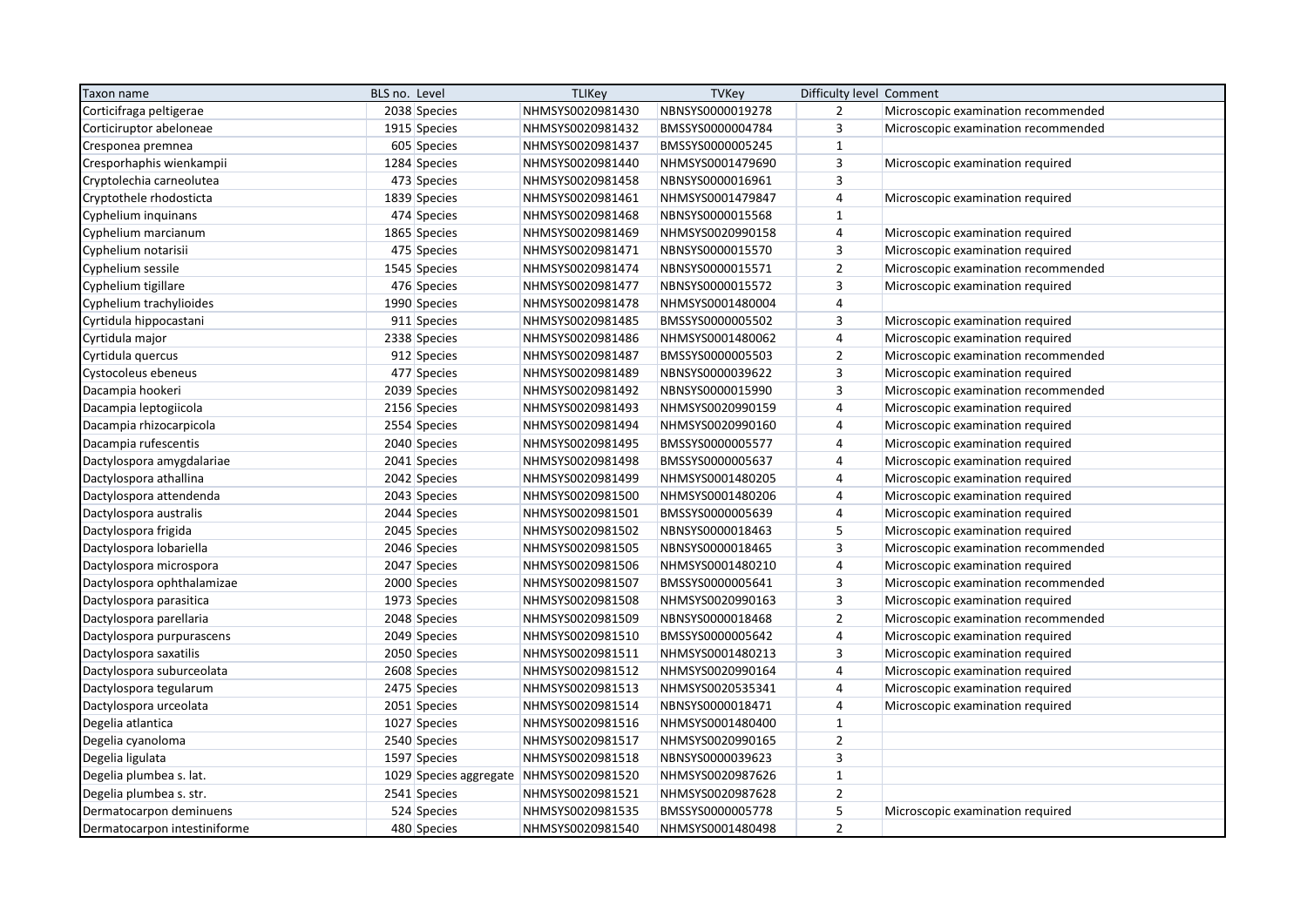| Taxon name                              | BLS no. Level |              | <b>TLIKey</b>    | <b>TVKey</b>     | Difficulty level Comment |                                     |
|-----------------------------------------|---------------|--------------|------------------|------------------|--------------------------|-------------------------------------|
| Dermatocarpon leptophyllodes            |               | 481 Species  | NHMSYS0020981544 | NHMSYS0001480500 | 5                        | Microscopic examination required    |
| Dermatocarpon luridum                   |               | 487 Species  | NHMSYS0020981546 | NHMSYS0001480502 | $\mathbf{1}$             |                                     |
| Dermatocarpon meiophyllizum             |               | 483 Species  | NHMSYS0020981547 | NHMSYS0001480503 | $\overline{2}$           |                                     |
| Dermatocarpon miniatum                  |               | 484 Species  | NHMSYS0020981549 | NHMSYS0001480504 | $\mathbf{1}$             |                                     |
| Dermatocarpon miniatum var. complicatum |               | 485 Variety  | NHMSYS0020981552 | NHMSYS0020987632 | 5                        | name no longer valid                |
| Dermatocarpon rivulorum                 |               | 486 Species  | NHMSYS0020981556 | NBNSYS0000020599 | 5                        |                                     |
| Dibaeis baeomyces                       |               | 175 Species  | NHMSYS0020981561 | NHMSYS0001480684 | $\mathbf{1}$             |                                     |
| Dictyonema interruptum                  |               | 488 Species  | NHMSYS0020981564 | NBNSYS0000021222 | $\overline{\mathbf{3}}$  |                                     |
| Didymellopsis collematum                |               | 2052 Species | NHMSYS0020981570 | BMSSYS0000005957 | $\overline{4}$           | Microscopic examination required    |
| Didymellopsis pulposi                   |               | 2053 Species | NHMSYS0020981571 | BMSSYS0000005958 | $\overline{4}$           | Microscopic examination required    |
| Diederichia pseudeverniae               |               | 2107 Species | NHMSYS0020981578 | NHMSYS0001480865 | 3                        | Microscopic examination required    |
| Dimerella lutea                         |               | 490 Species  | NHMSYS0020981581 | NHMSYS0001480879 | $\mathbf{1}$             |                                     |
| Dimerella pineti                        |               | 489 Species  | NHMSYS0020981582 | NHMSYS0000362299 | $\mathbf{1}$             |                                     |
| Diploicia canescens                     |               | 491 Species  | NHMSYS0020981586 | NHMSYS0001480937 | $\mathbf{1}$             |                                     |
| Diplolaeviopsis ranula                  |               | 2283 Species | NHMSYS0020981589 | BMSSYS0000006107 | 5                        | Microscopic examination required    |
| Diploschistes actinostomus              |               | 2385 Species | NHMSYS0020981591 | NHMSYS0020990175 | $\overline{4}$           |                                     |
| Diploschistes caesioplumbeus            |               | 492 Species  | NHMSYS0020981595 | NBNSYS0000016927 | $\overline{2}$           |                                     |
| Diploschistes gypsaceus                 |               | 493 Species  | NHMSYS0020981596 | NBNSYS0000016928 | $\overline{2}$           |                                     |
| Diploschistes muscorum                  |               | 494 Species  | NHMSYS0020981598 | NHMSYS0001480947 | $\overline{2}$           |                                     |
| Diploschistes scruposus                 |               | 495 Species  | NHMSYS0020981599 | NBNSYS0000016930 | $\overline{2}$           |                                     |
| Diplotomma alboatrum                    |               | 496 Species  | NHMSYS0020981603 | NBNSYS0000018473 | $\overline{2}$           | Microscopic examination recommended |
| Diplotomma chlorophaeum                 |               | 497 Species  | NHMSYS0020981605 | NHMSYS0000361911 | $\overline{3}$           | Spot test required                  |
| Diplotomma hedinii                      |               | 498 Species  | NHMSYS0020981608 | NHMSYS0020535385 | $\overline{3}$           | Microscopic examination required    |
| Diplotomma murorum                      |               | 317 Species  | NHMSYS0020981609 | NHMSYS0001480953 | $\overline{4}$           |                                     |
| Diplotomma pharcidium                   |               | 2316 Species | NHMSYS0020981610 | NHMSYS0001480954 | $\overline{4}$           | Microscopic examination required    |
| Diplotomma vezdanum                     |               | 2339 Species | NHMSYS0020981613 | NHMSYS0001480957 | $\overline{4}$           |                                     |
| Dirina fallax                           |               | 2622 Species | NHMSYS0020981615 | NHMSYS0020990178 | $\overline{4}$           |                                     |
| Dirina massiliensis f. massiliensis     |               | 499 Form     | NHMSYS0020981617 | NHMSYS0020990179 | $\overline{3}$           |                                     |
| Dirina massiliensis f. sorediata        |               | 500 Form     | NHMSYS0020981618 | NHMSYS0020990180 | $\mathbf{1}$             |                                     |
| Echinodiscus lesdainii                  |               | 2294 Species | NHMSYS0020981632 | NHMSYS0001481259 | $\overline{4}$           | Microscopic examination required    |
| Eiglera flavida                         |               | 110 Species  | NHMSYS0020981635 | NBNSYS0000018189 | $\overline{3}$           | Microscopic examination required    |
| Elixia flexella                         |               | 1209 Species | NHMSYS0020981637 | BMSSYS0000006326 | $\overline{3}$           | Microscopic examination recommended |
| Endocarpon adscendens                   |               | 502 Species  | NHMSYS0020981649 | NBNSYS0000020600 | 4                        | Microscopic examination recommended |
| Endocarpon pallidulum                   |               | 2481 Species | NHMSYS0020981657 | NHMSYS0020327862 | $\overline{4}$           |                                     |
| Endocarpon pusillum var. pallidum       |               | 1866 Variety | NHMSYS0020981663 | BMSSYS0000006356 | $\overline{4}$           |                                     |
| Endocarpon pusillum var. pusillum       |               | 503 Variety  | NHMSYS0020981664 | NHMSYS0001481366 | $\overline{4}$           |                                     |
| Endococcus apiciicola                   |               | 2054 Species | NHMSYS0020981673 | NHMSYS0020990187 | $\overline{2}$           |                                     |
| Endococcus brachysporus                 |               | 2295 Species | NHMSYS0020981674 | NHMSYS0001481379 | $\overline{\mathbf{3}}$  | Microscopic examination required    |
| Endococcus caudisporus                  |               | 2055 Species | NHMSYS0020981675 | BMSSYS0000006366 | $\overline{3}$           | Microscopic examination required    |
| Endococcus exerrans                     |               | 2056 Species | NHMSYS0020981676 | NBNSYS0000016068 | $\overline{3}$           | Microscopic examination required    |
| Endococcus fusiger                      |               | 2467 Species | NHMSYS0020981678 | NHMSYS0020990188 | $\overline{3}$           | Microscopic examination required    |
| Endococcus macrosporus                  |               | 2296 Species | NHMSYS0020981680 | NHMSYS0020990189 | $\overline{3}$           | Microscopic examination required    |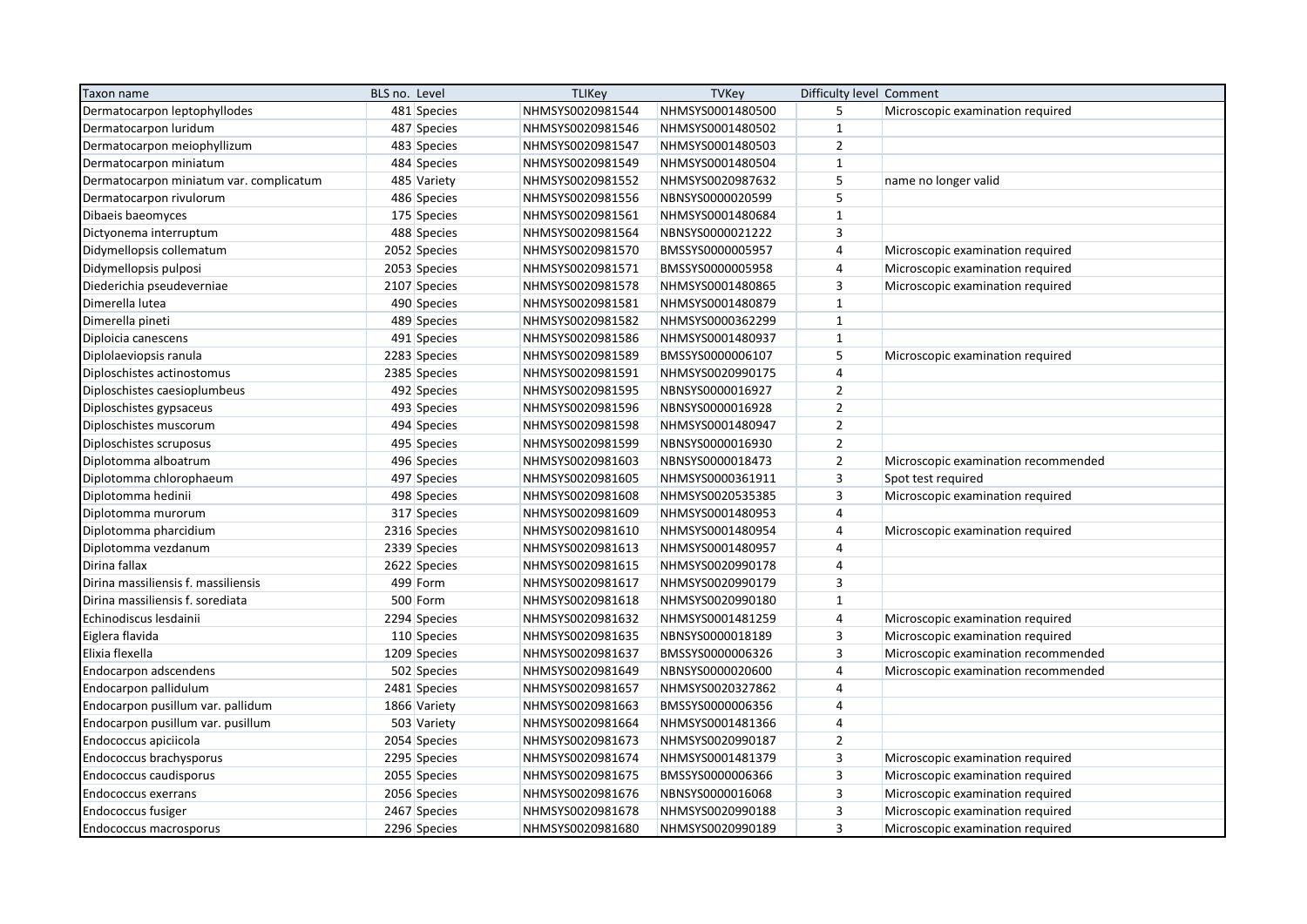| Taxon name                   | BLS no. Level | <b>TLIKey</b>    | <b>TVKey</b>     | Difficulty level Comment |                                     |
|------------------------------|---------------|------------------|------------------|--------------------------|-------------------------------------|
| Endococcus perpusillus       | 2059 Species  | NHMSYS0020981683 | BMSSYS0000006370 | 3                        | Microscopic examination required    |
| Endococcus propinguus        | 2060 Species  | NHMSYS0020981684 | NHMSYS0001481388 | $\overline{3}$           | Microscopic examination required    |
| Endococcus rugulosus         | 2061 Species  | NHMSYS0020981686 | NBNSYS0000016071 | 3                        | Microscopic examination required    |
| Endococcus verrucisporus     | 2297 Species  | NHMSYS0020981688 | NHMSYS0020990192 | $\overline{3}$           | Microscopic examination required    |
| <b>Endococcus verrucosus</b> | 2487 Species  | NHMSYS0020981690 | NHMSYS0020327863 | $\overline{3}$           | Microscopic examination required    |
| Endophragmiella hughesii     | 2062 Species  | NHMSYS0020981694 | BMSSYS0000006430 | $\overline{3}$           | Microscopic examination required    |
| Enterographa brezhonega      | 2491 Species  | NHMSYS0020981696 | NHMSYS0020535404 | $\overline{4}$           |                                     |
| Enterographa crassa          | 504 Species   | NHMSYS0020981697 | NHMSYS0001481444 | $\mathbf{1}$             |                                     |
| Enterographa elaborata       | 505 Species   | NHMSYS0020981699 | NHMSYS0000361944 | $\overline{3}$           | Microscopic examination required    |
| Enterographa hutchinsiae     | 506 Species   | NHMSYS0020981700 | NBNSYS0000019180 | $\overline{2}$           |                                     |
| Enterographa pitardii        | 2440 Species  | NHMSYS0020981701 | NHMSYS0020990195 | $\overline{4}$           |                                     |
| Enterographa sorediata       | 507 Species   | NHMSYS0020981702 | NBNSYS0000019181 | 3                        | TLC recommended                     |
| Eopyrenula avellanae         | 1561 Species  | NHMSYS0020981707 | NBNSYS0000039624 | $\overline{3}$           | Microscopic examination required    |
| Eopyrenula grandicula        | 1616 Species  | NHMSYS0020981708 | BMSSYS0000006596 | $\overline{3}$           | Microscopic examination required    |
| Eopyrenula leucoplaca        | 1752 Species  | NHMSYS0020981709 | NHMSYS0001481799 | $\overline{4}$           | Microscopic examination required    |
| Eopyrenula septemseptata     | 1562 Species  | NHMSYS0020981710 | NBNSYS0000039626 | $\overline{3}$           | Microscopic examination required    |
| Ephebe hispidula             | 508 Species   | NHMSYS0020981713 | NBNSYS0000018478 | $\overline{4}$           |                                     |
| Ephebe lanata                | 509 Species   | NHMSYS0020981714 | NBNSYS0000018479 | $\overline{2}$           |                                     |
| Epicladonia sandstedei       | 2063 Species  | NHMSYS0020981721 | BMSSYS0000006607 | $\overline{3}$           | Microscopic examination required    |
| Epicladonia simplex          | 2547 Species  | NHMSYS0020981722 | NHMSYS0020990197 | $\overline{4}$           | Microscopic examination required    |
| Epicladonia stenospora       | 2064 Species  | NHMSYS0020981723 | BMSSYS0000006608 | $\overline{3}$           | Microscopic examination required    |
| Epigloea bactrospora         | 569 Species   | NHMSYS0020981726 | NHMSYS0001481832 | $\overline{4}$           | Microscopic examination required    |
| Epigloea filifera            | 570 Species   | NHMSYS0020981728 | BMSSYS0000006624 | $\overline{4}$           | Microscopic examination required    |
| Epigloea grummannii          | 1753 Species  | NHMSYS0020981729 | NHMSYS0001481833 | $\overline{4}$           | Microscopic examination required    |
| Epigloea medioincrassata     | 1834 Species  | NHMSYS0020981730 | NHMSYS0001481834 | $\overline{4}$           | Microscopic examination required    |
| Epigloea soleiformis         | 1610 Species  | NHMSYS0020981732 | BMSSYS0000006625 | $\overline{\mathbf{3}}$  | Microscopic examination required    |
| Epigloea urosperma           | 2483 Species  | NHMSYS0020981733 | NHMSYS0020327864 | $\overline{4}$           | Microscopic examination required    |
| Epilichen scabrosus          | 510 Species   | NHMSYS0020981735 | NBNSYS0000039627 | $\overline{2}$           |                                     |
| Epiphloea byssina            | 831 Species   | NHMSYS0020981737 | NHMSYS0020990198 | $\overline{4}$           |                                     |
| Euopsis granatina            | 1216 Species  | NHMSYS0020981753 | NBNSYS0000018977 | $\overline{4}$           | Microscopic examination required    |
| Euopsis pulvinata            | 1219 Species  | NHMSYS0020981754 | NHMSYS0001482000 | $\overline{3}$           |                                     |
| Evernia prunastri            | 511 Species   | NHMSYS0020981760 | NBNSYS0000018480 | $\mathbf{1}$             |                                     |
| Everniicola flexispora       | 2065 Species  | NHMSYS0020981765 | BMSSYS0000006689 | $\overline{3}$           | Microscopic examination required    |
| Farnoldia jurana             | 863 Species   | NHMSYS0020981767 | NBNSYS0000018482 | $\overline{3}$           | Microscopic examination recommended |
| Fellhanera bouteillei        | 305 Species   | NHMSYS0020981769 | NHMSYS0001482173 | $\overline{3}$           | Microscopic examination recommended |
| Fellhanera christiansenii    | 2472 Species  | NHMSYS0020981770 | NHMSYS0020327865 | $\overline{4}$           | Microscopic examination required    |
| Fellhanera duplex            | 2504 Species  | NHMSYS0020981771 | NHMSYS0020535445 | $\overline{4}$           | Microscopic examination required    |
| Fellhanera ochracea          | 1912 Species  | NHMSYS0020981773 | BMSSYS0000006753 | $\overline{3}$           | Microscopic examination recommended |
| Fellhanera subtilis          | 1754 Species  | NHMSYS0020981774 | NHMSYS0001482175 | $\overline{3}$           | Microscopic examination required    |
| Fellhanera viridisorediata   | 2285 Species  | NHMSYS0020981776 | BMSSYS0000006755 | $\overline{3}$           | Microscopic examination recommended |
| Fellhaneropsis myrtillicola  | 1829 Species  | NHMSYS0020981778 | BMSSYS0000006757 | $\overline{3}$           | Microscopic examination required    |
| Fellhaneropsis vezdae        | 171 Species   | NHMSYS0020981779 | BMSSYS0000006758 | $\overline{3}$           | Microscopic examination recommended |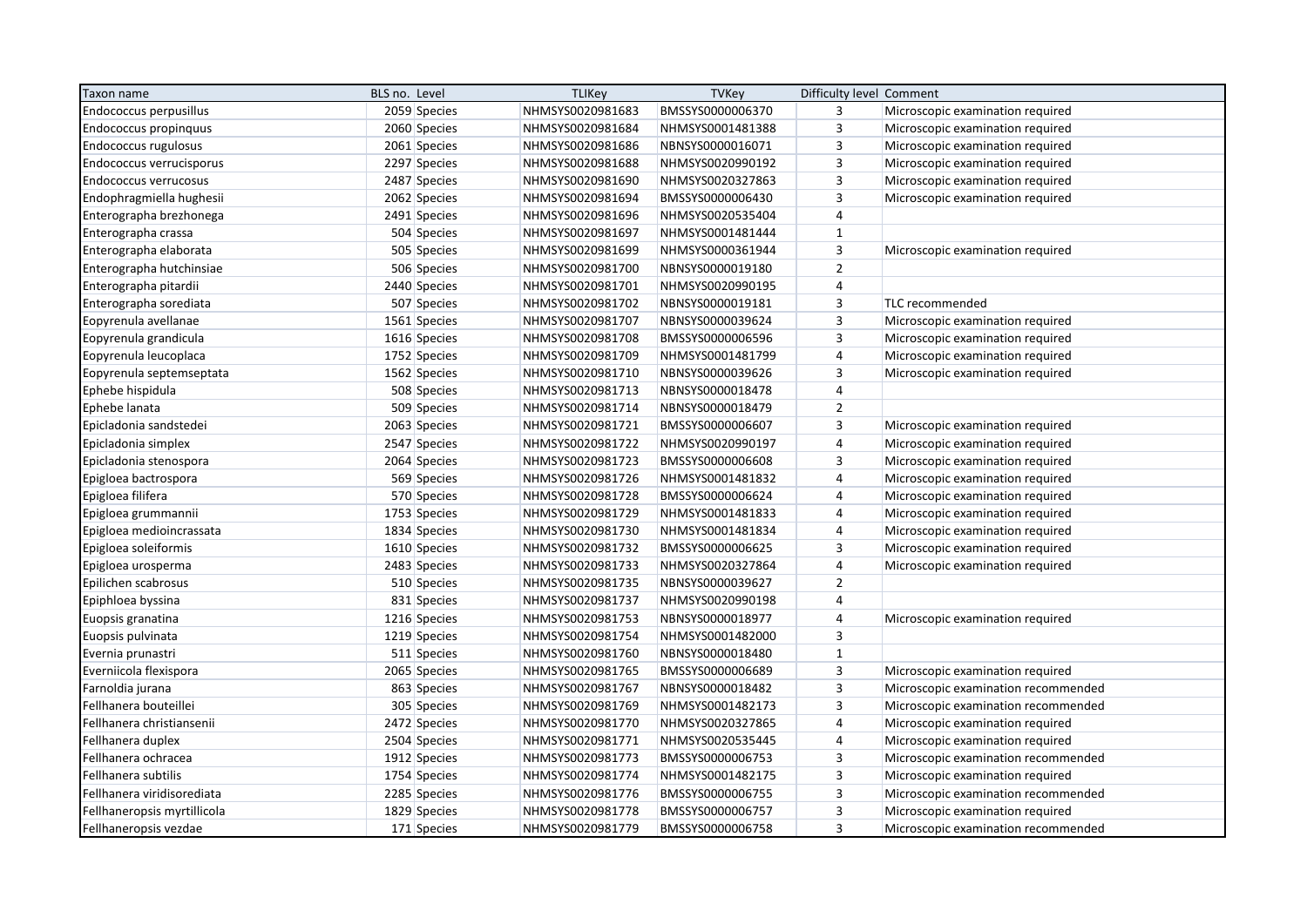| Taxon name                          | BLS no. Level | <b>TLIKey</b>    | <b>TVKey</b>     | Difficulty level Comment |                                     |
|-------------------------------------|---------------|------------------|------------------|--------------------------|-------------------------------------|
| Flavocetraria nivalis               | 336 Species   | NHMSYS0020981782 | BMSSYS0000006834 | $\mathbf{1}$             |                                     |
| Flavoparmelia caperata              | 987 Species   | NHMSYS0020981784 | NBNSYS0000147457 | $\mathbf 1$              |                                     |
| Flavoparmelia soredians             | 1018 Species  | NHMSYS0020981785 | NBNSYS0000147458 | $\overline{2}$           | Spot test required                  |
| Frigidopyrenia bryospila            | 78 Species    | NHMSYS0020981802 | NHMSYS0020039364 | 5                        | Microscopic examination required    |
| Frutidella caesioatra               | 705 Species   | NHMSYS0020981804 | BMSSYS0000006885 | $\overline{2}$           | Microscopic examination recommended |
| Frutidella pullata                  | 2488 Species  | NHMSYS0020981805 | NHMSYS0020990219 | $\overline{4}$           |                                     |
| Fulgensia bracteata var. alpina     | 512 Variety   | NHMSYS0020981811 | BMSSYS0000006890 | $\overline{2}$           |                                     |
| Fulgensia fulgens                   | 513 Species   | NHMSYS0020981812 | NBNSYS0000020569 | $\overline{2}$           |                                     |
| Fusarium peltigerae                 | 2288 Species  | NHMSYS0020981814 | BMSSYS0000006942 | 5                        | Microscopic examination required    |
| Fuscidea arboricola                 | 1701 Species  | NHMSYS0020981817 | NHMSYS0001482502 | $\mathbf 2$              | Spot test required                  |
| Fuscidea austera                    | 514 Species   | NHMSYS0020981819 | NBNSYS0000018485 | 3                        | Microscopic examination recommended |
| Fuscidea cyathoides var. cyathoides | 515 Variety   | NHMSYS0020981822 | NHMSYS0001482505 | $\overline{2}$           |                                     |
| Fuscidea cyathoides var. sorediata  | 517 Variety   | NHMSYS0020981823 | NBNSYS0000018488 | $\mathsf 3$              | Spot test required                  |
| Fuscidea gothoburgensis             | 518 Species   | NHMSYS0020981824 | NHMSYS0001482506 | $\overline{3}$           | Spot test and UV required           |
| Fuscidea intercincta                | 519 Species   | NHMSYS0020981827 | NBNSYS0000018491 | $\overline{3}$           |                                     |
| Fuscidea kochiana                   | 520 Species   | NHMSYS0020981828 | NHMSYS0001482508 | $\overline{3}$           | UV required                         |
| Fuscidea lightfootii                | 521 Species   | NHMSYS0020981829 | NHMSYS0001482509 | $\overline{2}$           |                                     |
| Fuscidea lygaea                     | 527 Species   | NHMSYS0020981831 | NHMSYS0020990224 | $\overline{2}$           | Microscopic examination recommended |
| Fuscidea mollis                     | 523 Species   | NHMSYS0020981832 | NHMSYS0001482513 | 5                        | Microscopic examination required    |
| Fuscidea oceanica                   | 2568 Species  | NHMSYS0020981833 | NHMSYS0020990225 | $\overline{4}$           | TLC recommended                     |
| Fuscidea praeruptorum               | 525 Species   | NHMSYS0020981835 | NHMSYS0001482516 | $\overline{2}$           | Spot test required                  |
| Fuscidea pusilla                    | 1867 Species  | NHMSYS0020981836 | NHMSYS0001482517 | $\overline{2}$           | TLC recommended                     |
| Fuscidea recensa                    | 526 Species   | NHMSYS0020981837 | NHMSYS0001482518 | $\overline{2}$           | Spot test required                  |
| Fuscopannaria ignobilis             | 976 Species   | NHMSYS0020981843 | BMSSYS0000006970 | $\overline{2}$           |                                     |
| Fuscopannaria mediterranea          | 978 Species   | NHMSYS0020981845 | BMSSYS0000006972 | $\mathbf 2$              |                                     |
| Fuscopannaria praetermissa          | 1030 Species  | NHMSYS0020981846 | BMSSYS0000006973 | $\overline{2}$           |                                     |
| Fuscopannaria sampaiana             | 981 Species   | NHMSYS0020981847 | BMSSYS0000006974 | $\mathbf{1}$             |                                     |
| Geltingia associata                 | 1943 Species  | NHMSYS0020981852 | NHMSYS0001482854 | $\overline{\mathbf{3}}$  | Microscopic examination required    |
| Gomphillus calycioides              | 528 Species   | NHMSYS0020981864 | NBNSYS0000018500 | $\mathbf{1}$             |                                     |
| Graphina anguina                    | 529 Species   | NHMSYS0020981871 | NHMSYS0000362026 | $\overline{3}$           | Microscopic examination required    |
| Graphina pauciloculata              | 530 Species   | NHMSYS0020981874 | NBNSYS0000016932 | $\overline{\mathbf{3}}$  | Microscopic examination required    |
| Graphina ruiziana                   | 531 Species   | NHMSYS0020981875 | NBNSYS0000016933 | $\overline{3}$           | Microscopic examination recommended |
| Graphis alboscripta                 | 1702 Species  | NHMSYS0020981878 | NBNSYS0000039633 | $\overline{4}$           | Microscopic examination recommended |
| Graphis elegans                     | 532 Species   | NHMSYS0020981887 | NBNSYS0000016934 | $\overline{2}$           |                                     |
| Graphis scripta                     | 533 Species   | NHMSYS0020981897 | NBNSYS0000016935 | $\mathbf{1}$             |                                     |
| Gregorella humida                   | 1879 Species  | NHMSYS0020981940 | NHMSYS0019999601 | 4                        | Microscopic examination required    |
| Guignardia fimbriatae               | 2067 Species  | NHMSYS0020981944 | NHMSYS0020990248 | 5                        | Microscopic examination required    |
| Gyalecta biformis                   | 534 Species   | NHMSYS0020981949 | NHMSYS0001483299 | $\overline{4}$           | Microscopic examination required    |
| Gyalecta derivata                   | 535 Species   | NHMSYS0020981955 | NBNSYS0000016965 | 3                        | Microscopic examination required    |
| Gyalecta flotowii                   | 536 Species   | NHMSYS0020981959 | NBNSYS0000016966 | 4                        | Microscopic examination required    |
| Gyalecta foveolaris                 | 537 Species   | NHMSYS0020981960 | NBNSYS0000016967 | 4                        | Microscopic examination recommended |
| Gyalecta geoica                     | 538 Species   | NHMSYS0020981962 | NHMSYS0020990252 | $\overline{3}$           | Microscopic examination recommended |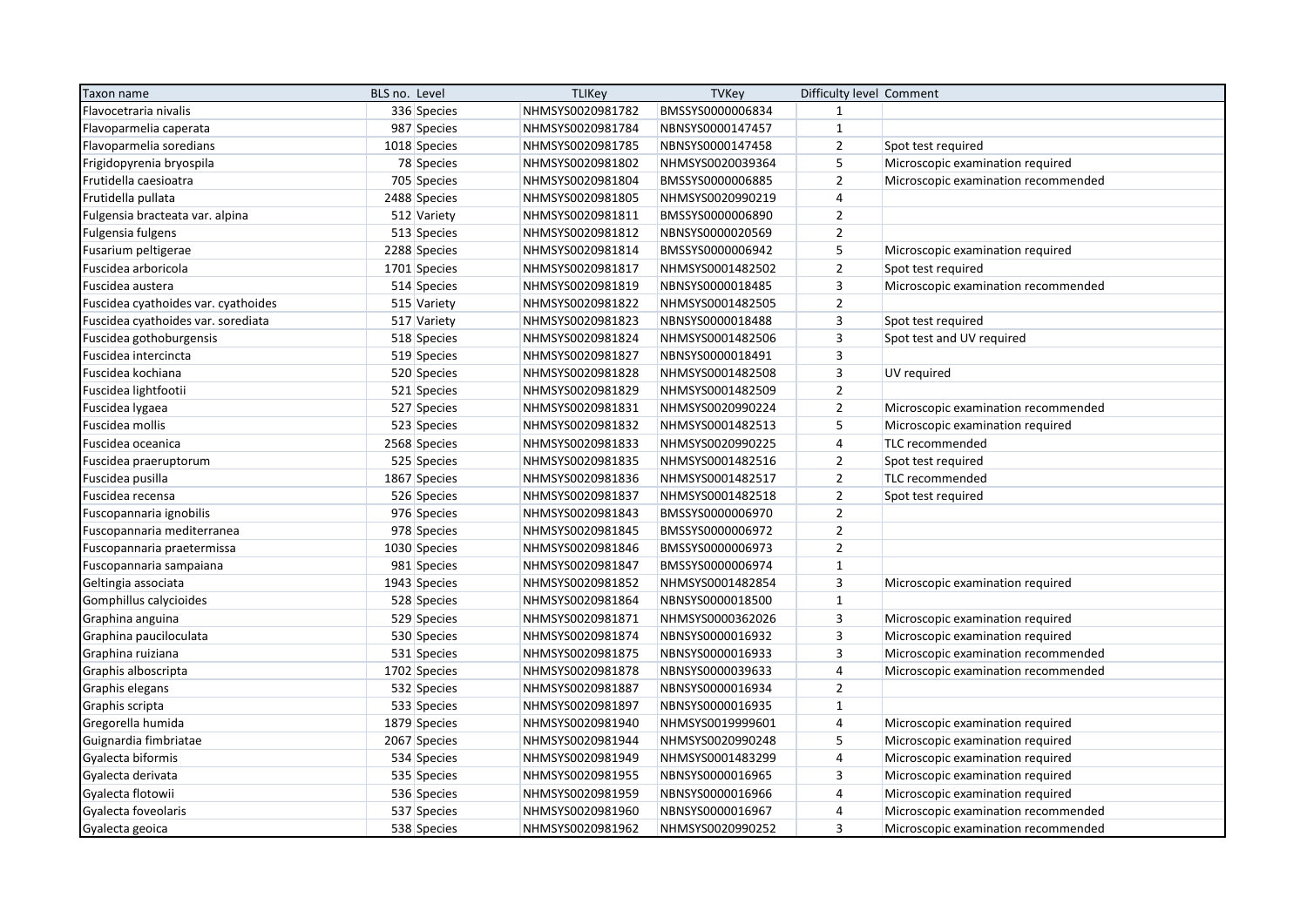| Taxon name                              | BLS no. Level |              | <b>TLIKey</b>    | <b>TVKey</b>     | Difficulty level Comment |                                                         |
|-----------------------------------------|---------------|--------------|------------------|------------------|--------------------------|---------------------------------------------------------|
| Gyalecta hypoleuca                      |               | 2453 Species | NHMSYS0020981964 | NHMSYS0020990253 | $\overline{4}$           | Microscopic examination required                        |
| Gyalecta jenensis var. jenensis         |               | 539 Variety  | NHMSYS0020981966 | NHMSYS0001483302 | $\overline{2}$           |                                                         |
| Gyalecta jenensis var. macrospora       |               | 540 Variety  | NHMSYS0020981967 | NHMSYS0001483303 | $\overline{3}$           | Microscopic examination required                        |
| Gyalecta truncigena                     |               | 541 Species  | NHMSYS0020981972 | NBNSYS0000016971 | $\overline{3}$           | Microscopic examination required                        |
| Gyalecta ulmi                           |               | 542 Species  | NHMSYS0020981974 | NBNSYS0000016972 | $\overline{3}$           |                                                         |
| Gyalidea diaphana                       |               | 1655 Species | NHMSYS0020981977 | NHMSYS0000362334 | $\overline{4}$           | Microscopic examination required                        |
| Gyalidea fritzei                        |               | 543 Species  | NHMSYS0020981978 | NHMSYS0001483316 | $\overline{3}$           | Microscopic examination required                        |
| Gyalidea hyalinescens                   |               | 544 Species  | NHMSYS0020981980 | NHMSYS0001483318 | $\overline{3}$           | Microscopic examination required                        |
| Gyalidea lecideopsis                    |               | 545 Species  | NHMSYS0020981981 | NHMSYS0001483319 | $\overline{4}$           | Microscopic examination required                        |
| Gyalidea rivularis                      |               | 2421 Species | NHMSYS0020981982 | NHMSYS0020990254 | $\overline{4}$           | Microscopic examination required                        |
| Gyalidea roseola                        |               | 546 Species  | NHMSYS0020981983 | NHMSYS0001483321 | $\overline{4}$           | Microscopic examination required                        |
| Gyalidea subscutellaris                 |               | 1703 Species | NHMSYS0020981984 | NHMSYS0001483322 | $\overline{4}$           | Microscopic examination required                        |
| Gyalideopsis crenulata                  |               | 2505 Species | NHMSYS0020981987 | NHMSYS0020535497 | $\overline{\mathbf{3}}$  | Microscopic examination required                        |
| Gyalideopsis muscicola                  |               | 548 Species  | NHMSYS0020981988 | NHMSYS0001483325 | $\overline{2}$           |                                                         |
| Haematomma ochroleucum                  |               | 1547 Species | NHMSYS0020982041 | NHMSYS0001483484 | $\overline{2}$           |                                                         |
| Haematomma ochroleucum var. ochroleucum |               | 554 Variety  | NHMSYS0020982042 | NHMSYS0001483485 | $\overline{2}$           |                                                         |
| Haematomma ochroleucum var. porphyrium  |               | 555 Variety  | NHMSYS0020982043 | NHMSYS0001483486 | $\overline{2}$           |                                                         |
| Haematomma sorediatum                   |               | 553 Species  | NHMSYS0020982044 | BMSSYS0000007601 | $\overline{4}$           |                                                         |
| Hainesia pertusariae                    |               | 2292 Species | NHMSYS0020982051 | BMSSYS0000007608 | $\overline{4}$           | Microscopic examination required                        |
| Halecania alpivaga                      |               | 1756 Species | NHMSYS0020982053 | NBNSYS0000018548 | $\overline{3}$           | Microscopic examination required                        |
| Halecania bryophila                     |               | 983 Species  | NHMSYS0020982054 | BMSSYS0000007610 | $\overline{4}$           | Microscopic examination required                        |
| Halecania laevis                        |               | 2552 Species | NHMSYS0020982055 | NHMSYS0020918220 | $\overline{4}$           | Microscopic examination required                        |
| Halecania micacea                       |               | 1821 Species | NHMSYS0020982056 | BMSSYS0000007611 | $\overline{4}$           | Microscopic examination required                        |
| Halecania ralfsii                       |               | 620 Species  | NHMSYS0020982057 | NBNSYS0000018527 | $\overline{\mathbf{3}}$  | Microscopic examination recommended, spot test required |
| Halecania rhypodiza                     |               | 319 Species  | NHMSYS0020982058 | NBNSYS0000018323 | $\overline{4}$           | Microscopic examination required                        |
| Halecania spodomela                     |               | 622 Species  | NHMSYS0020982059 | NHMSYS0001483509 | $\overline{3}$           | Microscopic examination required                        |
| Halecania viridescens                   |               | 1704 Species | NHMSYS0020982060 | NHMSYS0001483510 | $\overline{3}$           | Spot test required                                      |
| Hawksworthiana peltigericola            |               | 2069 Species | NHMSYS0020982068 | BMSSYS0000007675 | $\overline{3}$           | Microscopic examination required                        |
| Hemigrapha atlantica                    |               | 2307 Species | NHMSYS0020982073 | NHMSYS0001483909 | $\overline{2}$           |                                                         |
| Herteliana gagei                        |               | 557 Species  | NHMSYS0020982077 | NHMSYS0019999615 | $\overline{2}$           |                                                         |
| Hertelidea botryosa                     |               | 703 Species  | NHMSYS0020982080 | NHMSYS0001484063 | $\overline{\mathbf{3}}$  | Microscopic examination recommended                     |
| Heterodermia leucomela                  |               | 558 Species  | NHMSYS0020982085 | NHMSYS0001484074 | $\overline{2}$           |                                                         |
| Heterodermia obscurata                  |               | 560 Species  | NHMSYS0020982088 | NBNSYS0000018510 | $\overline{2}$           |                                                         |
| Heterodermia propagulifera              |               | 2558 Species | NHMSYS0020982089 | NHMSYS0001484075 | 5                        | Microscopic examination required                        |
| Heterodermia speciosa                   |               | 2348 Species | NHMSYS0020982090 | NHMSYS0001484076 | $\overline{4}$           |                                                         |
| Heteroplacidium fusculum                |               | 2614 Species | NHMSYS0020982092 | NHMSYS0020990281 | 5                        |                                                         |
| Homostegia piggotii                     |               | 2072 Species | NHMSYS0020982096 | NBNSYS0000016113 | $\overline{2}$           |                                                         |
| Hydropunctaria amphibia                 |               | 1474 Species | NHMSYS0020982115 | NHMSYS0020990284 | $\overline{3}$           |                                                         |
| Hydropunctaria aractina                 |               | 2610 Species | NHMSYS0020982116 | NHMSYS0020990285 | 5                        | DNA recommended                                         |
| Hydropunctaria maura                    |               | 1504 Species | NHMSYS0020982117 | NHMSYS0020990286 | $\mathbf{1}$             |                                                         |
| Hydropunctaria oceanica                 |               | 2596 Species | NHMSYS0020982118 | NHMSYS0020990287 | 5                        | DNA recommended                                         |
| Hydropunctaria orae                     |               | 2597 Species | NHMSYS0020982119 | NHMSYS0020990288 | 5                        | DNA recommended                                         |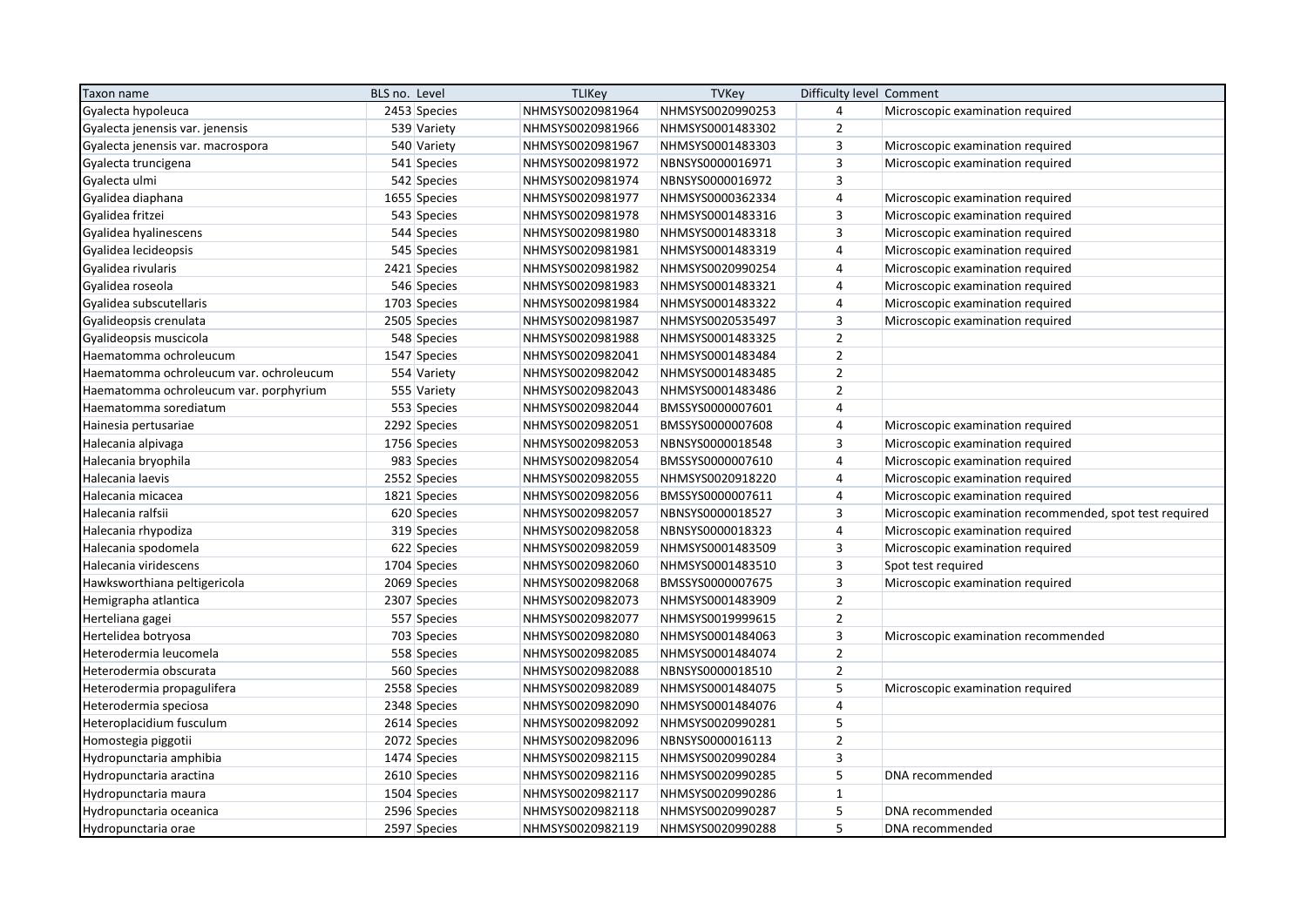| Taxon name                    | BLS no. Level                           | <b>TLIKey</b>    | <b>TVKey</b>     | Difficulty level Comment |                                     |
|-------------------------------|-----------------------------------------|------------------|------------------|--------------------------|-------------------------------------|
| Hydropunctaria rheitrophila   | 1499 Species                            | NHMSYS0020982120 | NHMSYS0020990289 | $\overline{3}$           |                                     |
| Hydropunctaria scabra         | 2390 Species                            | NHMSYS0020982121 | NHMSYS0020990290 | $\overline{3}$           |                                     |
| Hymenelia cyanocarpa          | 1706 Species                            | NHMSYS0020982123 | BMSSYS0000008466 | $\overline{3}$           | Microscopic examination required    |
| Hymenelia epulotica           | 585 Species                             | NHMSYS0020982125 | BMSSYS0000008467 | $\overline{\mathbf{3}}$  | Microscopic examination recommended |
| Hymenelia heteromorpha        | 587 Species                             | NHMSYS0020982126 | BMSSYS0000008469 | $\overline{3}$           | Microscopic examination required    |
| Hymenelia melanocarpa         | 588 Species                             | NHMSYS0020982128 | BMSSYS0000008470 | $\overline{4}$           | Microscopic examination required    |
| Hymenelia prevostii           | 574 Species                             | NHMSYS0020982130 | NBNSYS0000018526 | $\overline{3}$           | Microscopic examination recommended |
| Hymenelia rhodopis            | 595 Species                             | NHMSYS0020982131 | NHMSYS0001484717 | 4                        | Microscopic examination required    |
| Hymenobia aporea              | 2073 Species                            | NHMSYS0020982134 | BMSSYS0000008478 | $\overline{4}$           | Microscopic examination required    |
| Hyperphyscia adglutinata      | 1125 Species                            | NHMSYS0020982137 | NHMSYS0001484847 | $\overline{2}$           |                                     |
| Hypocenomyce anthracophila    | 575 Species                             | NHMSYS0020982139 | NBNSYS0000018529 | 4                        |                                     |
| Hypocenomyce caradocensis     | 576 Species                             | NHMSYS0020982140 | NBNSYS0000018530 | 3                        | Microscopic examination recommended |
| Hypocenomyce friesii          | 577 Species                             | NHMSYS0020982141 | NBNSYS0000018531 | $\overline{3}$           | Microscopic examination recommended |
| Hypocenomyce scalaris         | 578 Species                             | NHMSYS0020982143 | NHMSYS0001484977 | $\mathbf{1}$             |                                     |
| Hypogymnia farinacea          | 580 Species                             | NHMSYS0020982150 | NBNSYS0000018534 | $\overline{\mathbf{3}}$  | Spot test required                  |
| Hypogymnia physodes           | 582 Species                             | NHMSYS0020982152 | NBNSYS0000018536 | $\mathbf{1}$             |                                     |
| Hypogymnia tubulosa           | 583 Species                             | NHMSYS0020982153 | NHMSYS0001485079 | $\mathbf{1}$             |                                     |
| Hypogymnia vittata            | 638 Species                             | NHMSYS0020982155 | NHMSYS0001485080 | 4                        | Spot test required                  |
| Hypotrachyna afrorevoluta     | 2468 Species                            | NHMSYS0020982157 | NHMSYS0001485112 | $\overline{2}$           |                                     |
| Hypotrachyna britannica       | 986 Species                             | NHMSYS0020982158 | NHMSYS0001485113 | $\overline{2}$           |                                     |
| Hypotrachyna endochlora       | 994 Species                             | NHMSYS0020982159 | NHMSYS0001485114 | $\overline{2}$           |                                     |
| Hypotrachyna laevigata        | 1002 Species                            | NHMSYS0020982161 | NBNSYS0000018884 | $\overline{2}$           |                                     |
| Hypotrachyna revoluta s. lat. | 1013 Species aggregate NHMSYS0020982164 |                  | NHMSYS0020987690 | $\overline{2}$           |                                     |
| Hypotrachyna revoluta s. str. | 2577 Species                            | NHMSYS0020982165 | NHMSYS0020987692 | $\overline{2}$           |                                     |
| Hypotrachyna sinuosa          | 1017 Species                            | NHMSYS0020982166 | NBNSYS0000018899 | $\mathbf 2$              |                                     |
| Hypotrachyna taylorensis      | 1023 Species                            | NHMSYS0020982167 | NHMSYS0001485116 | $\overline{2}$           |                                     |
| Icmadophila ericetorum        | 584 Species                             | NHMSYS0020982169 | NBNSYS0000017478 | $\mathbf{1}$             | Difficulty 2 if sterile             |
| Illosporiopsis christiansenii | 2071 Species                            | NHMSYS0020982171 | NHMSYS0001485215 | $\overline{2}$           |                                     |
| Illosporium carneum           | 2074 Species                            | NHMSYS0020982173 | NBNSYS0000149491 | $\overline{\mathbf{3}}$  |                                     |
| Immersaria athroocarpa        | 699 Species                             | NHMSYS0020982180 | NBNSYS0000149501 | $\overline{2}$           |                                     |
| Imshaugia aleurites           | 1033 Species                            | NHMSYS0020982182 | NHMSYS0001485229 | $\mathbf{1}$             |                                     |
| Intralichen baccisporus       | 2424 Species                            | NHMSYS0020982185 | NHMSYS0019999634 | $\overline{4}$           | Microscopic examination required    |
| Intralichen christiansenii    | 2019 Species                            | NHMSYS0020982186 | NHMSYS0001485510 | $\overline{3}$           | Microscopic examination required    |
| Intralichen lichenicola       | 2448 Species                            | NHMSYS0020982187 | NHMSYS0020039018 | 4                        | Microscopic examination required    |
| Intralichen lichenum          | 2020 Species                            | NHMSYS0020982188 | NHMSYS0001485511 | $\overline{4}$           | Microscopic examination required    |
| Involucropyrenium waltheri    | 1862 Species                            | NHMSYS0020982190 | NHMSYS0001485513 | $\overline{4}$           | Microscopic examination required    |
| Ionaspis lacustris            | 573 Species                             | NHMSYS0020982197 | NHMSYS0001485520 | $\mathbf{1}$             |                                     |
| Ionaspis obtecta              | 1987 Species                            | NHMSYS0020982199 | NHMSYS0001485521 | 4                        | Microscopic examination required    |
| Ionaspis odora                | 589 Species                             | NHMSYS0020982200 | NHMSYS0001485522 | $\overline{3}$           | Microscopic examination required    |
| Ionaspis suaveolens           | 590 Species                             | NHMSYS0020982203 | NHMSYS0020990299 | 4                        | Microscopic examination required    |
| Jamesiella anastomosans       | 547 Species                             | NHMSYS0020982210 | NHMSYS0020535583 | $\overline{2}$           |                                     |
| Jamesiella scotica            | 549 Species                             | NHMSYS0020982211 | NHMSYS0020535584 | $\overline{3}$           |                                     |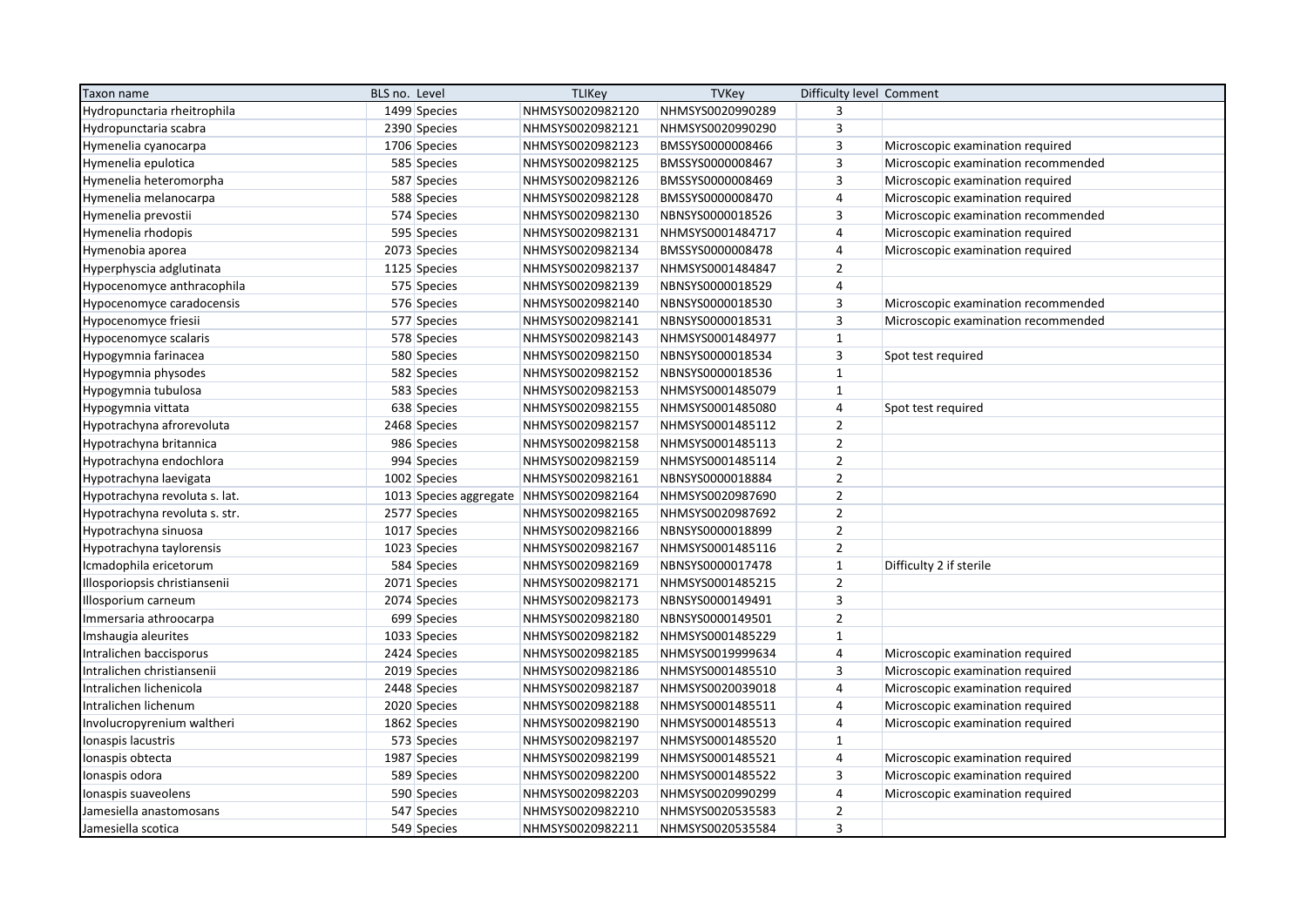| Taxon name                    | BLS no. Level                           | <b>TLIKey</b>    | <b>TVKey</b>     | Difficulty level Comment |                                                         |
|-------------------------------|-----------------------------------------|------------------|------------------|--------------------------|---------------------------------------------------------|
| Japewia subaurifera           | 1758 Species                            | NHMSYS0020982214 | NHMSYS0001485581 | 3                        |                                                         |
| Japewia tornoënsis            | 786 Species                             | NHMSYS0020982216 | NHMSYS0001485582 | $\overline{4}$           | Microscopic examination required                        |
| Japewiella tavaresiana        | 708 Species                             | NHMSYS0020982219 | NHMSYS0001485585 | $\overline{3}$           | Microscopic examination recommended                     |
| Julella sericea               | 1945 Species                            | NHMSYS0020982221 | NHMSYS0001485596 | $\overline{4}$           | Microscopic examination required                        |
| Kalaallia reactiva            | 2075 Species                            | NHMSYS0020982223 | BMSSYS0000009057 | $\overline{4}$           | Microscopic examination required                        |
| Kalchbrenneriella cyanescens  | 2329 Species                            | NHMSYS0020982225 | NHMSYS0001485601 | $\overline{2}$           |                                                         |
| Koerberiella wimmeriana       | 117 Species                             | NHMSYS0020982237 | NBNSYS0000018196 | $\overline{2}$           |                                                         |
| Laeviomyces fallaciosus       | 2423 Species                            | NHMSYS0020982241 | NHMSYS0019999638 | 5                        | Microscopic examination required                        |
| Laeviomyces opegraphae        | 2076 Species                            | NHMSYS0020982242 | NHMSYS0001486140 | $\overline{3}$           | Microscopic examination required                        |
| Laeviomyces pertusariicola    | 2077 Species                            | NHMSYS0020982243 | BMSSYS0000009338 | $\overline{3}$           | Microscopic examination required                        |
| Lasallia pustulata            | 591 Species                             | NHMSYS0020982246 | NHMSYS0001486193 | $\mathbf{1}$             |                                                         |
| Lasiosphaeriopsis salisburyi  | 2078 Species                            | NHMSYS0020982248 | NHMSYS0001486242 | $\overline{4}$           | Microscopic examination required                        |
| Lasiosphaeriopsis supersparsa | 2079 Species                            | NHMSYS0020982249 | NHMSYS0020990304 | $\overline{4}$           | Microscopic examination required                        |
| Lecanactis abietina           | 592 Species                             | NHMSYS0020982260 | NHMSYS0001486261 | $\mathbf{1}$             |                                                         |
| Lecanactis dilleniana         | 596 Species                             | NHMSYS0020982267 | NBNSYS0000019186 | $\overline{4}$           | Microscopic examination recommended, spot test required |
| Lecanactis latebrarum         | 1587 Species                            | NHMSYS0020982274 | NBNSYS0000039641 | $\overline{2}$           |                                                         |
| Lecanactis subabietina        | 606 Species                             | NHMSYS0020982283 | NHMSYS0001486267 | $\overline{3}$           | Microscopic examination recommended, spot test required |
| Lecania aipospila             | 609 Species                             | NHMSYS0020982287 | NHMSYS0001486270 | $\overline{2}$           |                                                         |
| Lecania atrynoides            | 611 Species                             | NHMSYS0020982291 | NBNSYS0000018549 | $\overline{4}$           | Microscopic examination recommended                     |
| Lecania baeomma               | 612 Species                             | NHMSYS0020982292 | NBNSYS0000018550 | $\overline{3}$           |                                                         |
| Lecania chlorotiza            | 307 Species                             | NHMSYS0020982295 | NBNSYS0000018312 | $\overline{4}$           | Microscopic examination required                        |
| Lecania coeruleorubella       | 1869 Species                            | NHMSYS0020982296 | NBNSYS0000039643 | 5                        | Microscopic examination required                        |
| Lecania coerulescens          | 1759 Species                            | NHMSYS0020982297 | NBNSYS0000039644 | $\sqrt{5}$               | Microscopic examination required                        |
| Lecania cuprea                | 143 Species                             | NHMSYS0020982299 | NHMSYS0001486274 | $\overline{\mathbf{3}}$  | Microscopic examination required                        |
| Lecania cyrtella              | 613 Species                             | NHMSYS0020982301 | NHMSYS0001486275 | $\overline{2}$           | Microscopic examination recommended                     |
| Lecania cyrtellina            | 614 Species                             | NHMSYS0020982302 | NBNSYS0000018552 | $\overline{3}$           | Microscopic examination recommended                     |
| Lecania dubitans              | 2388 Species                            | NHMSYS0020982304 | NBNSYS0000018553 | $\overline{4}$           | Microscopic examination required                        |
| Lecania erysibe s. lat.       | 2551 Species aggregate NHMSYS0020982305 |                  | NHMSYS0020987694 | $\overline{2}$           |                                                         |
| Lecania erysibe s. str.       | 616 Species                             | NHMSYS0020982306 | NHMSYS0020987696 | $\overline{2}$           |                                                         |
| Lecania fructigena            | 2445 Species                            | NHMSYS0020982308 | NHMSYS0020039020 | $\overline{4}$           | Microscopic examination recommended                     |
| Lecania fuscella              | 618 Species                             | NHMSYS0020982310 | NHMSYS0020990309 | 5                        | Microscopic examination required                        |
| Lecania granulata             | 2575 Species                            | NHMSYS0020982312 | NHMSYS0020990310 | $\overline{4}$           | Microscopic examination required                        |
| Lecania hutchinsiae           | 1625 Species                            | NHMSYS0020982316 | NHMSYS0001486279 | $\overline{3}$           | Microscopic examination required                        |
| Lecania inundata              | 1707 Species                            | NHMSYS0020982318 | NHMSYS0001486281 | $\overline{2}$           | Microscopic examination recommended                     |
| Lecania naegelii              | 159 Species                             | NHMSYS0020982320 | BMSSYS0000009425 | $\overline{2}$           | Microscopic examination recommended                     |
| Lecania nylanderiana          | 619 Species                             | NHMSYS0020982321 | NHMSYS0001486282 | $\overline{4}$           | Microscopic examination required                        |
| Lecania olivacella            | 1870 Species                            | NHMSYS0020982322 | NBNSYS0000039647 | 5                        | Microscopic examination required                        |
| Lecania poeltii               | 2549 Species                            | NHMSYS0020982324 | NHMSYS0020990311 | $\overline{4}$           | Microscopic examination required                        |
| Lecania rabenhorstii          | 1708 Species                            | NHMSYS0020982327 | NBNSYS0000039648 | 3                        | Microscopic examination recommended                     |
| Lecania sambucina             | 2340 Species                            | NHMSYS0020982330 | NHMSYS0000362614 | 4                        | Microscopic examination required                        |
| Lecania suavis                | 1760 Species                            | NHMSYS0020982334 | NHMSYS0001486287 | $\overline{4}$           | Microscopic examination required                        |
| Lecania subfuscula            | 167 Species                             | NHMSYS0020982335 | NHMSYS0001486288 | $\overline{3}$           | Microscopic examination required                        |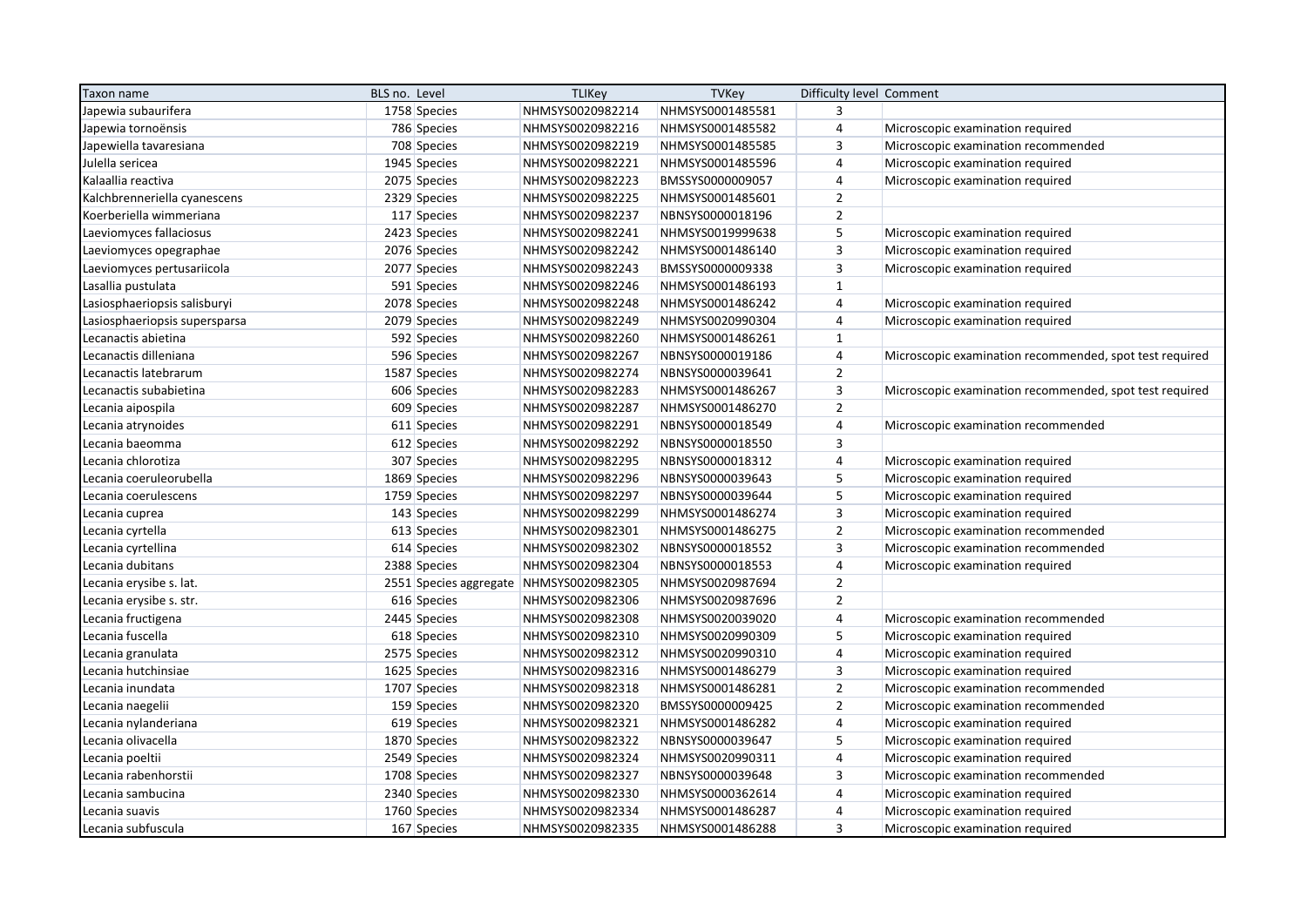| Taxon name                             | BLS no. Level   | <b>TLIKey</b>    | <b>TVKey</b>     | Difficulty level Comment |                                                       |
|----------------------------------------|-----------------|------------------|------------------|--------------------------|-------------------------------------------------------|
| Lecania sylvestris                     | 1761 Species    | NHMSYS0020982336 | NBNSYS0000039645 | $\overline{4}$           | Microscopic examination required                      |
| Lecania turicensis                     | 1691 Species    | NHMSYS0020982340 | NHMSYS0001486290 | $\overline{3}$           |                                                       |
| Lecanographa abscondita                | 593 Species     | NHMSYS0020982342 | BMSSYS0000009441 | $\overline{3}$           | Microscopic examination required                      |
| Lecanographa amylacea                  | 594 Species     | NHMSYS0020982343 | BMSSYS0000009442 | $\overline{4}$           | Microscopic examination required, also TLC if sterile |
| Lecanographa dialeuca                  | 2452 Species    | NHMSYS0020982344 | NHMSYS0020039021 | $\overline{4}$           | Microscopic examination required                      |
| Lecanographa grumulosa                 | 597 Species     | NHMSYS0020982345 | BMSSYS0000009443 | 3                        | Microscopic examination required                      |
| Lecanographa lyncea                    | 600 Species     | NHMSYS0020982347 | BMSSYS0000009445 | $\overline{2}$           |                                                       |
| Lecanora achariana                     | 623 Species     | NHMSYS0020982349 | NBNSYS0000018560 | $\overline{\mathbf{3}}$  |                                                       |
| Lecanora actophila                     | 624 Species     | NHMSYS0020982351 | NBNSYS0000018561 | $\overline{2}$           |                                                       |
| Lecanora agardhiana                    | 625 Species     | NHMSYS0020982353 | NBNSYS0000018562 | $\overline{3}$           |                                                       |
| Lecanora aitema                        | 626 Species     | NHMSYS0020982354 | NBNSYS0000018563 | $\overline{2}$           |                                                       |
| Lecanora albella                       | 754 Species     | NHMSYS0020982355 | BMSSYS0000009449 | $\overline{3}$           | Spot test required                                    |
| Lecanora albellula var. albellula      | 665 Variety     | NHMSYS0020982359 | NHMSYS0020535607 | $\overline{4}$           | Microscopic examination required                      |
| Lecanora albellula var. macroconidiata | 2521 Variety    | NHMSYS0020982360 | NHMSYS0020990316 | $\overline{4}$           | Microscopic examination required                      |
| Lecanora albescens                     | 627 Species     | NHMSYS0020982361 | NHMSYS0001486308 | $\overline{2}$           |                                                       |
| Lecanora alboflavida                   | 628 Species     | NHMSYS0020982362 | NBNSYS0000018565 | $\overline{2}$           | Spot test required                                    |
| Lecanora andrewii                      | 629 Species     | NHMSYS0020982366 | NHMSYS0020990317 | $\mathbf 2$              | Spot test required                                    |
| Lecanora antiqua                       | 640 Species     | NHMSYS0020982368 | NHMSYS0020990318 | $\overline{2}$           | Spot test required                                    |
| Lecanora argentata                     | 685 Species     | NHMSYS0020982369 | NBNSYS0000018568 | $\overline{2}$           | Microscopic examination recommended                   |
| Lecanora atromarginata                 | 1765 Species    | NHMSYS0020982375 | NBNSYS0000039653 | $\overline{4}$           | Microscopic examination required                      |
| Lecanora atrosulphurea                 | 632 Species     | NHMSYS0020982376 | NBNSYS0000018571 | $\overline{3}$           | Spot test required                                    |
| Lecanora barkmaniana                   | 2121 Species    | NHMSYS0020982387 | BMSSYS0000009465 | $\overline{3}$           | TLC recommended                                       |
| Lecanora cadubriae                     | 1626 Species    | NHMSYS0020982391 | NBNSYS0000018648 | $\overline{3}$           | Spot test required                                    |
| Lecanora caesiosora                    | 634 Species     | NHMSYS0020982393 | NBNSYS0000018573 | $\overline{2}$           |                                                       |
| Lecanora caledonica                    | 2594 Species    | NHMSYS0020982397 | NHMSYS0020990328 | 5                        | Microscopic examination required                      |
| Lecanora campestris subsp. campestris  | 635 Subspecies  | NHMSYS0020982401 | NHMSYS0001486328 | $\overline{2}$           |                                                       |
| Lecanora campestris subsp. dolomitica  | 1685 Subspecies | NHMSYS0020982402 | NBNSYS0000018575 | $\overline{2}$           |                                                       |
| Lecanora carpinea                      | 636 Species     | NHMSYS0020982406 | NBNSYS0000018576 | $\overline{2}$           | Spot test required                                    |
| Lecanora cenisia                       | 637 Species     | NHMSYS0020982408 | NBNSYS0000018577 | $\overline{3}$           |                                                       |
| Lecanora chlarotera                    | 639 Species     | NHMSYS0020982416 | NBNSYS0000018579 | $\overline{2}$           |                                                       |
| Lecanora chlorophaeodes                | 1657 Species    | NHMSYS0020982418 | NBNSYS0000039650 | $\overline{4}$           |                                                       |
| Lecanora cinereofusca                  | 1762 Species    | NHMSYS0020982426 | NBNSYS0000039651 | $\overline{4}$           | TLC recommended                                       |
| Lecanora compallens                    | 1996 Species    | NHMSYS0020982434 | BMSSYS0000009491 | $\overline{3}$           | Spot test required                                    |
| Lecanora confusa                       | 641 Species     | NHMSYS0020982437 | NBNSYS0000018582 | $\overline{2}$           |                                                       |
| Lecanora congesta                      | 642 Species     | NHMSYS0020982438 | NHMSYS0001486348 | 5                        | Spot test required                                    |
| Lecanora conizaeoides f. conizaeoides  | 643 Form        | NHMSYS0020982443 | NHMSYS0020990339 | $\overline{2}$           |                                                       |
| Lecanora conizaeoides f. variola       | 2381 Form       | NHMSYS0020982444 | NHMSYS0020990340 | $\overline{3}$           |                                                       |
| Lecanora coppinsii                     | 2520 Species    | NHMSYS0020982447 | NHMSYS0020535609 | $\overline{4}$           | Microscopic examination required                      |
| Lecanora crenulata                     | 644 Species     | NHMSYS0020982449 | NBNSYS0000018585 | $\overline{2}$           |                                                       |
| Lecanora dispersa                      | 646 Species     | NHMSYS0020982457 | NBNSYS0000018586 | $\mathbf 2$              |                                                       |
| Lecanora epanora                       | 647 Species     | NHMSYS0020982463 | NBNSYS0000018587 | $\overline{2}$           |                                                       |
| Lecanora epibryon                      | 648 Species     | NHMSYS0020982464 | NBNSYS0000018588 | $\overline{4}$           |                                                       |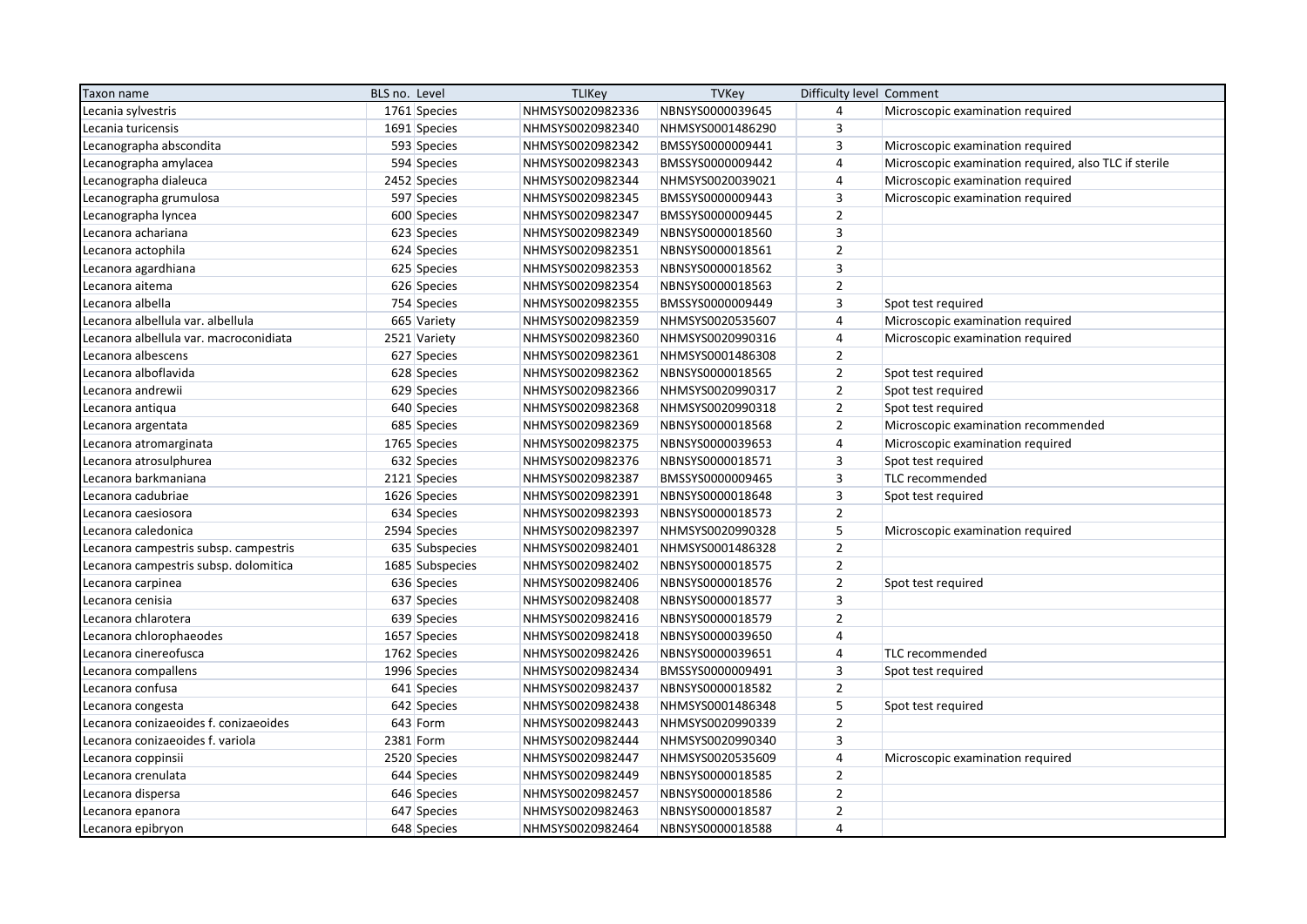| Taxon name                       | BLS no. Level | <b>TLIKey</b>    | <b>TVKey</b>     | Difficulty level Comment |                                                   |
|----------------------------------|---------------|------------------|------------------|--------------------------|---------------------------------------------------|
| Lecanora expallens               | 649 Species   | NHMSYS0020982474 | NBNSYS0000018589 | $\overline{2}$           | Spot test required                                |
| Lecanora farinaria               | 650 Species   | NHMSYS0020982478 | NBNSYS0000018590 | $\overline{2}$           |                                                   |
| Lecanora filamentosa             | 2579 Species  | NHMSYS0020982483 | NHMSYS0020990355 | 5                        | <b>TLC</b> required                               |
| Lecanora formosa                 | 795 Species   | NHMSYS0020982487 | BMSSYS0000009520 | $\overline{3}$           | Spot test required                                |
| Lecanora frustulosa              | 651 Species   | NHMSYS0020982488 | NBNSYS0000018591 | $\overline{4}$           |                                                   |
| Lecanora fugiens                 | 652 Species   | NHMSYS0020982489 | NBNSYS0000018592 | $\overline{2}$           | Spot test required                                |
| Lecanora fuscescens              | 723 Species   | NHMSYS0020982492 | NBNSYS0000018593 | 5                        |                                                   |
| Lecanora gangaleoides            | 653 Species   | NHMSYS0020982497 | NBNSYS0000018594 | $\overline{2}$           |                                                   |
| Lecanora gisleriana              | 1763 Species  | NHMSYS0020982503 | NHMSYS0001486378 | $\overline{4}$           |                                                   |
| Lecanora hagenii                 | 621 Species   | NHMSYS0020982509 | NHMSYS0020990363 | $\overline{2}$           |                                                   |
| Lecanora handelii                | 1692 Species  | NHMSYS0020982512 | NHMSYS0001486386 | $\overline{\mathbf{3}}$  |                                                   |
| Lecanora helicopis               | 655 Species   | NHMSYS0020982513 | NBNSYS0000018597 | $\overline{2}$           |                                                   |
| Lecanora horiza                  | 1764 Species  | NHMSYS0020982517 | NHMSYS0001486389 | $\overline{3}$           | Microscopic examination recommended               |
| Lecanora hybocarpa               | 2506 Species  | NHMSYS0020982518 | NHMSYS0020535610 | $\overline{4}$           | Microscopic examination required                  |
| Lecanora hypoptella              | 601 Species   | NHMSYS0020982521 | BMSSYS0000009537 | 5                        | Microscopic examination required                  |
| Lecanora impudens                | 2623 Species  | NHMSYS0020982522 | NHMSYS0020990366 | 4                        | <b>TLC</b> required                               |
| Lecanora intricata               | 656 Species   | NHMSYS0020982527 | NBNSYS0000018599 | $\overline{2}$           |                                                   |
| Lecanora intumescens             | 657 Species   | NHMSYS0020982530 | NBNSYS0000018600 | $\overline{2}$           | Spot test required                                |
| Lecanora invadens                | 2585 Species  | NHMSYS0020982531 | NHMSYS0020990367 | $\overline{4}$           | Microscopic examination required                  |
| Lecanora jamesii                 | 658 Species   | NHMSYS0020982538 | NHMSYS0001486398 | $\overline{2}$           |                                                   |
| Lecanora leptacina               | 660 Species   | NHMSYS0020982546 | NBNSYS0000018603 | $\overline{2}$           |                                                   |
| Lecanora marginata               | 1766 Species  | NHMSYS0020982557 | NHMSYS0001486405 | $\overline{4}$           | Microscopic examination required, TLC recommended |
| Lecanora mughicola               | 1872 Species  | NHMSYS0020982564 | NBNSYS0000041610 | $\overline{\mathbf{r}}$  |                                                   |
| Lecanora muralis                 | 661 Species   | NHMSYS0020982565 | NHMSYS0020987716 | $\mathbf 2$              |                                                   |
| Lecanora ochroidea               | 694 Species   | NHMSYS0020982581 | BMSSYS0000009566 | $\overline{3}$           | Spot test required                                |
| Lecanora orosthea                | 757 Species   | NHMSYS0020982584 | NBNSYS0000018701 | $\overline{2}$           |                                                   |
| Lecanora pannonica               | 1837 Species  | NHMSYS0020982589 | NHMSYS0001486424 | $\overline{2}$           |                                                   |
| Lecanora persimilis              | 1836 Species  | NHMSYS0020982594 | NHMSYS0020990388 | $\overline{2}$           | Microscopic examination recommended               |
| Lecanora poliophaea              | 666 Species   | NHMSYS0020982603 | NBNSYS0000018610 | $\overline{2}$           |                                                   |
| Lecanora polytropa               | 667 Species   | NHMSYS0020982604 | NHMSYS0020990389 | $\mathbf 1$              |                                                   |
| Lecanora populicola              | 668 Species   | NHMSYS0020982608 | NBNSYS0000018612 | $\mathbf 2$              | Spot test required                                |
| Lecanora praepostera             | 669 Species   | NHMSYS0020982610 | NBNSYS0000018613 | $\overline{2}$           | Spot test required                                |
| Lecanora pruinosa                | 670 Species   | NHMSYS0020982615 | NBNSYS0000018614 | $\overline{2}$           |                                                   |
| Lecanora pulicaris               | 672 Species   | NHMSYS0020982617 | NBNSYS0000018616 | $\mathbf 2$              | Spot test required                                |
| Lecanora quercicola              | 673 Species   | NHMSYS0020982624 | NBNSYS0000018617 | 4                        | Microscopic examination required                  |
| Lecanora rugosella               | 1873 Species  | NHMSYS0020982632 | NBNSYS0000018618 | 3                        |                                                   |
| Lecanora rupicola var. efflorens | 1767 Variety  | NHMSYS0020982637 | NBNSYS0000018620 | $\overline{2}$           |                                                   |
| Lecanora rupicola var. rupicola  | 674 Variety   | NHMSYS0020982638 | NHMSYS0001486447 | $\mathbf 2$              |                                                   |
| Lecanora rupicola var. rupicola  | 674 Variety   | NHMSYS0020982638 | NHMSYS0001486447 | $\overline{2}$           |                                                   |
| Lecanora saligna                 | 675 Species   | NHMSYS0020982639 | NBNSYS0000018621 | $\mathbf 2$              | Microscopic examination recommended               |
| Lecanora salina                  | 676 Species   | NHMSYS0020982640 | NBNSYS0000018622 | 5                        |                                                   |
| Lecanora sambuci                 | 677 Species   | NHMSYS0020982641 | NBNSYS0000018623 | $\overline{3}$           | Microscopic examination required                  |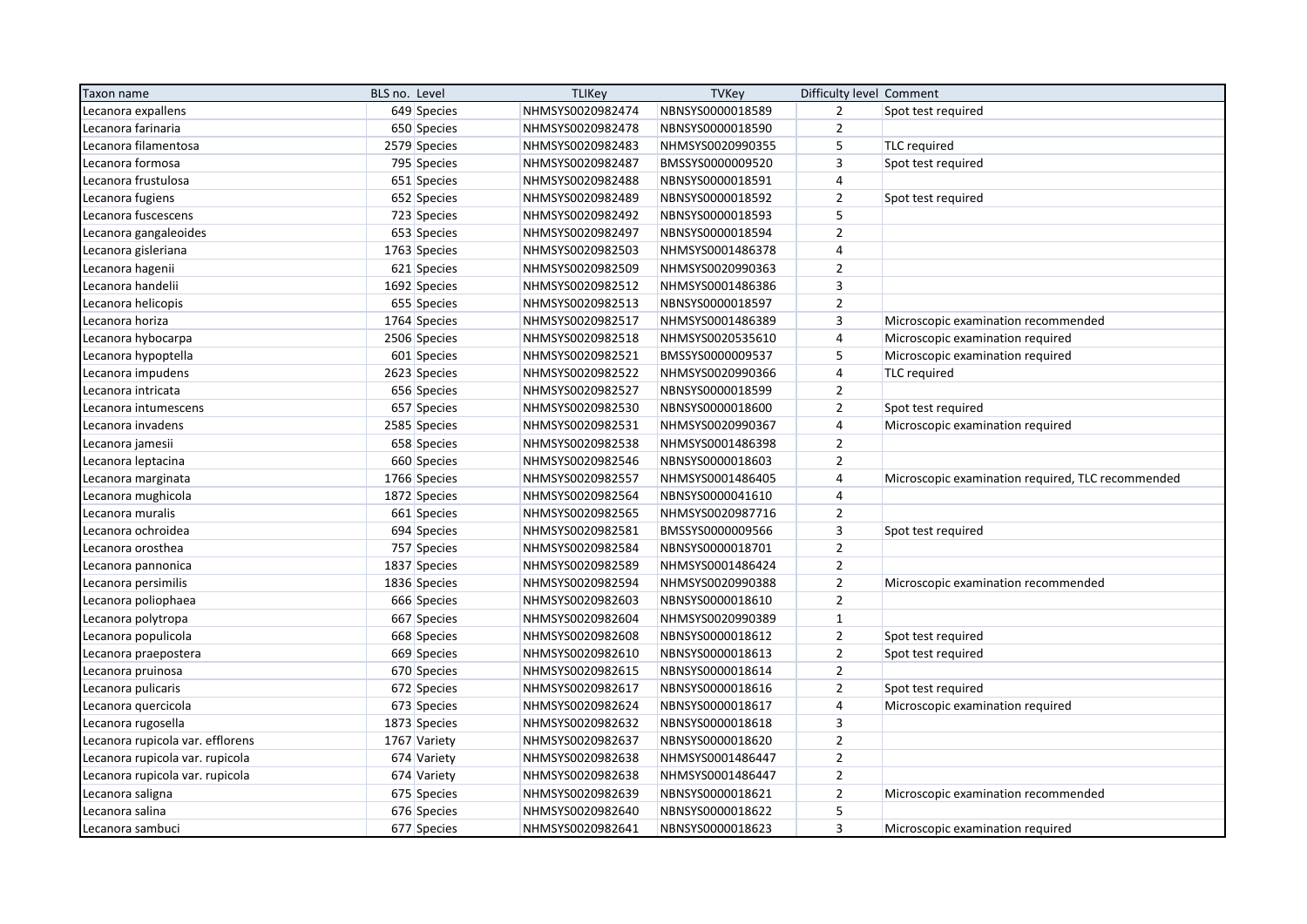| Taxon name                | BLS no. Level | <b>TLIKey</b>                          | <b>TVKey</b>     | Difficulty level Comment |                                                         |
|---------------------------|---------------|----------------------------------------|------------------|--------------------------|---------------------------------------------------------|
| Lecanora sarcopidoides    | 678 Species   | NHMSYS0020982643                       | NHMSYS0020989920 | $\overline{4}$           | Microscopic examination required                        |
| Lecanora semipallida      | 610 Species   | NHMSYS0020982652                       | NHMSYS0020327867 | $\overline{2}$           |                                                         |
| Lecanora sinuosa          | 2561 Species  | NHMSYS0020982653                       | NHMSYS0020989924 | $\overline{4}$           | Microscopic examination required                        |
| Lecanora soralifera       | 679 Species   | NHMSYS0020982656                       | NHMSYS0001486457 | $\overline{2}$           |                                                         |
| Lecanora stenotropa       | 680 Species   | NHMSYS0020982665                       | NBNSYS0000018626 | $\overline{2}$           | Microscopic examination recommended                     |
| Lecanora straminea        | 681 Species   | NHMSYS0020982667                       | NHMSYS0020989929 | $\overline{2}$           |                                                         |
| Lecanora strobilina       | 682 Species   | NHMSYS0020982668                       | NBNSYS0000018628 | $\mathbf{3}$             | Spot test required                                      |
| Lecanora subaurea         | 683 Species   | NHMSYS0020982670                       | NBNSYS0000018629 | $\overline{2}$           |                                                         |
| Lecanora subcarnea        | 684 Species   | NHMSYS0020982671                       | NBNSYS0000018630 | $\overline{2}$           | Spot test required                                      |
| Lecanora subintricata     | 686 Species   | NHMSYS0020982692                       | NHMSYS0001486476 | 5                        |                                                         |
| Lecanora sublivescens     | 779 Species   | NHMSYS0020982693                       | NHMSYS0020989939 | $\overline{2}$           |                                                         |
| Lecanora sulphurea        | 783 Species   | NHMSYS0020982698                       | NBNSYS0000018727 | $\overline{2}$           |                                                         |
| Lecanora swartzii         | 687 Species   | NHMSYS0020982700                       | NHMSYS0001486482 | $\overline{2}$           | Spot test required                                      |
| Lecanora symmicta         | 688 Species   | NHMSYS0020982702                       | NBNSYS0000018633 | $\overline{2}$           |                                                         |
| Lecanora varia            | 690 Species   | NHMSYS0020982724                       | NBNSYS0000018635 | $\overline{2}$           |                                                         |
| Lecanora viridiatra       | 745 Species   | NHMSYS0020982736                       | NHMSYS0020989954 | $\overline{\mathbf{r}}$  | Microscopic examination & TLC required                  |
| Lecanora zosterae         | 2287 Species  | NHMSYS0020982740                       | NHMSYS0001486507 | $\overline{2}$           |                                                         |
| Lecidea ahlesii           | 790 Species   | NHMSYS0020982757                       | NHMSYS0001486565 | $\overline{4}$           | Microscopic examination required                        |
| Lecidea alpestris         | 2391 Species  | NHMSYS0020982778                       | NHMSYS0001486577 | $\overline{4}$           | Microscopic examination required                        |
| Lecidea auriculata        | 701 Species   | NHMSYS0020982822                       | NBNSYS0000018644 | $\overline{3}$           | Microscopic examination required                        |
| Lecidea berengeriana      | 702 Species   | NHMSYS0020982826                       | NBNSYS0000150024 | $\overline{4}$           | Microscopic examination recommended                     |
| Lecidea brachyspora       | 704 Species   | NHMSYS0020982832                       | NHMSYS0001486611 | $\overline{3}$           | Microscopic examination required                        |
| Lecidea commaculans       | 710 Species   | NHMSYS0020982864                       | NBNSYS0000018656 | $\overline{4}$           | Microscopic examination required                        |
| Lecidea confluens         | 711 Species   | NHMSYS0020982866                       | NBNSYS0000018657 | 3                        | Microscopic examination required                        |
| Lecidea confluentula      | 747 Species   | NHMSYS0020982867                       | BMSSYS0000009744 | 5                        |                                                         |
| Lecidea diducens          | 715 Species   | NHMSYS0020982917                       | NBNSYS0000018661 | $\overline{3}$           | Microscopic examination required                        |
| Lecidea endomelaena       | 717 Species   | NHMSYS0020982934                       | NBNSYS0000018662 | 5                        | Microscopic examination required                        |
| Lecidea erythrophaea      | 720 Species   | NHMSYS0020982944                       | NHMSYS0020990012 | $\overline{4}$           | Microscopic examination required                        |
| Lecidea exigua            | 1769 Species  | NHMSYS0020982946                       | NHMSYS0001486702 | $\overline{4}$           | Microscopic examination recommended, spot test required |
| Lecidea fuliginosa        | 721 Species   | NHMSYS0020982964                       | NBNSYS0000018666 | $\overline{4}$           | Microscopic examination required                        |
| Lecidea fuscoatra s. lat. |               | 724 Species aggregate NHMSYS0020982973 | NHMSYS0020987754 | $\overline{2}$           | Spot test required                                      |
| Lecidea fuscoatra s. str. | 2583 Species  | NHMSYS0020982972                       | NHMSYS0020987752 | $\overline{3}$           | Spot test required                                      |
| Lecidea globulispora      | 695 Species   | NHMSYS0020983000                       | NHMSYS0020990033 | $\overline{4}$           | Microscopic examination required                        |
| Lecidea grisella          | 2474 Species  | NHMSYS0020983009                       | NHMSYS0020327868 | $\overline{2}$           | Spot test required                                      |
| Lecidea haerjedalica      | 1965 Species  | NHMSYS0020983016                       | BMSSYS0000009850 | 5                        | Microscopic examination required                        |
| Lecidea herteliana        | 2571 Species  | NHMSYS0020983021                       | NHMSYS0020990400 | $\overline{4}$           | Microscopic examination & TLC required                  |
| Lecidea hypnorum          | 730 Species   | NHMSYS0020983028                       | NBNSYS0000018673 | $\overline{2}$           | Microscopic examination recommended                     |
| Lecidea hypopta           | 731 Species   | NHMSYS0020983030                       | NBNSYS0000018674 | $\overline{3}$           | Microscopic examination recommended                     |
| Lecidea inops             | 1658 Species  | NHMSYS0020983042                       | NBNSYS0000018676 | $\overline{4}$           | Microscopic examination required                        |
| Lecidea lactea s. lat.    |               | 737 Species aggregate NHMSYS0020983056 | NHMSYS0020987766 | $\overline{2}$           | Spot test required                                      |
| Lecidea lactea s. str.    | 2358 Species  | NHMSYS0020983055                       | NHMSYS0020987764 | $\overline{3}$           | Microscopic examination required                        |
| Lecidea lapicida          | 738 Species   | NHMSYS0020983058                       | NBNSYS0000018682 | $\overline{3}$           | Microscopic examination required                        |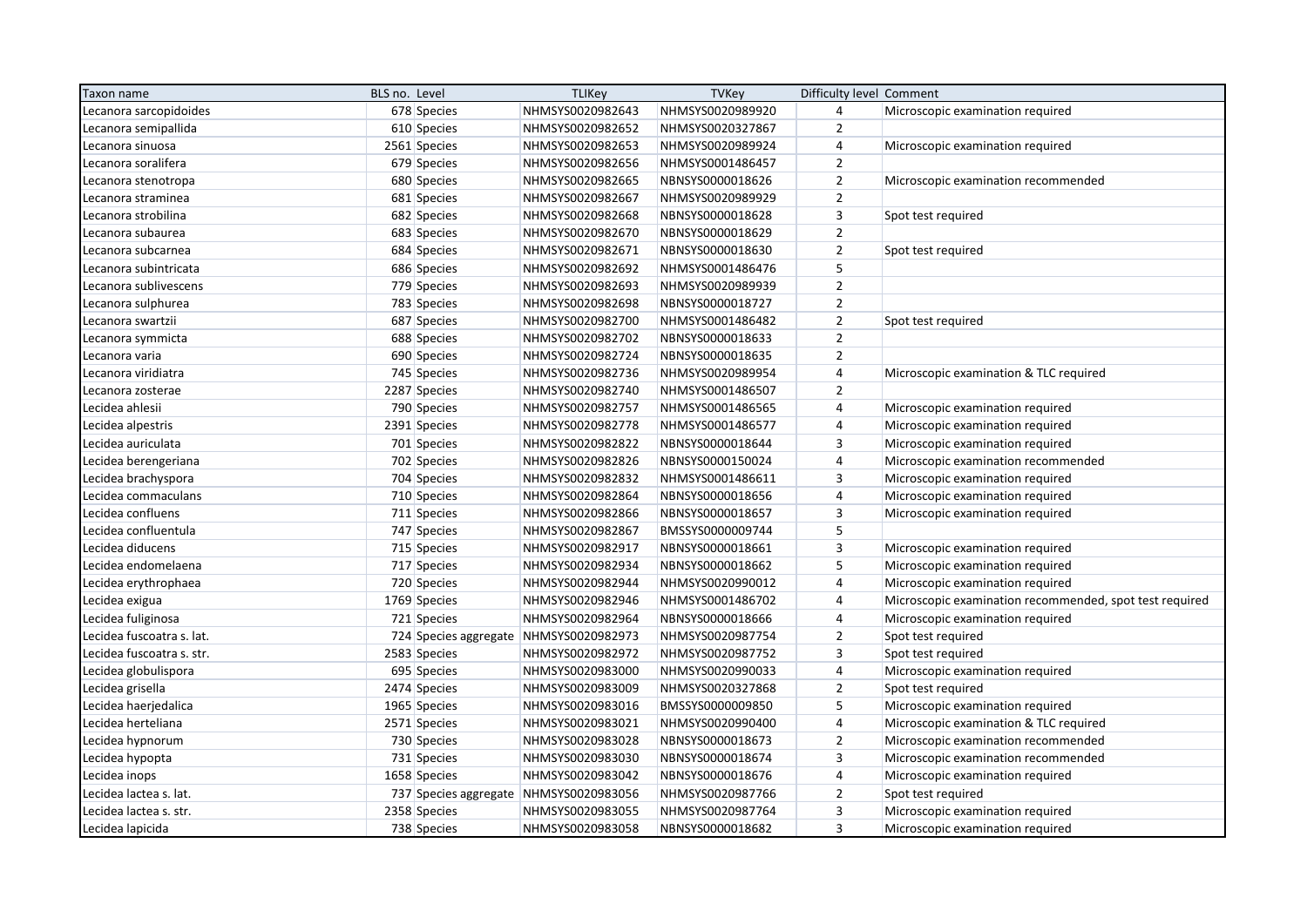| Taxon name                           | BLS no. Level | <b>TLIKey</b>    | <b>TVKey</b>     | Difficulty level Comment |                                                         |
|--------------------------------------|---------------|------------------|------------------|--------------------------|---------------------------------------------------------|
| Lecidea leprarioides                 | 768 Species   | NHMSYS0020983073 | BMSSYS0000009888 | 4                        | TLC required if sterile                                 |
| Lecidea lichenicola                  | 740 Species   | NHMSYS0020983079 | NBNSYS0000018684 | 3                        | Microscopic examination required                        |
| Lecidea lithophila                   | 743 Species   | NHMSYS0020983085 | NBNSYS0000018687 | $\overline{2}$           |                                                         |
| Lecidea mucosa                       | 1966 Species  | NHMSYS0020983138 | BMSSYS0000020534 | 5                        | Microscopic examination required                        |
| Lecidea nylanderi                    | 1710 Species  | NHMSYS0020983154 | BMSSYS0000009940 | $\overline{2}$           | UV required                                             |
| Lecidea obluridata                   | 2312 Species  | NHMSYS0020983155 | NHMSYS0001486814 | 5                        | Microscopic examination required                        |
| Lecidea paraclitica                  | 758 Species   | NHMSYS0020983173 | NBNSYS0000018702 | $\overline{4}$           | Microscopic examination required                        |
| Lecidea paupercula                   | 1697 Species  | NHMSYS0020983181 | NHMSYS0001486839 | $\overline{4}$           | Microscopic examination recommended, spot test required |
| Lecidea phaeops                      | 761 Species   | NHMSYS0020983195 | NBNSYS0000018705 | $\overline{3}$           |                                                         |
| Lecidea plana                        | 764 Species   | NHMSYS0020983204 | NBNSYS0000018707 | 3                        | Microscopic examination required                        |
| Lecidea promiscens                   | 1967 Species  | NHMSYS0020983227 | NHMSYS0001486872 | 5                        | Microscopic examination required                        |
| Lecidea promiscua                    | 1968 Species  | NHMSYS0020983228 | BMSSYS0000009988 | 5                        | Microscopic examination required                        |
| Lecidea promixta                     | 760 Species   | NHMSYS0020983229 | NHMSYS0001486873 | 4                        | Microscopic examination required                        |
| Lecidea sanguineoatra                | 1772 Species  | NHMSYS0020983272 | NHMSYS0001486902 | $\overline{2}$           | Microscopic examination recommended                     |
| Lecidea sarcogynoides                | 769 Species   | NHMSYS0020983276 | NBNSYS0000018713 | $\overline{4}$           | Microscopic examination required                        |
| Lecidea siderolithica                | 753 Species   | NHMSYS0020983289 | BMSSYS0000010024 | $\overline{4}$           | Microscopic examination required                        |
| Lecidea silacea                      | 772 Species   | NHMSYS0020983290 | NHMSYS0020990457 | $\overline{2}$           |                                                         |
| Lecidea subspeirea                   | 608 Species   | NHMSYS0020983329 | BMSSYS0000010042 | 5                        | Microscopic examination required                        |
| Lecidea swartzioidea                 | 603 Species   | NHMSYS0020983338 | BMSSYS0000010048 | $\overline{3}$           | Microscopic examination required                        |
| Lecidea syncarpa                     | 1969 Species  | NHMSYS0020983348 | BMSSYS0000010058 | 5                        | Microscopic examination required                        |
| Lecidea turgidula                    | 787 Species   | NHMSYS0020983370 | NBNSYS0000018731 | $\overline{2}$           | Microscopic examination recommended                     |
| Lecidella anomaloides                | 794 Species   | NHMSYS0020983403 | NHMSYS0001486980 | $\overline{3}$           | Microscopic examination required                        |
| Lecidella asema                      | 804 Species   | NHMSYS0020983404 | NHMSYS0001486981 | $\overline{2}$           |                                                         |
| Lecidella carpathica                 | 796 Species   | NHMSYS0020983406 | NBNSYS0000018739 | $\overline{3}$           | Microscopic examination recommended                     |
| Lecidella elaeochroma f. elaeochroma | 797 Form      | NHMSYS0020983409 | NHMSYS0020990483 | $\overline{2}$           |                                                         |
| Lecidella elaeochroma f. soralifera  | 798 Form      | NHMSYS0020983410 | NHMSYS0020990484 | $\overline{2}$           |                                                         |
| Lecidella flavosorediata             | 2383 Species  | NHMSYS0020983413 | NHMSYS0001486987 | $\overline{4}$           | TLC recommended                                         |
| Lecidella meiococca                  | 800 Species   | NHMSYS0020983414 | BMSSYS0000010097 | $\overline{2}$           |                                                         |
| Lecidella patavina                   | 602 Species   | NHMSYS0020983415 | BMSSYS0000010099 | $\overline{4}$           | Microscopic examination required                        |
| Lecidella pulveracea                 | 801 Species   | NHMSYS0020983418 | NHMSYS0020990485 | 5                        | <b>TLC</b> required                                     |
| Lecidella scabra                     | 802 Species   | NHMSYS0020983419 | NBNSYS0000018745 | $\overline{2}$           | Spot test required                                      |
| Lecidella stigmatea                  | 803 Species   | NHMSYS0020983420 | NBNSYS0000018746 | $\overline{2}$           |                                                         |
| Lecidella subviridis                 | 707 Species   | NHMSYS0020983422 | BMSSYS0000010101 | $\overline{4}$           | <b>TLC</b> required                                     |
| Lecidella viridans                   | 805 Species   | NHMSYS0020983423 | NBNSYS0000018748 | $\overline{4}$           | TLC recommended                                         |
| Lecidella wulfenii                   | 1659 Species  | NHMSYS0020983424 | NBNSYS0000018749 | $\overline{4}$           |                                                         |
| Lecidoma demissum                    | 806 Species   | NHMSYS0020983426 | NBNSYS0000018750 | $\overline{2}$           |                                                         |
| Leightoniomyces phillipsii           | 2080 Species  | NHMSYS0020983439 | NHMSYS0001487028 | $\overline{4}$           | Microscopic examination required                        |
| Lemmopsis arnoldiana                 | 807 Species   | NHMSYS0020983443 | NBNSYS0000018751 | $\overline{4}$           | Microscopic examination required                        |
| Lemmopsis oblongans                  | 809 Species   | NHMSYS0020983445 | NBNSYS0000018752 | 5                        | Microscopic examination required                        |
| Lempholemma botryosum                | 810 Species   | NHMSYS0020983448 | NBNSYS0000018753 | $\mathsf 3$              |                                                         |
| Lempholemma chalazanellum            | 811 Species   | NHMSYS0020983449 | NBNSYS0000018754 | $\overline{4}$           | Microscopic examination required                        |
| Lempholemma chalazanodes             | 812 Species   | NHMSYS0020983450 | NBNSYS0000018755 | $\overline{4}$           | Microscopic examination required                        |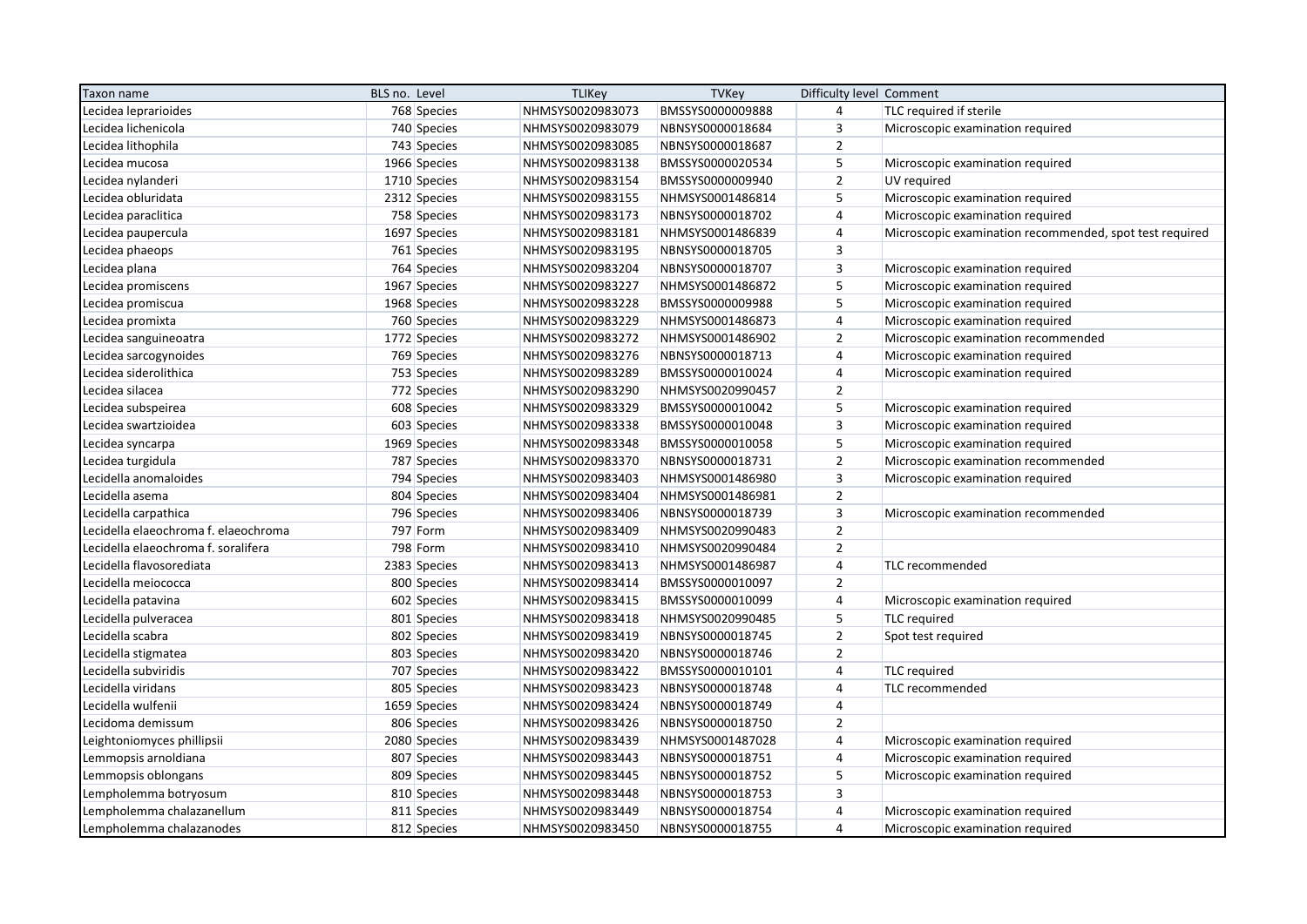| Taxon name                          | BLS no. Level |              | <b>TLIKey</b>                          | <b>TVKey</b>     | Difficulty level Comment |                                  |
|-------------------------------------|---------------|--------------|----------------------------------------|------------------|--------------------------|----------------------------------|
| Lempholemma chalazanum              |               | 813 Species  | NHMSYS0020983451                       | NHMSYS0020990488 | $\sqrt{4}$               | Microscopic examination required |
| Lempholemma cladodes                |               | 814 Species  | NHMSYS0020983452                       | NBNSYS0000018757 | 3                        |                                  |
| Lempholemma intricatum              |               | 815 Species  | NHMSYS0020983454                       | NBNSYS0000018758 | 5                        |                                  |
| Lempholemma polyanthes              |               | 817 Species  | NHMSYS0020983456                       | BMSSYS0000010126 | 3                        | Microscopic examination required |
| Lempholemma radiatum                |               | 818 Species  | NHMSYS0020983457                       | NBNSYS0000018761 | $\mathbf 2$              |                                  |
| Lepraria alpina                     |               | 1600 Species | NHMSYS0020983463                       | NHMSYS0020535618 | $\sqrt{4}$               | <b>TLC</b> required              |
| Lepraria atlantica                  |               | 2330 Species | NHMSYS0020983464                       | NHMSYS0001487369 | $\sqrt{4}$               | TLC required                     |
| Lepraria bergensis                  |               | 2431 Species | NHMSYS0020983465                       | NHMSYS0001487370 | $\sqrt{4}$               | <b>TLC</b> required              |
| Lepraria borealis                   |               | 1927 Species | NHMSYS0020983466                       | BMSSYS0000010275 | $\overline{2}$           | TLC recommended                  |
| Lepraria caesioalba                 |               | 823 Species  | NHMSYS0020983470                       | NHMSYS0020990493 | $\mathbf 2$              | TLC recommended                  |
| Lepraria crassissima                |               | 819 Species  | NHMSYS0020983473                       | NHMSYS0001487378 | 4                        | <b>TLC</b> required              |
| epraria diffusa var. chrysodetoides |               | 1602 Variety | NHMSYS0020983477                       | NHMSYS0001487379 | $\overline{2}$           | TLC recommended                  |
| Lepraria diffusa var. diffusa       |               | 1601 Variety | NHMSYS0020983478                       | NHMSYS0001487380 | 3                        | <b>TLC</b> required              |
| Lepraria eburnea                    |               | 1712 Species | NHMSYS0020983479                       | NHMSYS0020987794 | 3                        | TLC required                     |
| Lepraria ecorticata                 |               | 1995 Species | NHMSYS0020983480                       | NHMSYS0020327871 | $\mathsf 3$              | <b>TLC</b> required              |
| Lepraria elobata                    |               | 833 Species  | NHMSYS0020983481                       | BMSSYS0000010284 | $\mathsf 3$              | <b>TLC</b> required              |
| Lepraria humida                     |               | 2458 Species | NHMSYS0020983485                       | NHMSYS0020039024 | $\sqrt{4}$               | <b>TLC</b> required              |
| Lepraria incana s. lat.             |               |              | 820 Species aggregate NHMSYS0020983486 | NHMSYS0020987796 | $\mathbf{1}$             |                                  |
| epraria incana s. str.              |               | 1974 Species | NHMSYS0020983487                       | NHMSYS0020987798 | $\mathbf 2$              |                                  |
| Lepraria jackii                     |               | 1693 Species | NHMSYS0020983488                       | NHMSYS0001487384 | $\mathsf 3$              | <b>TLC</b> required              |
| Lepraria lobificans                 |               | 1629 Species | NHMSYS0020983490                       | NBNSYS0000039664 | $\overline{2}$           |                                  |
| Lepraria membranacea                |               | 1603 Species | NHMSYS0020983492                       | NHMSYS0001487390 | $\overline{2}$           | TLC recommended                  |
| Lepraria neglecta                   |               | 822 Species  | NHMSYS0020983494                       | NHMSYS0001487391 | $\overline{\mathbf{3}}$  | <b>TLC</b> required              |
| Lepraria nivalis                    |               | 1714 Species | NHMSYS0020983495                       | NBNSYS0000018763 | $\mathbf 2$              | Spot test required               |
| epraria nylanderiana                |               | 936 Species  | NHMSYS0020983496                       | BMSSYS0000010289 | $\mathsf 3$              | TLC required                     |
| Lepraria rigidula                   |               | 1715 Species | NHMSYS0020983498                       | NHMSYS0020990498 | $\overline{2}$           |                                  |
| Lepraria sylvicola                  |               | 2427 Species | NHMSYS0020983499                       | NHMSYS0020039025 | 3                        | <b>TLC</b> required              |
| Lepraria umbricola                  |               | 1716 Species | NHMSYS0020983500                       | BMSSYS0000010292 | $\overline{2}$           | Spot test required               |
| Lepraria vouauxii                   |               | 1604 Species | NHMSYS0020983502                       | NHMSYS0001487392 | $\overline{2}$           | TLC recommended                  |
| eprocaulon microscopicum            |               | 824 Species  | NHMSYS0020983506                       | NHMSYS0001487394 | $\mathbf 1$              |                                  |
| Leptogidium dendriscum              |               | 1165 Species | NHMSYS0020983522                       | NHMSYS0020990504 | $\mathsf 3$              |                                  |
| Leptogium biatorinum                |               | 827 Species  | NHMSYS0020983528                       | NBNSYS0000018768 | $\overline{\mathbf{3}}$  |                                  |
| eptogium brebissonii                |               | 828 Species  | NHMSYS0020983529                       | NBNSYS0000018769 | $\overline{2}$           |                                  |
| Leptogium britannicum               |               | 829 Species  | NHMSYS0020983530                       | NBNSYS0000018770 | $\mathbf 1$              |                                  |
| Leptogium burgessii                 |               | 830 Species  | NHMSYS0020983531                       | NBNSYS0000018771 | $\mathbf 1$              |                                  |
| Leptogium cochleatum                |               | 832 Species  | NHMSYS0020983536                       | NBNSYS0000018773 | 3                        |                                  |
| Leptogium coralloideum              |               | 1660 Species | NHMSYS0020983537                       | NHMSYS0001487420 | 3                        |                                  |
| Leptogium cyanescens                |               | 834 Species  | NHMSYS0020983539                       | NHMSYS0001487422 | $\mathbf{1}$             |                                  |
| Leptogium diffractum                |               | 835 Species  | NHMSYS0020983542                       | NBNSYS0000018776 | $\mathsf 3$              |                                  |
| Leptogium gelatinosum               |               | 846 Species  | NHMSYS0020983546                       | NHMSYS0001487425 | $\mathbf 2$              |                                  |
| Leptogium hibernicum                |               | 836 Species  | NHMSYS0020983548                       | NBNSYS0000018778 | $\overline{2}$           |                                  |
| Leptogium hildenbrandii             |               | 837 Species  | NHMSYS0020983549                       | NBNSYS0000162172 | 5                        |                                  |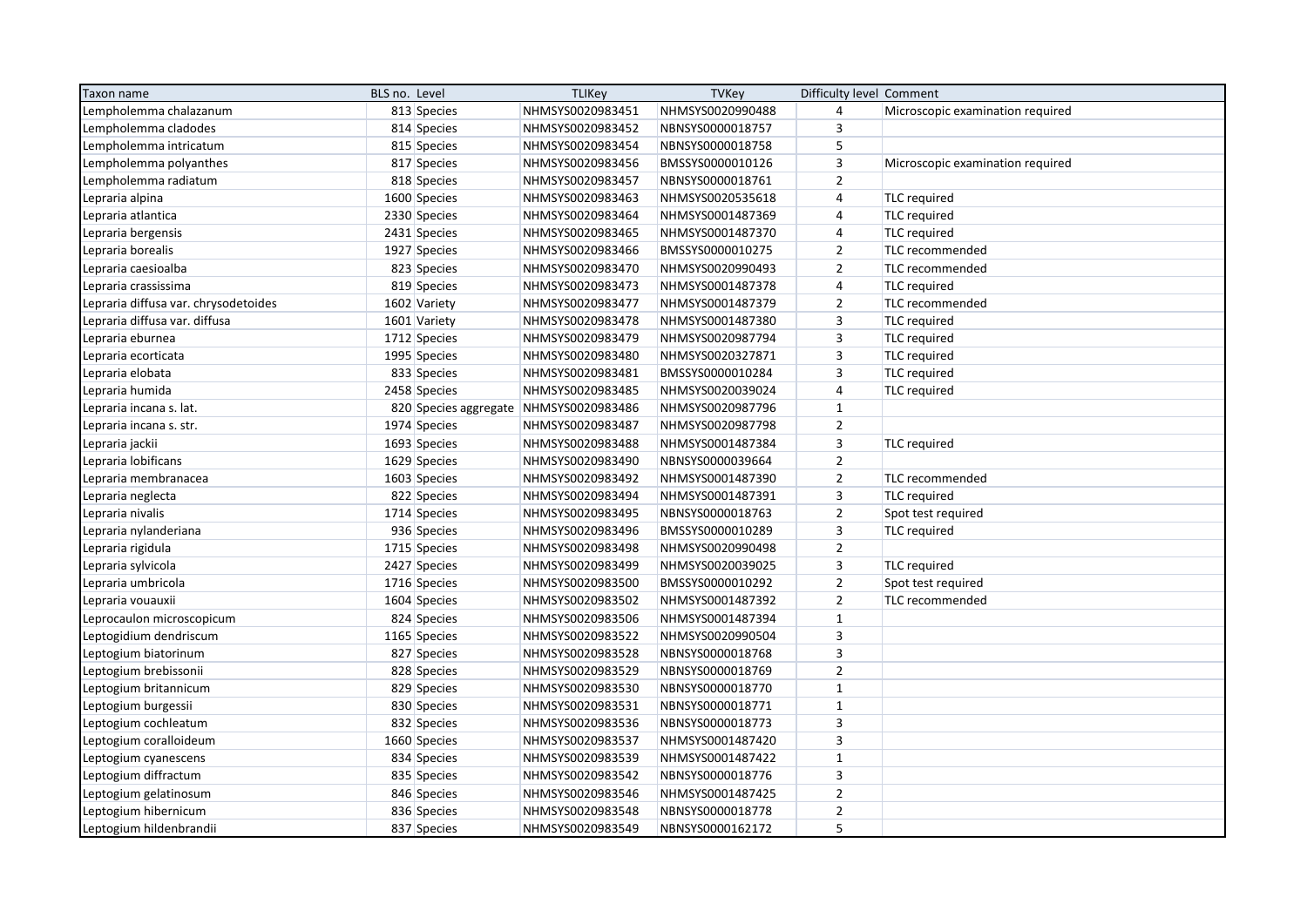| Taxon name                 | BLS no. Level |              | <b>TLIKey</b>    | <b>TVKey</b>     | Difficulty level Comment |                                     |
|----------------------------|---------------|--------------|------------------|------------------|--------------------------|-------------------------------------|
| eptogium imbricatum.       |               | 1874 Species | NHMSYS0020983551 | NHMSYS0001487427 | 4                        | Microscopic examination required    |
| eptogium intermedium       |               | 1773 Species | NHMSYS0020983552 | NBNSYS0000018784 | $\overline{4}$           | Microscopic examination required    |
| Leptogium juressianum      |               | 1612 Species | NHMSYS0020983553 | NHMSYS0001487428 | $\overline{4}$           |                                     |
| Leptogium lichenoides      |               | 839 Species  | NHMSYS0020983559 | NBNSYS0000018782 | $\overline{2}$           |                                     |
| Leptogium magnussonii      |               | 2620 Species | NHMSYS0020983561 | NHMSYS0020990511 | $\overline{4}$           |                                     |
| eptogium massiliense       |               | 840 Species  | NHMSYS0020983562 | NBNSYS0000018783 | $\overline{2}$           |                                     |
| eptogium palmatum          |               | 842 Species  | NHMSYS0020983568 | NBNSYS0000150331 | $\mathbf 2$              |                                     |
| Leptogium plicatile        |               | 843 Species  | NHMSYS0020983570 | NBNSYS0000018786 | $\mathbf 2$              |                                     |
| Leptogium pulvinatum       |               | 2530 Species | NHMSYS0020983571 | NHMSYS0020990515 | 3                        |                                     |
| Leptogium saturninum       |               | 844 Species  | NHMSYS0020983576 | NBNSYS0000018787 | $\overline{2}$           |                                     |
| Leptogium schraderi        |               | 845 Species  | NHMSYS0020983577 | NHMSYS0020990516 | $\mathbf 2$              |                                     |
| Leptogium subtile          |               | 1717 Species | NHMSYS0020983580 | NHMSYS0001487441 | $\overline{2}$           |                                     |
| eptogium subtorulosum.     |               | 939 Species  | NHMSYS0020983581 | BMSSYS0000010340 | $\overline{2}$           |                                     |
| Leptogium tenuissimum      |               | 847 Species  | NHMSYS0020983582 | NBNSYS0000018789 | $\overline{4}$           | Microscopic examination required    |
| Leptogium teretiusculum    |               | 848 Species  | NHMSYS0020983583 | NBNSYS0000018790 | $\overline{2}$           |                                     |
| Leptogium turgidum         |               | 849 Species  | NHMSYS0020983587 | NBNSYS0000018791 | $\overline{2}$           |                                     |
| eptorhaphis atomaria       |               | 1618 Species | NHMSYS0020983589 | NHMSYS0001487575 | 3                        | Microscopic examination recommended |
| eptorhaphis confertior     |               | 2589 Species | NHMSYS0020983591 | NHMSYS0020990518 | 5                        | Microscopic examination required    |
| eptorhaphis epidermidis    |               | 1553 Species | NHMSYS0020983592 | NHMSYS0001487576 | $\overline{\mathbf{3}}$  | Microscopic examination recommended |
| eptorhaphis maggiana.      |               | 1537 Species | NHMSYS0020983594 | NHMSYS0001487578 | 3                        | Microscopic examination required    |
| eptosphaeria clarkii       |               | 2081 Species | NHMSYS0020983597 | NHMSYS0001487604 | $\overline{4}$           | Microscopic examination required    |
| eptosphaeria leucomelaria  |               | 2082 Species | NHMSYS0020983598 | NBNSYS0000016201 | $\sqrt{4}$               | Microscopic examination required    |
| eptosphaeria ramalinae     |               | 2587 Species | NHMSYS0020983602 | NHMSYS0020990519 | 3                        | Microscopic examination required    |
| eptosphaerulina peltigerae |               | 2083 Species | NHMSYS0020983605 | BMSSYS0000010440 | 3                        | Microscopic examination required    |
| Lettauia cladoniicola      |               | 2084 Species | NHMSYS0020983609 | BMSSYS0000010500 | 3                        | Microscopic examination required    |
| Leucocarpia biatorella     |               | 1774 Species | NHMSYS0020983611 | NHMSYS0001487779 | $\sqrt{4}$               | Microscopic examination required    |
| ibertiella malmedyensis    |               | 2085 Species | NHMSYS0020983615 | BMSSYS0000010565 | 4                        | Microscopic examination required    |
| Lichenochora aipoliae      |               | 2533 Species | NHMSYS0020983892 | NHMSYS0020535645 | $\overline{4}$           | Microscopic examination required    |
| Lichenochora aprica        |               | 2379 Species | NHMSYS0020983893 | NHMSYS0001488356 | $\sqrt{4}$               | Microscopic examination required    |
| Lichenochora coarctatae    |               | 2328 Species | NHMSYS0020983894 | NHMSYS0020990569 | 4                        | Microscopic examination required    |
| Lichenochora coppinsii     |               | 2534 Species | NHMSYS0020983895 | NHMSYS0020535646 | $\sqrt{4}$               | Microscopic examination required    |
| Lichenochora epifulgens    |               | 2557 Species | NHMSYS0020983896 | NHMSYS0020990570 | 3                        | Microscopic examination required    |
| ichenochora inconspicua    |               | 2086 Species | NHMSYS0020983897 | BMSSYS0000010651 | $\sqrt{4}$               | Microscopic examination required    |
| ichenochora lecidellae.    |               | 2284 Species | NHMSYS0020983898 | BMSSYS0000010652 | 4                        | Microscopic examination required    |
| ichenochora mediterraneae  |               | 2319 Species | NHMSYS0020983899 | NHMSYS0001488358 | $\sqrt{4}$               | Microscopic examination required    |
| Lichenochora obscuroides   |               | 2087 Species | NHMSYS0020983900 | BMSSYS0000010653 | 3                        | Microscopic examination required    |
| Lichenochora paucispora    |               | 2535 Species | NHMSYS0020983901 | NHMSYS0020535648 | $\sqrt{4}$               | Microscopic examination required    |
| ichenochora weillii        |               | 2089 Species | NHMSYS0020983903 | NHMSYS0001488359 | $\overline{4}$           | Microscopic examination required    |
| Lichenoconium cargillianum |               | 2090 Species | NHMSYS0020983905 | BMSSYS0000010657 | 4                        | Microscopic examination required    |
| Lichenoconium erodens      |               | 2091 Species | NHMSYS0020983906 | BMSSYS0000010658 | $\mathsf 3$              | Microscopic examination required    |
| Lichenoconium lecanorae    |               | 2092 Species | NHMSYS0020983910 | BMSSYS0000010660 | $\mathsf 3$              | Microscopic examination required    |
| Lichenoconium pyxidatae    |               | 2093 Species | NHMSYS0020983914 | BMSSYS0000010663 | $\overline{3}$           | Microscopic examination required    |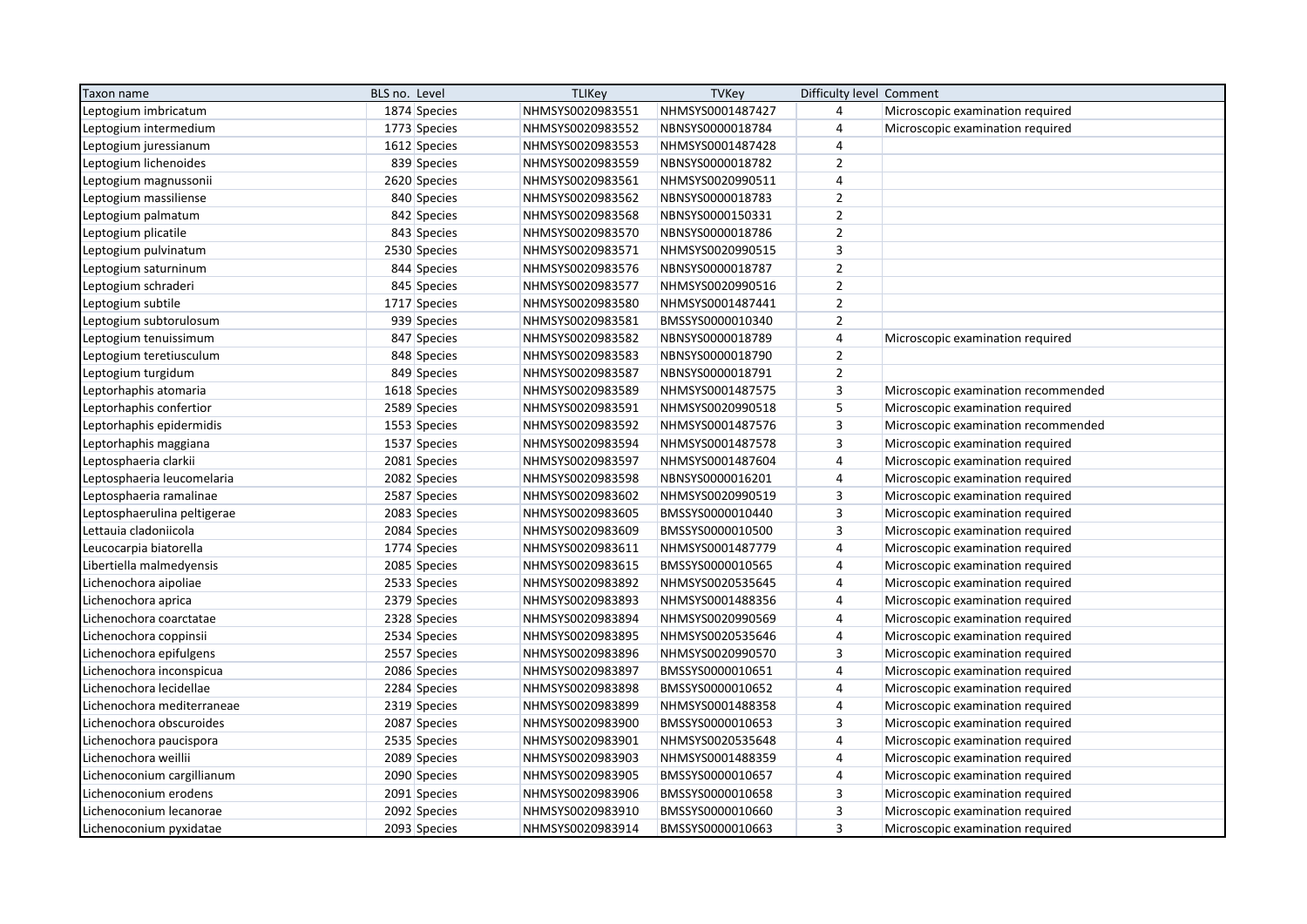| Taxon name                     | BLS no. Level |              | <b>TLIKey</b>    | <b>TVKey</b>     | Difficulty level Comment  |                                     |
|--------------------------------|---------------|--------------|------------------|------------------|---------------------------|-------------------------------------|
| ichenoconium reichlingii       |               | 2422 Species | NHMSYS0020983915 | NHMSYS0019999710 | 5                         | Microscopic examination required    |
| ichenoconium usneae            |               | 2094 Species | NHMSYS0020983916 | BMSSYS0000010664 | 3                         | Microscopic examination required    |
| ichenoconium xanthoriae        |               | 2095 Species | NHMSYS0020983917 | NHMSYS0000362832 | 3                         | Microscopic examination required    |
| Lichenodiplis lecanorae        |               | 2096 Species | NHMSYS0020983919 | BMSSYS0000010667 | $\overline{\mathbf{3}}$   | Microscopic examination required    |
| Lichenodiplis lichenicola      |               | 2097 Species | NHMSYS0020983920 | BMSSYS0000010668 | $\overline{4}$            | Microscopic examination required    |
| Lichenomphalia alpina          |               | 935 Species  | NHMSYS0020983924 | NHMSYS0000362836 | $\mathbf{1}$              |                                     |
| ichenomphalia hudsoniana       |               | 934 Species  | NHMSYS0020983925 | NHMSYS0000362837 | $\mathbf 1$               |                                     |
| Lichenomphalia umbellifera     |               | 931 Species  | NHMSYS0020983926 | NHMSYS0000362838 | $\mathbf{1}$              |                                     |
| Lichenomphalia velutina        |               | 932 Species  | NHMSYS0020983927 | NHMSYS0000362839 | 5                         | Microscopic examination required    |
| Lichenopeltella cetrariicola   |               | 2098 Species | NHMSYS0020983930 | BMSSYS0000010673 | $\sqrt{4}$                | Microscopic examination required    |
| Lichenopeltella coppinsii      |               | 2289 Species | NHMSYS0020983931 | NHMSYS0000362843 | $\overline{4}$            | Microscopic examination required    |
| ichenopeltella pannariacearum. |               | 2562 Species | NHMSYS0020983932 | NHMSYS0020990574 | $\sqrt{4}$                | Microscopic examination required    |
| Lichenopeltella peltigericola  |               | 2099 Species | NHMSYS0020983933 | BMSSYS0000010679 | 3                         | Microscopic examination required    |
| Lichenopeltella ramalinae      |               | 2181 Species | NHMSYS0020983934 | BMSSYS0000010681 | 3                         | Microscopic examination required    |
| Lichenopuccinia poeltii        |               | 2100 Species | NHMSYS0020983936 | BMSSYS0000010683 | 3                         | Microscopic examination required    |
| ichenosticta alcicornaria      |               | 2101 Species | NHMSYS0020983938 | BMSSYS0000010685 | $\ensuremath{\mathsf{3}}$ | Microscopic examination required    |
| ichenostigma elongatum.        |               | 2102 Species | NHMSYS0020983942 | NHMSYS0020990575 | $\mathsf 3$               | Microscopic examination required    |
| Lichenostigma maureri          |               | 2103 Species | NHMSYS0020983943 | BMSSYS0000010688 | 3                         | Microscopic examination required    |
| ichenostigma rugosum.          |               | 2104 Species | NHMSYS0020983945 | NHMSYS0020990576 | $\overline{\mathbf{3}}$   | Microscopic examination required    |
| ichenothelia convexa           |               | 784 Species  | NHMSYS0020983947 | NBNSYS0000039674 | $\mathsf 3$               | Microscopic examination required    |
| Lichenothelia renobalesiana    |               | 2519 Species | NHMSYS0020983948 | NHMSYS0020535649 | $\overline{4}$            | Microscopic examination required    |
| Lichina confinis               |               | 851 Species  | NHMSYS0020983950 | NHMSYS0001488385 | $\mathbf{1}$              |                                     |
| Lichina pygmaea                |               | 852 Species  | NHMSYS0020983953 | NBNSYS0000018793 | $\overline{2}$            |                                     |
| Lichinodium sirosiphoideum     |               | 1875 Species | NHMSYS0020983957 | BMSSYS0000010693 | $\sqrt{4}$                | Microscopic examination required    |
| Lithographa tesserata          |               | 853 Species  | NHMSYS0020983968 | NBNSYS0000018794 | $\overline{2}$            |                                     |
| ithothelium phaeosporum.       |               | 946 Species  | NHMSYS0020983972 | BMSSYS0000010712 | $\overline{4}$            | Microscopic examination required    |
| limonaea sorediata             |               | 2466 Species | NHMSYS0020983974 | NHMSYS0020327873 | $\overline{2}$            | Spot test required                  |
| limoniella fuscatae            |               | 2498 Species | NHMSYS0020983976 | NHMSYS0020990580 | $\overline{4}$            | Microscopic examination required    |
| limoniella groenlandiae        |               | 2105 Species | NHMSYS0020983977 | BMSSYS0000010716 | $\overline{4}$            | Microscopic examination required    |
| obaria amplissima              |               | 855 Species  | NHMSYS0020983981 | NBNSYS0000019310 | $\mathbf 1$               |                                     |
| Lobaria pulmonaria             |               | 857 Species  | NHMSYS0020983985 | NBNSYS0000019311 | $\mathbf{1}$              |                                     |
| obaria scrobiculata            |               | 858 Species  | NHMSYS0020983987 | NBNSYS0000019312 | $\mathbf{1}$              |                                     |
| obaria virens                  |               | 856 Species  | NHMSYS0020983989 | NBNSYS0000019313 | $\mathbf{1}$              |                                     |
| opadium coralloideum.          |               | 1876 Species | NHMSYS0020983994 | NBNSYS0000041617 | $\sqrt{4}$                |                                     |
| Lopadium disciforme            |               | 1695 Species | NHMSYS0020983995 | NBNSYS0000039675 | $\overline{2}$            |                                     |
| Lopadium pezizoideum           |               | 859 Species  | NHMSYS0020983998 | NHMSYS0001488490 | 3                         |                                     |
| Loxospora elatina              |               | 551 Species  | NHMSYS0020984007 | NHMSYS0001488586 | $\mathbf 2$               | Spot test required                  |
| Marchandiomyces aurantiacus    |               | 2108 Species | NHMSYS0020984014 | BMSSYS0000010934 | $\overline{2}$            |                                     |
| Marchandiomyces corallinus     |               | 2109 Species | NHMSYS0020984015 | BMSSYS0000010935 | $\mathbf{1}$              |                                     |
| Massalongia carnosa            |               | 861 Species  | NHMSYS0020984017 | NBNSYS0000019314 | $\mathbf 2$               |                                     |
| Megalaria grossa               |               | 323 Species  | NHMSYS0020984024 | NBNSYS0000019172 | $\overline{2}$            |                                     |
| Megalaria laureri              |               | 324 Species  | NHMSYS0020984025 | NHMSYS0001489022 | $\overline{4}$            | Microscopic examination recommended |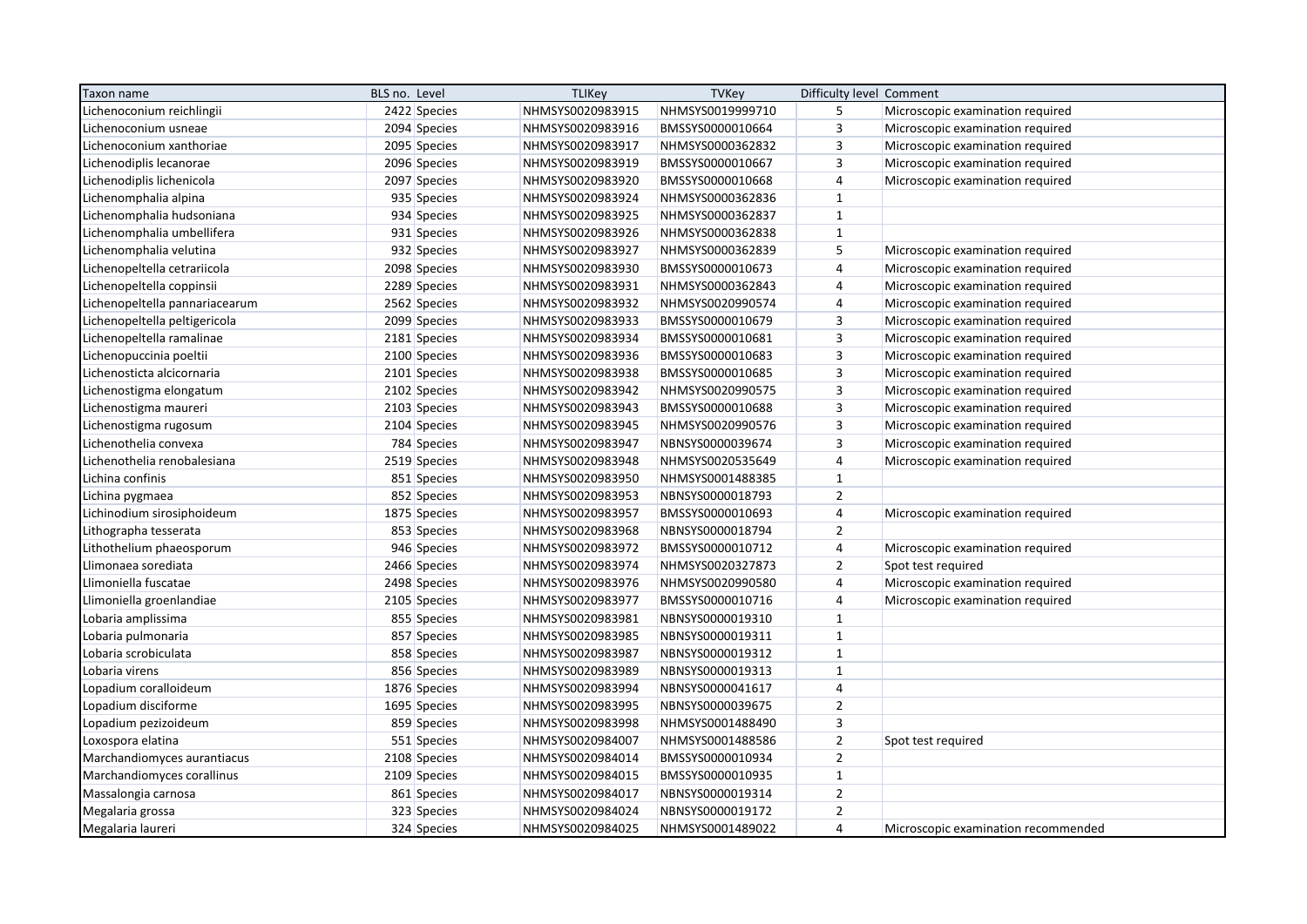| Taxon name                    | BLS no. Level | <b>TLIKey</b>    | <b>TVKey</b>     | Difficulty level Comment |                                     |
|-------------------------------|---------------|------------------|------------------|--------------------------|-------------------------------------|
| Megalaria pulverea            | 318 Species   | NHMSYS0020984026 | BMSSYS0000010997 | $\overline{2}$           |                                     |
| Megalospora tuberculosa       | 862 Species   | NHMSYS0020984030 | NBNSYS0000018798 | $\overline{4}$           | TLC recommended                     |
| Megaspora verrucosa           | 971 Species   | NHMSYS0020984032 | NBNSYS0000018855 | $\overline{2}$           |                                     |
| Melanelia disjuncta           | 992 Species   | NHMSYS0020984038 | NBNSYS0000151285 | $\overline{2}$           |                                     |
| Melanelia hepatizon           | 332 Species   | NHMSYS0020984045 | BMSSYS0000011042 | $\overline{2}$           | Spot test required                  |
| Melanelia stygia              | 1019 Species  | NHMSYS0020984048 | NBNSYS0000018901 | $\overline{2}$           |                                     |
| Melanelixia fuliginosa        | 998 Species   | NHMSYS0020984052 | NHMSYS0001489121 | $\mathbf{1}$             |                                     |
| Melanelixia glabratula        | 997 Species   | NHMSYS0020984055 | NHMSYS0020990589 | $\mathbf{1}$             |                                     |
| Melanelixia subargentifera    | 1570 Species  | NHMSYS0020984056 | NHMSYS0020990590 | 5                        |                                     |
| Melanelixia subaurifera       | 1020 Species  | NHMSYS0020984057 | NHMSYS0020990591 | $\mathbf{1}$             |                                     |
| Melanohalea elegantula        | 993 Species   | NHMSYS0020984059 | NHMSYS0020990592 | $\overline{2}$           |                                     |
| Melanohalea exasperata        | 995 Species   | NHMSYS0020984060 | NHMSYS0001489136 | $\mathbf{1}$             |                                     |
| Melanohalea exasperatula      | 996 Species   | NHMSYS0020984061 | NHMSYS0001489137 | $\overline{2}$           |                                     |
| Melanohalea laciniatula       | 1001 Species  | NHMSYS0020984062 | NHMSYS0001489138 | $\mathbf{1}$             |                                     |
| Melanohalea septentrionalis   | 1016 Species  | NHMSYS0020984063 | NHMSYS0001489139 | $\overline{2}$           |                                     |
| Melaspilea amota              | 864 Species   | NHMSYS0020984070 | NBNSYS0000018800 | $\mathbf{3}$             | Microscopic examination recommended |
| Melaspilea atroides           | 1718 Species  | NHMSYS0020984071 | NBNSYS0000039677 | $\mathsf 3$              | Microscopic examination required    |
| Melaspilea bagliettoana       | 876 Species   | NHMSYS0020984072 | BMSSYS0000011108 | $\overline{4}$           | Microscopic examination required    |
| Melaspilea diplasiospora      | 866 Species   | NHMSYS0020984073 | NHMSYS0001489298 | 5                        | Microscopic examination required    |
| Melaspilea granitophila       | 868 Species   | NHMSYS0020984074 | NHMSYS0001489299 | $\overline{3}$           | Microscopic examination required    |
| Melaspilea interjecta         | 1719 Species  | NHMSYS0020984075 | NBNSYS0000039679 | 4                        | Microscopic examination required    |
| Melaspilea leciographoides    | 1948 Species  | NHMSYS0020984076 | NBNSYS0000018802 | 5                        | Microscopic examination required    |
| Melaspilea lentiginosa        | 1554 Species  | NHMSYS0020984077 | NHMSYS0001489300 | $\mathsf 3$              | Microscopic examination recommended |
| Melaspilea lentiginosula      | 1949 Species  | NHMSYS0020984078 | NBNSYS0000018804 | $\overline{4}$           | Microscopic examination required    |
| Melaspilea ochrothalamia      | 867 Species   | NHMSYS0020984079 | NBNSYS0000018805 | 3                        | Microscopic examination recommended |
| Melaspilea proximella         | 1950 Species  | NHMSYS0020984081 | NHMSYS0020990593 | $\overline{3}$           | Microscopic examination recommended |
| Menegazzia subsimilis         | 2447 Species  | NHMSYS0020984089 | NHMSYS0020039027 | $\mathsf 3$              |                                     |
| Menegazzia terebrata          | 869 Species   | NHMSYS0020984090 | NBNSYS0000018808 | $\overline{2}$           |                                     |
| Merismatium deminutum         | 1152 Species  | NHMSYS0020984092 | NHMSYS0000362925 | $\overline{3}$           | Microscopic examination required    |
| Merismatium discrepans        | 1154 Species  | NHMSYS0020984093 | NBNSYS0000020623 | $\overline{3}$           | Microscopic examination required    |
| Merismatium nigritellum       | 2110 Species  | NHMSYS0020984095 | NBNSYS0000016323 | $\overline{4}$           | Microscopic examination required    |
| Metamelanea umbonata          | 2482 Species  | NHMSYS0020984098 | NHMSYS0020535692 | $\overline{4}$           |                                     |
| Micarea adnata                | 870 Species   | NHMSYS0020984103 | NBNSYS0000018809 | $\overline{2}$           |                                     |
| Micarea alabastrites          | 871 Species   | NHMSYS0020984104 | NBNSYS0000018810 | $\overline{2}$           | Microscopic examination recommended |
| Micarea assimilata            | 698 Species   | NHMSYS0020984105 | NBNSYS0000018811 | 5                        | Microscopic examination required    |
| Micarea bauschiana            | 873 Species   | NHMSYS0020984107 | NHMSYS0001489441 | 3                        | Microscopic examination recommended |
| Micarea botryoides            | 874 Species   | NHMSYS0020984108 | NBNSYS0000018813 | $\mathbf 2$              | Microscopic examination recommended |
| Micarea byssacea              | 2556 Species  | NHMSYS0020984109 | NHMSYS0020990598 | $\mathsf 3$              | <b>TLC</b> required                 |
| Micarea cinerea f. cinerea    | 875 Form      | NHMSYS0020984112 | NHMSYS0020990599 | $\overline{3}$           | Microscopic examination required    |
| Micarea cinerea f. tenuispora | 2341 Form     | NHMSYS0020984113 | NHMSYS0020990600 | $\mathsf 3$              | Microscopic examination required    |
| Micarea contexta              | 1733 Species  | NHMSYS0020984116 | NBNSYS0000039680 | 4                        | Microscopic examination required    |
| Micarea coppinsii             | 1720 Species  | NHMSYS0020984117 | NHMSYS0001489448 | $\overline{2}$           | Microscopic examination recommended |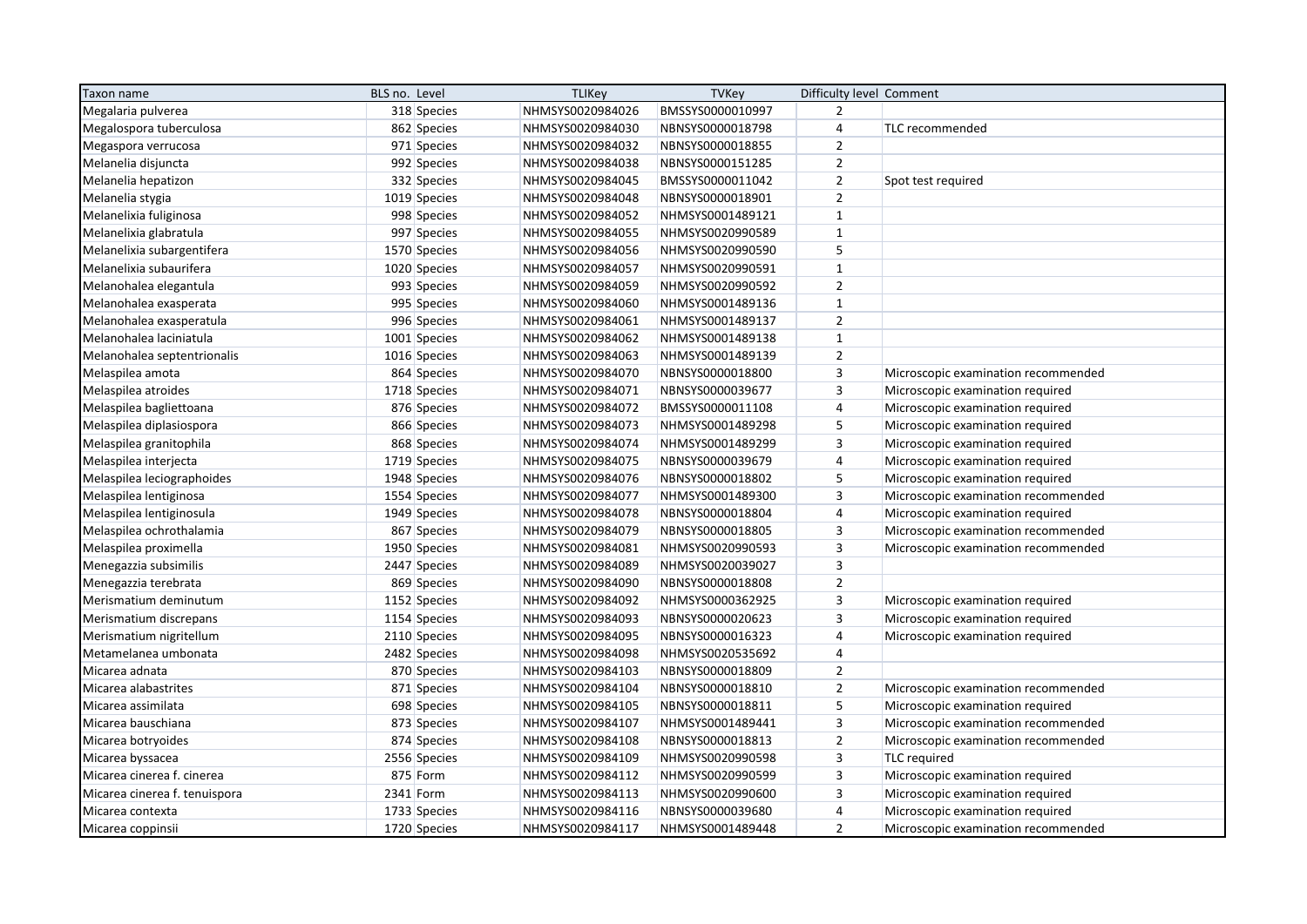| Taxon name                      | BLS no. Level |              | <b>TLIKey</b>                          | <b>TVKey</b>     | Difficulty level Comment |                                     |
|---------------------------------|---------------|--------------|----------------------------------------|------------------|--------------------------|-------------------------------------|
| Micarea crassipes               |               | 1661 Species | NHMSYS0020984118                       | NBNSYS0000039683 | 5                        | Microscopic examination required    |
| Micarea curvata                 |               | 615 Species  | NHMSYS0020984119                       | NBNSYS0000041618 | 4                        | Microscopic examination required    |
| Micarea deminuta                |               | 1920 Species | NHMSYS0020984120                       | BMSSYS0000011210 | 3                        | Microscopic examination required    |
| Micarea denigrata               |               | 877 Species  | NHMSYS0020984121                       | NBNSYS0000018815 | $\overline{2}$           | Microscopic examination recommended |
| Micarea doliiformis             |               | 1698 Species | NHMSYS0020984122                       | NHMSYS0020990601 | $\overline{2}$           |                                     |
| Micarea elachista               |               | 1924 Species | NHMSYS0020984123                       | BMSSYS0000020536 | 5                        | Microscopic examination required    |
| Micarea erratica                |               | 719 Species  | NHMSYS0020984124                       | NHMSYS0001489449 | $\overline{2}$           |                                     |
| Micarea eximia                  |               | 773 Species  | NHMSYS0020984126                       | BMSSYS0000011211 | 5                        | Microscopic examination required    |
| Micarea farinosa                |               | 2507 Species | NHMSYS0020984127                       | NHMSYS0020535693 | 4                        | Microscopic examination required    |
| Micarea globulosella            |               | 872 Species  | NHMSYS0020984128                       | NBNSYS0000018816 | 5                        | Microscopic examination required    |
| Micarea hedlundii               |               | 1721 Species | NHMSYS0020984131                       | NBNSYS0000018817 | $\overline{3}$           | Microscopic examination recommended |
| Micarea hypoviolascens          |               | 2446 Species | NHMSYS0020984132                       | NHMSYS0020039028 | $\overline{4}$           | Microscopic examination required    |
| Micarea incrassata              |               | 1631 Species | NHMSYS0020984133                       | NBNSYS0000018818 | $\overline{3}$           | Microscopic examination required    |
| Micarea inquinans               |               | 1877 Species | NHMSYS0020984134                       | BMSSYS0000011215 | 3                        | Microscopic examination recommended |
| Micarea lapillicola             |               | 1482 Species | NHMSYS0020984137                       | BMSSYS0000011216 | $\overline{4}$           | Microscopic examination required    |
| Micarea leprosula               |               | 879 Species  | NHMSYS0020984139                       | NHMSYS0001489454 | $\overline{2}$           | Spot test required                  |
| Micarea lignaria var. endoleuca |               | 881 Variety  | NHMSYS0020984142                       | NHMSYS0000840849 | $\overline{2}$           | Spot test required                  |
| Micarea lignaria var. lignaria  |               | 880 Variety  | NHMSYS0020984143                       | BMSSYS0000011218 | $\overline{2}$           |                                     |
| Micarea lithinella              |               | 1613 Species | NHMSYS0020984144                       | NBNSYS0000018823 | 3                        | Microscopic examination required    |
| Micarea lutulata                |               | 882 Species  | NHMSYS0020984146                       | NBNSYS0000018824 | $\overline{3}$           | Microscopic examination required    |
| Micarea lynceola                |               | 1775 Species | NHMSYS0020984147                       | NHMSYS0001489457 | 4                        | Microscopic examination required    |
| Micarea marginata               |               | 716 Species  | NHMSYS0020984148                       | NBNSYS0000041619 | $\overline{3}$           | Microscopic examination required    |
| Micarea melaena                 |               | 883 Species  | NHMSYS0020984149                       | NBNSYS0000018825 | $\overline{2}$           |                                     |
| Micarea micrococca              |               | 2359 Species | NHMSYS0020984150                       | NHMSYS0001489459 | $\overline{2}$           |                                     |
| Micarea misella                 |               | 884 Species  | NHMSYS0020984152                       | NBNSYS0000018827 | $\overline{3}$           | Microscopic examination recommended |
| Micarea myriocarpa              |               | 1596 Species | NHMSYS0020984153                       | NHMSYS0001489460 | 3                        | Microscopic examination recommended |
| Micarea nigella                 |               | 1734 Species | NHMSYS0020984154                       | NBNSYS0000018829 | $\overline{4}$           | Microscopic examination required    |
| Micarea nitschkeana             |               | 885 Species  | NHMSYS0020984155                       | NBNSYS0000018830 | 3                        | Microscopic examination required    |
| Micarea olivacea                |               | 1777 Species | NHMSYS0020984156                       | NBNSYS0000018831 | 5                        | Microscopic examination required    |
| Micarea paratropa               |               | 1662 Species | NHMSYS0020984157                       | BMSSYS0000011219 | 3                        | Microscopic examination required    |
| Micarea parva                   |               | 1921 Species | NHMSYS0020984158                       | BMSSYS0000011220 | 4                        | Microscopic examination required    |
| Micarea peliocarpa              |               | 886 Species  | NHMSYS0020984159                       | NHMSYS0001489461 | $\overline{2}$           | Microscopic examination recommended |
| Micarea polycarpella            |               | 1770 Species | NHMSYS0020984161                       | BMSSYS0000011222 | 4                        | Microscopic examination required    |
| Micarea prasina s. lat.         |               |              | 887 Species aggregate NHMSYS0020984164 | NHMSYS0020987878 | $\mathbf 2$              |                                     |
| Micarea prasina s. str.         |               | 2360 Species | NHMSYS0020984165                       | NHMSYS0020987880 | 3                        | TLC required                        |
| Micarea prasinella              |               | 2508 Species | NHMSYS0020984167                       | NHMSYS0020535694 | $\overline{4}$           | Microscopic examination required    |
| Micarea pseudomarginata         |               | 1632 Species | NHMSYS0020984168                       | NBNSYS0000039685 | 3                        | Microscopic examination required    |
| Micarea pycnidiophora           |               | 888 Species  | NHMSYS0020984169                       | NHMSYS0001489465 | $\overline{2}$           | Spot test required                  |
| Micarea stipitata               |               | 889 Species  | NHMSYS0020984170                       | NBNSYS0000018835 | $\overline{2}$           | Spot test required                  |
| Micarea subconfusa              |               | 780 Species  | NHMSYS0020984171                       | BMSSYS0000011224 | $\overline{4}$           | Microscopic examination required    |
| Micarea submilliaria            |               | 890 Species  | NHMSYS0020984173                       | BMSSYS0000011225 | 4                        | Microscopic examination required    |
| Micarea subnigrata              |               | 891 Species  | NHMSYS0020984175                       | NBNSYS0000018837 | 3                        | Microscopic examination required    |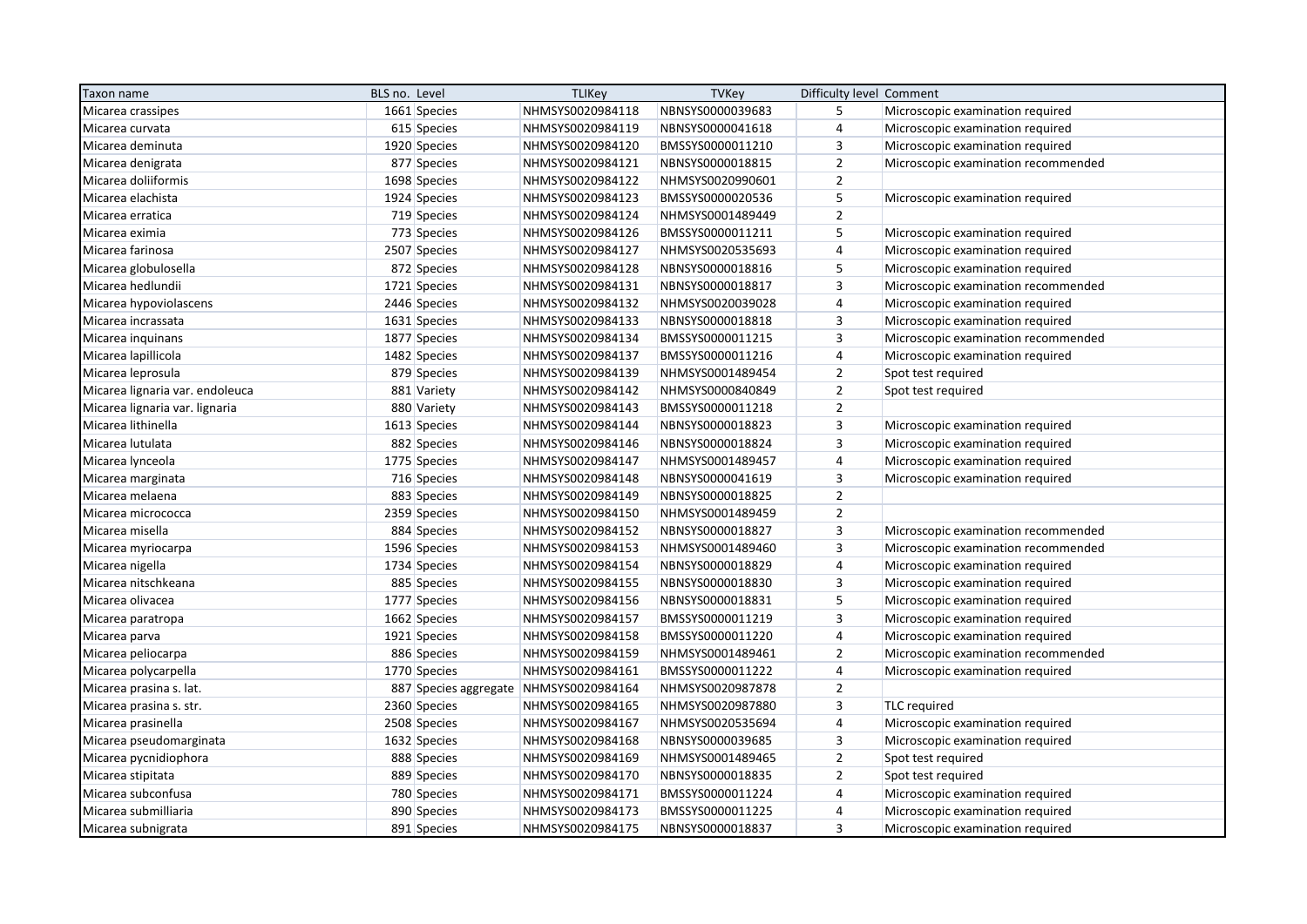| Taxon name                                   | BLS no. Level | <b>TLIKey</b>    | <b>TVKey</b>     | Difficulty level Comment |                                                |
|----------------------------------------------|---------------|------------------|------------------|--------------------------|------------------------------------------------|
| Micarea subviridescens                       | 2361 Species  | NHMSYS0020984177 | NBNSYS0000151561 | 5                        | <b>TLC</b> required                            |
| Micarea sylvicola                            | 893 Species   | NHMSYS0020984178 | NHMSYS0001489468 | $\overline{3}$           | Microscopic examination required               |
| Micarea synotheoides                         | 894 Species   | NHMSYS0020984179 | NBNSYS0000018839 | $\overline{3}$           | Microscopic examination recommended            |
| Micarea ternaria                             | 895 Species   | NHMSYS0020984180 | NHMSYS0001489469 | $\overline{\mathbf{3}}$  | Microscopic examination required               |
| Micarea tuberculata                          | 896 Species   | NHMSYS0020984181 | NBNSYS0000018841 | $\overline{3}$           | Microscopic examination required               |
| Micarea turfosa                              | 897 Species   | NHMSYS0020984182 | NHMSYS0001489470 | $\overline{3}$           | Microscopic examination required               |
| Micarea viridiatra                           | 1663 Species  | NHMSYS0020984185 | NBNSYS0000018843 | $\overline{4}$           | Microscopic examination required               |
| Micarea viridileprosa                        | 838 Species   | NHMSYS0020984186 | NHMSYS0000363161 | $\overline{2}$           | Spot test required                             |
| Micarea vulpinaris                           | 2489 Species  | NHMSYS0020984187 | NHMSYS0020535695 | $\overline{4}$           | Microscopic examination required               |
| Micarea xanthonica                           | 2293 Species  | NHMSYS0020984188 | NHMSYS0001442973 | $\overline{2}$           | Spot test required                             |
| Microcalicium ahlneri                        | 1441 Species  | NHMSYS0020984190 | NBNSYS0000015573 | 3                        | Microscopic examination recommended            |
| Microcalicium arenarium                      | 1951 Species  | NHMSYS0020984191 | NBNSYS0000015574 | $\overline{2}$           |                                                |
| Microcalicium disseminatum                   | 1442 Species  | NHMSYS0020984192 | NHMSYS0001489492 | $\overline{3}$           | Microscopic examination recommended            |
| Milospium graphideorum                       | 892 Species   | NHMSYS0020984224 | BMSSYS0000011356 | $\overline{2}$           |                                                |
| Milospium lacoizquetae                       | 2417 Species  | NHMSYS0020984225 | NHMSYS0001489662 | $\overline{3}$           | Microscopic examination required               |
| Minutoexcipula tephromelae                   | 2584 Species  | NHMSYS0020984227 | NHMSYS0020990614 | $\overline{3}$           | Microscopic examination recommended            |
| Minutophoma chrysophthalmae                  | 2111 Species  | NHMSYS0020984229 | BMSSYS0000011362 | $\overline{\mathbf{3}}$  |                                                |
| Miriquidica atrofulva                        | 700 Species   | NHMSYS0020984231 | NBNSYS0000018643 | $\overline{2}$           |                                                |
| Miriquidica complanata f. complanata         | 106 Form      | NHMSYS0020984233 | NHMSYS0020990615 | $\overline{2}$           | Microscopic examination recommended            |
| Miriquidica complanata f. sorediata          | 2342 Form     | NHMSYS0020984234 | NHMSYS0020990616 | $\overline{3}$           |                                                |
| Miriquidica garovaglioi                      | 1688 Species  | NHMSYS0020984236 | NHMSYS0020811851 | 4                        | Microscopic examination required               |
| Miriquidica griseoatra                       | 781 Species   | NHMSYS0020984237 | NHMSYS0001489671 | $\overline{3}$           |                                                |
| Miriquidica intrudens                        | 2429 Species  | NHMSYS0020984238 | NHMSYS0001489672 | $\overline{4}$           |                                                |
| Miriquidica leucophaea                       | 739 Species   | NHMSYS0020984239 | NHMSYS0001489673 | $\overline{2}$           |                                                |
| Miriquidica lulensis                         | 744 Species   | NHMSYS0020984241 | NHMSYS0001489675 | $\overline{4}$           | Microscopic examination and spot test required |
| Miriquidica nigroleprosa var. liljenstroemii | 1259 Variety  | NHMSYS0020984243 | NHMSYS0001489677 | $\overline{2}$           | Spot test required                             |
| Miriquidica nigroleprosa var. nigroleprosa   | 1627 Variety  | NHMSYS0020984244 | NHMSYS0001489678 | $\overline{2}$           | Spot test required                             |
| Miriquidica pycnocarpa f. pycnocarpa         | 766 Form      | NHMSYS0020984246 | NHMSYS0020990617 | $\overline{\mathbf{3}}$  |                                                |
| Miriquidica pycnocarpa f. sorediata          | 1771 Form     | NHMSYS0020984247 | NHMSYS0020535714 | $\overline{3}$           |                                                |
| Mniaecia jungermanniae                       | 904 Species   | NHMSYS0020984249 | NHMSYS0000363191 | $\overline{2}$           |                                                |
| Mniaecia nivea                               | 905 Species   | NHMSYS0020984250 | NHMSYS0020990618 | $\overline{4}$           | Microscopic examination required               |
| Moelleropsis nebulosa                        | 906 Species   | NHMSYS0020984253 | NHMSYS0000363194 | $\overline{3}$           |                                                |
| Monodictys anaptychiae                       | 2112 Species  | NHMSYS0020984256 | BMSSYS0000011473 | $\overline{4}$           | Microscopic examination required               |
| Monodictys cellulosa                         | 2113 Species  | NHMSYS0020984257 | BMSSYS0000011476 | 4                        | Microscopic examination required               |
| Monodictys epilepraria                       | 2433 Species  | NHMSYS0020984258 | NHMSYS0020039031 | 4                        | Microscopic examination required               |
| Monodictys fuliginosa                        | 2114 Species  | NHMSYS0020984259 | BMSSYS0000011478 | $\overline{4}$           | Microscopic examination required               |
| Muellerella erratica                         | 2119 Species  | NHMSYS0020984265 | NHMSYS0020102979 | 4                        | Microscopic examination required               |
| Muellerella hospitans                        | 2115 Species  | NHMSYS0020984267 | NBNSYS0000020605 | $\overline{\mathbf{3}}$  | Microscopic examination recommended            |
| Muellerella lichenicola                      | 2116 Species  | NHMSYS0020984268 | NHMSYS0001489991 | $\overline{3}$           | Microscopic examination required               |
| Muellerella polyspora                        | 2117 Species  | NHMSYS0020984270 | NHMSYS0001489992 | 4                        | Microscopic examination required               |
| Muellerella pygmaea                          | 2118 Species  | NHMSYS0020984271 | NHMSYS0001489993 | $\overline{3}$           | Microscopic examination required               |
| Muellerella ventosicola                      | 2120 Species  | NHMSYS0020984275 | NHMSYS0001489995 | $\overline{4}$           | Microscopic examination required               |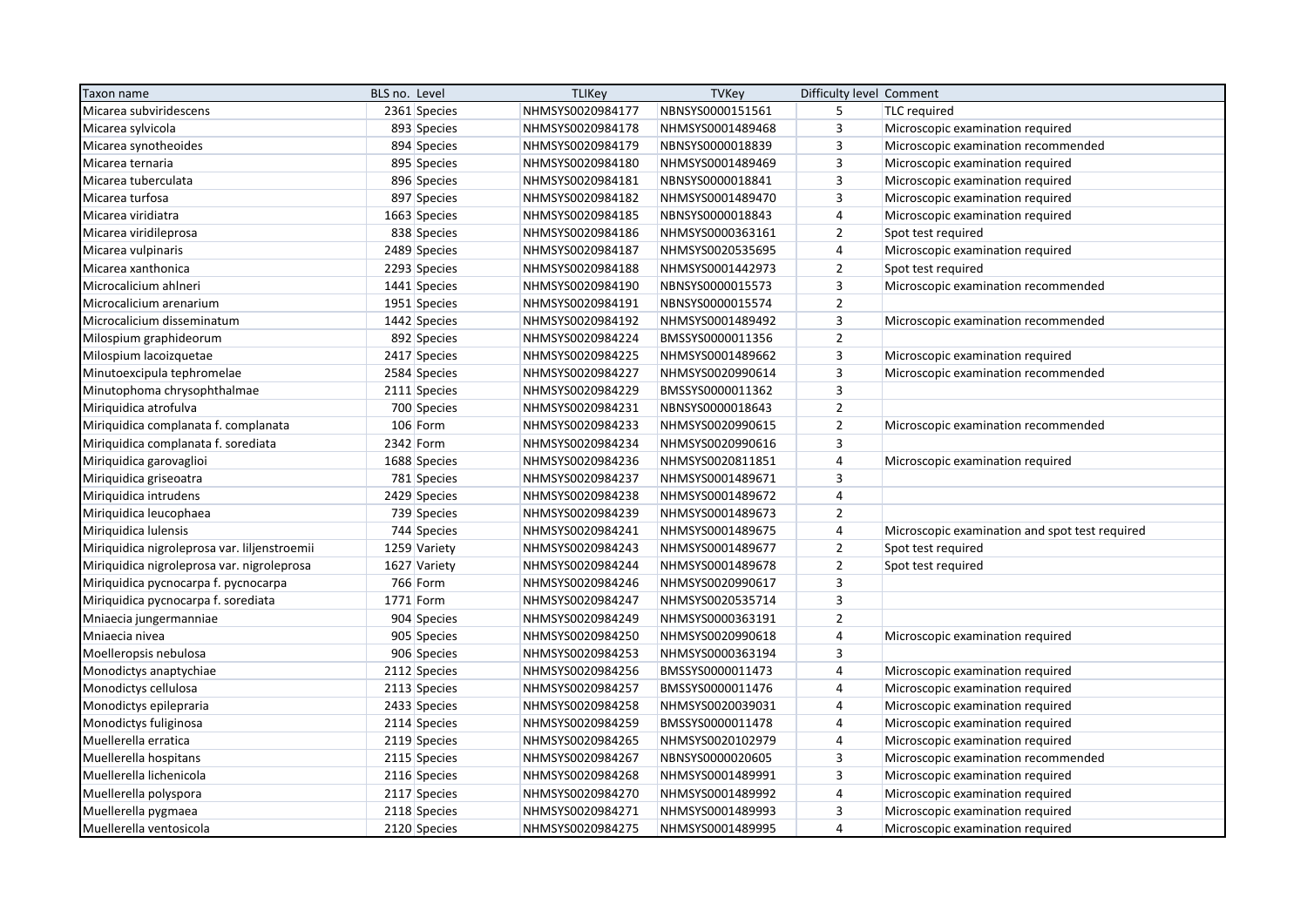| Taxon name                               | BLS no. Level | <b>TLIKey</b>    | <b>TVKey</b>     | Difficulty level Comment |                                     |
|------------------------------------------|---------------|------------------|------------------|--------------------------|-------------------------------------|
| Multiclavula mucida                      | 2559 Species  | NHMSYS0020984277 | NHMSYS0001489997 | $\overline{4}$           |                                     |
| Multiclavula vernalis                    | 1779 Species  | NHMSYS0020984278 | NHMSYS0001489998 | $\overline{4}$           |                                     |
| Mycobilimbia carneoalbida                | 1653 Species  | NHMSYS0020984285 | NHMSYS0020535733 | $\overline{4}$           | Microscopic examination required    |
| Mycobilimbia epixanthoides               | 146 Species   | NHMSYS0020984286 | NHMSYS0020987884 | $\overline{2}$           | Spot test required                  |
| Mycobilimbia pilularis                   | 320 Species   | NHMSYS0020984292 | NHMSYS0001490322 | $\overline{2}$           |                                     |
| Mycobilimbia tetramera                   | 160 Species   | NHMSYS0020984295 | NHMSYS0020987886 | $\overline{4}$           | Microscopic examination required    |
| Mycoblastus affinis                      | 907 Species   | NHMSYS0020984297 | NBNSYS0000018848 | $\overline{3}$           | Microscopic examination required    |
| Mycoblastus alpinus                      | 1780 Species  | NHMSYS0020984298 | NHMSYS0001490327 | $\overline{\mathbf{4}}$  |                                     |
| Mycoblastus caesius                      | 550 Species   | NHMSYS0020984299 | BMSSYS0000011765 | $\overline{2}$           | UV required                         |
| Mycoblastus sanguinarius f. leprosus     | 1881 Form     | NHMSYS0020984302 | NHMSYS0020990623 | $\overline{2}$           |                                     |
| Mycoblastus sanguinarius f. sanguinarius | 909 Form      | NHMSYS0020984303 | NHMSYS0020990624 | $\overline{2}$           |                                     |
| Mycocalicium subtile                     | 1428 Species  | NHMSYS0020984308 | NBNSYS0000015576 | $\overline{3}$           | Microscopic examination required    |
| Mycoglaena acuminans                     | 785 Species   | NHMSYS0020984310 | NBNSYS0000016373 | $\overline{3}$           | Microscopic examination required    |
| Mycoglaena myricae                       | 1278 Species  | NHMSYS0020984311 | NHMSYS0001490346 | $\overline{2}$           |                                     |
| Mycomicrothelia atlantica                | 1094 Species  | NHMSYS0020984314 | NHMSYS0001490354 | $\overline{\mathbf{3}}$  | Microscopic examination required    |
| Mycomicrothelia confusa                  | 1840 Species  | NHMSYS0020984315 | NHMSYS0001490356 | $\mathsf 3$              | Microscopic examination required    |
| Mycomicrothelia wallrothii               | 1093 Species  | NHMSYS0020984316 | NHMSYS0001490358 | $\overline{3}$           | Microscopic examination required    |
| Mycoporum antecellens                    | 75 Species    | NHMSYS0020984320 | NHMSYS0001490362 | $\overline{2}$           | Microscopic examination recommended |
| Mycoporum lacteum                        | 1576 Species  | NHMSYS0020984322 | BMSSYS0000011797 | $\overline{\mathbf{3}}$  | Microscopic examination recommended |
| Mycoporum sparsellum                     | 2509 Species  | NHMSYS0020984326 | NHMSYS0001490366 | 4                        | Microscopic examination required    |
| Myochroidea porphyrospoda                | 1988 Species  | NHMSYS0020984330 | NHMSYS0020535739 | $\overline{4}$           | TLC required                        |
| Myriospora dilatata                      | 2611 Species  | NHMSYS0020984332 | NHMSYS0020990627 | 5                        |                                     |
| Myriospora myochroa                      | 2601 Species  | NHMSYS0020984334 | NHMSYS0020990629 | 5                        |                                     |
| Myriospora rhagadiza                     | 2455 Species  | NHMSYS0020984335 | NHMSYS0020990630 | 5                        |                                     |
| Myriospora rufescens                     | 21 Species    | NHMSYS0020984336 | NHMSYS0020990631 | $\overline{2}$           |                                     |
| Myriospora scabrida                      | 31 Species    | NHMSYS0020984337 | NHMSYS0020990632 | 5                        |                                     |
| Myriospora smaragdula                    | 25 Species    | NHMSYS0020984338 | NHMSYS0020990633 | $\overline{2}$           | Spot test required                  |
| Myxophora leptogiophila                  | 2305 Species  | NHMSYS0020984344 | NHMSYS0001490489 | $\overline{3}$           | Microscopic examination required    |
| Nanostictis christiansenii               | 2170 Species  | NHMSYS0020984350 | BMSSYS0000011905 | $\overline{\mathbf{3}}$  | Microscopic examination required    |
| Nectria epicallopisma                    | 2122 Species  | NHMSYS0020984352 | NHMSYS0020990635 | 5                        | Microscopic examination required    |
| Nectriopsis indigens                     | 2123 Species  | NHMSYS0020984365 | NHMSYS0001490744 | 5                        | Microscopic examination required    |
| Nectriopsis lecanodes                    | 2124 Species  | NHMSYS0020984366 | NHMSYS0001490745 | $\mathbf{1}$             |                                     |
| Nectriopsis micareae                     | 2569 Species  | NHMSYS0020984367 | NHMSYS0020990637 | $\overline{4}$           | Microscopic examination required    |
| Nectriopsis parmeliae                    | 2125 Species  | NHMSYS0020984368 | NHMSYS0001490746 | 4                        | Microscopic examination required    |
| Nectriopsis physciicola                  | 2555 Species  | NHMSYS0020984369 | NHMSYS0020990638 | $\overline{4}$           | Microscopic examination required    |
| Nectriopsis rubefaciens                  | 2126 Species  | NHMSYS0020984370 | NHMSYS0001490747 | $\overline{3}$           | Microscopic examination required    |
| Neobarya peltigerae                      | 2523 Species  | NHMSYS0020984373 | NHMSYS0020535756 | 4                        | Microscopic examination required    |
| Neolamya peltigerae                      | 2127 Species  | NHMSYS0020984383 | NBNSYS0000020380 | 5                        | Microscopic examination required    |
| Nephroma arcticum                        | 916 Species   | NHMSYS0020984385 | NBNSYS0000019316 | $\mathbf{1}$             |                                     |
| Nephroma helveticum                      | 1664 Species  | NHMSYS0020984386 | NBNSYS0000039690 | 5                        |                                     |
| Nephroma laevigatum                      | 917 Species   | NHMSYS0020984387 | NBNSYS0000019317 | $\mathbf{1}$             |                                     |
| Nephroma parile                          | 918 Species   | NHMSYS0020984389 | NBNSYS0000019318 | $\mathbf{1}$             |                                     |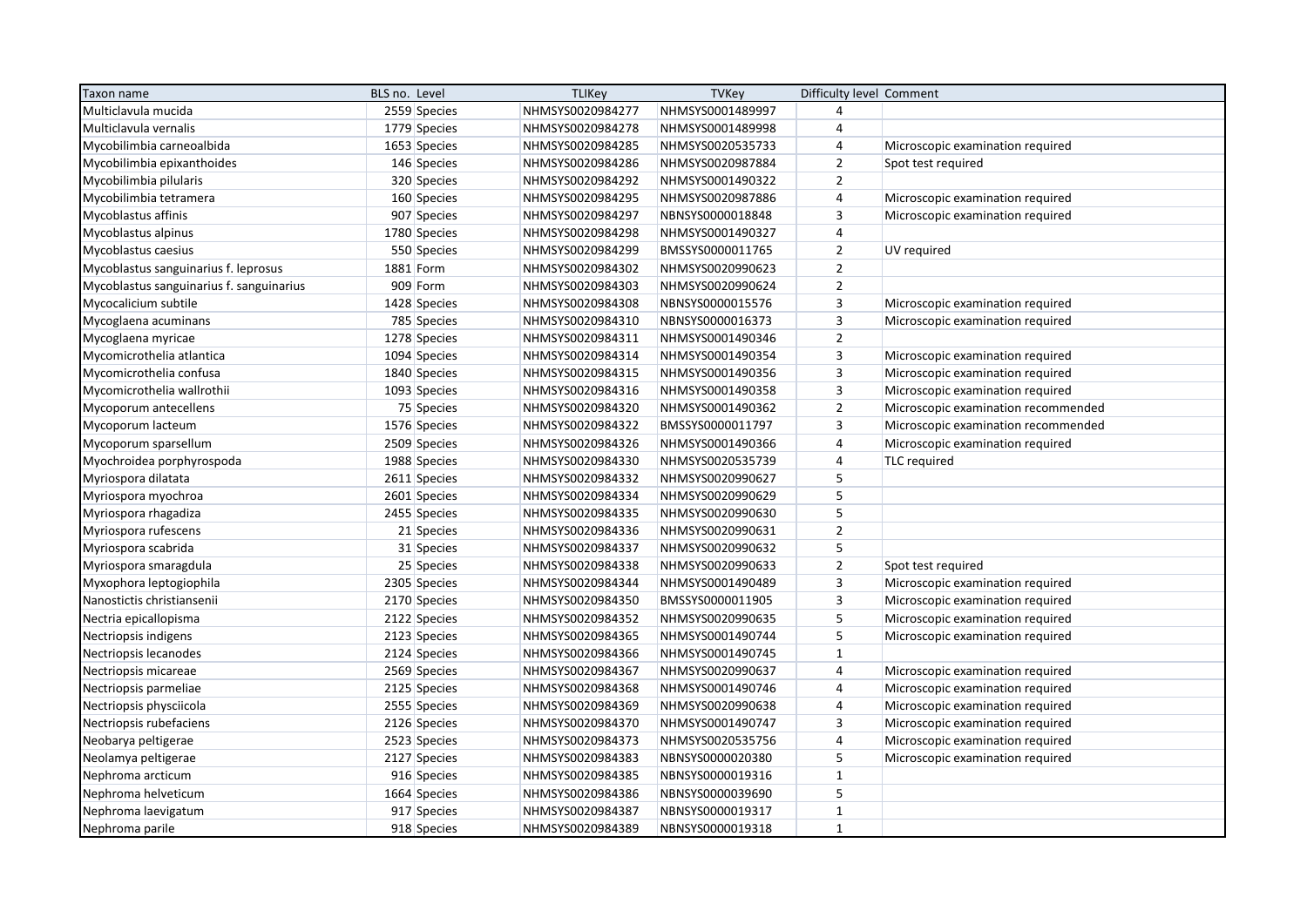| Taxon name                       | BLS no. Level                          | <b>TLIKey</b>    | <b>TVKey</b>     | Difficulty level Comment |                                     |
|----------------------------------|----------------------------------------|------------------|------------------|--------------------------|-------------------------------------|
| Nephroma resupinatum             | 919 Species                            | NHMSYS0020984391 | NBNSYS0000019319 | 5                        |                                     |
| Nephroma tangeriense             | 1665 Species                           | NHMSYS0020984392 | NBNSYS0000039691 | $\overline{4}$           | <b>TLC</b> required                 |
| Nesolechia oxyspora              | 2139 Species                           | NHMSYS0020984405 | NHMSYS0001490839 | $\overline{2}$           |                                     |
| Niesslia cladoniicola            | 2128 Species                           | NHMSYS0020984412 | NHMSYS0001490871 | $\overline{4}$           | Microscopic examination required    |
| Niesslia lobariae                | 2129 Species                           | NHMSYS0020984413 | BMSSYS0000012070 | $\overline{4}$           | Microscopic examination required    |
| Nigromacula uniseptata           | 2262 Species                           | NHMSYS0020984416 | NHMSYS0001490876 | $\overline{2}$           |                                     |
| Normandina acroglypta            | 1835 Species                           | NHMSYS0020984418 | BMSSYS0000012114 | $\overline{2}$           | Microscopic examination recommended |
| Normandina pulchella             | 920 Species                            | NHMSYS0020984421 | NBNSYS0000039692 | $\mathbf{1}$             |                                     |
| Obryzum corniculatum             | 2130 Species                           | NHMSYS0020984425 | NBNSYS0000015773 | $\overline{4}$           | Microscopic examination required    |
| Ochrolechia androgyna            | 921 Species                            | NHMSYS0020984429 | NBNSYS0000019365 | $\mathbf{1}$             |                                     |
| Ochrolechia arborea              | 949 Species                            | NHMSYS0020984432 | BMSSYS0000012143 | 4                        | UV required                         |
| Ochrolechia bahusiensis          | 2598 Species                           | NHMSYS0020984433 | BMSSYS0000012144 | 5                        | <b>TLC</b> required                 |
| Ochrolechia frigida f. frigida   | 922 Form                               | NHMSYS0020984435 | NHMSYS0020990645 | $\mathbf{1}$             |                                     |
| Ochrolechia frigida f. lapuensis | 748 Form                               | NHMSYS0020984437 | NHMSYS0020990647 | $\overline{2}$           |                                     |
| Ochrolechia inaequatula          | 1634 Species                           | NHMSYS0020984439 | NBNSYS0000039694 | $\overline{2}$           | Spot tests required                 |
| Ochrolechia laevigata            | 2599 Species                           | NHMSYS0020984441 | NHMSYS0020990648 | 5                        | <b>TLC</b> required                 |
| Ochrolechia mahluensis           | 2600 Species                           | NHMSYS0020984443 | NHMSYS0020990649 | 5                        | <b>TLC</b> required                 |
| Ochrolechia microstictoides      | 1781 Species                           | NHMSYS0020984444 | BMSSYS0000012148 | $\overline{2}$           | TLC recommended                     |
| Ochrolechia parella              | 926 Species                            | NHMSYS0020984447 | NHMSYS0001491022 | $\mathbf{1}$             |                                     |
| Ochrolechia subviridis           | 927 Species                            | NHMSYS0020984450 | NHMSYS0001491024 | $\overline{2}$           | Spot tests required                 |
| Ochrolechia szatalaënsis         | 1494 Species                           | NHMSYS0020984451 | NHMSYS0020990651 | $\overline{2}$           | Spot tests required                 |
| Ochrolechia tartarea             | 928 Species                            | NHMSYS0020984452 | NHMSYS0001491026 | $\mathbf{1}$             |                                     |
| Ochrolechia turneri s. lat.      | 929 Species aggregate NHMSYS0020984454 |                  | NHMSYS0020987896 | $\overline{2}$           |                                     |
| Ochrolechia turneri s. str.      | 2362 Species                           | NHMSYS0020984455 | NHMSYS0020987898 | $\overline{3}$           | TLC recommended                     |
| Ochrolechia xanthostoma          | 1097 Species                           | NHMSYS0020984456 | BMSSYS0000012156 | $\overline{3}$           | Microscopic examination recommended |
| Odontotrema pertusariae          | 2376 Species                           | NHMSYS0020984459 | NHMSYS0001491075 | 4                        | Microscopic examination required    |
| Opegrapha anomea                 | 2477 Species                           | NHMSYS0020984479 | NHMSYS0020327879 | 4                        | Microscopic examination required    |
| Opegrapha areniseda              | 937 Species                            | NHMSYS0020984480 | NBNSYS0000019198 | $\overline{3}$           | Microscopic examination recommended |
| Opegrapha arthoniicola in ed.    | 1994 Species                           | NHMSYS0020984481 | NHMSYS0020990655 | $\overline{3}$           | Microscopic examination recommended |
| Opegrapha atra                   | 938 Species                            | NHMSYS0020984482 | NBNSYS0000019199 | $\mathbf{1}$             |                                     |
| Opegrapha brevis                 | 1841 Species                           | NHMSYS0020984492 | NBNSYS0000019235 | $\mathsf 3$              | Microscopic examination recommended |
| Opegrapha calcarea               | 959 Species                            | NHMSYS0020984493 | NBNSYS0000019201 | $\mathbf{1}$             |                                     |
| Opegrapha cesareensis            | 941 Species                            | NHMSYS0020984496 | NBNSYS0000019202 | 3                        | Microscopic examination required    |
| Opegrapha corticola              | 945 Species                            | NHMSYS0020984504 | NHMSYS0001491371 | $\overline{2}$           | Spot tests required                 |
| Opegrapha demutata               | 1555 Species                           | NHMSYS0020984508 | NBNSYS0000039700 | $\overline{4}$           | Microscopic examination required    |
| Opegrapha dolomitica             | 960 Species                            | NHMSYS0020984512 | BMSSYS0000012427 | 3                        | Microscopic examination required    |
| Opegrapha fumosa                 | 1635 Species                           | NHMSYS0020984515 | NBNSYS0000039701 | $\overline{2}$           | Spot tests required                 |
| Opegrapha glaucomaria            | 1976 Species                           | NHMSYS0020984516 | NHMSYS0000363291 | $\overline{3}$           | Microscopic examination required    |
| Opegrapha gyrocarpa              | 947 Species                            | NHMSYS0020984518 | NBNSYS0000019207 | $\mathbf{1}$             |                                     |
| Opegrapha herbarum               | 948 Species                            | NHMSYS0020984519 | NBNSYS0000019208 | 3                        | Microscopic examination required    |
| Opegrapha hochstetteri in ed.    | 2542 Species                           | NHMSYS0020984521 | NHMSYS0020990658 | $\overline{4}$           | Microscopic examination required    |
| Opegrapha lamyi                  | 2131 Species                           | NHMSYS0020984526 | BMSSYS0000012437 | 5                        | Microscopic examination required    |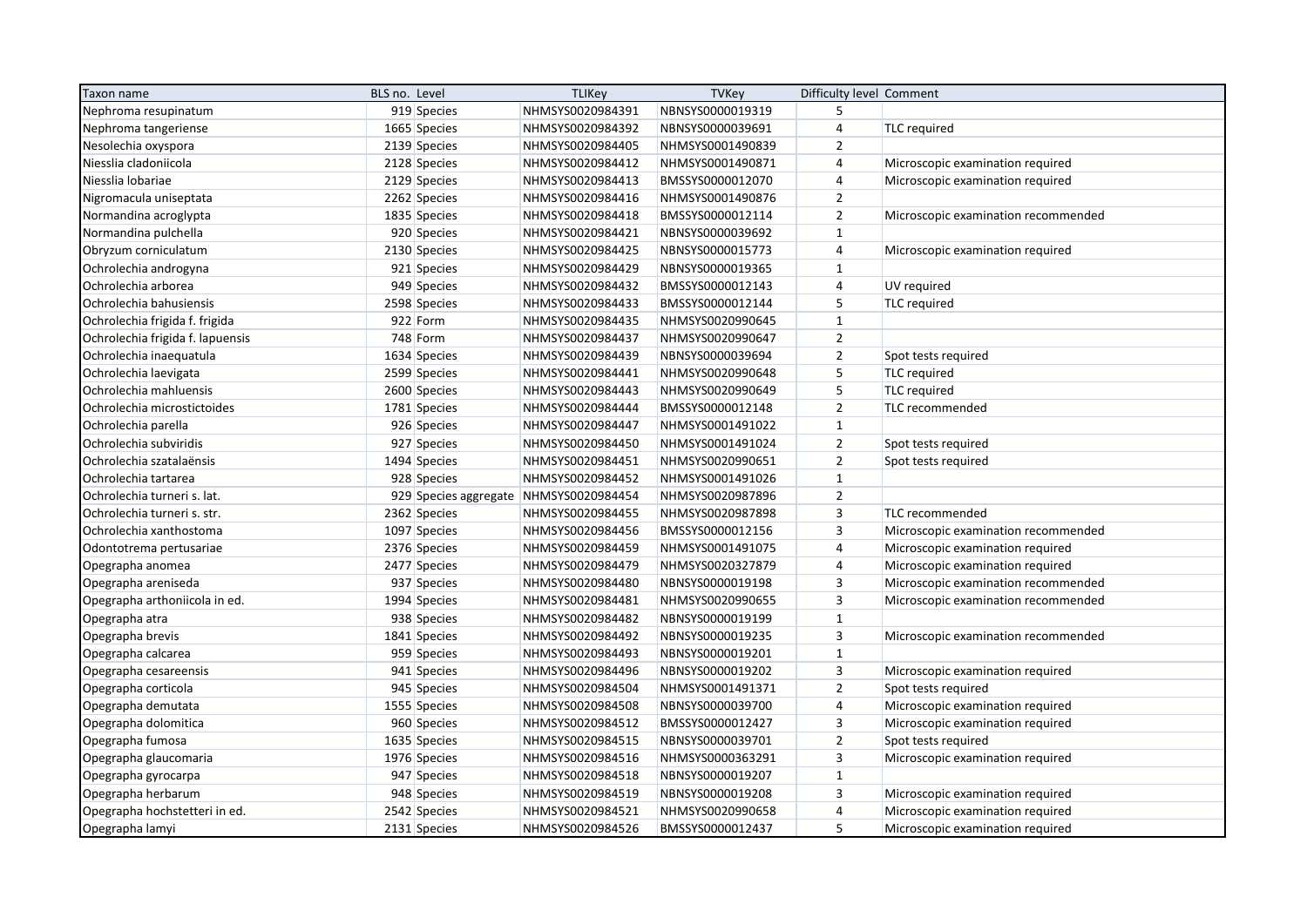| Taxon name                                | BLS no. Level   | <b>TLIKey</b>    | <b>TVKey</b>     | Difficulty level Comment |                                                   |
|-------------------------------------------|-----------------|------------------|------------------|--------------------------|---------------------------------------------------|
| Opegrapha lithyrga                        | 951 Species     | NHMSYS0020984530 | NBNSYS0000019211 | 2                        | Microscopic examination recommended               |
| Opegrapha mougeotii                       | 952 Species     | NHMSYS0020984536 | NHMSYS0001491388 | 3                        | Microscopic examination required                  |
| Opegrapha multipuncta                     | 1636 Species    | NHMSYS0020984537 | NBNSYS0000019214 | $\overline{2}$           | Spot tests required                               |
| Opegrapha niveoatra                       | 953 Species     | NHMSYS0020984539 | NHMSYS0001491390 | $\overline{3}$           | Microscopic examination required                  |
| Opegrapha ochrocheila                     | 954 Species     | NHMSYS0020984542 | NBNSYS0000019216 | $\overline{3}$           | Microscopic examination recommended               |
| Opegrapha parasitica                      | 1842 Species    | NHMSYS0020984543 | NHMSYS0001491391 | $\overline{4}$           | Microscopic examination required                  |
| Opegrapha paraxanthodes                   | 955 Species     | NHMSYS0020984546 | NBNSYS0000019218 | $\overline{4}$           | Microscopic examination required                  |
| Opegrapha pertusariicola                  | 1843 Species    | NHMSYS0020984548 | NHMSYS0001491393 | $\overline{2}$           | Microscopic examination recommended               |
| Opegrapha physciaria                      | 1953 Species    | NHMSYS0020984549 | BMSSYS0000012446 | $\overline{3}$           | Microscopic examination recommended               |
| Opegrapha prosodea                        | 956 Species     | NHMSYS0020984551 | NBNSYS0000019220 | $\overline{3}$           | Microscopic examination recommended               |
| Opegrapha pulvinata                       | 1954 Species    | NHMSYS0020984556 | NBNSYS0000019222 | 3                        | Microscopic examination recommended               |
| Opegrapha rotunda                         | 1067 Species    | NHMSYS0020984559 | BMSSYS0000012452 | 3                        | Microscopic examination required                  |
| Opegrapha rubefacta                       | 1882 Species    | NHMSYS0020984560 | NHMSYS0001491404 | $\sqrt{5}$               | Microscopic examination required                  |
| Opegrapha rufescens                       | 958 Species     | NHMSYS0020984562 | NBNSYS0000019224 | $\overline{2}$           | Microscopic examination required if pycnidia only |
| Opegrapha rupestris                       | 2132 Species    | NHMSYS0020984563 | BMSSYS0000012458 | $\overline{2}$           | Microscopic examination recommended               |
| Opegrapha saxigena                        | 961 Species     | NHMSYS0020984571 | NBNSYS0000019227 | $\overline{3}$           | Microscopic examination recommended               |
| Opegrapha sorediifera                     | 962 Species     | NHMSYS0020984576 | NHMSYS0001491416 | $\overline{2}$           | Spot tests required                               |
| Opegrapha sphaerophoricola                | 2380 Species    | NHMSYS0020984577 | NHMSYS0001491417 | $\overline{3}$           |                                                   |
| Opegrapha subelevata                      | 963 Species     | NHMSYS0020984578 | NBNSYS0000019229 | $\overline{4}$           | Microscopic examination required                  |
| Opegrapha thelotrematis                   | 1844 Species    | NHMSYS0020984581 | NBNSYS0000019236 | $\overline{3}$           | Microscopic examination recommended               |
| Opegrapha trochodes                       | 2510 Species    | NHMSYS0020984582 | NHMSYS0020535776 | $\overline{4}$           | Microscopic examination required                  |
| Opegrapha varia                           | 964 Species     | NHMSYS0020984584 | NBNSYS0000019210 | $\overline{3}$           | Microscopic examination recommended               |
| Opegrapha vermicellifera                  | 965 Species     | NHMSYS0020984590 | NHMSYS0001491427 | $\overline{2}$           |                                                   |
| Opegrapha verrucariae in ed.              | 2543 Species    | NHMSYS0020984591 | NHMSYS0020990669 | $\overline{4}$           | Microscopic examination required                  |
| Opegrapha viridipruinosa                  | 2441 Species    | NHMSYS0020984592 | NHMSYS0020990670 | 3                        | Microscopic examination required                  |
| Opegrapha viridis                         | 966 Species     | NHMSYS0020984593 | NHMSYS0020990671 | $\overline{4}$           | Microscopic examination required                  |
| Opegrapha vulgata                         | 943 Species     | NHMSYS0020984596 | NBNSYS0000019233 | $\overline{3}$           | Microscopic examination required                  |
| Opegrapha xerica                          | 1722 Species    | NHMSYS0020984601 | NBNSYS0000041622 | $\overline{3}$           | Microscopic examination required                  |
| Opegrapha zonata                          | 967 Species     | NHMSYS0020984602 | NHMSYS0001491429 | $\mathbf{1}$             |                                                   |
| Opegrapha zwackhii                        | 2133 Species    | NHMSYS0020984603 | NHMSYS0000363333 | $\overline{3}$           | Microscopic examination required                  |
| Ophioparma ventosa                        | 556 Species     | NHMSYS0020984606 | NHMSYS0001491463 | $\mathbf{1}$             |                                                   |
| Orphniospora moriopsis var. brunnea       | 970 Variety     | NHMSYS0020984613 | NHMSYS0001491533 | 5                        |                                                   |
| Orphniospora moriopsis var. moriopsis     | 969 Variety     | NHMSYS0020984614 | NHMSYS0001491534 | $\overline{3}$           | Microscopic examination required                  |
| Pachyphiale carneola                      | 972 Species     | NHMSYS0020984619 | NBNSYS0000016973 | $\overline{2}$           |                                                   |
| Pachyphiale fagicola                      | 973 Species     | NHMSYS0020984622 | NBNSYS0000016974 | $\overline{4}$           | Microscopic examination required                  |
| Pannaria conoplea                         | 974 Species     | NHMSYS0020984626 | NBNSYS0000018856 | $\mathbf{1}$             |                                                   |
| Pannaria hookeri                          | 975 Species     | NHMSYS0020984627 | NBNSYS0000018857 | $\overline{2}$           |                                                   |
| Pannaria rubiginosa                       | 980 Species     | NHMSYS0020984649 | NHMSYS0000363351 | $\mathbf{1}$             |                                                   |
| Paranectria affinis                       | 2134 Species    | NHMSYS0020984665 | NBNSYS0000018080 | $\overline{4}$           | Microscopic examination required                  |
| Paranectria oropensis subsp. oropensis    | 2135 Subspecies | NHMSYS0020984667 | NHMSYS0000363355 | $\overline{3}$           | Microscopic examination required                  |
| Paranectria oropensis subsp. parviseptata | 2377 Subspecies | NHMSYS0020984669 | NHMSYS0020990696 | $\overline{4}$           | Microscopic examination required                  |
| Paranectria superba                       | 2136 Species    | NHMSYS0020984670 | NHMSYS0001491740 | $\overline{4}$           | Microscopic examination required                  |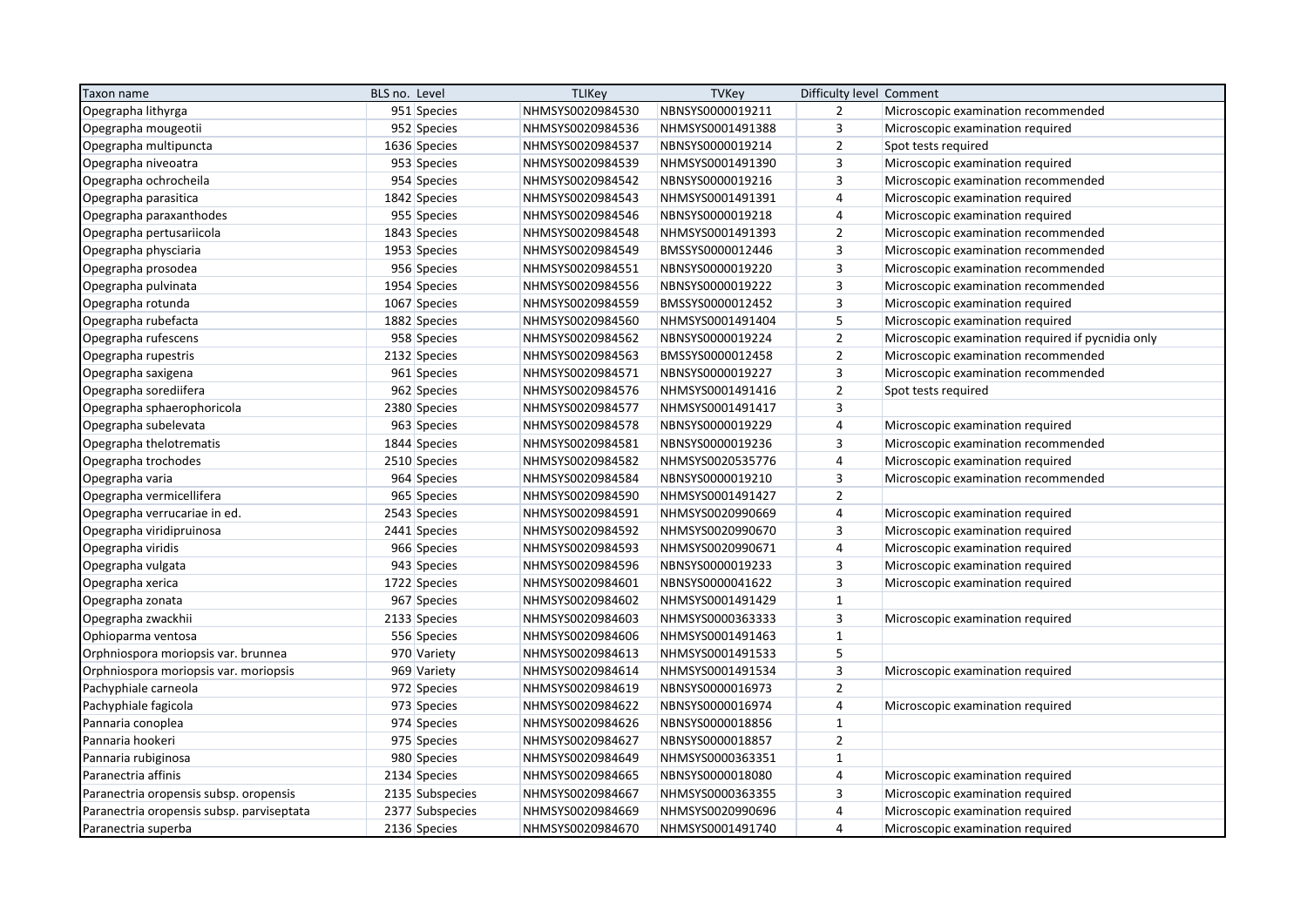| Taxon name                   | BLS no. Level | <b>TLIKey</b>    | <b>TVKey</b>     | Difficulty level Comment |                            |
|------------------------------|---------------|------------------|------------------|--------------------------|----------------------------|
| Parmelia discordans          | 991 Species   | NHMSYS0020984699 | NBNSYS0000018873 | $\mathbf 2$              | Spot tests required        |
| Parmelia ernstiae            | 2412 Species  | NHMSYS0020984710 | NHMSYS0001491791 | $\overline{2}$           |                            |
| Parmelia omphalodes          | 1006 Species  | NHMSYS0020984759 | NBNSYS0000018888 | $\mathbf 1$              |                            |
| Parmelia saxatilis           | 1015 Species  | NHMSYS0020984803 | NBNSYS0000018897 | $\mathbf{1}$             |                            |
| Parmelia submontana          | 1785 Species  | NHMSYS0020984825 | NBNSYS0000039703 | $\overline{2}$           |                            |
| Parmelia sulcata             | 1022 Species  | NHMSYS0020984829 | NBNSYS0000018905 | $\mathbf{1}$             |                            |
| Parmeliella parvula          | 1028 Species  | NHMSYS0020984856 | BMSSYS0000012820 | $\mathbf 1$              |                            |
| Parmeliella testacea         | 1031 Species  | NHMSYS0020984864 | NBNSYS0000018914 | $\mathbf 2$              |                            |
| Parmeliella triptophylla     | 1032 Species  | NHMSYS0020984865 | NHMSYS0001491903 | $\mathbf{1}$             |                            |
| Parmelina carporrhizans      | 1010 Species  | NHMSYS0020984867 | NHMSYS0020535797 | $\overline{2}$           |                            |
| Parmelina pastillifera       | 1007 Species  | NHMSYS0020984868 | NBNSYS0000153255 | $\overline{2}$           |                            |
| Parmelina quercina           | 2618 Species  | NHMSYS0020984870 | NHMSYS0020987952 | 5                        |                            |
| Parmelina tiliacea           | 1024 Species  | NHMSYS0020984871 | NBNSYS0000153256 | $\mathbf 2$              |                            |
| Parmelinopsis horrescens     | 999 Species   | NHMSYS0020984874 | NBNSYS0000153257 | 3                        |                            |
| Parmelinopsis minarum        | 1004 Species  | NHMSYS0020984875 | NHMSYS0001491907 | 3                        |                            |
| Parmeliopsis ambigua         | 1034 Species  | NHMSYS0020984878 | NBNSYS0000153259 | $\mathbf 1$              |                            |
| Parmeliopsis hyperopta       | 1035 Species  | NHMSYS0020984879 | NBNSYS0000153260 | $\overline{2}$           |                            |
| Parmotrema arnoldii          | 984 Species   | NHMSYS0020984882 | NBNSYS0000018866 | 3                        | Spot tests and UV required |
| Parmotrema crinitum          | 989 Species   | NHMSYS0020984884 | NHMSYS0001491911 | $\mathbf{1}$             |                            |
| Parmotrema perlatum          | 1008 Species  | NHMSYS0020984885 | NHMSYS0020039387 | $\mathbf 1$              |                            |
| Parmotrema pseudoreticulatum | 2511 Species  | NHMSYS0020984886 | NHMSYS0020535798 | 5                        | DNA recommended            |
| Parmotrema reticulatum       | 1012 Species  | NHMSYS0020984887 | NHMSYS0001491912 | 3                        | DNA required for s. str.   |
| Parmotrema robustum          | 1014 Species  | NHMSYS0020984888 | NBNSYS0000153262 | $\sqrt{4}$               | Spot test required         |
| Peltigera britannica         | 1666 Species  | NHMSYS0020984904 | NHMSYS0001492052 | $\mathbf 2$              |                            |
| Peltigera canina             | 1039 Species  | NHMSYS0020984905 | NBNSYS0000019322 | $\overline{2}$           |                            |
| Peltigera collina            | 1040 Species  | NHMSYS0020984910 | NBNSYS0000019323 | $\mathbf{1}$             |                            |
| Peltigera degenii            | 1041 Species  | NHMSYS0020984911 | NBNSYS0000019324 | $\overline{2}$           |                            |
| Peltigera didactyla          | 1053 Species  | NHMSYS0020984912 | NHMSYS0001492055 | $\overline{2}$           |                            |
| Peltigera elisabethae        | 1667 Species  | NHMSYS0020984913 | NHMSYS0001492056 | $\sqrt{4}$               |                            |
| Peltigera horizontalis       | 1042 Species  | NHMSYS0020984914 | NBNSYS0000019327 | $\mathbf 1$              | Difficulty 2 if sterile    |
| Peltigera hymenina           | 1043 Species  | NHMSYS0020984916 | NHMSYS0020990737 | $\mathbf{1}$             |                            |
| Peltigera lepidophora        | 1044 Species  | NHMSYS0020984918 | NBNSYS0000019329 | $\pmb{4}$                |                            |
| Peltigera leucophlebia       | 1045 Species  | NHMSYS0020984919 | NBNSYS0000019330 | $\mathbf{1}$             |                            |
| Peltigera malacea            | 1046 Species  | NHMSYS0020984920 | NBNSYS0000019331 | 3                        |                            |
| Peltigera membranacea        | 1047 Species  | NHMSYS0020984921 | NBNSYS0000019332 | $\mathbf{1}$             |                            |
| Peltigera neckeri            | 1048 Species  | NHMSYS0020984922 | NHMSYS0020990738 | $\mathbf 2$              |                            |
| Peltigera polydactylon       | 1049 Species  | NHMSYS0020984929 | NHMSYS0001492059 | $\overline{2}$           |                            |
| Peltigera ponojensis         | 1668 Species  | NHMSYS0020984930 | NBNSYS0000039705 | $\sqrt{4}$               |                            |
| Peltigera praetextata        | 1050 Species  | NHMSYS0020984931 | NHMSYS0001492066 | $\mathbf 1$              |                            |
| Peltigera rufescens          | 1051 Species  | NHMSYS0020984932 | NHMSYS0001492067 | $\overline{2}$           |                            |
| Peltigera scabrosa           | 1052 Species  | NHMSYS0020984935 | NBNSYS0000019337 | 4                        | <b>TLC</b> required        |
| Peltigera scabrosella        | 2304 Species  | NHMSYS0020984936 | BMSSYS0000012915 | $\overline{4}$           | <b>TLC</b> required        |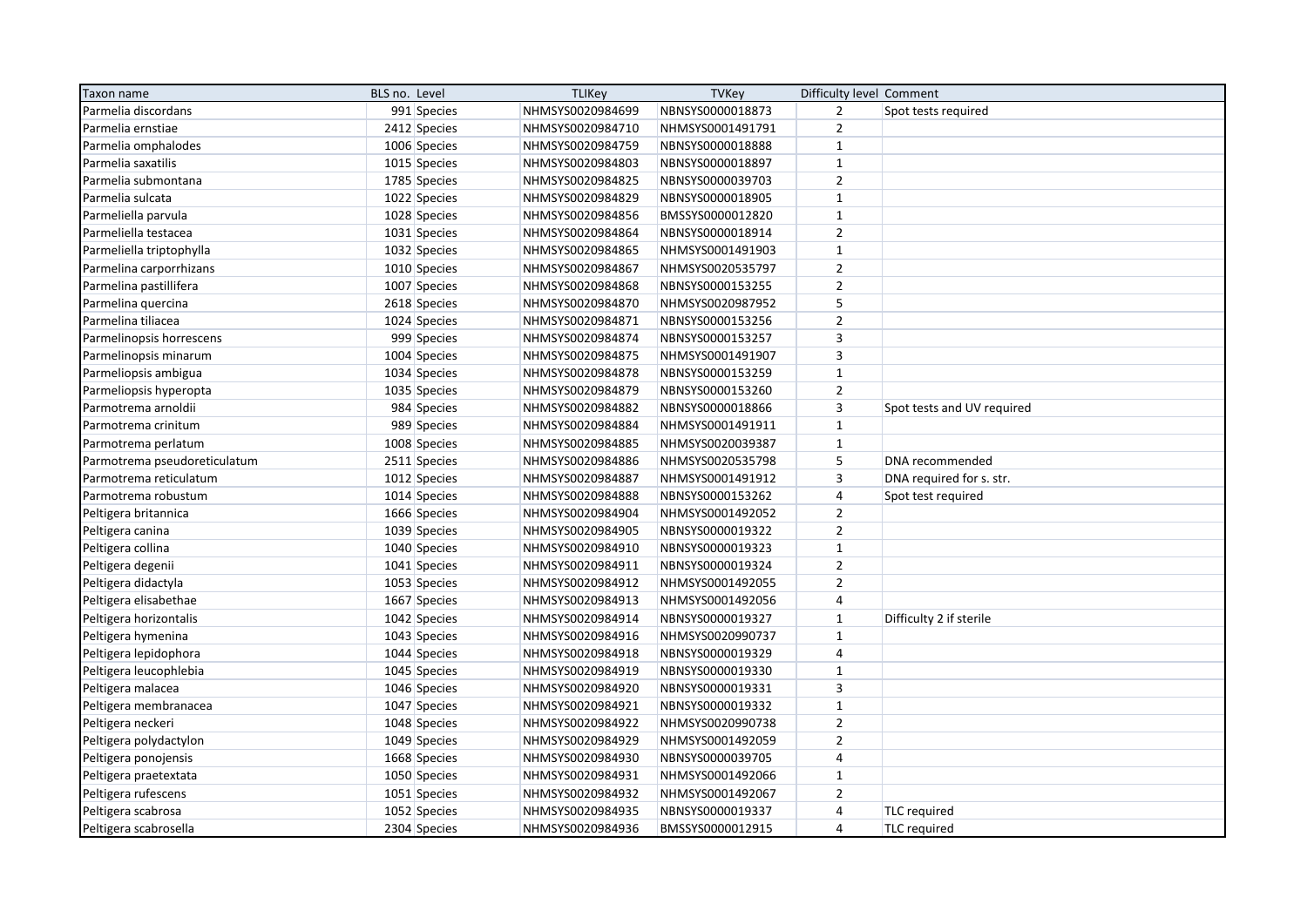| Taxon name                          | BLS no. Level | <b>TLIKey</b>    | <b>TVKey</b>     | Difficulty level Comment |                                                         |
|-------------------------------------|---------------|------------------|------------------|--------------------------|---------------------------------------------------------|
| Peltigera venosa                    | 1054 Species  | NHMSYS0020984941 | NBNSYS0000019338 | $\overline{4}$           |                                                         |
| Perigrapha superveniens             | 2021 Species  | NHMSYS0020984943 | BMSSYS0000013193 | $\overline{3}$           | Microscopic examination recommended                     |
| Pertusaria albescens var. albescens | 1056 Variety  | NHMSYS0020984947 | NHMSYS0001492275 | $\overline{2}$           | Spot test required                                      |
| Pertusaria albescens var. corallina | 1057 Variety  | NHMSYS0020984948 | NHMSYS0001492276 | $\overline{2}$           | Spot test required                                      |
| Pertusaria amara f. amara           | 1058 Form     | NHMSYS0020984950 | NHMSYS0020990744 | $\overline{2}$           | Spot test required                                      |
| Pertusaria amara f. pulvinata       | 1090 Form     | NHMSYS0020984952 | NHMSYS0020990746 | $\overline{4}$           | Spot test required                                      |
| Pertusaria amarescens               | 1059 Species  | NHMSYS0020984955 | NBNSYS0000019379 | $\overline{2}$           | Spot test required                                      |
| Pertusaria aspergilla               | 1070 Species  | NHMSYS0020984957 | BMSSYS0000013239 | $\overline{2}$           | Spot test required                                      |
| Pertusaria borealis                 | 1883 Species  | NHMSYS0020984958 | BMSSYS0000013240 | $\mathsf 3$              | Spot test required                                      |
| Pertusaria bryontha                 | 1061 Species  | NHMSYS0020984960 | NBNSYS0000019381 | $\overline{4}$           | Microscopic examination required                        |
| Pertusaria chiodectonoides          | 1063 Species  | NHMSYS0020984965 | NBNSYS0000019384 | $\overline{3}$           | Microscopic examination recommended, spot test required |
| Pertusaria coccodes                 | 1064 Species  | NHMSYS0020984967 | NBNSYS0000019385 | $\overline{2}$           | Spot test required                                      |
| Pertusaria corallina                | 1066 Species  | NHMSYS0020984972 | NBNSYS0000019387 | $\mathbf 1$              |                                                         |
| Pertusaria coronata                 | 1068 Species  | NHMSYS0020984973 | NBNSYS0000019388 | $\mathbf 2$              | Spot test required                                      |
| Pertusaria dactylina                | 1069 Species  | NHMSYS0020984975 | NBNSYS0000019389 | $\overline{2}$           |                                                         |
| Pertusaria excludens                | 1071 Species  | NHMSYS0020984980 | NBNSYS0000019391 | $\overline{2}$           | Spot test required                                      |
| Pertusaria flavicans                | 1072 Species  | NHMSYS0020984986 | NBNSYS0000019392 | $\overline{2}$           | Spot test required                                      |
| Pertusaria flavida                  | 1073 Species  | NHMSYS0020984987 | NHMSYS0001492294 | $\overline{2}$           | Spot test required                                      |
| Pertusaria flavocorallina           | 1786 Species  | NHMSYS0020984988 | NBNSYS0000039706 | $\overline{4}$           | Spot test required                                      |
| Pertusaria geminipara               | 923 Species   | NHMSYS0020984991 | NBNSYS0000019367 | $\mathsf 3$              | Spot test required                                      |
| Pertusaria glomerata                | 1074 Species  | NHMSYS0020984993 | NBNSYS0000019394 | 4                        | Microscopic examination recommended, spot test required |
| Pertusaria hutchinsiae              | 1086 Species  | NHMSYS0020984998 | BMSSYS0000013271 | 3                        | Probably synonymous with P. ophthalmiza                 |
| Pertusaria hymenea                  | 1076 Species  | NHMSYS0020984999 | NBNSYS0000019396 | $\mathbf 2$              |                                                         |
| Pertusaria lactescens               | 1078 Species  | NHMSYS0020985005 | NBNSYS0000019398 | $\overline{2}$           | Spot test required                                      |
| Pertusaria leioplaca                | 1079 Species  | NHMSYS0020985006 | NBNSYS0000019399 | $\overline{2}$           |                                                         |
| Pertusaria leucosora                | 2311 Species  | NHMSYS0020985010 | NHMSYS0001492304 | $\overline{4}$           | Spot test required                                      |
| Pertusaria melanochlora             | 1081 Species  | NHMSYS0020985014 | NBNSYS0000019401 | $\overline{4}$           | Spot test required                                      |
| Pertusaria monogona                 | 1082 Species  | NHMSYS0020985016 | NBNSYS0000019402 | $\overline{4}$           | Spot test required                                      |
| Pertusaria multipuncta              | 1083 Species  | NHMSYS0020985017 | NBNSYS0000019403 | $\overline{2}$           | Spot test required                                      |
| Pertusaria oculata                  | 1084 Species  | NHMSYS0020985022 | NBNSYS0000019404 | $\overline{2}$           |                                                         |
| Pertusaria ophthalmiza              | 1085 Species  | NHMSYS0020985023 | NBNSYS0000019405 | $\overline{2}$           | Spot test required                                      |
| Pertusaria pertusa                  | 1087 Species  | NHMSYS0020985025 | NBNSYS0000019407 | $\mathbf{1}$             |                                                         |
| Pertusaria pluripuncta              | 1787 Species  | NHMSYS0020985028 | BMSSYS0000013293 | $\overline{4}$           | Microscopic examination recommended, spot test required |
| Pertusaria polythecia               | 1088 Species  | NHMSYS0020985029 | NBNSYS0000019408 | 5                        | Microscopic examination required                        |
| Pertusaria pseudocorallina          | 1089 Species  | NHMSYS0020985030 | NBNSYS0000019409 | $\overline{2}$           | Spot test required                                      |
| Pertusaria pupillaris               | 1091 Species  | NHMSYS0020985032 | NHMSYS0001492313 | $\overline{2}$           | Spot test required                                      |
| Pertusaria pustulata                | 1092 Species  | NHMSYS0020985034 | NBNSYS0000019412 | 5                        | Microscopic examination required                        |
| Petractis clausa                    | 1098 Species  | NHMSYS0020985054 | NBNSYS0000016975 | $\overline{2}$           |                                                         |
| Petractis nodispora                 | 2529 Species  | NHMSYS0020985056 | NHMSYS0020990761 | 4                        | Microscopic examination required                        |
| Pezizella epithallina               | 2137 Species  | NHMSYS0020985058 | NBNSYS0000017706 | 4                        | Microscopic examination required                        |
| Phacopsis huuskonenii               | 2138 Species  | NHMSYS0020985062 | NHMSYS0001492940 | $\overline{2}$           |                                                         |
| Phaeocalicium populneum             | 19 Species    | NHMSYS0020985078 | NBNSYS0000015577 | $\overline{3}$           | Microscopic examination required                        |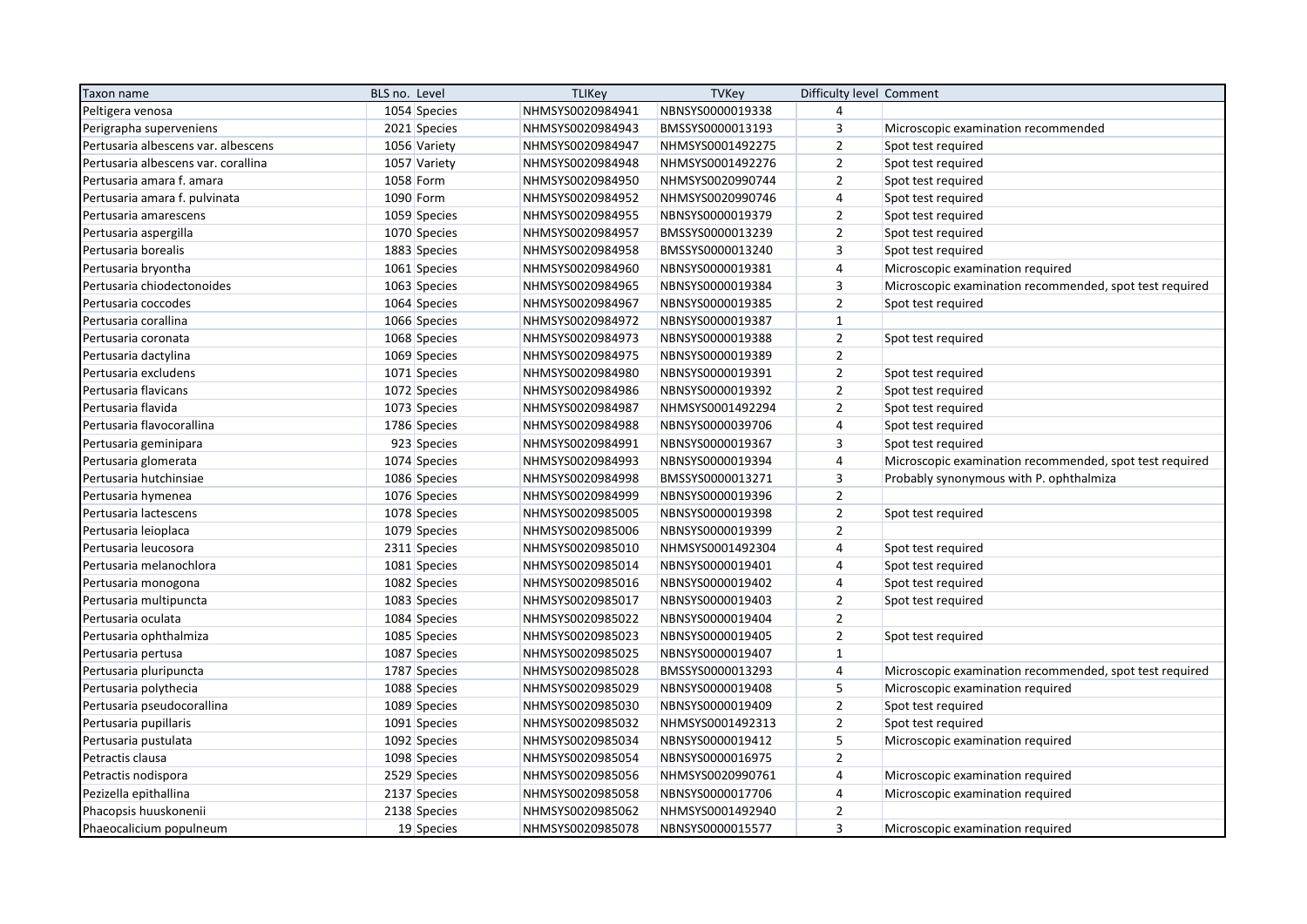| Taxon name                 | BLS no. Level | <b>TLIKey</b>    | <b>TVKey</b>     | Difficulty level Comment |                                                         |
|----------------------------|---------------|------------------|------------------|--------------------------|---------------------------------------------------------|
| Phaeocalicium praecedens   | 1312 Species  | NHMSYS0020985079 | NBNSYS0000015578 | 3                        | Microscopic examination required                        |
| Phaeographis dendritica    | 1100 Species  | NHMSYS0020985081 | NHMSYS0001492987 | 3                        | Microscopic examination recommended                     |
| Phaeographis inusta        | 1101 Species  | NHMSYS0020985082 | NHMSYS0001492988 | 3                        | Microscopic examination recommended                     |
| Phaeographis lyellii       | 1102 Species  | NHMSYS0020985084 | NBNSYS0000016945 | $\mathsf 3$              | Microscopic examination recommended                     |
| Phaeographis smithii       | 1103 Species  | NHMSYS0020985086 | NHMSYS0020990888 | $\overline{\mathbf{3}}$  | Microscopic examination recommended                     |
| Phaeophyscia endococcina   | 1669 Species  | NHMSYS0020985088 | NBNSYS0000039708 | 3                        |                                                         |
| Phaeophyscia endophoenicea | 1105 Species  | NHMSYS0020985089 | NBNSYS0000018919 | $\overline{2}$           |                                                         |
| Phaeophyscia nigricans     | 1106 Species  | NHMSYS0020985090 | NHMSYS0001493018 | $\mathbf{1}$             |                                                         |
| Phaeophyscia orbicularis   | 1107 Species  | NHMSYS0020985091 | NHMSYS0001493019 | $\mathbf 1$              |                                                         |
| Phaeophyscia sciastra      | 1108 Species  | NHMSYS0020985093 | NHMSYS0001493020 | $\overline{3}$           |                                                         |
| Phaeopyxis punctum         | 1955 Species  | NHMSYS0020985095 | NHMSYS0020987972 | $\overline{3}$           | Microscopic examination required                        |
| Phaeopyxis varia           | 1964 Species  | NHMSYS0020985096 | NBNSYS0000017755 | $\mathsf 3$              | Microscopic examination required                        |
| Phaeospora exoriens        | 2140 Species  | NHMSYS0020985100 | NBNSYS0000020610 | 5                        | Microscopic examination required                        |
| Phaeospora parasitica      | 2141 Species  | NHMSYS0020985102 | NHMSYS0001493069 | 3                        | Microscopic examination required                        |
| Phaeospora rimosicola      | 2142 Species  | NHMSYS0020985105 | NBNSYS0000020613 | 3                        | Microscopic examination required                        |
| Phaeosporobolus alpinus    | 2143 Species  | NHMSYS0020985109 | BMSSYS0000013690 | $\mathsf 3$              | Microscopic examination required                        |
| Phaeosporobolus usneae     | 2144 Species  | NHMSYS0020985110 | BMSSYS0000013691 | $\mathsf 3$              | Microscopic examination required                        |
| Phlyctis agelaea           | 1109 Species  | NHMSYS0020985125 | NHMSYS0001493251 | 3                        | Microscopic examination recommended, spot test required |
| Phlyctis argena            | 1110 Species  | NHMSYS0020985126 | NBNSYS0000018924 | $\overline{2}$           | Spot test required                                      |
| Phoma everniae             | 2147 Species  | NHMSYS0020985130 | BMSSYS0000013949 | 4                        | Microscopic examination required                        |
| Phoma lecanorae            | 2148 Species  | NHMSYS0020985131 | BMSSYS0000013977 | 4                        | Microscopic examination required                        |
| Phoma lichenis             | 2149 Species  | NHMSYS0020985132 | BMSSYS0000013981 | 5                        | Microscopic examination required                        |
| Phoma lobariae             | 1984 Species  | NHMSYS0020985133 | BMSSYS0000013986 | $\overline{4}$           | Microscopic examination required                        |
| Phoma lobariicola          | 2479 Species  | NHMSYS0020985134 | NHMSYS0020327880 | 4                        | Microscopic examination required                        |
| Phoma physciicola          | 2150 Species  | NHMSYS0020985135 | BMSSYS0000014013 | $\overline{4}$           | Microscopic examination required                        |
| Phylliscum demangeonii     | 1970 Species  | NHMSYS0020985144 | NHMSYS0001493585 | $\overline{4}$           |                                                         |
| Phylloblastia fortuita     | 2591 Species  | NHMSYS0020985146 | NHMSYS0020990894 | 4                        | Microscopic examination required                        |
| Phylloblastia inexpectata  | 2464 Species  | NHMSYS0020985147 | NHMSYS0020039036 | $\overline{3}$           | Microscopic examination required                        |
| Phyllopsora rosei          | 1111 Species  | NHMSYS0020985149 | NBNSYS0000018925 | $\overline{2}$           | Spot test required                                      |
| Physcia adscendens         | 1112 Species  | NHMSYS0020985155 | NHMSYS0020987974 | $\mathbf{1}$             |                                                         |
| Physcia aipolia            | 1113 Species  | NHMSYS0020985156 | NHMSYS0001493681 | $\mathbf{1}$             |                                                         |
| Physcia caesia             | 1114 Species  | NHMSYS0020985160 | NHMSYS0001493685 | $\mathbf{1}$             |                                                         |
| Physcia clementei          | 1115 Species  | NHMSYS0020985167 | NHMSYS0000363570 | $\overline{2}$           |                                                         |
| Physcia dubia              | 1116 Species  | NHMSYS0020985168 | NBNSYS0000018930 | $\overline{2}$           |                                                         |
| Physcia leptalea           | 1118 Species  | NHMSYS0020985186 | BMSSYS0000014378 | $\overline{2}$           |                                                         |
| Physcia stellaris          | 1119 Species  | NHMSYS0020985218 | NBNSYS0000018933 | $\overline{2}$           | Spot test required                                      |
| Physcia tenella            | 1120 Species  | NHMSYS0020985224 | NBNSYS0000018934 | $\mathbf{1}$             |                                                         |
| Physcia tribacia           | 1122 Species  | NHMSYS0020985230 | NBNSYS0000018936 | $\overline{2}$           |                                                         |
| Physcia tribacioides       | 1123 Species  | NHMSYS0020985231 | NBNSYS0000018937 | $\overline{2}$           |                                                         |
| Physconia distorta         | 1130 Species  | NHMSYS0020985238 | NBNSYS0000018939 | $\mathbf{1}$             |                                                         |
| Physconia enteroxantha     | 1126 Species  | NHMSYS0020985239 | NBNSYS0000018940 | $\overline{2}$           |                                                         |
| Physconia grisea           | 1127 Species  | NHMSYS0020985241 | NBNSYS0000018941 | $\overline{2}$           |                                                         |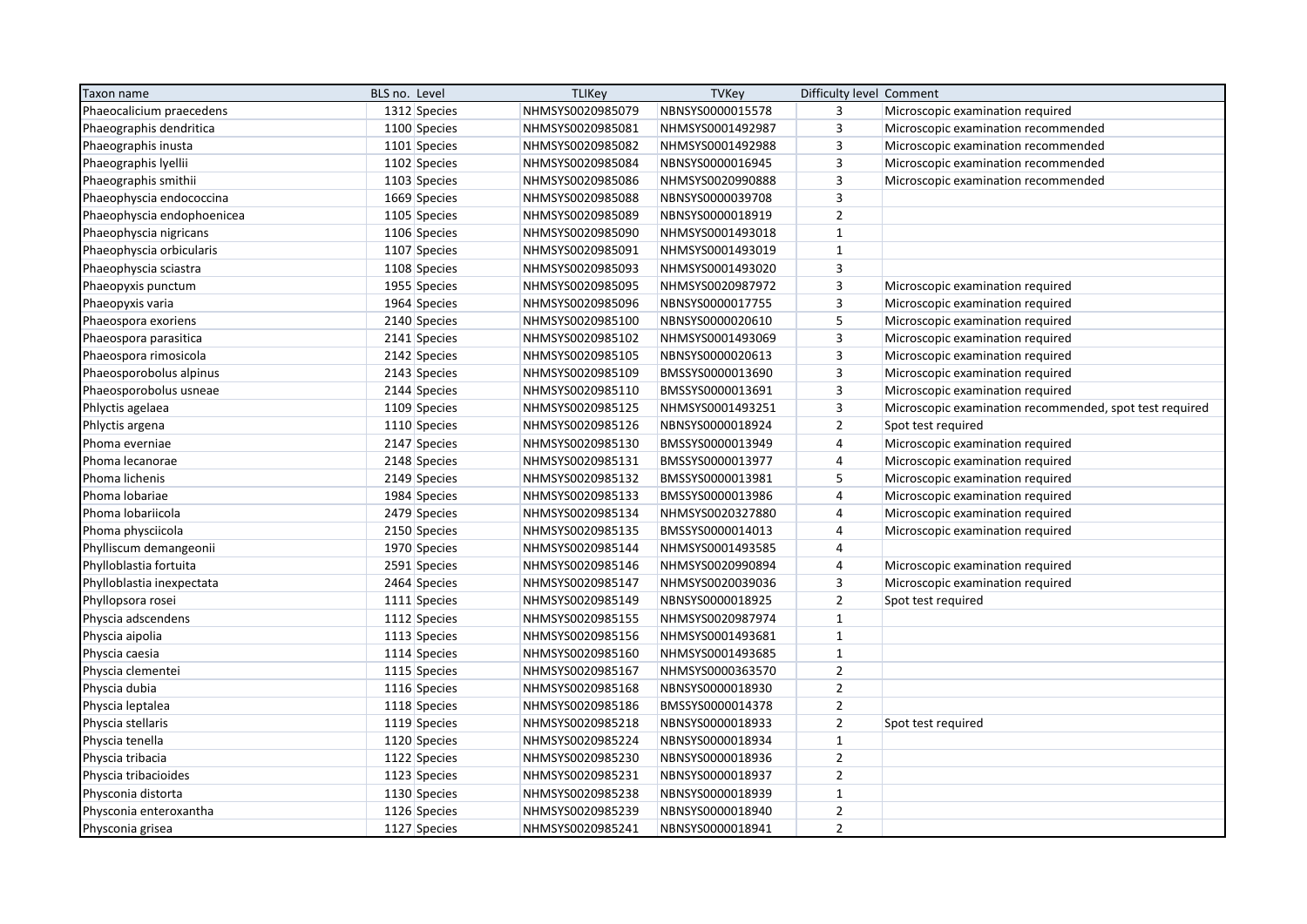| Taxon name                   | BLS no. Level | <b>TLIKey</b>    | <b>TVKey</b>     | Difficulty level Comment |                                  |
|------------------------------|---------------|------------------|------------------|--------------------------|----------------------------------|
| Physconia perisidiosa        | 1129 Species  | NHMSYS0020985242 | NBNSYS0000018943 | $\overline{2}$           |                                  |
| Piccolia ochrophora          | 1373 Species  | NHMSYS0020985251 | NHMSYS0020039190 | $\mathbf 1$              |                                  |
| Piccolia ochrophora          | 1373 Species  | NHMSYS0020985251 | NHMSYS0020039190 | $\mathbf 1$              |                                  |
| Pilophorus strumaticus       | 1131 Species  | NHMSYS0020985255 | NBNSYS0000018944 | $\mathbf 1$              | Difficulty 2 if sterile          |
| Placidiopsis custnani        | 1132 Species  | NHMSYS0020985259 | NHMSYS0001493864 | $\overline{2}$           |                                  |
| Placidiopsis pseudocinerea   | 1884 Species  | NHMSYS0020985261 | NBNSYS0000039709 | 5                        | Microscopic examination required |
| Placidium boccanum           | 1861 Species  | NHMSYS0020985263 | NHMSYS0001493866 | 5                        | Microscopic examination required |
| Placidium lachneum           | 301 Species   | NHMSYS0020985266 | NHMSYS0020990925 | $\overline{\mathbf{3}}$  |                                  |
| Placidium michelii           | 302 Species   | NHMSYS0020985267 | BMSSYS0000014545 | 5                        | Microscopic examination required |
| Placidium pilosellum         | 1586 Species  | NHMSYS0020985268 | NHMSYS0001493871 | $\overline{3}$           |                                  |
| Placidium rufescens          | 1776 Species  | NHMSYS0020985269 | NHMSYS0001493872 | $\overline{4}$           | Microscopic examination required |
| Placidium squamulosum        | 1608 Species  | NHMSYS0020985270 | NHMSYS0001493873 | $\overline{2}$           |                                  |
| Placopsis gelida             | 1133 Species  | NHMSYS0020985349 | NBNSYS0000018945 | $\overline{4}$           | <b>TLC</b> required              |
| Placopsis lambii             | 1723 Species  | NHMSYS0020985351 | NHMSYS0001493895 | $\mathbf{1}$             |                                  |
| Placopyrenium canellum       | 1478 Species  | NHMSYS0020985353 | NHMSYS0020535932 | $\mathsf 3$              | Microscopic examination required |
| Placopyrenium cinereoatratum | 2531 Species  | NHMSYS0020985354 | NHMSYS0020535933 | $\sqrt{4}$               | Microscopic examination required |
| Placopyrenium formosum       | 2513 Species  | NHMSYS0020985355 | NHMSYS0020535934 | $\sqrt{4}$               | Microscopic examination required |
| Placopyrenium fuscellum      | 1492 Species  | NHMSYS0020985356 | NHMSYS0020535935 | $\overline{2}$           |                                  |
| Placynthiella dasaea         | 1735 Species  | NHMSYS0020985358 | NHMSYS0001493901 | $\overline{2}$           | Spot test required               |
| Placynthiella hyporhoda      | 1788 Species  | NHMSYS0020985359 | NHMSYS0001493902 | $\overline{4}$           | Microscopic examination required |
| Placynthiella icmalea        | 732 Species   | NHMSYS0020985360 | NHMSYS0001493903 | $\overline{2}$           |                                  |
| Placynthiella oligotropha    | 756 Species   | NHMSYS0020985361 | NHMSYS0001493904 | $\overline{2}$           |                                  |
| Placynthiella uliginosa      | 788 Species   | NHMSYS0020985362 | NBNSYS0000018949 | $\overline{2}$           |                                  |
| Placynthium anemoideum       | 2522 Species  | NHMSYS0020985364 | NHMSYS0020535936 | 5                        |                                  |
| Placynthium asperellum       | 1134 Species  | NHMSYS0020985365 | NBNSYS0000019339 | $\overline{3}$           |                                  |
| Placynthium dolichoterum     | 1141 Species  | NHMSYS0020985368 | NHMSYS0020990949 | $\overline{4}$           | Microscopic examination required |
| Placynthium flabellosum      | 1135 Species  | NHMSYS0020985369 | NBNSYS0000019340 | $\overline{2}$           |                                  |
| Placynthium garovaglioi      | 1136 Species  | NHMSYS0020985372 | NHMSYS0020039373 | $\overline{4}$           | Microscopic examination required |
| Placynthium hungaricum       | 2436 Species  | NHMSYS0020985373 | NHMSYS0019999863 | 5                        |                                  |
| Placynthium lismorense       | 1137 Species  | NHMSYS0020985374 | NHMSYS0020990950 | $\overline{4}$           |                                  |
| Placynthium nigrum           | 1139 Species  | NHMSYS0020985375 | NBNSYS0000019344 | $\mathbf{1}$             |                                  |
| Placynthium pannariellum     | 1140 Species  | NHMSYS0020985382 | NBNSYS0000019345 | $\overline{4}$           |                                  |
| Placynthium subradiatum      | 1142 Species  | NHMSYS0020985384 | NBNSYS0000019347 | $\mathbf 2$              |                                  |
| Placynthium tantaleum        | 1143 Species  | NHMSYS0020985385 | NBNSYS0000019348 | 3                        | Microscopic examination required |
| Placynthium tremniacum       | 1144 Species  | NHMSYS0020985386 | NHMSYS0001493909 | $\overline{4}$           | Microscopic examination required |
| Platismatia glauca           | 1145 Species  | NHMSYS0020985388 | NHMSYS0001493938 | $\mathbf{1}$             |                                  |
| Platismatia norvegica        | 1146 Species  | NHMSYS0020985389 | NBNSYS0000018951 | $\overline{2}$           |                                  |
| Plectocarpon lichenum        | 2153 Species  | NHMSYS0020985408 | NHMSYS0001493961 | $\mathbf 1$              |                                  |
| Plectocarpon scrobiculatae   | 2155 Species  | NHMSYS0020985410 | BMSSYS0000014688 | $\mathsf 3$              |                                  |
| Pleopsidium chlorophanum     | 1739 Species  | NHMSYS0020985412 | BMSSYS0000014701 | $\overline{\mathbf{3}}$  |                                  |
| Pleurosticta acetabulum      | 982 Species   | NHMSYS0020985419 | NBNSYS0000018864 | $\mathbf 1$              |                                  |
| Poeltinula cerebrina         | 501 Species   | NHMSYS0020985421 | NBNSYS0000018477 | $\overline{3}$           |                                  |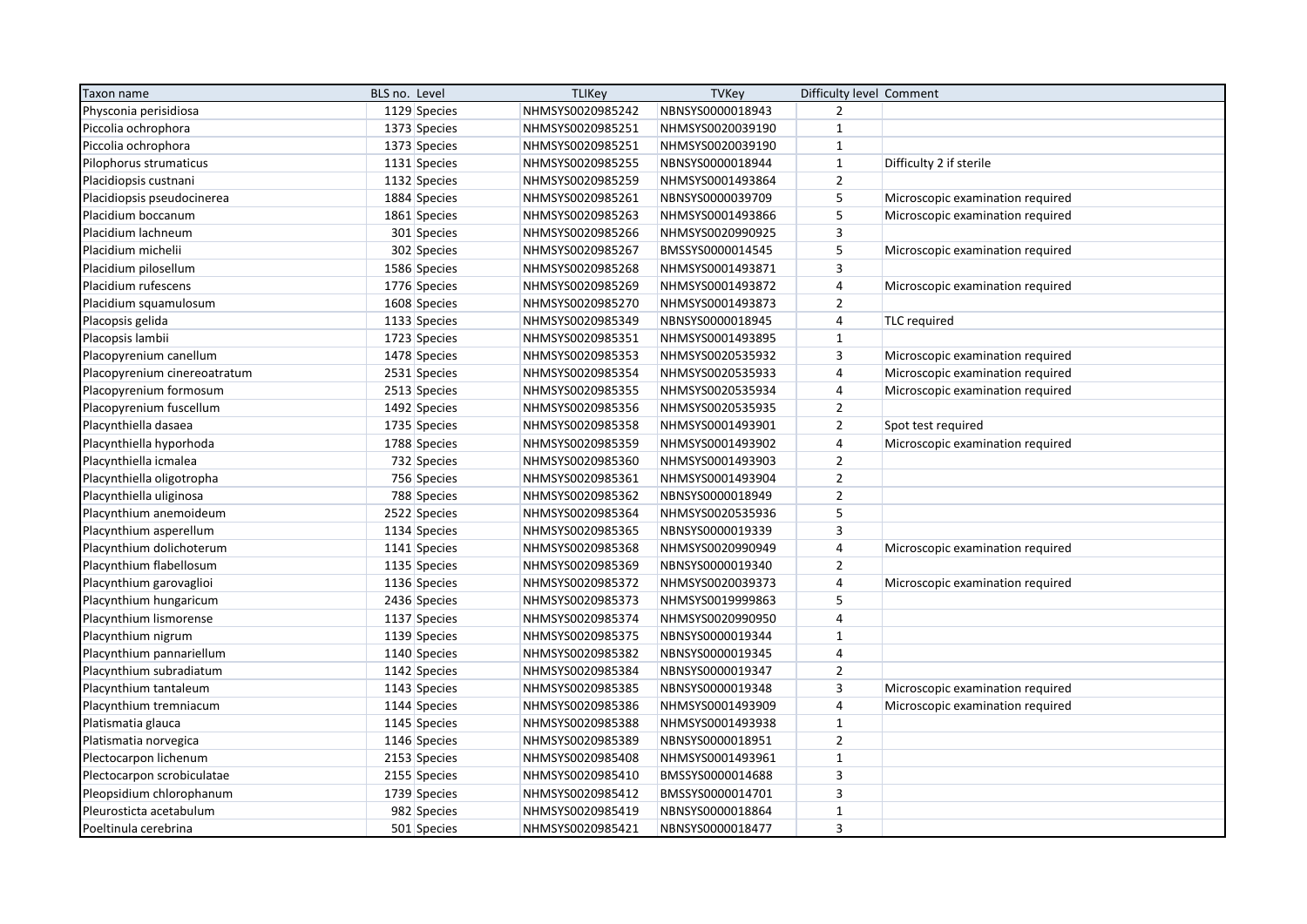| Taxon name                      | BLS no. Level                           | <b>TLIKey</b>    | <b>TVKey</b>     | Difficulty level Comment |                                     |
|---------------------------------|-----------------------------------------|------------------|------------------|--------------------------|-------------------------------------|
| Polyblastia agraria             | 1147 Species                            | NHMSYS0020985423 | NHMSYS0001494357 | 3                        | Microscopic examination required    |
| Polyblastia albida              | 1148 Species                            | NHMSYS0020985424 | NBNSYS0000020617 | 3                        | Microscopic examination required    |
| Polyblastia cruenta             | 1150 Species                            | NHMSYS0020985428 | NBNSYS0000020619 | 3                        | Microscopic examination required    |
| Polyblastia cupularis           | 1151 Species                            | NHMSYS0020985429 | NBNSYS0000020620 | $\overline{3}$           | Microscopic examination required    |
| Polyblastia dermatodes          | 1153 Species                            | NHMSYS0020985431 | NHMSYS0001494361 | $\overline{3}$           | Microscopic examination required    |
| Polyblastia efflorescens        | 1724 Species                            | NHMSYS0020985433 | NBNSYS0000039713 | $\overline{4}$           |                                     |
| Polyblastia gothica             | 1885 Species                            | NHMSYS0020985437 | NBNSYS0000154420 | 5                        | Microscopic examination required    |
| Polyblastia helvetica           | 1156 Species                            | NHMSYS0020985438 | NBNSYS0000020625 | $\overline{4}$           | Microscopic examination required    |
| Polyblastia inumbrata agg.      | 1157 Species aggregate NHMSYS0020985445 |                  | NHMSYS0020987994 | 5                        | Refer all records to BLS            |
| Polyblastia melaspora           | 1158 Species                            | NHMSYS0020985446 | NBNSYS0000020627 | 3                        | Microscopic examination required    |
| Polyblastia philaea             | 206 Species                             | NHMSYS0020985449 | NHMSYS0001494368 | $\overline{4}$           | Microscopic examination required    |
| Polyblastia quartzina           | 1159 Species                            | NHMSYS0020985450 | NBNSYS0000020629 | $\overline{4}$           | Microscopic examination required    |
| Polyblastia schaereriana        | 1162 Species                            | NHMSYS0020985451 | NHMSYS0020535959 | 3                        | Microscopic examination required    |
| Polyblastia sendtneri           | 1160 Species                            | NHMSYS0020985454 | NBNSYS0000020630 | $\overline{4}$           | Microscopic examination required    |
| Polyblastia terrestris          | 1161 Species                            | NHMSYS0020985460 | NBNSYS0000020631 | $\overline{4}$           | Microscopic examination required    |
| Polyblastia theleodes           | 2495 Species                            | NHMSYS0020985463 | NHMSYS0001494374 | $\overline{4}$           | Microscopic examination required    |
| Polyblastia verrucosa           | 1163 Species                            | NHMSYS0020985465 | NBNSYS0000020633 | $\overline{4}$           | Microscopic examination required    |
| Polychidium muscicola           | 1166 Species                            | NHMSYS0020985476 | NBNSYS0000018953 | $\overline{2}$           |                                     |
| Polycoccum arnoldii             | 2157 Species                            | NHMSYS0020985482 | NHMSYS0001494384 | $\overline{4}$           | Microscopic examination required    |
| Polycoccum crassum              | 2158 Species                            | NHMSYS0020985483 | NHMSYS0001494385 | $\overline{4}$           | Microscopic examination required    |
| Polycoccum dzieduszyckii        | 2159 Species                            | NHMSYS0020985484 | NHMSYS0001494388 | $\overline{4}$           | Microscopic examination required    |
| Polycoccum kerneri              | 2160 Species                            | NHMSYS0020985488 | BMSSYS0000014917 | $\overline{4}$           | Microscopic examination required    |
| Polycoccum marmoratum           | 2161 Species                            | NHMSYS0020985489 | NBNSYS0000016534 | 3                        | Microscopic examination required    |
| Polycoccum microcarpum          | 2162 Species                            | NHMSYS0020985490 | BMSSYS0000014918 | $\overline{4}$           | Microscopic examination required    |
| Polycoccum microsticticum       | 1483 Species                            | NHMSYS0020985491 | NHMSYS0020990970 | $\overline{3}$           | Microscopic examination required    |
| Polycoccum minutulum            | 2410 Species                            | NHMSYS0020985493 | NHMSYS0001494392 | $\overline{4}$           | Microscopic examination required    |
| Polycoccum peltigerae           | 2164 Species                            | NHMSYS0020985495 | NHMSYS0001494394 | 3                        | Microscopic examination required    |
| Polycoccum pulvinatum           | 2165 Species                            | NHMSYS0020985496 | NBNSYS0000016532 | 3                        | Microscopic examination recommended |
| Polycoccum slaptoniense         | 2166 Species                            | NHMSYS0020985497 | BMSSYS0000014920 | $\overline{4}$           | Microscopic examination required    |
| Polycoccum sporastatiae         | 2167 Species                            | NHMSYS0020985498 | NBNSYS0000016537 | 5                        | Microscopic examination required    |
| Polycoccum squamarioides        | 2168 Species                            | NHMSYS0020985499 | NBNSYS0000016538 | 3                        | Microscopic examination required    |
| Polycoccum trypethelioides      | 2169 Species                            | NHMSYS0020985500 | NHMSYS0001494396 | $\overline{3}$           | Microscopic examination recommended |
| Polysporina cyclocarpa          | 1670 Species                            | NHMSYS0020985502 | NHMSYS0001494549 | $\overline{4}$           | Microscopic examination recommended |
| Polysporina ferruginea          | 2344 Species                            | NHMSYS0020985506 | NHMSYS0001494551 | 5                        |                                     |
| Polysporina simplex             | 1167 Species                            | NHMSYS0020985508 | NHMSYS0020990976 | $\overline{3}$           |                                     |
| Polysporina subfuscescens       | 1559 Species                            | NHMSYS0020985509 | NHMSYS0020990977 | $\overline{3}$           |                                     |
| Porina aenea                    | 1168 Species                            | NHMSYS0020985512 | NBNSYS0000154736 | $\overline{2}$           | Microscopic examination recommended |
| Porina ahlesiana                | 1169 Species                            | NHMSYS0020985515 | NBNSYS0000019883 | 3                        | Microscopic examination required    |
| Porina atlantica                | 1177 Species                            | NHMSYS0020985516 | NHMSYS0001494638 | $\overline{4}$           | Microscopic examination required    |
| Porina borreri                  | 1170 Species                            | NHMSYS0020985518 | NBNSYS0000019884 | $\mathbf{3}$             | Microscopic examination required    |
| Porina byssophila               | 1614 Species                            | NHMSYS0020985520 | NHMSYS0001494640 | 3                        | Microscopic examination required    |
| Porina chlorotica f. chlorotica | $1171$ Form                             | NHMSYS0020985523 | NHMSYS0020990979 | $\overline{2}$           |                                     |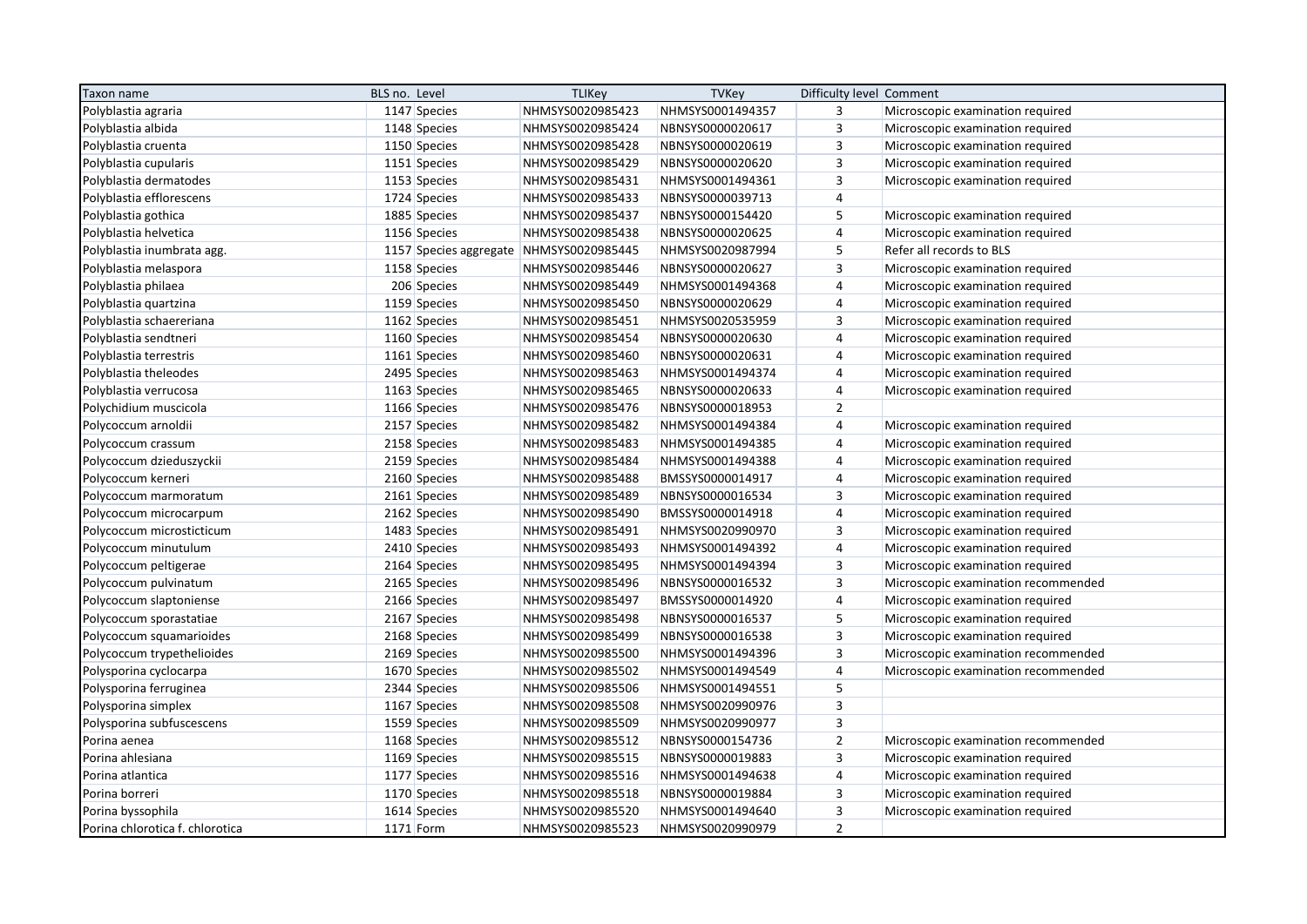| Taxon name                          | BLS no. Level | <b>TLIKey</b>    | <b>TVKey</b>     | Difficulty level Comment |                                                         |
|-------------------------------------|---------------|------------------|------------------|--------------------------|---------------------------------------------------------|
| Porina chlorotica f. tenuifera      | 1887 Form     | NHMSYS0020985524 | NHMSYS0020990980 | $\overline{4}$           | Microscopic examination required                        |
| Porina coralloidea                  | 1172 Species  | NHMSYS0020985528 | NHMSYS0001494643 | $\overline{2}$           |                                                         |
| Porina curnowii                     | 1173 Species  | NHMSYS0020985529 | NBNSYS0000019888 | 3                        | Microscopic examination required                        |
| Porina effilata                     | 2454 Species  | NHMSYS0020985530 | NHMSYS0020039039 | $\overline{4}$           | Microscopic examination required                        |
| Porina ginzbergeri                  | 1615 Species  | NHMSYS0020985534 | NBNSYS0000039715 | 3                        | Microscopic examination required                        |
| Porina grandis                      | 1175 Species  | NHMSYS0020985536 | NBNSYS0000154738 | $\mathsf 3$              | Microscopic examination required                        |
| Porina guentheri var. guentheri     | 1174 Variety  | NHMSYS0020985542 | NHMSYS0001494648 | $\overline{3}$           | Microscopic examination required                        |
| Porina guentheri var. lucens        | 1176 Variety  | NHMSYS0020985543 | NBNSYS0000019890 | 3                        | Microscopic examination required                        |
| Porina hibernica                    | 1178 Species  | NHMSYS0020985546 | NHMSYS0001494649 | $\overline{3}$           |                                                         |
| Porina interjungens                 | 1179 Species  | NHMSYS0020985550 | NBNSYS0000019894 | $\mathsf 3$              | Microscopic examination required                        |
| Porina lectissima                   | 1180 Species  | NHMSYS0020985553 | NBNSYS0000019895 | $\overline{2}$           |                                                         |
| Porina leptalea                     | 1181 Species  | NHMSYS0020985554 | NBNSYS0000019896 | $\overline{2}$           |                                                         |
| Porina leptospora                   | 1886 Species  | NHMSYS0020985555 | BMSSYS0000015246 | 4                        | Microscopic examination required                        |
| Porina linearis                     | 1182 Species  | NHMSYS0020985556 | NHMSYS0001494651 | 3                        | Microscopic examination required                        |
| Porina mammillosa                   | 1183 Species  | NHMSYS0020985558 | NHMSYS0001494652 | 3                        | Microscopic examination required                        |
| Porina rosei                        | 1671 Species  | NHMSYS0020985564 | NHMSYS0001494656 | $\overline{3}$           |                                                         |
| Porina sudetica                     | 1672 Species  | NHMSYS0020985567 | NBNSYS0000039717 | $\overline{4}$           | Microscopic examination required                        |
| Porocyphus coccodes                 | 1184 Species  | NHMSYS0020985572 | NHMSYS0020990984 | $\overline{4}$           | Microscopic examination required                        |
| Porocyphus kenmorensis              | 1185 Species  | NHMSYS0020985573 | NHMSYS0020990985 | 3                        |                                                         |
| Porocyphus leptogiella              | 808 Species   | NHMSYS0020985574 | NHMSYS0000363724 | $\overline{4}$           | Microscopic examination required                        |
| Porocyphus rehmicus                 | 1789 Species  | NHMSYS0020985575 | NBNSYS0000039718 | 5                        |                                                         |
| Porpidia cinereoatra                | 562 Species   | NHMSYS0020985579 | NBNSYS0000018513 | 3                        | Microscopic examination recommended, spot test required |
| Porpidia contraponenda              | 1790 Species  | NHMSYS0020985581 | NBNSYS0000039720 | $\overline{4}$           | TLC required                                            |
| Porpidia crustulata                 | 564 Species   | NHMSYS0020985582 | NBNSYS0000018515 | $\mathbf 2$              |                                                         |
| Porpidia flavicunda                 | 1791 Species  | NHMSYS0020985583 | NBNSYS0000039721 | $\overline{4}$           | Microscopic examination required                        |
| Porpidia flavocruenta               | 2398 Species  | NHMSYS0020985587 | NHMSYS0020039040 | $\overline{3}$           | Microscopic examination recommended                     |
| Porpidia hydrophila                 | 567 Species   | NHMSYS0020985589 | NBNSYS0000018518 | $\overline{2}$           |                                                         |
| Porpidia islandica                  | 2405 Species  | NHMSYS0020985590 | NHMSYS0020039041 | 5                        |                                                         |
| Porpidia lowiana                    | 2403 Species  | NHMSYS0020985591 | NHMSYS0001494686 | 5                        |                                                         |
| Porpidia macrocarpa f. macrocarpa   | 568 Form      | NHMSYS0020985593 | NHMSYS0020990986 | $\overline{3}$           |                                                         |
| Porpidia macrocarpa f. nigrocruenta | 2399 Form     | NHMSYS0020985594 | NHMSYS0020990987 | $\mathsf 3$              | Microscopic examination required                        |
| Porpidia melinodes                  | 565 Species   | NHMSYS0020985595 | BMSSYS0000015264 | $\overline{2}$           |                                                         |
| Porpidia nadvornikiana              | 2402 Species  | NHMSYS0020985597 | NHMSYS0001494693 | $\overline{4}$           | Microscopic examination required                        |
| Porpidia ochrolemma                 | 76 Species    | NHMSYS0020985598 | BMSSYS0000015265 | 5                        |                                                         |
| Porpidia pachythallina              | 2400 Species  | NHMSYS0020985599 | NHMSYS0001494694 | 5                        |                                                         |
| Porpidia platycarpoides             | 571 Species   | NHMSYS0020985600 | NBNSYS0000018522 | 3                        | Microscopic examination and spot test required          |
| Porpidia rugosa                     | 566 Species   | NHMSYS0020985601 | NHMSYS0001494695 | $\overline{2}$           | Spot test required                                      |
| Porpidia soredizodes                | 1690 Species  | NHMSYS0020985602 | NBNSYS0000018523 | $\mathbf 2$              | Spot test required                                      |
| Porpidia speirea                    | 774 Species   | NHMSYS0020985603 | NBNSYS0000018718 | $\overline{2}$           | Spot test required                                      |
| Porpidia striata                    | 586 Species   | NHMSYS0020985604 | NHMSYS0020988016 | $\overline{\mathbf{3}}$  | Microscopic examination required                        |
| Porpidia superba f. sorediata       | 930 Form      | NHMSYS0020985606 | NHMSYS0020990988 | $\overline{2}$           | Spot test required                                      |
| Porpidia superba f. superba         | 1705 Form     | NHMSYS0020985607 | NHMSYS0020990989 | $\overline{3}$           |                                                         |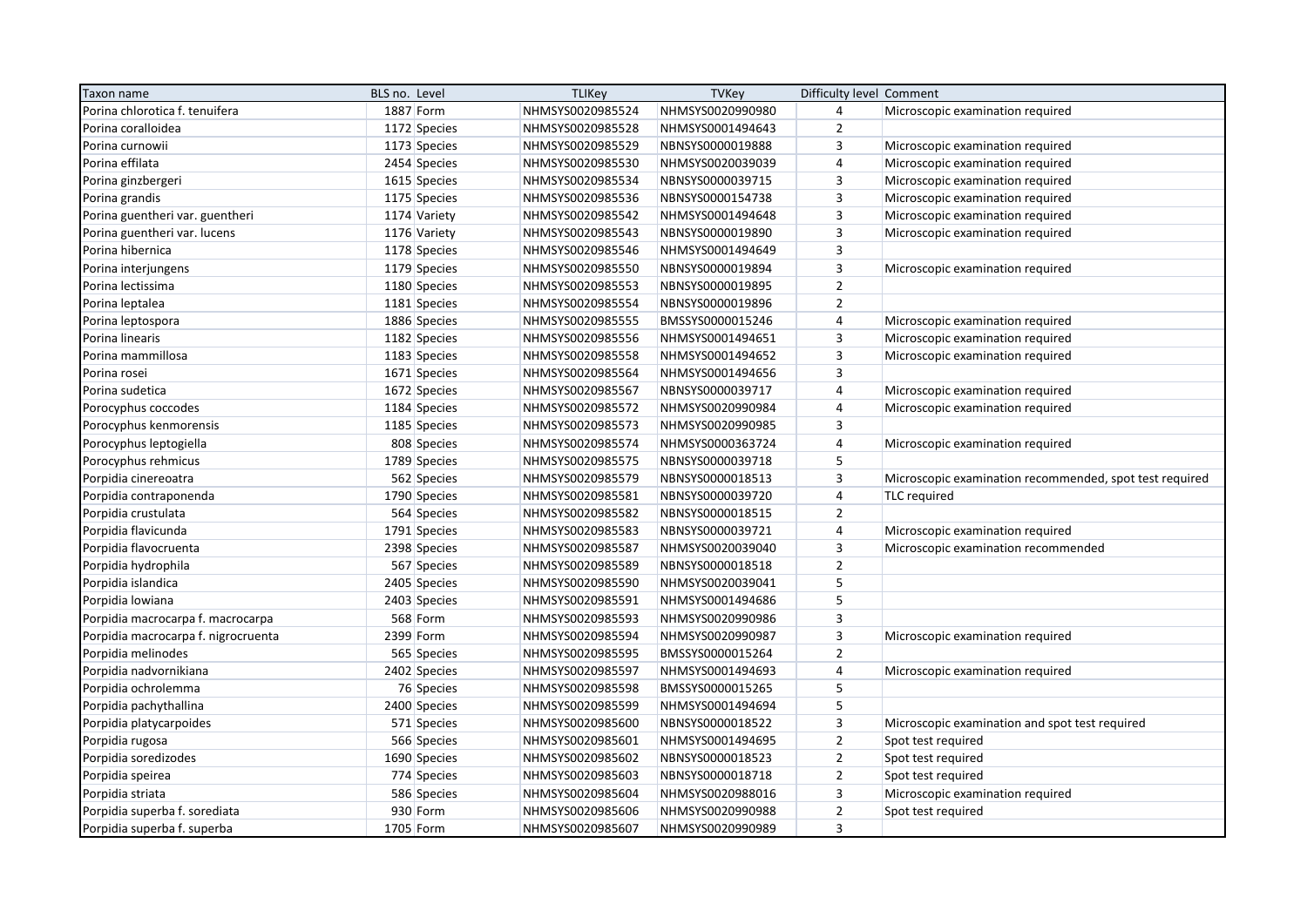| Taxon name                        | BLS no. Level | <b>TLIKey</b>    | <b>TVKey</b>     | Difficulty level Comment |                                     |
|-----------------------------------|---------------|------------------|------------------|--------------------------|-------------------------------------|
| Porpidia thomsonii                | 2404 Species  | NHMSYS0020985608 | NHMSYS0001494699 | 5                        |                                     |
| Porpidia tuberculosa              | 572 Species   | NHMSYS0020985609 | NBNSYS0000018524 | $\overline{2}$           |                                     |
| Porpidia zeoroides                | 276 Species   | NHMSYS0020985610 | BMSSYS0000015267 | $\overline{4}$           | Microscopic examination required    |
| Porpidinia tumidula               | 1429 Species  | NHMSYS0020985612 | NHMSYS0020990991 | 5                        |                                     |
| Pronectria anisospora             | 2171 Species  | NHMSYS0020985614 | NBNSYS0000018067 | $\overline{2}$           |                                     |
| Pronectria echinulata             | 2290 Species  | NHMSYS0020985615 | NHMSYS0001494772 | $\overline{4}$           | Microscopic examination required    |
| Pronectria fissuriprodiens        | 2172 Species  | NHMSYS0020985616 | BMSSYS0000015289 | $\overline{2}$           |                                     |
| Pronectria leptaleae              | 2409 Species  | NHMSYS0020985617 | NHMSYS0001494773 | $\overline{4}$           | Microscopic examination required    |
| Pronectria oligospora             | 2492 Species  | NHMSYS0020985618 | NHMSYS0020535966 | $\overline{4}$           | Microscopic examination required    |
| Pronectria pertusariicola         | 2298 Species  | NHMSYS0020985619 | NHMSYS0001494774 | 3                        | Microscopic examination required    |
| Pronectria robergei               | 2173 Species  | NHMSYS0020985620 | NBNSYS0000018073 | $\overline{3}$           | Microscopic examination required    |
| Pronectria santessonii            | 2174 Species  | NHMSYS0020985621 | BMSSYS0000015292 | $\overline{2}$           |                                     |
| Pronectria tenacis                | 2175 Species  | NHMSYS0020985623 | NBNSYS0000018074 | $\overline{4}$           | Microscopic examination required    |
| Pronectria tenuispora             | 2176 Species  | NHMSYS0020985624 | NBNSYS0000018075 | $\overline{4}$           | Microscopic examination required    |
| Pronectria xanthoriae             | 2177 Species  | NHMSYS0020985625 | BMSSYS0000015293 | 3                        | Microscopic examination required    |
| Protoblastenia calva              | 1186 Species  | NHMSYS0020985627 | NHMSYS0001494798 | $\mathbf{3}$             | Microscopic examination recommended |
| Protoblastenia cyclospora         | 1187 Species  | NHMSYS0020985628 | NHMSYS0001494800 | $\overline{3}$           | Microscopic examination required    |
| Protoblastenia incrustans         | 1188 Species  | NHMSYS0020985632 | NHMSYS0001494802 | $\overline{2}$           |                                     |
| Protoblastenia lilacina           | 2413 Species  | NHMSYS0020985633 | NHMSYS0001494803 | $\overline{3}$           | Microscopic examination required    |
| Protoblastenia rupestris          | 1189 Species  | NHMSYS0020985638 | NBNSYS0000020575 | $\mathbf{1}$             |                                     |
| Protoblastenia siebenhaariana     | 1190 Species  | NHMSYS0020985641 | NHMSYS0001494806 | $\overline{2}$           |                                     |
| Protomicarea limosa               | 742 Species   | NHMSYS0020985643 | NHMSYS0001494815 | $\overline{3}$           | Microscopic examination required    |
| Protopannaria pezizoides          | 979 Species   | NHMSYS0020985645 | NHMSYS0000363769 | $\mathbf{1}$             |                                     |
| Protoparmelia atriseda            | 631 Species   | NHMSYS0020985647 | NBNSYS0000018570 | $\overline{\mathbf{3}}$  |                                     |
| Protoparmelia badia               | 633 Species   | NHMSYS0020985648 | NBNSYS0000018572 | $\overline{2}$           |                                     |
| Protoparmelia memnonia            | 664 Species   | NHMSYS0020985649 | NHMSYS0001494840 | $\overline{3}$           | Microscopic examination required    |
| Protoparmelia montagnei           | 671 Species   | NHMSYS0020985650 | NBNSYS0000018615 | $\overline{3}$           | Microscopic examination required    |
| Protoparmelia nephaea             | 1792 Species  | NHMSYS0020985651 | NHMSYS0001494842 | $\overline{3}$           |                                     |
| Protoparmelia ochrococca          | 755 Species   | NHMSYS0020985652 | NBNSYS0000018700 | $\mathbf 2$              |                                     |
| Protoparmelia oleagina            | 1793 Species  | NHMSYS0020985653 | NBNSYS0000039724 | $\overline{3}$           | Microscopic examination recommended |
| Protothelenella corrosa           | 898 Species   | NHMSYS0020985658 | NBNSYS0000039726 | $\overline{3}$           | Microscopic examination required    |
| Protothelenella leucothelia       | 1794 Species  | NHMSYS0020985659 | NHMSYS0001494860 | $\sqrt{5}$               | Microscopic examination required    |
| Protothelenella sphinctrinoidella | 902 Species   | NHMSYS0020985660 | NHMSYS0001494861 | $\overline{3}$           | Microscopic examination required    |
| Protothelenella sphinctrinoides   | 903 Species   | NHMSYS0020985661 | NBNSYS0000039729 | 3                        | Microscopic examination required    |
| Protounguicularia nephromatis     | 2524 Species  | NHMSYS0020985663 | NHMSYS0020535974 | $\overline{4}$           | Microscopic examination required    |
| Psammina inflata                  | 2278 Species  | NHMSYS0020985665 | NHMSYS0001494974 | $\overline{4}$           | Microscopic examination required    |
| Psammina lobariae                 | 1852 Species  | NHMSYS0020985666 | NHMSYS0020039388 | 3                        | Microscopic examination required    |
| Psammina palmata                  | 2434 Species  | NHMSYS0020985667 | NHMSYS0020039053 | $\overline{4}$           | Microscopic examination required    |
| Psammina simplex                  | 2279 Species  | NHMSYS0020985668 | NHMSYS0001494976 | $\overline{4}$           | Microscopic examination required    |
| Psammina stipitata                | 2178 Species  | NHMSYS0020985669 | BMSSYS0000015348 | $\overline{4}$           | Microscopic examination required    |
| Pseudephebe minuscula             | 1971 Species  | NHMSYS0020985671 | BMSSYS0000015429 | 5                        |                                     |
| Pseudephebe pubescens             | 1191 Species  | NHMSYS0020985672 | NHMSYS0001495149 | $\mathbf{1}$             |                                     |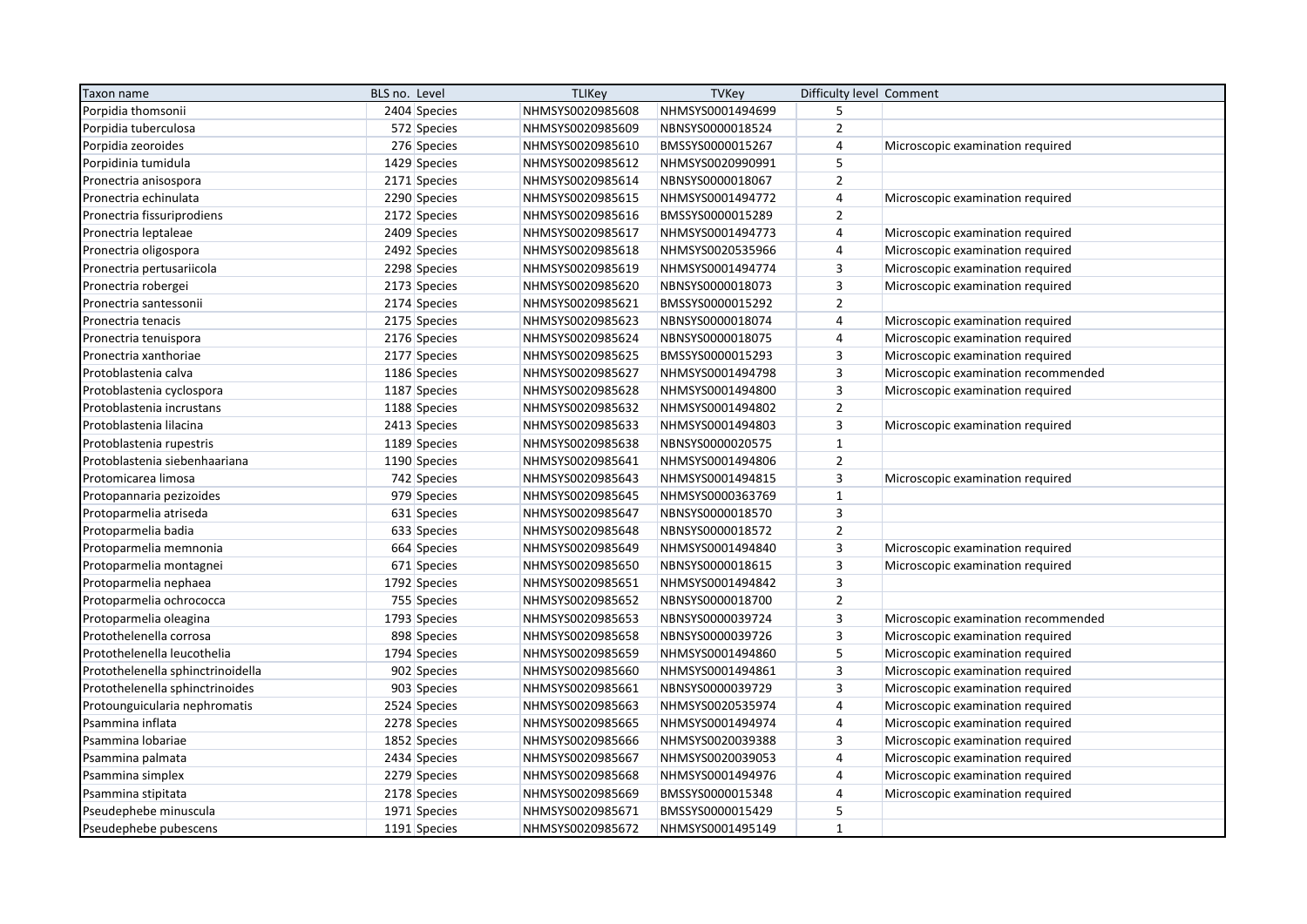| Taxon name                              | BLS no. Level |              | <b>TLIKey</b>                           | <b>TVKey</b>     | Difficulty level Comment |                                     |
|-----------------------------------------|---------------|--------------|-----------------------------------------|------------------|--------------------------|-------------------------------------|
| Pseudevernia furfuracea s. lat.         |               | 1192 Species | NHMSYS0020985676                        | NHMSYS0020988018 | $\mathbf{1}$             |                                     |
| Pseudevernia furfuracea var. ceratea    |               | 1193 Variety | NHMSYS0020985677                        | NHMSYS0001495159 | $\mathbf 2$              | Spot test required                  |
| Pseudevernia furfuracea var. furfuracea |               | 2363 Variety | NHMSYS0020985678                        | NHMSYS0001495160 | $\overline{2}$           | Spot test required                  |
| Pseudocyphellaria aurata                |               | 1194 Species | NHMSYS0020985681                        | NHMSYS0001495191 | 3                        |                                     |
| Pseudocyphellaria crocata               |               | 1195 Species | NHMSYS0020985682                        | NBNSYS0000019351 | $\mathbf 1$              |                                     |
| Pseudocyphellaria intricata             |               | 1196 Species | NHMSYS0020985683                        | NBNSYS0000019352 | $\mathbf 2$              | Spot test required                  |
| Pseudocyphellaria lacerata              |               | 1197 Species | NHMSYS0020985684                        | NBNSYS0000019353 | 4                        | Spot test required                  |
| Pseudocyphellaria norvegica             |               | 1198 Species | NHMSYS0020985686                        | NBNSYS0000019354 | $\overline{2}$           | Spot test required                  |
| Pseudoseptoria usneae                   |               | 2151 Species | NHMSYS0020985706                        | NHMSYS0001495282 | $\sqrt{4}$               | Microscopic examination required    |
| Psilolechia clavulifera                 |               | 1199 Species | NHMSYS0020985708                        | NBNSYS0000018963 | 3                        | Microscopic examination recommended |
| Psilolechia leprosa                     |               | 1637 Species | NHMSYS0020985709                        | NBNSYS0000039730 | $\overline{2}$           | Microscopic examination recommended |
| Psilolechia lucida                      |               | 1200 Species | NHMSYS0020985710                        | NHMSYS0001495400 | $\mathbf 1$              |                                     |
| Psora decipiens                         |               | 1201 Species | NHMSYS0020985717                        | NBNSYS0000018965 | $\mathbf 1$              |                                     |
| Psora globifera                         |               | 1673 Species | NHMSYS0020985721                        | NBNSYS0000039731 | 5                        |                                     |
| Psora rubiformis                        |               | 1204 Species | NHMSYS0020985729                        | NBNSYS0000018968 | $\overline{4}$           |                                     |
| Psoroglaena abscondita                  |               | 860 Species  | NHMSYS0020985733                        | NHMSYS0001495446 | $\mathsf 3$              | Microscopic examination required    |
| Psoroglaena stigonemoides               |               | 1630 Species | NHMSYS0020985734                        | BMSSYS0000015581 | 3                        | Microscopic examination required    |
| Psoroma hypnorum                        |               | 1205 Species | NHMSYS0020985737                        | NBNSYS0000018969 | $\mathbf 2$              |                                     |
| Psorotichia schaereri                   |               | 1208 Species | NHMSYS0020985745                        | NBNSYS0000018972 | $\mathsf 3$              | Microscopic examination required    |
| Pterygiopsis concordatula               |               | 1796 Species | NHMSYS0020985747                        | NHMSYS0020535994 | 3                        | Microscopic examination required    |
| Pterygiopsis lacustris                  |               | 1797 Species | NHMSYS0020985749                        | NHMSYS0001495459 | $\overline{4}$           | Microscopic examination required    |
| Ptychographa xylographoides             |               | 1210 Species | NHMSYS0020985755                        | NBNSYS0000019238 | 3                        | Microscopic examination recommended |
| Punctelia borreri                       |               | 985 Species  | NHMSYS0020985757                        | NBNSYS0000155498 | $\overline{2}$           | TLC recommended                     |
| Punctelia jeckeri                       |               | 1989 Species | NHMSYS0020985758                        | NHMSYS0020327881 | $\overline{2}$           |                                     |
| Punctelia reddenda                      |               | 1011 Species | NHMSYS0020985759                        | NHMSYS0001495807 | $\mathbf 2$              | Spot test required                  |
| Punctelia subrudecta s. lat.            |               |              | 1021 Species aggregate NHMSYS0020985760 | NHMSYS0020988024 | $\mathbf{1}$             |                                     |
| Punctelia subrudecta s. str.            |               | 2070 Species | NHMSYS0020985761                        | NHMSYS0020988026 | $\overline{2}$           |                                     |
| Pycnora leucococca                      |               | 1868 Species | NHMSYS0020985766                        | NHMSYS0001495829 | $\sqrt{4}$               | Spot test required                  |
| Pycnora praestabilis                    |               | 2570 Species | NHMSYS0020985767                        | NHMSYS0020990771 | $\sqrt{4}$               | Spot test required                  |
| Pycnora sorophora                       |               | 1757 Species | NHMSYS0020985768                        | NHMSYS0001495830 | $\overline{2}$           | Spot test required                  |
| Pycnora xanthococca                     |               | 579 Species  | NHMSYS0020985769                        | NHMSYS0001495831 | $\sqrt{4}$               | Spot test required                  |
| Pycnothelia papillaria                  |               | 1211 Species | NHMSYS0020985771                        | NHMSYS0000363828 | $\mathbf 1$              |                                     |
| Pyrenidium actinellum                   |               | 2179 Species | NHMSYS0020985773                        | NBNSYS0000016551 | 3                        | Microscopic examination required    |
| Pyrenidium hetairizans                  |               | 2180 Species | NHMSYS0020985774                        | BMSSYS0000015751 | $\sqrt{4}$               | Microscopic examination required    |
| Pyrenocarpon thelostomum                |               | 1813 Species | NHMSYS0020985778                        | NHMSYS0020536008 | $\sqrt{4}$               | Microscopic examination required    |
| Pyrenopsis furfurea                     |               | 1212 Species | NHMSYS0020985803                        | NHMSYS0000363846 | 5                        |                                     |
| Pyrenopsis grumulifera                  |               | 1674 Species | NHMSYS0020985805                        | NBNSYS0000039735 | $\overline{4}$           | Microscopic examination required    |
| Pyrenopsis impolita                     |               | 1798 Species | NHMSYS0020985808                        | NHMSYS0001495906 | $\sqrt{4}$               | Microscopic examination required    |
| Pyrenopsis phylliscella                 |               | 1218 Species | NHMSYS0020985811                        | NBNSYS0000018979 | 5                        |                                     |
| Pyrenopsis subareolata                  |               | 1220 Species | NHMSYS0020985815                        | NBNSYS0000155539 | $\mathsf 3$              | Microscopic examination required    |
| Pyrenula acutispora                     |               | 1676 Species | NHMSYS0020985824                        | NHMSYS0020327882 | $\sqrt{4}$               | Microscopic examination required    |
| Pyrenula chlorospila                    |               | 1221 Species | NHMSYS0020985825                        | NBNSYS0000019899 | $\overline{2}$           |                                     |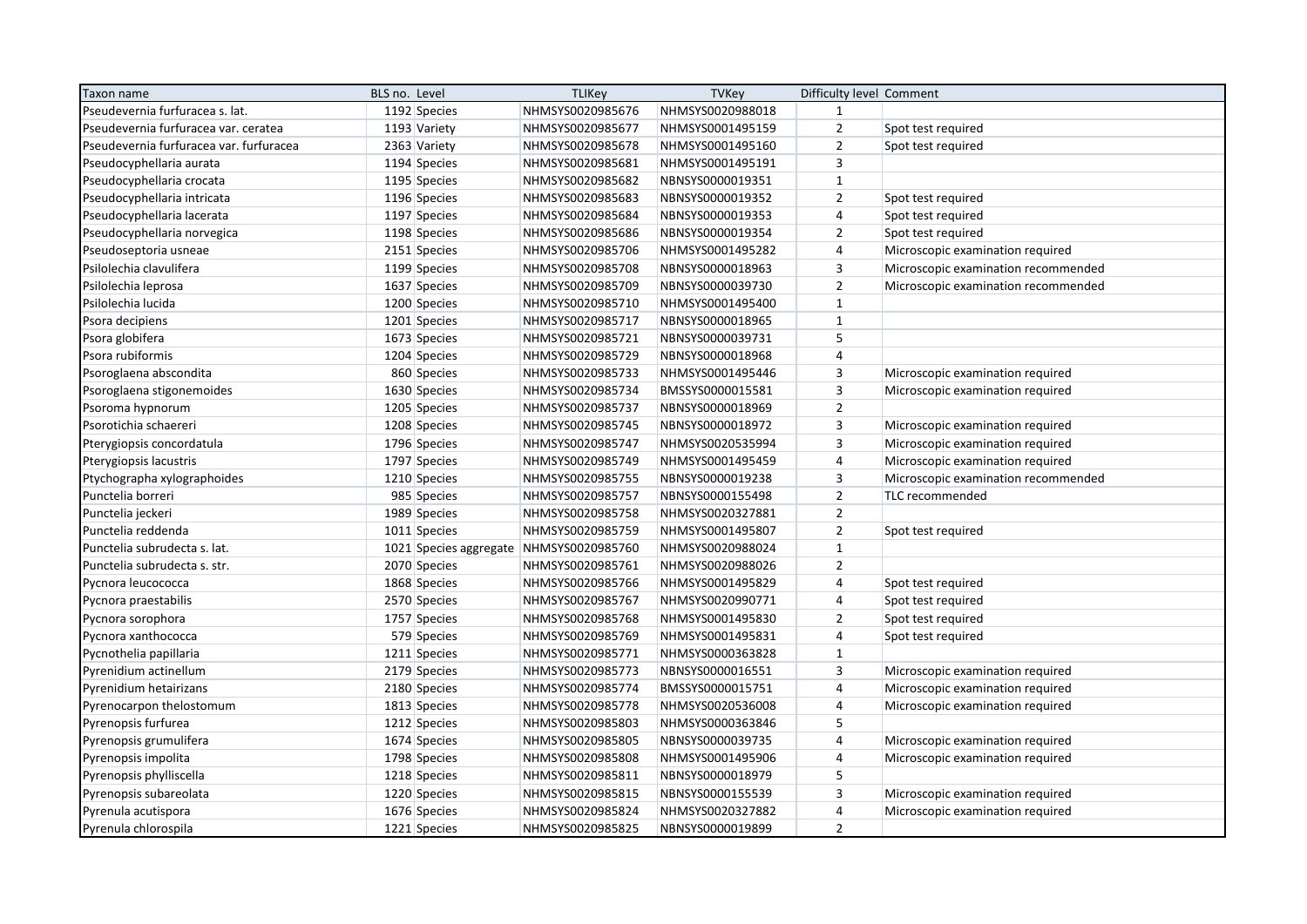| Taxon name                     | BLS no. Level |              | <b>TLIKey</b>    | <b>TVKey</b>     | Difficulty level Comment |                                     |
|--------------------------------|---------------|--------------|------------------|------------------|--------------------------|-------------------------------------|
| Pyrenula coryli                |               | 1675 Species | NHMSYS0020985826 | NBNSYS0000039737 | 4                        | Microscopic examination required    |
| Pyrenula dermatodes            |               | 1222 Species | NHMSYS0020985827 | NBNSYS0000019900 | 3                        |                                     |
| Pyrenula hibernica             |               | 1036 Species | NHMSYS0020985829 | NHMSYS0001495926 | 4                        |                                     |
| Pyrenula laevigata             |               | 1223 Species | NHMSYS0020985830 | NBNSYS0000019901 | $\overline{3}$           | Microscopic examination recommended |
| Pyrenula macrospora            |               | 1224 Species | NHMSYS0020985832 | NHMSYS0001495927 | $\mathbf{1}$             |                                     |
| Pyrenula nitida                |               | 1226 Species | NHMSYS0020985837 | NBNSYS0000019904 | 4                        | Microscopic examination required    |
| Pyrenula nitidella             |               | 1227 Species | NHMSYS0020985841 | NHMSYS0001495931 | 4                        | Microscopic examination required    |
| Pyrenula occidentalis          |               | 1225 Species | NHMSYS0020985842 | NBNSYS0000019903 | $\overline{2}$           |                                     |
| Pyrrhospora quernea            |               | 1228 Species | NHMSYS0020985846 | NHMSYS0001495944 | $\overline{2}$           | Spot test required                  |
| Pyrrhospora rubiginans         |               | 1972 Species | NHMSYS0020985847 | BMSSYS0000015801 | 3                        | Spot test required                  |
| Raciborskiomyces peltigericola |               | 2271 Species | NHMSYS0020985849 | NHMSYS0001495978 | $\overline{4}$           | Microscopic examination required    |
| Racodium rupestre              |               | 1229 Species | NHMSYS0020985851 | NBNSYS0000039738 | $\overline{3}$           | Microscopic examination required    |
| Ramalina calicaris             |               | 1231 Species | NHMSYS0020985860 | NBNSYS0000018984 | $\overline{2}$           |                                     |
| Ramalina canariensis           |               | 1230 Species | NHMSYS0020985864 | NHMSYS0001496005 | $\overline{2}$           |                                     |
| Ramalina capitata              |               | 1390 Species | NHMSYS0020985865 | NBNSYS0000039739 | $\overline{\mathbf{3}}$  |                                     |
| Ramalina chondrina             |               | 1696 Species | NHMSYS0020985866 | NBNSYS0000018995 | $\overline{4}$           |                                     |
| Ramalina cuspidata             |               | 1232 Species | NHMSYS0020985872 | NBNSYS0000018985 | $\overline{2}$           |                                     |
| Ramalina farinacea             |               | 1234 Species | NHMSYS0020985877 | NBNSYS0000018986 | $\mathbf{1}$             |                                     |
| Ramalina fastigiata            |               | 1235 Species | NHMSYS0020985885 | NBNSYS0000018987 | $\mathbf{1}$             |                                     |
| Ramalina fraxinea              |               | 1236 Species | NHMSYS0020985890 | NBNSYS0000018988 | $\mathbf 1$              |                                     |
| Ramalina lacera                |               | 1233 Species | NHMSYS0020985902 | NHMSYS0001496016 | $\overline{\mathbf{3}}$  | TLC recommended                     |
| Ramalina pollinaria            |               | 1237 Species | NHMSYS0020985907 | NBNSYS0000018990 | $\overline{3}$           | TLC recommended                     |
| Ramalina polymorpha            |               | 1238 Species | NHMSYS0020985908 | NBNSYS0000018991 | $\overline{2}$           |                                     |
| Ramalina portuensis            |               | 1239 Species | NHMSYS0020985912 | NBNSYS0000018992 | $\overline{2}$           |                                     |
| Ramalina siliquosa             |               | 1240 Species | NHMSYS0020985919 | NBNSYS0000018993 | $\mathbf{1}$             |                                     |
| Ramalina subfarinacea          |               | 1241 Species | NHMSYS0020985933 | NHMSYS0001496029 | $\overline{2}$           |                                     |
| Ramboldia insidiosa            |               | 1741 Species | NHMSYS0020985938 | BMSSYS0000015982 | $\overline{4}$           | Microscopic examination required    |
| Ramonia calcicola              |               | 2484 Species | NHMSYS0020985942 | NHMSYS0020327883 | $\overline{4}$           | Microscopic examination required    |
| Ramonia chrysophaea            |               | 1243 Species | NHMSYS0020985943 | NHMSYS0001496084 | $\overline{3}$           | Microscopic examination required    |
| Ramonia dictyospora            |               | 1574 Species | NHMSYS0020985944 | NBNSYS0000039740 | $\overline{3}$           | Microscopic examination required    |
| Ramonia interjecta             |               | 456 Species  | NHMSYS0020985945 | BMSSYS0000015988 | $\overline{3}$           | Microscopic examination required    |
| Ramonia nigra                  |               | 1725 Species | NHMSYS0020985946 | NBNSYS0000039741 | $\overline{4}$           | Microscopic examination required    |
| Reconditella physconiarum      |               | 2490 Species | NHMSYS0020985951 | NHMSYS0020536032 | $\overline{4}$           | Microscopic examination required    |
| Refractohilum achromaticum     |               | 2485 Species | NHMSYS0020985953 | BMSSYS0000016127 | 4                        | Microscopic examination required    |
| Refractohilum galligenum       |               | 2182 Species | NHMSYS0020985954 | BMSSYS0000016128 | $\overline{3}$           | Microscopic examination required    |
| Refractohilum pluriseptatum    |               | 2183 Species | NHMSYS0020985955 | BMSSYS0000016129 | $\overline{\mathbf{r}}$  | Microscopic examination required    |
| Reichlingia leopoldii          |               | 2386 Species | NHMSYS0020985957 | NHMSYS0001496149 | $\overline{3}$           | Microscopic examination recommended |
| Rhagadostoma lichenicola       |               | 2184 Species | NHMSYS0020985960 | NBNSYS0000020155 | $\overline{3}$           | Microscopic examination recommended |
| Rhagadostoma rugosum           |               | 2185 Species | NHMSYS0020985961 | NHMSYS0001496206 | 4                        | Microscopic examination required    |
| Rhaphidicyrtis trichosporella  |               | 1799 Species | NHMSYS0020985963 | NHMSYS0001496212 | $\mathsf 3$              | Microscopic examination required    |
| Rhexophiale rhexoblephara      |               | 1303 Species | NHMSYS0020985965 | BMSSYS0000016167 | $\overline{3}$           | Microscopic examination recommended |
| Rhizocarpon advenulum          |               | 1956 Species | NHMSYS0020985967 | NHMSYS0001496249 | $\overline{4}$           | Microscopic examination required    |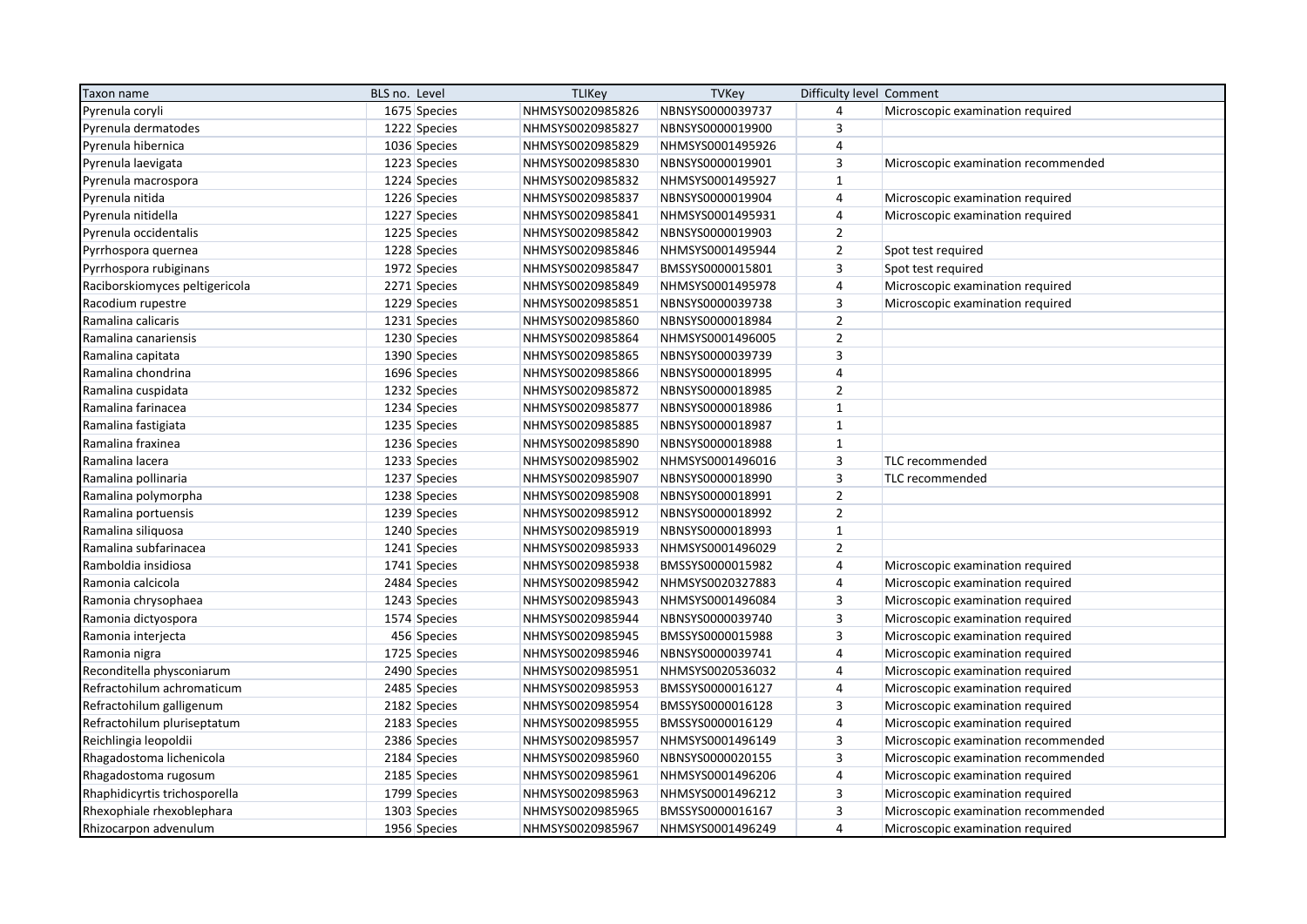| Taxon name                           | BLS no. Level |              | <b>TLIKey</b>    | <b>TVKey</b>     | Difficulty level Comment |                                     |
|--------------------------------------|---------------|--------------|------------------|------------------|--------------------------|-------------------------------------|
| Rhizocarpon alpicola                 |               | 1245 Species | NHMSYS0020985973 | NBNSYS0000039744 | 3                        | Microscopic examination required    |
| Rhizocarpon amphibium                |               | 1683 Species | NHMSYS0020985974 | NHMSYS0020990811 | $\overline{4}$           | Microscopic examination required    |
| Rhizocarpon anaperum                 |               | 1099 Species | NHMSYS0020985975 | BMSSYS0000016196 | $\overline{4}$           | Microscopic examination required    |
| Rhizocarpon badioatrum               |               | 1246 Species | NHMSYS0020985978 | NHMSYS0001496251 | $\sqrt{4}$               | Microscopic examination required    |
| Rhizocarpon caeruleoalbum            |               | 1247 Species | NHMSYS0020985979 | NBNSYS0000039746 | 5                        | Microscopic examination required    |
| Rhizocarpon caesium                  |               | 968 Species  | NHMSYS0020985980 | NHMSYS0020988046 | $\sqrt{4}$               | Microscopic examination required    |
| Rhizocarpon chioneum                 |               | 1248 Species | NHMSYS0020985982 | NBNSYS0000039747 | 5                        | Microscopic examination required    |
| Rhizocarpon cinereonigrum            |               | 1274 Species | NHMSYS0020985984 | BMSSYS0000016205 | 5                        | Microscopic examination required    |
| Rhizocarpon cinereovirens            |               | 1800 Species | NHMSYS0020985985 | NHMSYS0001496255 | $\sqrt{4}$               | Microscopic examination required    |
| Rhizocarpon copelandii               |               | 1845 Species | NHMSYS0020985993 | NHMSYS0001496259 | $\overline{4}$           | Microscopic examination required    |
| Rhizocarpon distinctum               |               | 1251 Species | NHMSYS0020985997 | NBNSYS0000039750 | $\mathsf 3$              | Microscopic examination required    |
| Rhizocarpon eupetraeoides            |               | 1253 Species | NHMSYS0020985999 | NHMSYS0001496261 | 5                        | Microscopic examination required    |
| Rhizocarpon expallescens             |               | 1254 Species | NHMSYS0020986001 | NHMSYS0001496262 | 5                        | Microscopic examination required    |
| Rhizocarpon ferax                    |               | 1252 Species | NHMSYS0020986002 | NHMSYS0001496263 | 5                        | Microscopic examination required    |
| Rhizocarpon furfurosum               |               | 1694 Species | NHMSYS0020986004 | NHMSYS0001496264 | $\mathsf 3$              | Microscopic examination recommended |
| Rhizocarpon geminatum                |               | 1256 Species | NHMSYS0020986005 | NBNSYS0000039754 | $\sqrt{4}$               | Microscopic examination required    |
| Rhizocarpon geographicum             |               | 1257 Species | NHMSYS0020986006 | NBNSYS0000039755 | $\mathbf 1$              |                                     |
| Rhizocarpon grande                   |               | 1463 Species | NHMSYS0020986015 | BMSSYS0000016225 | 5                        | Microscopic examination required    |
| Rhizocarpon hochstetteri             |               | 1262 Species | NHMSYS0020986017 | NHMSYS0001496269 | $\overline{\mathbf{3}}$  | Microscopic examination required    |
| Rhizocarpon inarense                 |               | 1263 Species | NHMSYS0020986020 | NBNSYS0000039762 | 5                        | Microscopic examination required    |
| Rhizocarpon infernulum f. infernulum | 2334 Form     |              | NHMSYS0020986022 | NHMSYS0020990817 | $\overline{4}$           | Microscopic examination required    |
| Rhizocarpon infernulum f. sylvaticum | 1037 Form     |              | NHMSYS0020986023 | NHMSYS0020990818 | $\overline{2}$           |                                     |
| Rhizocarpon intermediellum           |               | 1891 Species | NHMSYS0020986024 | NBNSYS0000039763 | 5                        | Microscopic examination required    |
| Rhizocarpon intersitum               |               | 2590 Species | NHMSYS0020986025 | NHMSYS0001496275 | $\overline{4}$           | Microscopic examination required    |
| Rhizocarpon jemtlandicum             |               | 1726 Species | NHMSYS0020986026 | NBNSYS0000039764 | $\overline{4}$           | Microscopic examination required    |
| Rhizocarpon lavatum                  |               | 1264 Species | NHMSYS0020986027 | NHMSYS0000363958 | $\mathbf 2$              |                                     |
| Rhizocarpon lecanorinum              |               | 1265 Species | NHMSYS0020986028 | NBNSYS0000039766 | $\overline{2}$           | Spot test required                  |
| Rhizocarpon ochrolechiae             |               | 1892 Species | NHMSYS0020986035 | NBNSYS0000041625 | $\overline{4}$           | Microscopic examination required    |
| Rhizocarpon oederi                   |               | 1267 Species | NHMSYS0020986036 | NHMSYS0001496284 | $\mathbf 2$              |                                     |
| Rhizocarpon petraeum                 |               | 1249 Species | NHMSYS0020986038 | NHMSYS0001496285 | $\mathbf 2$              |                                     |
| Rhizocarpon polycarpum               |               | 1270 Species | NHMSYS0020986045 | NBNSYS0000039771 | 3                        | Microscopic examination required    |
| Rhizocarpon postumum                 |               | 1271 Species | NHMSYS0020986046 | NBNSYS0000039772 | 5                        | Microscopic examination required    |
| Rhizocarpon reductum                 |               | 1266 Species | NHMSYS0020986047 | BMSSYS0000016240 | $\mathbf 2$              |                                     |
| Rhizocarpon richardii                |               | 1250 Species | NHMSYS0020986048 | NHMSYS0001496288 | $\mathbf 2$              |                                     |
| Rhizocarpon ridescens                |               | 2408 Species | NHMSYS0020986049 | NHMSYS0001496289 | $\overline{4}$           |                                     |
| Rhizocarpon simillimum               |               | 1893 Species | NHMSYS0020986053 | NBNSYS0000039774 | $\overline{4}$           | Microscopic examination required    |
| Rhizocarpon subgeminatum             |               | 1276 Species | NHMSYS0020986055 | NBNSYS0000039775 | 3                        | Microscopic examination required    |
| Rhizocarpon sublavatum               |               | 1117 Species | NHMSYS0020986056 | NHMSYS0020988056 | $\overline{4}$           | Microscopic examination required    |
| Rhizocarpon submodestum              |               | 1387 Species | NHMSYS0020986057 | BMSSYS0000016245 | 5                        | Microscopic examination required    |
| Rhizocarpon subpostumum              |               | 1214 Species | NHMSYS0020986058 | BMSSYS0000016246 | 5                        | Microscopic examination required    |
| Rhizocarpon superficiale             |               | 1277 Species | NHMSYS0020986059 | NHMSYS0001496295 | 5                        | Microscopic examination required    |
| Rhizocarpon timdalii                 |               | 2335 Species | NHMSYS0020986061 | NHMSYS0001496296 | 5                        | Microscopic examination required    |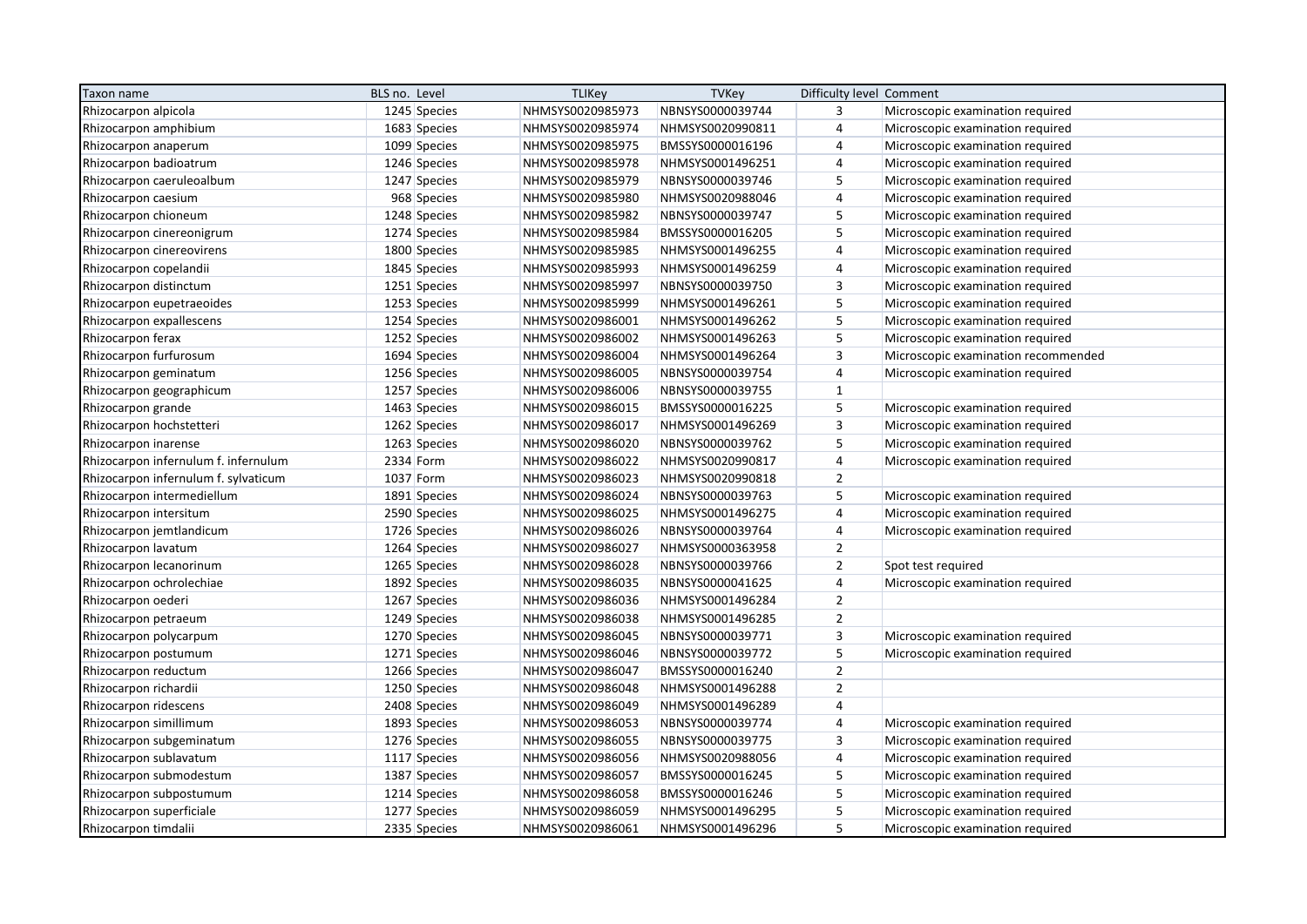| Taxon name                        | BLS no. Level | <b>TLIKey</b>    | <b>TVKey</b>     | Difficulty level Comment |                                     |
|-----------------------------------|---------------|------------------|------------------|--------------------------|-------------------------------------|
| Rhizocarpon umbilicatum           | 1279 Species  | NHMSYS0020986066 | NBNSYS0000039777 | 3                        | Microscopic examination required    |
| Rhizocarpon viridiatrum           | 1280 Species  | NHMSYS0020986067 | NHMSYS0001496298 | $\overline{3}$           |                                     |
| Rhymbocarpus cruciatus            | 2205 Species  | NHMSYS0020986070 | NHMSYS0001496436 | $\overline{3}$           | Microscopic examination recommended |
| Rhymbocarpus ericetorum           | 2066 Species  | NHMSYS0020986071 | NHMSYS0020990824 | $\overline{4}$           | Microscopic examination required    |
| Rhymbocarpus neglectus            | 2106 Species  | NHMSYS0020986073 | NHMSYS0001496437 | $\overline{4}$           | Microscopic examination required    |
| Rhymbocarpus pubescens            | 2302 Species  | NHMSYS0020986074 | NHMSYS0001496438 | $\overline{4}$           | Microscopic examination required    |
| Rimularia badioatra               | 733 Species   | NHMSYS0020986081 | NBNSYS0000018845 | $\overline{3}$           |                                     |
| Rimularia furvella                | 722 Species   | NHMSYS0020986082 | NBNSYS0000018667 | $\overline{3}$           |                                     |
| Rimularia fuscosora               | 1894 Species  | NHMSYS0020986083 | NBNSYS0000039779 | 5                        |                                     |
| Rimularia globulosa               | 1992 Species  | NHMSYS0020986084 | NHMSYS0000363993 | $\overline{4}$           | Microscopic examination required    |
| Rimularia gyrizans                | 725 Species   | NHMSYS0020986085 | NBNSYS0000155984 | $\overline{\mathbf{3}}$  | Microscopic examination required    |
| Rimularia insularis               | 736 Species   | NHMSYS0020986086 | NBNSYS0000018680 | $\overline{2}$           |                                     |
| Rimularia intercedens             | 1633 Species  | NHMSYS0020986087 | BMSSYS0000016407 | $\overline{2}$           |                                     |
| Rimularia limborina               | 741 Species   | NHMSYS0020986088 | NBNSYS0000018685 | $\overline{2}$           |                                     |
| Rimularia mullensis               | 752 Species   | NHMSYS0020986089 | BMSSYS0000016408 | $\overline{3}$           | Microscopic examination required    |
| Rimularia sphacelata              | 1895 Species  | NHMSYS0020986090 | NBNSYS0000041626 | 4                        | Microscopic examination required    |
| Rinodina aspersa                  | 201 Species   | NHMSYS0020986092 | NBNSYS0000018269 | $\mathsf 3$              | Spot test required                  |
| Rinodina atrocinerea              | 1281 Species  | NHMSYS0020986093 | NHMSYS0000364001 | $\overline{2}$           | Spot test required                  |
| Rinodina beccariana               | 1299 Species  | NHMSYS0020986094 | BMSSYS0000016413 | 4                        | Microscopic examination required    |
| Rinodina biloculata               | 1282 Species  | NHMSYS0020986096 | NBNSYS0000018997 | 4                        | Microscopic examination required    |
| Rinodina bischoffii               | 1283 Species  | NHMSYS0020986097 | NHMSYS0001496484 | 3                        | Microscopic examination required    |
| Rinodina calcarea                 | 1801 Species  | NHMSYS0020986099 | NBNSYS0000018999 | 3                        | Microscopic examination required    |
| Rinodina colobinoides             | 1928 Species  | NHMSYS0020986102 | NBNSYS0000162239 | $\overline{\mathbf{3}}$  | Microscopic examination required    |
| Rinodina confragosa               | 1285 Species  | NHMSYS0020986103 | NBNSYS0000019001 | $\overline{\mathbf{3}}$  | Microscopic examination required    |
| Rinodina conradii                 | 1286 Species  | NHMSYS0020986106 | NBNSYS0000019002 | $\overline{3}$           | Microscopic examination required    |
| Rinodina degeliana                | 1215 Species  | NHMSYS0020986108 | BMSSYS0000016417 | $\overline{4}$           | Microscopic examination required    |
| Rinodina efflorescens             | 1287 Species  | NHMSYS0020986111 | NBNSYS0000019003 | $\overline{2}$           | Spot test required                  |
| Rinodina ericina                  | 1922 Species  | NHMSYS0020986112 | NHMSYS0001496490 | 5                        | Microscopic examination required    |
| Rinodina fimbriata                | 1443 Species  | NHMSYS0020986115 | BMSSYS0000016421 | $\overline{3}$           | Microscopic examination required    |
| Rinodina flavosoralifera          | 1914 Species  | NHMSYS0020986116 | BMSSYS0000016422 | 4                        | Spot test required                  |
| Rinodina griseosoralifera         | 1638 Species  | NHMSYS0020986120 | NBNSYS0000039780 | $\overline{2}$           |                                     |
| Rinodina immersa                  | 1802 Species  | NHMSYS0020986121 | NHMSYS0020990828 | $\overline{3}$           | Microscopic examination required    |
| Rinodina insularis                | 2462 Species  | NHMSYS0020986122 | NHMSYS0020039057 | $\overline{3}$           | Microscopic examination required    |
| Rinodina intermedia               | 2565 Species  | NHMSYS0020986123 | BMSSYS0000016424 | 4                        | Microscopic examination required    |
| Rinodina interpolata              | 1290 Species  | NHMSYS0020986124 | NBNSYS0000019007 | 3                        | Microscopic examination required    |
| Rinodina isidioides               | 1291 Species  | NHMSYS0020986125 | NBNSYS0000019008 | $\overline{3}$           |                                     |
| Rinodina laevigata                | 2325 Species  | NHMSYS0020986126 | NHMSYS0001496495 | 5                        | Microscopic examination required    |
| Rinodina luridescens              | 1293 Species  | NHMSYS0020986128 | NBNSYS0000019010 | $\overline{\mathbf{3}}$  | Spot test required                  |
| Rinodina milvina                  | 1803 Species  | NHMSYS0020986130 | NHMSYS0001496498 | 5                        | Microscopic examination required    |
| Rinodina mniaraea var. cinnamomea | 1804 Variety  | NHMSYS0020986132 | BMSSYS0000016426 | 5                        | Microscopic examination required    |
| Rinodina mniaraea var. mniaraeiza | 1998 Variety  | NHMSYS0020986133 | BMSSYS0000016428 | 5                        | Microscopic examination required    |
| Rinodina occulta                  | 1294 Species  | NHMSYS0020986134 | NHMSYS0001496501 | $\overline{3}$           | Microscopic examination required    |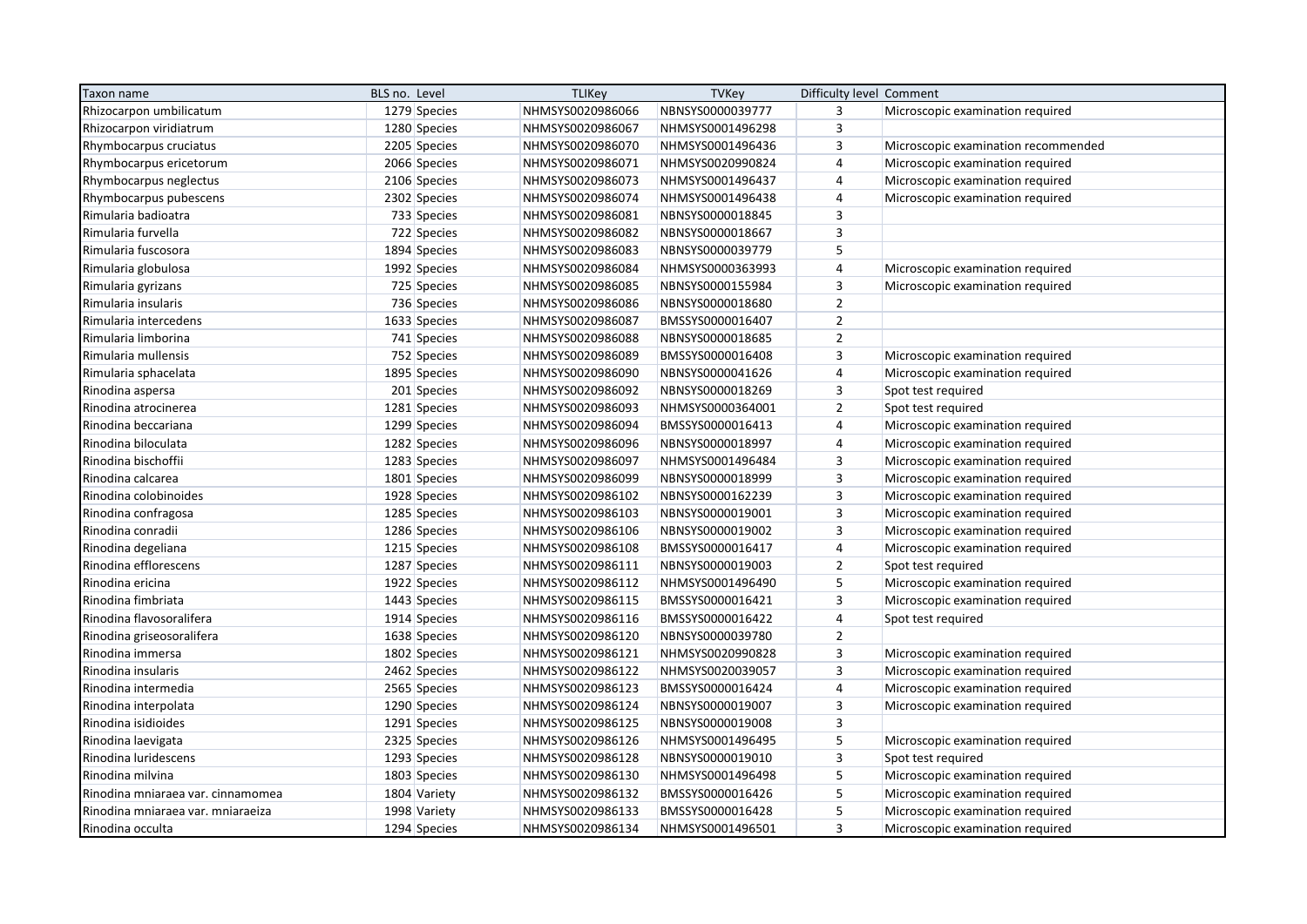| Taxon name                             | BLS no. Level | <b>TLIKey</b>    | <b>TVKey</b>     | Difficulty level Comment |                                                  |
|----------------------------------------|---------------|------------------|------------------|--------------------------|--------------------------------------------------|
| Rinodina oleae                         | 1289 Species  | NHMSYS0020986135 | NHMSYS0001496502 | $\overline{2}$           | Microscopic examination recommended              |
| Rinodina orculariopsis                 | 1727 Species  | NHMSYS0020986136 | NHMSYS0001496503 | 3                        | Microscopic examination required                 |
| Rinodina oxydata                       | 1295 Species  | NHMSYS0020986137 | NBNSYS0000019013 | 3                        | Microscopic examination required                 |
| Rinodina parasitica                    | 1846 Species  | NHMSYS0020986138 | NBNSYS0000039783 | 5                        | Microscopic examination required                 |
| Rinodina pityrea                       | 1932 Species  | NHMSYS0020986139 | BMSSYS0000016429 | 3                        | Microscopic examination required                 |
| Rinodina pyrina                        | 1296 Species  | NHMSYS0020986140 | NBNSYS0000019014 | 4                        | Microscopic examination required                 |
| Rinodina roboris var. armeriicola      | 1962 Variety  | NHMSYS0020986142 | NBNSYS0000041627 | 3                        | Microscopic examination required                 |
| Rinodina roboris var. roboris          | 1297 Variety  | NHMSYS0020986143 | BMSSYS0000016431 | $\overline{2}$           |                                                  |
| Rinodina sophodes                      | 1298 Species  | NHMSYS0020986145 | NHMSYS0001496506 | $\mathbf 2$              | Microscopic examination recommended              |
| Rinodina teichophila                   | 1300 Species  | NHMSYS0020986150 | NBNSYS0000019018 | $\overline{2}$           | Microscopic examination recommended              |
| Roccella fuciformis                    | 1301 Species  | NHMSYS0020986156 | NBNSYS0000019239 | $\mathbf{1}$             |                                                  |
| Roccella phycopsis                     | 1302 Species  | NHMSYS0020986158 | NHMSYS0000364044 | $\mathbf{1}$             |                                                  |
| Roccellographa circumscripta           | 1319 Species  | NHMSYS0020986160 | NHMSYS0020990830 | $\mathbf 2$              |                                                  |
| Roccellographa sorediata               | 2439 Species  | NHMSYS0020986161 | NHMSYS0020990831 | $\mathbf 2$              | Spot test required                               |
| Romjularia lurida                      | 1202 Species  | NHMSYS0020986165 | NHMSYS0020536053 | $\overline{2}$           |                                                  |
| Ropalospora hibernica                  | 1755 Species  | NHMSYS0020986167 | NHMSYS0001496545 | 5                        | Microscopic examination required                 |
| Ropalospora lugubris f. lugubris       | 522 Form      | NHMSYS0020986169 | NHMSYS0020990832 | $\overline{3}$           | Microscopic examination required                 |
| Ropalospora lugubris f. sorediata      | 293 Form      | NHMSYS0020986170 | NHMSYS0020990833 | 4                        | TLC recommended                                  |
| Ropalospora viridis                    | 1624 Species  | NHMSYS0020986171 | BMSSYS0000016450 | $\overline{3}$           | TLC recommended                                  |
| Roselliniella atlantica                | 2186 Species  | NHMSYS0020986173 | BMSSYS0000016467 | $\overline{3}$           | Microscopic examination required                 |
| Roselliniella cladoniae                | 2187 Species  | NHMSYS0020986174 | NBNSYS0000020195 | 3                        | Microscopic examination required                 |
| Roselliniella microthelia              | 2306 Species  | NHMSYS0020986175 | NHMSYS0001496570 | $\overline{3}$           | Microscopic examination required                 |
| Roselliniella nephromatis              | 2189 Species  | NHMSYS0020986176 | NBNSYS0000020197 | $\overline{3}$           | Microscopic examination required                 |
| Roselliniopsis gelidaria               | 2188 Species  | NHMSYS0020986178 | BMSSYS0000016469 | $\overline{3}$           | Microscopic examination required                 |
| Roselliniopsis tartaricola             | 2190 Species  | NHMSYS0020986179 | NHMSYS0020990834 | 3                        | Microscopic examination required                 |
| Roselliniopsis ventosa                 | 2493 Species  | NHMSYS0020986180 | NHMSYS0020536055 | $\overline{4}$           | Microscopic examination required                 |
| Rosellinula haplospora                 | 2333 Species  | NHMSYS0020986182 | NHMSYS0020990835 | $\mathsf 3$              | Microscopic examination required                 |
| Sagediopsis aquatica                   | 2191 Species  | NHMSYS0020986195 | BMSSYS0000016641 | $\overline{\mathbf{3}}$  | Microscopic examination required                 |
| Sagediopsis barbara                    | 2192 Species  | NHMSYS0020986196 | BMSSYS0000016642 | 3                        | Microscopic examination required                 |
| Sagediopsis campsteriana               | 2193 Species  | NHMSYS0020986197 | BMSSYS0000016643 | $\overline{4}$           | Microscopic examination required                 |
| Sagediopsis lomnitzensis               | 2013 Species  | NHMSYS0020986198 | NHMSYS0001497031 | $\mathsf 3$              | Microscopic examination required                 |
| Sagiolechia protuberans                | 1677 Species  | NHMSYS0020986201 | NBNSYS0000016949 | $\overline{\mathbf{3}}$  |                                                  |
| Sarcogyne clavus                       | 1304 Species  | NHMSYS0020986205 | NBNSYS0000019020 | $\overline{3}$           |                                                  |
| Sarcogyne privigna                     | 1305 Species  | NHMSYS0020986206 | NBNSYS0000019021 | $\overline{3}$           | Microscopic examination recommended              |
| Sarcogyne regularis                    | 1306 Species  | NHMSYS0020986208 | NHMSYS0001497067 | $\mathbf 2$              | Microscopic examination recommended if epruinose |
| Sarcopyrenia beckhausiana              | 1985 Species  | NHMSYS0020986211 | NHMSYS0001497073 | $\overline{4}$           | Microscopic examination required                 |
| Sarcopyrenia cylindrospora             | 1847 Species  | NHMSYS0020986212 | NBNSYS0000041628 | $\overline{4}$           | Microscopic examination required                 |
| Sarcopyrenia gibba var. geisleri       | 1307 Variety  | NHMSYS0020986215 | NHMSYS0020990845 | $\overline{2}$           | Microscopic examination recommended              |
| Sarcosagium campestre var. campestre   | 1308 Variety  | NHMSYS0020986218 | NHMSYS0001497076 | 3                        | Microscopic examination required                 |
| Sarcosagium campestre var. macrosporum | 1309 Variety  | NHMSYS0020986219 | NBNSYS0000019024 | 3                        | Microscopic examination required                 |
| Schadonia fecunda                      | 1310 Species  | NHMSYS0020986222 | NHMSYS0001497115 | 4                        | Microscopic examination required                 |
| Schaereria cinereorufa                 | 1311 Species  | NHMSYS0020986224 | NHMSYS0001497117 | $\overline{2}$           |                                                  |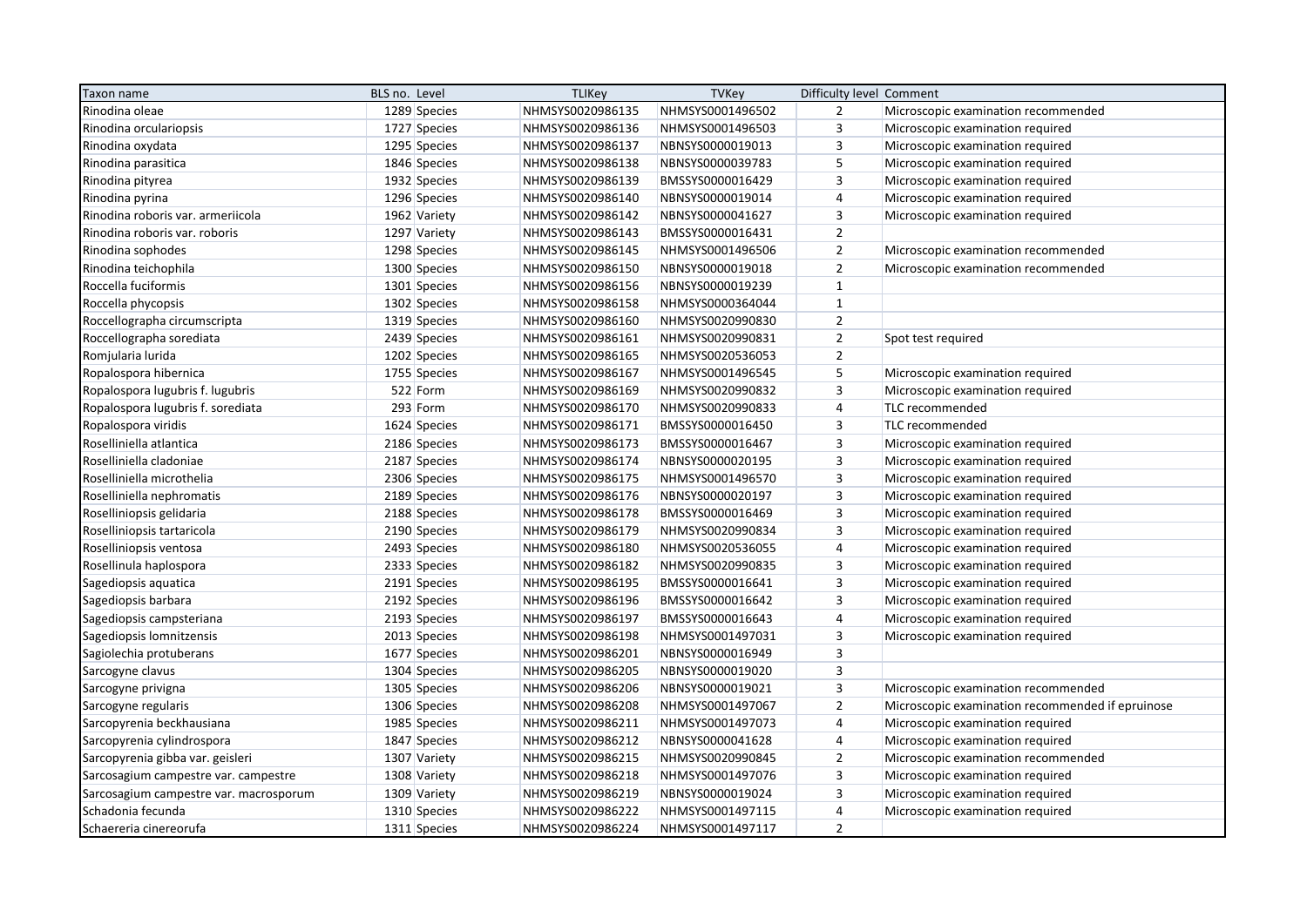| Taxon name                                | BLS no. Level |              | <b>TLIKey</b>    | <b>TVKey</b>     | Difficulty level Comment |                                     |
|-------------------------------------------|---------------|--------------|------------------|------------------|--------------------------|-------------------------------------|
| Schaereria corticola                      |               | 1897 Species | NHMSYS0020986225 | NBNSYS0000039785 | 4                        | Spot test required                  |
| Schaereria fuscocinerea var. fuscocinerea |               | 1313 Variety | NHMSYS0020986228 | NHMSYS0001497118 | $\overline{2}$           |                                     |
| Schaereria fuscocinerea var. sorediata    |               | 1898 Variety | NHMSYS0020986229 | NHMSYS0000841049 | 3                        |                                     |
| Schismatomma cretaceum                    |               | 1318 Species | NHMSYS0020986235 | NBNSYS0000019242 | $\mathbf 2$              | Spot test required                  |
| Schismatomma decolorans                   |               | 1315 Species | NHMSYS0020986236 | NHMSYS0000364082 | $\overline{2}$           |                                     |
| Schismatomma graphidioides                |               | 1316 Species | NHMSYS0020986237 | NBNSYS0000019244 | $\mathsf 3$              | Microscopic examination recommended |
| Schismatomma niveum                       |               | 1317 Species | NHMSYS0020986238 | NHMSYS0001497129 | $\overline{2}$           | Spot test required                  |
| Schismatomma quercicola                   |               | 1585 Species | NHMSYS0020986242 | NHMSYS0001497133 | $\overline{2}$           | Spot test required                  |
| Schismatomma umbrinum                     |               | 607 Species  | NHMSYS0020986243 | NBNSYS0000019196 | $\mathbf 2$              |                                     |
| Sclerococcum griseisporodochium           |               | 2480 Species | NHMSYS0020986248 | NHMSYS0020327885 | 3                        | Microscopic examination recommended |
| Sclerococcum montagnei                    |               | 2194 Species | NHMSYS0020986249 | BMSSYS0000016725 | $\sqrt{4}$               | Microscopic examination required    |
| Sclerococcum simplex                      |               | 2195 Species | NHMSYS0020986252 | BMSSYS0000016727 | 5                        | Microscopic examination required    |
| Sclerococcum sphaerale                    |               | 1848 Species | NHMSYS0020986253 | NHMSYS0000364091 | $\overline{2}$           |                                     |
| Sclerococcum tephromelarum                |               | 2586 Species | NHMSYS0020986254 | NHMSYS0020990851 | 3                        | Microscopic examination recommended |
| Sclerophora farinacea                     |               | 2366 Species | NHMSYS0020986256 | NHMSYS0000364092 | 5                        | Microscopic examination required    |
| Sclerophora pallida                       |               | 468 Species  | NHMSYS0020986258 | NHMSYS0001497251 | $\mathsf 3$              | Microscopic examination required    |
| Sclerophora peronella                     |               | 469 Species  | NHMSYS0020986259 | NBNSYS0000015566 | 3                        | Microscopic examination required    |
| Scoliciosporum chlorococcum               |               | 1320 Species | NHMSYS0020986267 | NHMSYS0001497325 | 3                        | Microscopic examination required    |
| Scoliciosporum curvatum                   |               | 1358 Species | NHMSYS0020986269 | NHMSYS0001497327 | $\overline{2}$           | Microscopic examination recommended |
| Scoliciosporum intrusum                   |               | 878 Species  | NHMSYS0020986270 | NHMSYS0020039358 | 3                        | Microscopic examination required    |
| Scoliciosporum pruinosum                  |               | 1321 Species | NHMSYS0020986271 | NHMSYS0001497329 | $\overline{2}$           | Microscopic examination recommended |
| Scoliciosporum sarothamni                 |               | 1805 Species | NHMSYS0020986272 | NHMSYS0001497330 | 3                        | Microscopic examination required    |
| Scoliciosporum umbrinum                   |               | 1322 Species | NHMSYS0020986273 | BMSSYS0000016782 | $\overline{2}$           |                                     |
| Scutula aggregata                         |               | 2196 Species | NHMSYS0020986277 | BMSSYS0000016840 | $\sqrt{4}$               | Microscopic examination required    |
| Scutula dedicata                          |               | 2394 Species | NHMSYS0020986279 | NHMSYS0001497378 | $\sqrt{4}$               | Microscopic examination required    |
| Scutula epiblastematica                   |               | 2198 Species | NHMSYS0020986280 | NBNSYS0000019037 | 3                        | Microscopic examination required    |
| Scutula epicladonia                       |               | 2199 Species | NHMSYS0020986281 | NHMSYS0001497379 | 5                        | Microscopic examination required    |
| Scutula miliaris                          |               | 2201 Species | NHMSYS0020986285 | NHMSYS0000364107 | $\overline{4}$           | Microscopic examination required    |
| Scutula tuberculosa                       |               | 2202 Species | NHMSYS0020986288 | NHMSYS0020536117 | 3                        | Microscopic examination required    |
| Siphula ceratites                         |               | 1323 Species | NHMSYS0020986312 | NBNSYS0000019041 | $\overline{2}$           |                                     |
| Skyttea buelliae                          |               | 2204 Species | NHMSYS0020986316 | NBNSYS0000019286 | $\mathsf 3$              | Microscopic examination required    |
| Skyttea caesii                            |               | 2207 Species | NHMSYS0020986317 | NHMSYS0001497621 | $\mathsf 3$              | Microscopic examination required    |
| Skyttea elachistophora                    |               | 2206 Species | NHMSYS0020986319 | NHMSYS0001497622 | 5                        | Microscopic examination required    |
| Skyttea gregaria                          |               | 2208 Species | NHMSYS0020986321 | NBNSYS0000019290 | $\mathbf 2$              |                                     |
| Skyttea lecanorae                         |               | 2301 Species | NHMSYS0020986322 | NHMSYS0001497623 | $\mathsf 3$              | Microscopic examination required    |
| Skyttea nitschkei                         |               | 1342 Species | NHMSYS0020986324 | NHMSYS0001497625 | $\overline{2}$           |                                     |
| Skyttea pyrenulae                         |               | 2300 Species | NHMSYS0020986325 | NHMSYS0001497626 | $\overline{2}$           |                                     |
| Skyttea spinosa                           |               | 2209 Species | NHMSYS0020986327 | NHMSYS0001497627 | 5                        | Microscopic examination required    |
| Skyttea tephromelarum                     |               | 2210 Species | NHMSYS0020986328 | BMSSYS0000017191 | 3                        | Microscopic examination required    |
| Skyttea viridis                           |               | 2211 Species | NHMSYS0020986330 | NHMSYS0001497628 | 5                        | Microscopic examination required    |
| Skyttella mulleri                         |               | 2212 Species | NHMSYS0020986332 | BMSSYS0000017193 | $\sqrt{4}$               | Microscopic examination required    |
| Solenopsora candicans                     |               | 1324 Species | NHMSYS0020986335 | NHMSYS0001497667 | $\mathbf{1}$             |                                     |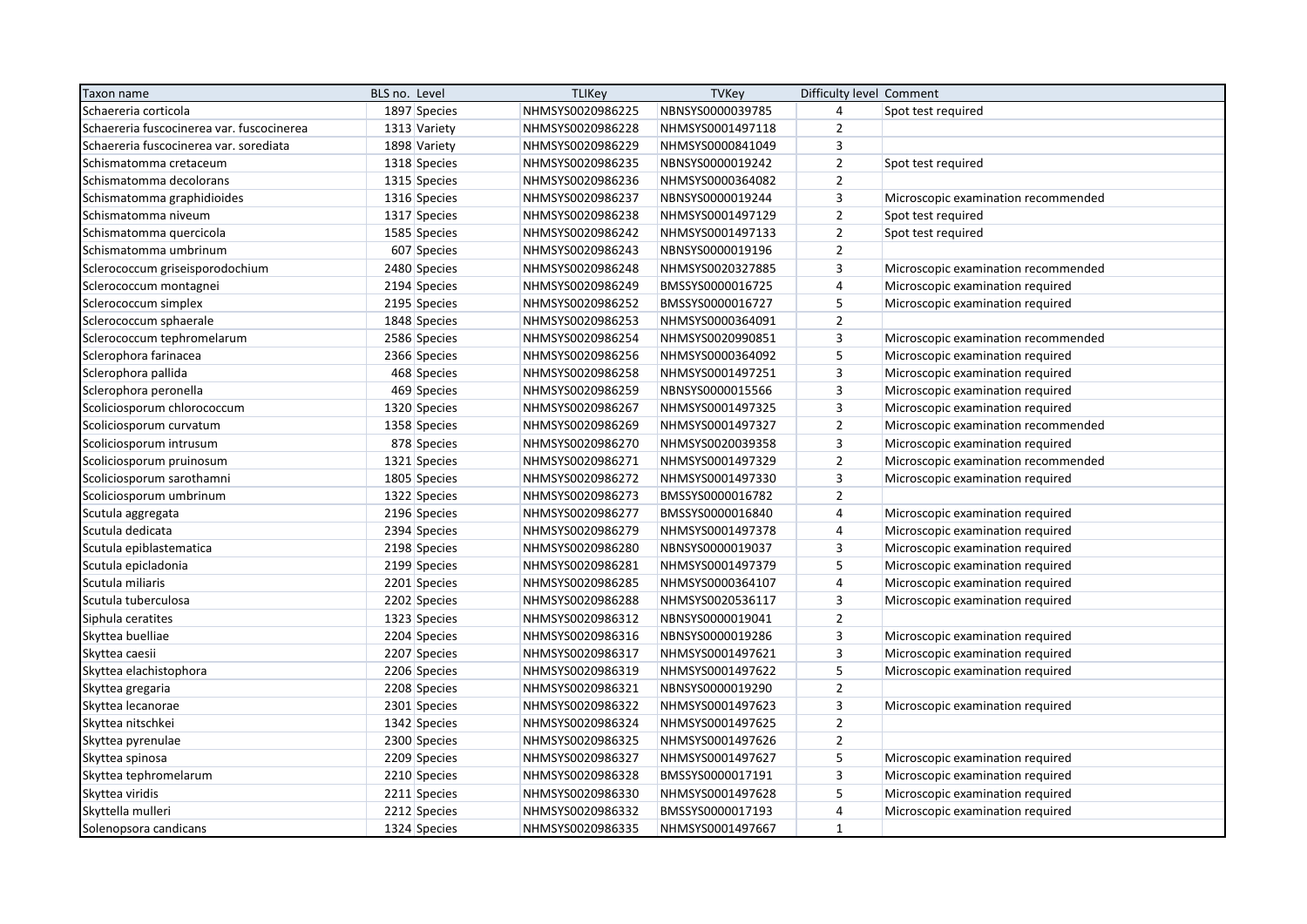| Taxon name                       | BLS no. Level | <b>TLIKey</b>    | <b>TVKey</b>     | Difficulty level Comment |                                  |
|----------------------------------|---------------|------------------|------------------|--------------------------|----------------------------------|
| Solenopsora holophaea            | 1325 Species  | NHMSYS0020986336 | NHMSYS0001497669 | $\overline{2}$           |                                  |
| Solenopsora liparina             | 1678 Species  | NHMSYS0020986338 | NBNSYS0000039787 | $\overline{4}$           |                                  |
| Solenopsora vulturiensis         | 1326 Species  | NHMSYS0020986339 | NHMSYS0001497670 | $\overline{2}$           |                                  |
| Solorina bispora var. bispora    | 1327 Variety  | NHMSYS0020986343 | NHMSYS0001497673 | $\overline{\mathbf{3}}$  | Microscopic examination required |
| Solorina bispora var. macrospora | 1328 Variety  | NHMSYS0020986344 | NHMSYS0001497674 | $\overline{3}$           | Microscopic examination required |
| Solorina bispora var. monospora  | 1899 Variety  | NHMSYS0020986345 | NBNSYS0000019357 | $\overline{3}$           | Microscopic examination required |
| Solorina crocea                  | 1329 Species  | NHMSYS0020986346 | NBNSYS0000019358 | $\mathbf{1}$             |                                  |
| Solorina saccata                 | 1330 Species  | NHMSYS0020986348 | NBNSYS0000019359 | $\mathbf 1$              |                                  |
| Solorina spongiosa               | 1331 Species  | NHMSYS0020986349 | NBNSYS0000019360 | $\mathbf{1}$             |                                  |
| Sphaerellothecium araneosum      | 2213 Species  | NHMSYS0020986356 | BMSSYS0000017283 | $\overline{\mathbf{3}}$  | Microscopic examination required |
| Sphaerellothecium cladoniae      | 2457 Species  | NHMSYS0020986358 | NHMSYS0020102985 | 3                        | Microscopic examination required |
| Sphaerellothecium minutum        | 2214 Species  | NHMSYS0020986359 | BMSSYS0000017284 | 4                        | Microscopic examination required |
| Sphaerellothecium parietinarium  | 2058 Species  | NHMSYS0020986360 | NHMSYS0020102986 | $\mathsf 3$              | Microscopic examination required |
| Sphaerellothecium propinquellum  | 2215 Species  | NHMSYS0020986361 | BMSSYS0000017285 | $\overline{3}$           | Microscopic examination required |
| Sphaerophorus fragilis           | 1332 Species  | NHMSYS0020986378 | NBNSYS0000015579 | $\overline{2}$           |                                  |
| Sphaerophorus globosus           | 1333 Species  | NHMSYS0020986379 | NBNSYS0000015580 | $\mathbf{1}$             |                                  |
| Sphaerulina dolichotera          | 2216 Species  | NHMSYS0020986385 | NBNSYS0000016584 | 5                        | Microscopic examination required |
| Sphaerulina dubiella             | 2217 Species  | NHMSYS0020986386 | NHMSYS0001498622 | 5                        | Microscopic examination required |
| Sphinctrina anglica              | 1957 Species  | NHMSYS0020986389 | NBNSYS0000015582 | $\overline{3}$           | Microscopic examination required |
| Sphinctrina leucopoda            | 1958 Species  | NHMSYS0020986392 | NBNSYS0000015583 | 5                        | Microscopic examination required |
| Sphinctrina tubiformis           | 1959 Species  | NHMSYS0020986399 | NBNSYS0000015584 | 4                        | Microscopic examination required |
| Sphinctrina turbinata            | 1261 Species  | NHMSYS0020986400 | NBNSYS0000015585 | $\overline{2}$           |                                  |
| Spiloma auratum                  | 2546 Species  | NHMSYS0020986403 | NHMSYS0020990876 | $\overline{\mathbf{3}}$  |                                  |
| Spilonema paradoxum              | 1335 Species  | NHMSYS0020986416 | NBNSYS0000019045 | 5                        | Microscopic examination required |
| Spilonema revertens              | 1336 Species  | NHMSYS0020986417 | NBNSYS0000019046 | 5                        | Microscopic examination required |
| Spirographa fusisporella         | 2218 Species  | NHMSYS0020986419 | NHMSYS0001498687 | $\overline{3}$           | Microscopic examination required |
| Spirographa vinosa               | 2219 Species  | NHMSYS0020986420 | BMSSYS0000017634 | 5                        | Microscopic examination required |
| Sporastatia polyspora            | 1806 Species  | NHMSYS0020986423 | NBNSYS0000019047 | 4                        | Microscopic examination required |
| Sporastatia testudinea           | 1807 Species  | NHMSYS0020986424 | NHMSYS0001498717 | $\overline{4}$           | Microscopic examination required |
| Squamarina cartilaginea          | 1337 Species  | NHMSYS0020986461 | NHMSYS0001498818 | $\mathbf{1}$             |                                  |
| Squamarina lentigera             | 1339 Species  | NHMSYS0020986465 | NBNSYS0000019050 | $\overline{4}$           |                                  |
| Staurothele arctica              | 1808 Species  | NHMSYS0020986468 | NBNSYS0000039835 | 5                        | Microscopic examination required |
| Staurothele areolata             | 1679 Species  | NHMSYS0020986469 | NBNSYS0000020639 | 5                        | Microscopic examination required |
| Staurothele bacilligera          | 1340 Species  | NHMSYS0020986470 | NBNSYS0000020636 | 4                        | Microscopic examination required |
| Staurothele caesia               | 1341 Species  | NHMSYS0020986471 | NBNSYS0000020637 | 3                        | Microscopic examination required |
| Staurothele fissa                | 1343 Species  | NHMSYS0020986476 | NBNSYS0000020640 | $\overline{3}$           | Microscopic examination required |
| Staurothele frustulenta          | 1981 Species  | NHMSYS0020986477 | BMSSYS0000017888 | 4                        | Microscopic examination required |
| Staurothele geoica               | 1728 Species  | NHMSYS0020986478 | NHMSYS0001498851 | 5                        | Microscopic examination required |
| Staurothele guestphalica         | 1617 Species  | NHMSYS0020986479 | NHMSYS0001498852 | $\overline{3}$           | Microscopic examination required |
| Staurothele hymenogonia          | 1344 Species  | NHMSYS0020986480 | NHMSYS0001498853 | $\mathsf 3$              | Microscopic examination required |
| Staurothele rufa                 | 1345 Species  | NHMSYS0020986482 | NBNSYS0000020642 | 5                        | Microscopic examination required |
| Staurothele rugulosa             | 1346 Species  | NHMSYS0020986483 | NBNSYS0000020643 | 5                        | Microscopic examination required |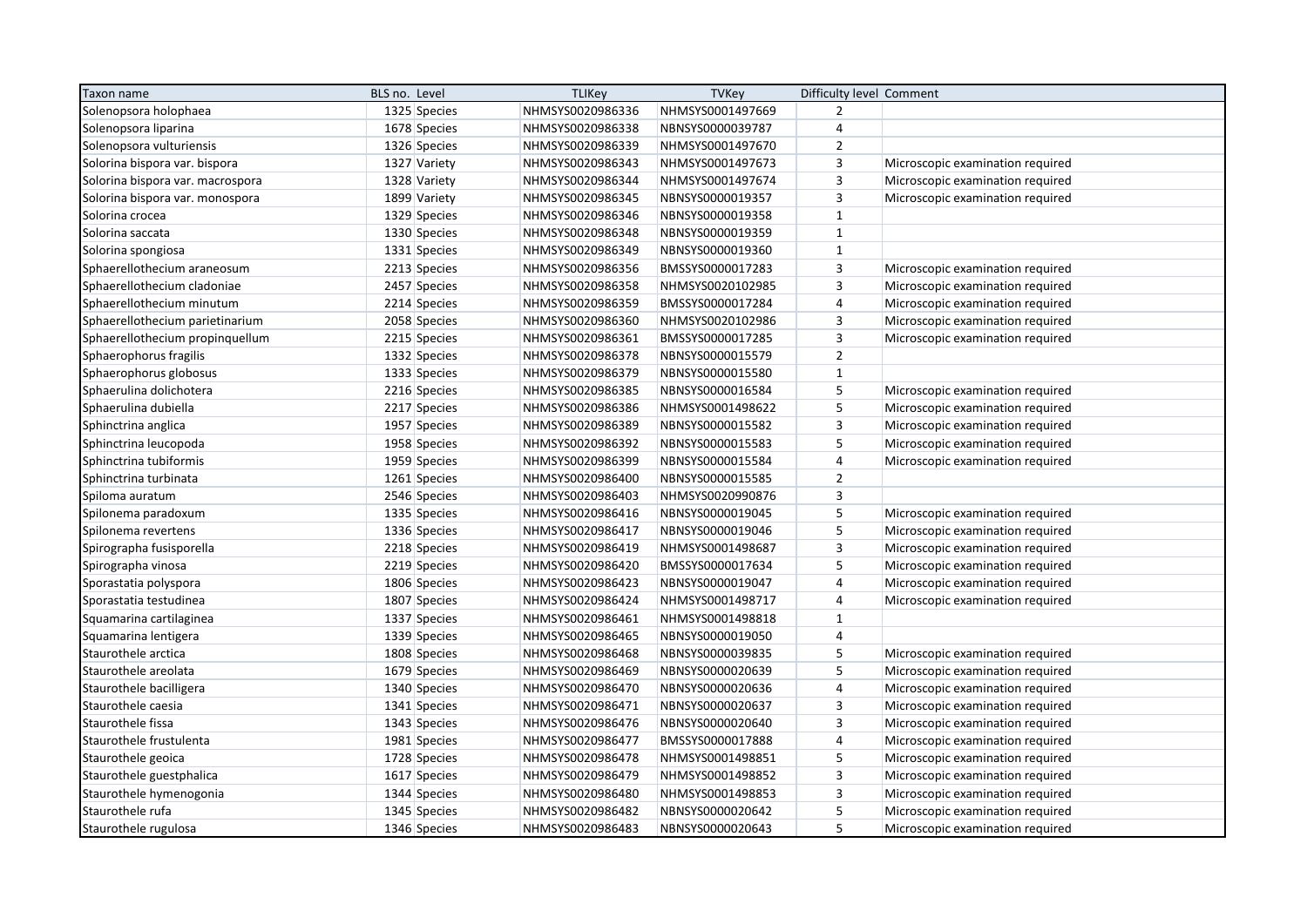| Taxon name                                      | BLS no. Level | <b>TLIKey</b>    | <b>TVKey</b>     | Difficulty level Comment |                                  |
|-------------------------------------------------|---------------|------------------|------------------|--------------------------|----------------------------------|
| Staurothele rupifraga                           | 1347 Species  | NHMSYS0020986484 | NHMSYS0001498854 | 3                        | Microscopic examination required |
| Staurothele succedens                           | 1348 Species  | NHMSYS0020986485 | NBNSYS0000020645 | 3                        | Microscopic examination required |
| Steinia geophana                                | 1349 Species  | NHMSYS0020986489 | NBNSYS0000019051 | $\overline{3}$           | Microscopic examination required |
| Stenocybe nitida                                | 1548 Species  | NHMSYS0020986496 | NHMSYS0001498918 | $1\,$                    |                                  |
| Stenocybe pullatula                             | 1563 Species  | NHMSYS0020986497 | BMSSYS0000017943 | $\mathbf{1}$             |                                  |
| Stenocybe septata                               | 1564 Species  | NHMSYS0020986498 | NHMSYS0001498919 | $\mathbf{1}$             | Difficulty 3 if not on Ilex      |
| Stereocaulon alpinum                            | 1350 Species  | NHMSYS0020986508 | NBNSYS0000019052 | 4                        | Microscopic examination required |
| Stereocaulon condensatum                        | 1351 Species  | NHMSYS0020986510 | NBNSYS0000019054 | $\overline{3}$           |                                  |
| Stereocaulon cumulatum                          | 1419 Species  | NHMSYS0020986513 | NHMSYS0000364187 | 5                        | Microscopic examination required |
| Stereocaulon dactylophyllum var. dactylophyllum | 1352 Variety  | NHMSYS0020986515 | NHMSYS0001498942 | 3                        | Spot test required               |
| Stereocaulon dactylophyllum var. occidentale    | 1353 Variety  | NHMSYS0020986516 | NBNSYS0000019056 | $\mathsf 3$              | Spot test required               |
| Stereocaulon delisei                            | 1354 Species  | NHMSYS0020986517 | NBNSYS0000019057 | $\overline{3}$           | Spot test required               |
| Stereocaulon evolutum                           | 1355 Species  | NHMSYS0020986520 | NBNSYS0000019058 | 3                        | Spot test required               |
| Stereocaulon glareosum                          | 1356 Species  | NHMSYS0020986522 | NBNSYS0000019059 | 3                        | Microscopic examination required |
| Stereocaulon leucophaeopsis                     | 1639 Species  | NHMSYS0020986523 | NBNSYS0000019094 | $\mathsf 3$              | Spot test required               |
| Stereocaulon nanodes                            | 1357 Species  | NHMSYS0020986525 | NBNSYS0000019060 | $\mathbf 2$              |                                  |
| Stereocaulon pileatum                           | 1359 Species  | NHMSYS0020986528 | NBNSYS0000019062 | $\overline{2}$           |                                  |
| Stereocaulon plicatile                          | 1269 Species  | NHMSYS0020986530 | BMSSYS0000017964 | $\overline{4}$           | Microscopic examination required |
| Stereocaulon saxatile                           | 1360 Species  | NHMSYS0020986531 | NBNSYS0000019063 | $\overline{3}$           | Microscopic examination required |
| Stereocaulon spathuliferum                      | 1361 Species  | NHMSYS0020986532 | NBNSYS0000019064 | $\overline{4}$           |                                  |
| Stereocaulon symphycheilum                      | 1680 Species  | NHMSYS0020986533 | NBNSYS0000019065 | $\overline{4}$           | Spot test required               |
| Stereocaulon tomentosum                         | 1362 Species  | NHMSYS0020986534 | NBNSYS0000019066 | 5                        |                                  |
| Stereocaulon tornense                           | 1681 Species  | NHMSYS0020986535 | NHMSYS0001498952 | $\mathsf 3$              | Spot test required               |
| Stereocaulon vesuvianum var. nodulosum          | 1364 Variety  | NHMSYS0020986539 | NBNSYS0000019068 | $\mathbf{1}$             |                                  |
| Stereocaulon vesuvianum var. symphycheileoides  | 1598 Variety  | NHMSYS0020986541 | NHMSYS0001498954 | $\overline{3}$           | Spot test required               |
| Stereocaulon vesuvianum var. vesuvianum         | 1363 Variety  | NHMSYS0020986542 | NHMSYS0001498955 | $\mathbf{1}$             |                                  |
| Sticta canariensis                              | 1365 Species  | NHMSYS0020986545 | NHMSYS0020988080 | 4                        | photo required                   |
| Sticta canariensis (combined)                   | 2281 Species  | NHMSYS0020986546 | NHMSYS0020991107 | $\overline{2}$           | photo required                   |
| Sticta canariensis (dufourii)                   | 1366 Species  | NHMSYS0020986547 | NHMSYS0020991108 | $\overline{2}$           |                                  |
| Sticta fuliginosa                               | 1367 Species  | NHMSYS0020986552 | NBNSYS0000019362 | $\mathbf{1}$             |                                  |
| Sticta limbata                                  | 1368 Species  | NHMSYS0020986557 | NBNSYS0000019363 | $\mathbf{1}$             |                                  |
| Sticta sylvatica                                | 1369 Species  | NHMSYS0020986563 | NBNSYS0000019364 | $\mathbf{1}$             |                                  |
| Stigmidium aggregatum                           | 2220 Species  | NHMSYS0020986581 | NHMSYS0001499088 | 5                        | Microscopic examination required |
| Stigmidium arthoniae                            | 2221 Species  | NHMSYS0020986583 | BMSSYS0000018060 | $\overline{\mathbf{3}}$  | Microscopic examination required |
| Stigmidium clauzadei                            | 2470 Species  | NHMSYS0020986584 | NHMSYS0020327888 | 4                        | Microscopic examination required |
| Stigmidium congestum                            | 2222 Species  | NHMSYS0020986585 | BMSSYS0000018061 | 3                        | Microscopic examination required |
| Stigmidium degelii                              | 2223 Species  | NHMSYS0020986586 | BMSSYS0000018062 | $\overline{2}$           |                                  |
| Stigmidium ephebes                              | 2225 Species  | NHMSYS0020986588 | NHMSYS0001499091 | 4                        | Microscopic examination required |
| Stigmidium epiramalina                          | 2224 Species  | NHMSYS0020986589 | BMSSYS0000018063 | 3                        | Microscopic examination required |
| Stigmidium eucline                              | 2606 Species  | NHMSYS0020986590 | NHMSYS0020991113 | $\overline{\mathbf{r}}$  | Microscopic examination required |
| Stigmidium fuscatae                             | 2226 Species  | NHMSYS0020986591 | BMSSYS0000018064 | 3                        | Microscopic examination required |
| Stigmidium gyrophorarum                         | 2057 Species  | NHMSYS0020986592 | NHMSYS0001499092 | $\overline{4}$           | Microscopic examination required |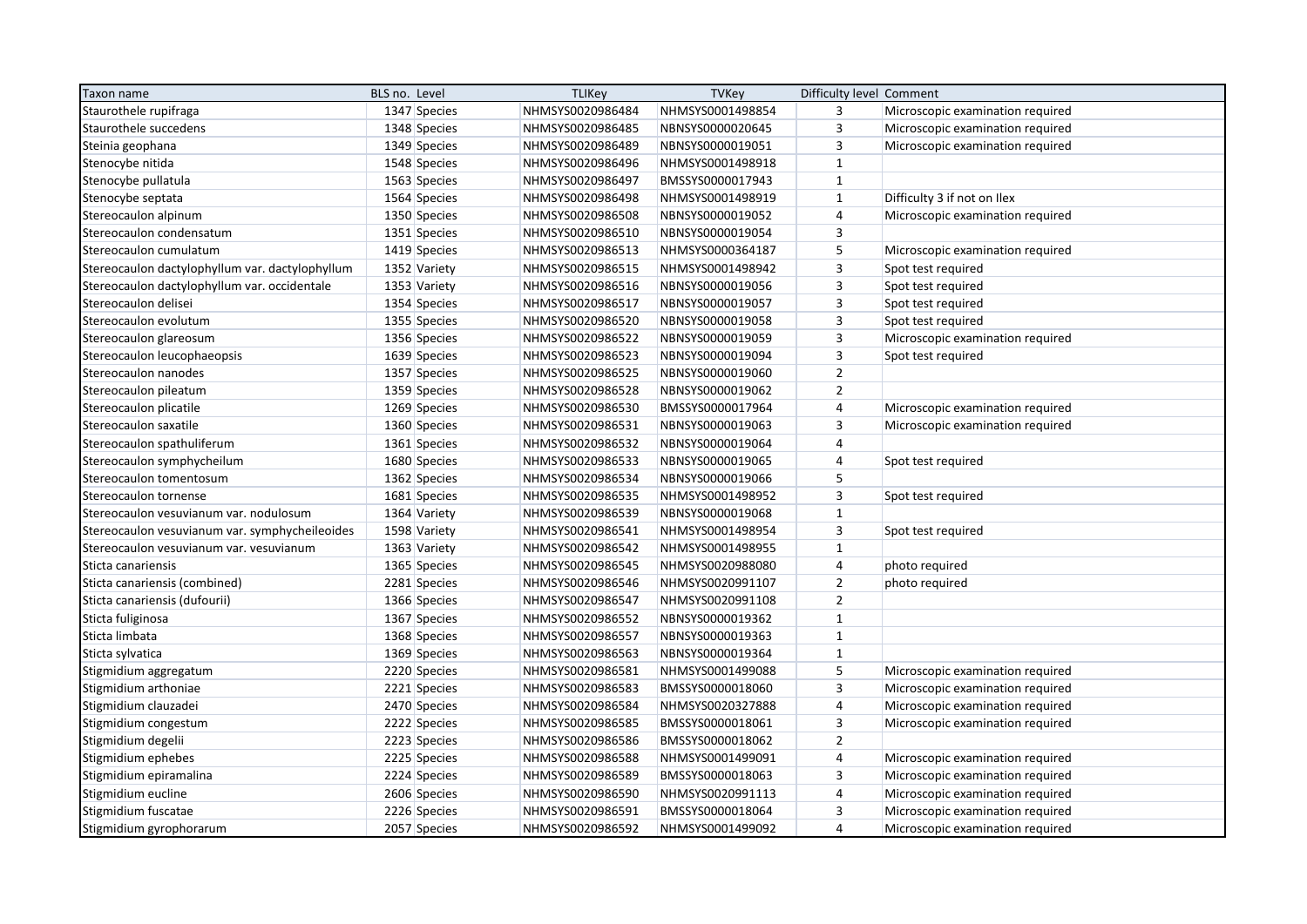| Taxon name                            | BLS no. Level | <b>TLIKey</b>    | <b>TVKey</b>     | Difficulty level Comment |                                     |
|---------------------------------------|---------------|------------------|------------------|--------------------------|-------------------------------------|
| Stigmidium hageniae                   | 2227 Species  | NHMSYS0020986593 | BMSSYS0000018065 | 3                        | Microscopic examination required    |
| Stigmidium lecidellae                 | 2308 Species  | NHMSYS0020986594 | NHMSYS0001499093 | $\overline{3}$           | Microscopic examination required    |
| Stigmidium leucophlebiae              | 2228 Species  | NHMSYS0020986595 | BMSSYS0000018066 | 4                        | Microscopic examination required    |
| Stigmidium marinum                    | 2229 Species  | NHMSYS0020986596 | NBNSYS0000016629 | $\overline{\mathbf{3}}$  | Microscopic examination required    |
| Stigmidium microspilum                | 1963 Species  | NHMSYS0020986597 | NHMSYS0001499094 | $\overline{2}$           |                                     |
| Stigmidium mitchellii                 | 2230 Species  | NHMSYS0020986598 | BMSSYS0000018067 | 4                        | Microscopic examination required    |
| Stigmidium mycobilimbiae              | 2231 Species  | NHMSYS0020986599 | BMSSYS0000018068 | 5                        | Microscopic examination required    |
| Stigmidium peltideae                  | 2232 Species  | NHMSYS0020986600 | NBNSYS0000016631 | $\overline{3}$           | Microscopic examination required    |
| Stigmidium pumilum                    | 2234 Species  | NHMSYS0020986601 | BMSSYS0000018069 | $\overline{\mathbf{r}}$  | Microscopic examination required    |
| Stigmidium punctillum                 | 2233 Species  | NHMSYS0020986602 | NHMSYS0001499095 | 4                        | Microscopic examination required    |
| Stigmidium rivulorum                  | 1986 Species  | NHMSYS0020986603 | BMSSYS0000018070 | 4                        | Microscopic examination required    |
| Stigmidium solorinarium               | 2235 Species  | NHMSYS0020986605 | BMSSYS0000018071 | $\mathsf 3$              | Microscopic examination required    |
| Stigmidium superpositum               | 2236 Species  | NHMSYS0020986606 | NHMSYS0001499096 | 5                        | Microscopic examination required    |
| Stigmidium tabacinae                  | 2237 Species  | NHMSYS0020986607 | BMSSYS0000018072 | 3                        | Microscopic examination required    |
| Stigmidium xanthoparmeliarum          | 2238 Species  | NHMSYS0020986608 | BMSSYS0000018073 | $\overline{4}$           | Microscopic examination required    |
| Strangospora deplanata                | 1809 Species  | NHMSYS0020986612 | NBNSYS0000039794 | 4                        | Microscopic examination required    |
| Strangospora microhaema               | 1371 Species  | NHMSYS0020986613 | NBNSYS0000019070 | $\overline{3}$           | Microscopic examination recommended |
| Strangospora moriformis               | 1372 Species  | NHMSYS0020986614 | NBNSYS0000019071 | $\overline{3}$           | Microscopic examination required    |
| Strangospora pinicola                 | 1374 Species  | NHMSYS0020986616 | NHMSYS0001499138 | $\overline{\mathbf{3}}$  | Microscopic examination required    |
| Strigula calcarea                     | 2605 Species  | NHMSYS0020986620 | NHMSYS0020991114 | 4                        | Microscopic examination required    |
| Strigula confusa                      | 2322 Species  | NHMSYS0020986621 | NHMSYS0020105983 | $\overline{3}$           | Microscopic examination required    |
| Strigula jamesii                      | 1375 Species  | NHMSYS0020986623 | NBNSYS0000019906 | $\overline{3}$           | Microscopic examination required    |
| Strigula muscicola                    | 2438 Species  | NHMSYS0020986625 | NHMSYS0020039060 | 5                        | Microscopic examination required    |
| Strigula phaea                        | 2392 Species  | NHMSYS0020986626 | NHMSYS0001499161 | $\overline{3}$           | Microscopic examination required    |
| Strigula stigmatella var. alpestris   | 1377 Variety  | NHMSYS0020986628 | NHMSYS0001499162 | $\mathsf 3$              | Microscopic examination required    |
| Strigula stigmatella var. stigmatella | 1376 Variety  | NHMSYS0020986630 | NHMSYS0001499163 | $\overline{4}$           | Microscopic examination required    |
| Strigula tagananae                    | 1919 Species  | NHMSYS0020986631 | BMSSYS0000018126 | 4                        | Microscopic examination required    |
| Strigula taylorii                     | 1378 Species  | NHMSYS0020986632 | NBNSYS0000019909 | $\overline{3}$           | Microscopic examination required    |
| Strigula thelopsidoides               | 1682 Species  | NHMSYS0020986633 | NHMSYS0001499164 | 4                        | Microscopic examination required    |
| Synalissa ramulosa                    | 1379 Species  | NHMSYS0020986641 | NHMSYS0020991120 | 4                        | Microscopic examination required    |
| Syncesia myrticola                    | 352 Species   | NHMSYS0020986645 | BMSSYS0000018213 | $\overline{3}$           | Microscopic examination recommended |
| Syzygospora bachmannii                | 2239 Species  | NHMSYS0020986659 | BMSSYS0000018235 | $\overline{2}$           |                                     |
| Syzygospora physciacearum             | 2240 Species  | NHMSYS0020986660 | BMSSYS0000018238 | $\mathbf{1}$             |                                     |
| Taeniolella beschiana                 | 2309 Species  | NHMSYS0020986662 | NHMSYS0001499336 | $\overline{4}$           | Microscopic examination required    |
| Taeniolella cladinicola               | 2525 Species  | NHMSYS0020986663 | NHMSYS0020991123 | 4                        | Microscopic examination required    |
| Taeniolella delicata                  | 2241 Species  | NHMSYS0020986664 | BMSSYS0000018244 | 4                        | Microscopic examination required    |
| Taeniolella phaeophysciae             | 2242 Species  | NHMSYS0020986665 | BMSSYS0000018246 | $\mathbf{1}$             |                                     |
| Taeniolella punctata                  | 2243 Species  | NHMSYS0020986666 | BMSSYS0000018249 | $\overline{4}$           | Microscopic examination required    |
| Taeniolella rolfii                    | 2327 Species  | NHMSYS0020986667 | NHMSYS0001499339 | 3                        |                                     |
| Taeniolina scripta                    | 2244 Species  | NHMSYS0020986670 | BMSSYS0000018255 | 4                        | Microscopic examination required    |
| Telogalla olivieri                    | 2068 Species  | NHMSYS0020986673 | NHMSYS0001499424 | $\overline{3}$           | Microscopic examination required    |
| Teloschistes chrysophthalmus          | 1380 Species  | NHMSYS0020986675 | NBNSYS0000020577 | 4                        | photo required                      |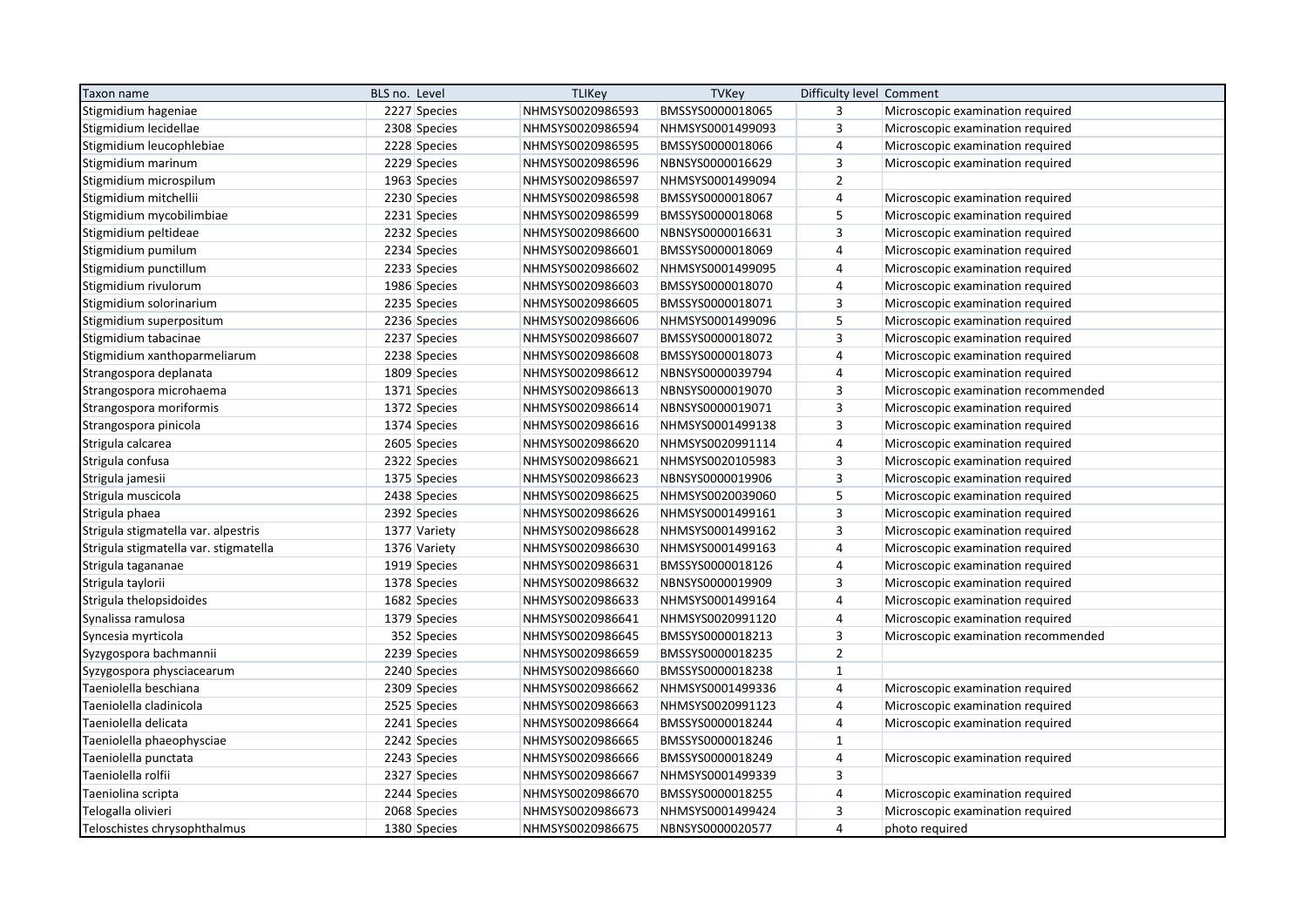| Taxon name                               | BLS no. Level | <b>TLIKey</b>    | <b>TVKey</b>     | Difficulty level Comment |                                     |
|------------------------------------------|---------------|------------------|------------------|--------------------------|-------------------------------------|
| Teloschistes flavicans                   | 1381 Species  | NHMSYS0020986676 | NBNSYS0000020578 | $\mathbf{1}$             |                                     |
| Tephromela atra var. atra                | 630 Variety   | NHMSYS0020986681 | NHMSYS0001499452 | $\mathbf{1}$             |                                     |
| Tephromela atra var. torulosa            | 2349 Variety  | NHMSYS0020986682 | NHMSYS0001499453 | $\overline{2}$           |                                     |
| Tephromela grumosa                       | 654 Species   | NHMSYS0020986683 | NHMSYS0000364283 | $\overline{2}$           |                                     |
| Tephromela pertusarioides                | 1810 Species  | NHMSYS0020986684 | NHMSYS0001499455 | $\overline{4}$           |                                     |
| Thamnogalla crombiei                     | 2245 Species  | NHMSYS0020986692 | NBNSYS0000019872 | $\overline{4}$           | Microscopic examination required    |
| Thamnolia vermicularis var. subuliformis | 1382 Variety  | NHMSYS0020986695 | NHMSYS0001499502 | $\mathbf{1}$             |                                     |
| Thelenella larbalestieri                 | 899 Species   | NHMSYS0020986697 | NHMSYS0001499552 | $\overline{4}$           | Microscopic examination required    |
| Thelenella modesta                       | 900 Species   | NHMSYS0020986698 | NBNSYS0000019418 | 5                        | Microscopic examination required    |
| Thelenella muscorum var. muscorum        | 901 Variety   | NHMSYS0020986700 | NHMSYS0020991127 | 3                        | Microscopic examination required    |
| Thelenella muscorum var. octospora       | 1778 Variety  | NHMSYS0020986701 | NHMSYS0001499554 | $\mathsf 3$              | Microscopic examination required    |
| Thelidium decipiens                      | 1385 Species  | NHMSYS0020986713 | NBNSYS0000020649 | $\overline{3}$           | Microscopic examination required    |
| Thelidium fontigenum                     | 1900 Species  | NHMSYS0020986718 | NHMSYS0001499631 | $\overline{4}$           | Microscopic examination required    |
| Thelidium fumidum                        | 1386 Species  | NHMSYS0020986719 | NBNSYS0000020650 | $\overline{4}$           | Microscopic examination required    |
| Thelidium impressum                      | 1388 Species  | NHMSYS0020986722 | NBNSYS0000020652 | $\mathsf 3$              | Microscopic examination required    |
| Thelidium incavatum                      | 1389 Species  | NHMSYS0020986723 | NHMSYS0000364296 | $\overline{\mathbf{3}}$  | Microscopic examination required    |
| Thelidium methorium                      | 1729 Species  | NHMSYS0020986726 | NHMSYS0001499636 | 5                        | Microscopic examination required    |
| Thelidium minutulum                      | 1391 Species  | NHMSYS0020986729 | NHMSYS0001499639 | $\overline{3}$           | Microscopic examination required    |
| Thelidium papulare f. papulare           | 1394 Form     | NHMSYS0020986732 | NHMSYS0020991128 | $\overline{3}$           | Microscopic examination required    |
| Thelidium papulare f. sorediatum         | 1811 Form     | NHMSYS0020986733 | NHMSYS0020991129 | $\overline{4}$           |                                     |
| Thelidium pluvium                        | 1812 Species  | NHMSYS0020986736 | NHMSYS0001499642 | $\overline{3}$           | Microscopic examination required    |
| Thelidium pyrenophorum                   | 1395 Species  | NHMSYS0020986737 | NHMSYS0020991131 | $\overline{3}$           | Microscopic examination required    |
| Thelidium zwackhii                       | 1392 Species  | NHMSYS0020986745 | NHMSYS0001499645 | $\overline{3}$           | Microscopic examination required    |
| Thelocarpon coccosporum                  | 2537 Species  | NHMSYS0020986747 | NHMSYS0020536237 | 4                        | Microscopic examination required    |
| Thelocarpon epibolum s. lat.             | 1398 Species  | NHMSYS0020986748 | NHMSYS0020988094 | 3                        | Microscopic examination required    |
| Thelocarpon epibolum var. epibolum       | 1397 Variety  | NHMSYS0020986749 | NHMSYS0001499647 | $\overline{3}$           | Microscopic examination required    |
| Thelocarpon epibolum var. epithallinum   | 2345 Variety  | NHMSYS0020986750 | NBNSYS0000019078 | $\overline{3}$           | Microscopic examination required    |
| Thelocarpon impressellum                 | 1399 Species  | NHMSYS0020986753 | NHMSYS0001499649 | $\overline{3}$           | Microscopic examination required    |
| Thelocarpon intermediellum               | 1400 Species  | NHMSYS0020986755 | NBNSYS0000019080 | $\overline{3}$           | Microscopic examination required    |
| Thelocarpon laureri                      | 1401 Species  | NHMSYS0020986758 | NBNSYS0000019081 | $\overline{3}$           | Microscopic examination required    |
| Thelocarpon lichenicola                  | 1684 Species  | NHMSYS0020986759 | NBNSYS0000019082 | 3                        | Microscopic examination required    |
| Thelocarpon magnussonii                  | 1402 Species  | NHMSYS0020986760 | NHMSYS0001499650 | $\overline{4}$           | Microscopic examination required    |
| Thelocarpon olivaceum                    | 1403 Species  | NHMSYS0020986761 | NHMSYS0020991135 | 4                        | Microscopic examination required    |
| Thelocarpon opertum                      | 1080 Species  | NHMSYS0020986762 | BMSSYS0000018496 | $\overline{4}$           | Microscopic examination required    |
| Thelocarpon pallidum                     | 1404 Species  | NHMSYS0020986763 | NHMSYS0001499651 | 3                        | Microscopic examination required    |
| Thelocarpon robustum                     | 2426 Species  | NHMSYS0020986764 | NHMSYS0001499652 | $\overline{4}$           | Microscopic examination required    |
| Thelocarpon saxicola                     | 2332 Species  | NHMSYS0020986765 | NHMSYS0001499653 | $\overline{4}$           | Microscopic examination required    |
| Thelocarpon sphaerosporum                | 1497 Species  | NHMSYS0020986766 | BMSSYS0000018497 | $\overline{4}$           | Microscopic examination required    |
| Thelocarpon strasseri                    | 1902 Species  | NHMSYS0020986767 | BMSSYS0000018498 | 3                        | Microscopic examination required    |
| Thelocarpon superellum                   | 1405 Species  | NHMSYS0020986768 | NBNSYS0000019086 | $\overline{4}$           | Microscopic examination required    |
| Thelomma ocellatum                       | 1406 Species  | NHMSYS0020986770 | NHMSYS0001499655 | $\overline{3}$           | Microscopic examination recommended |
| Thelopsis isiaca                         | 957 Species   | NHMSYS0020986772 | BMSSYS0000018499 | $\overline{4}$           | Microscopic examination required    |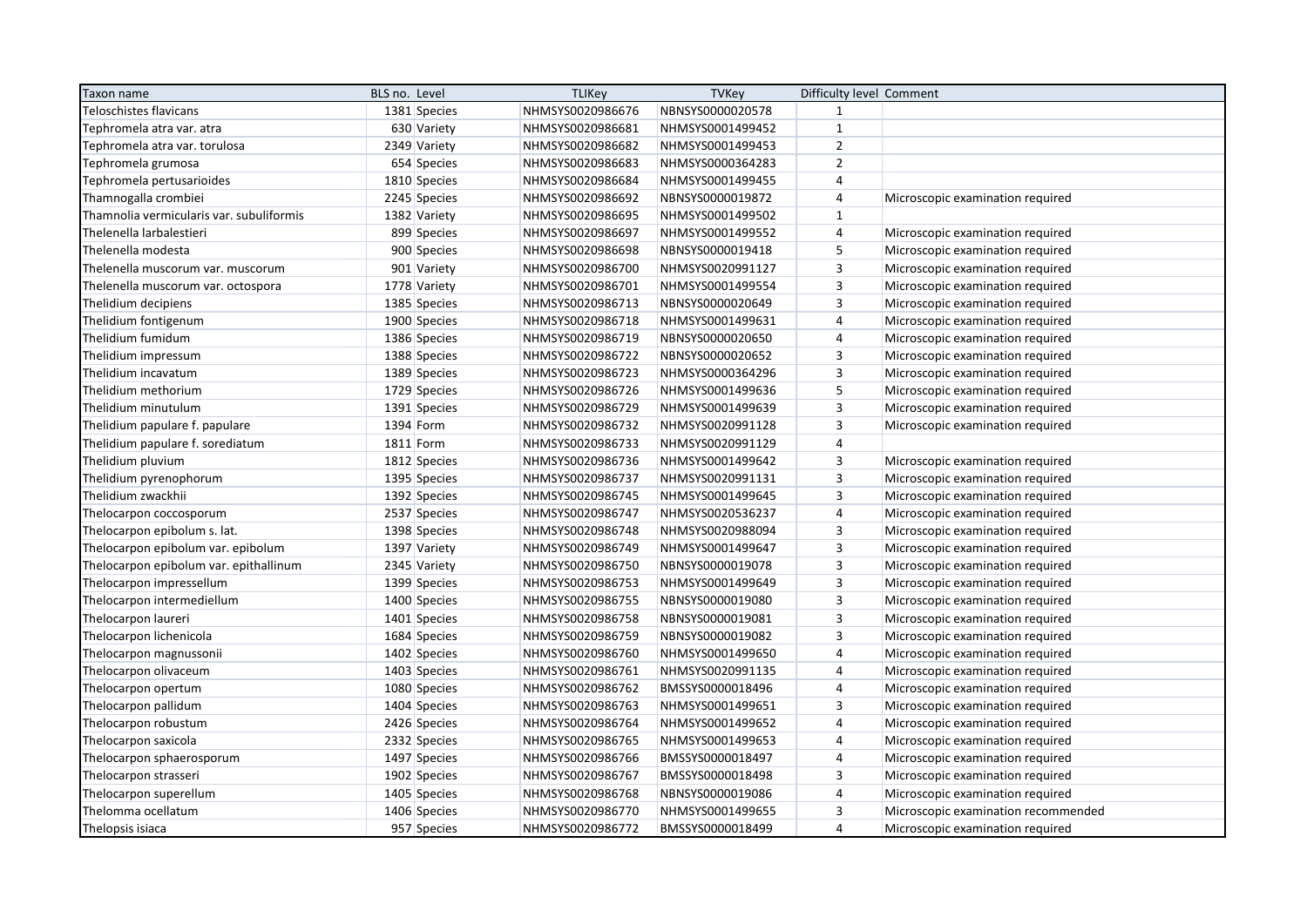| Taxon name                   | BLS no. Level | <b>TLIKey</b>    | TVKey            | Difficulty level Comment |                                                |
|------------------------------|---------------|------------------|------------------|--------------------------|------------------------------------------------|
| Thelopsis melathelia         | 1407 Species  | NHMSYS0020986773 | NBNSYS0000016951 | 3                        | Microscopic examination recommended            |
| Thelopsis rubella            | 1408 Species  | NHMSYS0020986774 | NBNSYS0000016952 | $\overline{2}$           | Microscopic examination recommended            |
| Thelotrema isidioides        | 1409 Species  | NHMSYS0020986778 | NHMSYS0001499661 | 5                        | Microscopic examination required               |
| Thelotrema lepadinum         | 1410 Species  | NHMSYS0020986779 | NBNSYS0000016954 | $\mathbf{1}$             |                                                |
| Thelotrema macrosporum       | 1411 Species  | NHMSYS0020986783 | BMSSYS0000018503 | $\overline{\mathbf{3}}$  | Microscopic examination required               |
| Thelotrema petractoides      | 1412 Species  | NHMSYS0020986786 | BMSSYS0000018504 | $\overline{2}$           | Microscopic examination recommended            |
| Thermutis velutina           | 1413 Species  | NHMSYS0020986789 | NBNSYS0000019087 | 3                        | Microscopic examination required               |
| Thrombium epigaeum           | 1414 Species  | NHMSYS0020986793 | NBNSYS0000020661 | $\mathsf 3$              | Microscopic examination required               |
| Tomasellia diffusa           | 1730 Species  | NHMSYS0020986809 | NBNSYS0000016650 | $\overline{\mathbf{3}}$  | Microscopic examination required               |
| Tomasellia gelatinosa        | 1565 Species  | NHMSYS0020986810 | NBNSYS0000016651 | $\overline{2}$           |                                                |
| Toninia aromatica            | 1415 Species  | NHMSYS0020986814 | NHMSYS0000364341 | $\mathbf{1}$             |                                                |
| Toninia coelestina           | 1424 Species  | NHMSYS0020986820 | NHMSYS0001499838 | 5                        | Microscopic examination required               |
| Toninia diffracta            | 1903 Species  | NHMSYS0020986822 | NHMSYS0001499839 | 5                        |                                                |
| Toninia episema              | 1904 Species  | NHMSYS0020986823 | BMSSYS0000018646 | $\overline{2}$           |                                                |
| Toninia fusispora            | 1577 Species  | NHMSYS0020986824 | NHMSYS0020991142 | $\overline{4}$           | Microscopic examination required               |
| Toninia mesoidea             | 1423 Species  | NHMSYS0020986832 | NBNSYS0000019096 | $\overline{3}$           | Microscopic examination required               |
| Toninia opuntioides          | 1905 Species  | NHMSYS0020986833 | NBNSYS0000039802 | 5                        | <b>TLC</b> required                            |
| Toninia physaroides          | 1906 Species  | NHMSYS0020986835 | NBNSYS0000039801 | 5                        | <b>TLC</b> required                            |
| Toninia plumbina             | 1907 Species  | NHMSYS0020986836 | NBNSYS0000018238 | 3                        | Microscopic examination recommended            |
| Toninia rosulata             | 1814 Species  | NHMSYS0020986838 | NBNSYS0000039803 | 5                        |                                                |
| Toninia sedifolia            | 1416 Species  | NHMSYS0020986839 | NBNSYS0000158101 | $\mathbf{1}$             |                                                |
| Toninia squalescens          | 1426 Species  | NHMSYS0020986840 | NHMSYS0001499843 | $\overline{4}$           | Microscopic examination required               |
| Toninia squalida             | 1427 Species  | NHMSYS0020986841 | NBNSYS0000019100 | $\overline{4}$           | Microscopic examination recommended            |
| Toninia subfuscae            | 2419 Species  | NHMSYS0020986844 | NHMSYS0001499845 | 4                        | Microscopic examination recommended            |
| Toninia thiopsora            | 1425 Species  | NHMSYS0020986846 | NHMSYS0001499846 | $\overline{2}$           |                                                |
| Toninia verrucariae          | 2550 Species  | NHMSYS0020986849 | NHMSYS0020991144 | 4                        | Microscopic examination required               |
| Toninia verrucarioides       | 1418 Species  | NHMSYS0020986850 | BMSSYS0000018654 | $\overline{3}$           | Microscopic examination required               |
| Topeliopsis azorica          | 2420 Species  | NHMSYS0020986852 | NHMSYS0020536243 | $\overline{4}$           | Microscopic examination recommended            |
| Tornabea scutellifera        | 1430 Species  | NHMSYS0020986854 | NBNSYS0000019103 | $\mathbf{1}$             |                                                |
| Trapelia coarctata           | 1431 Species  | NHMSYS0020986861 | NHMSYS0000364371 | $\overline{2}$           |                                                |
| Trapelia corticola           | 1581 Species  | NHMSYS0020986862 | NHMSYS0001499947 | $\overline{2}$           |                                                |
| Trapelia glebulosa           | 1432 Species  | NHMSYS0020986863 | NHMSYS0020039363 | $\overline{2}$           |                                                |
| Trapelia obtegens            | 1434 Species  | NHMSYS0020986866 | NHMSYS0001499948 | $\overline{2}$           |                                                |
| Trapelia placodioides        | 1595 Species  | NHMSYS0020986868 | NHMSYS0001499949 | $\overline{2}$           |                                                |
| Trapeliopsis aeneofusca      | 1815 Species  | NHMSYS0020986871 | NBNSYS0000019110 | 5                        |                                                |
| Trapeliopsis flexuosa        | 692 Species   | NHMSYS0020986872 | NHMSYS0001499951 | $\overline{2}$           |                                                |
| Trapeliopsis gelatinosa      | 726 Species   | NHMSYS0020986873 | NHMSYS0001499952 | $\overline{2}$           |                                                |
| Trapeliopsis glaucolepidea   | 1435 Species  | NHMSYS0020986874 | NBNSYS0000019113 | $\overline{2}$           |                                                |
| Trapeliopsis granulosa       | 727 Species   | NHMSYS0020986875 | NBNSYS0000019114 | $\overline{2}$           |                                                |
| Trapeliopsis percrenata      | 1436 Species  | NHMSYS0020986876 | NBNSYS0000019115 | $\overline{2}$           |                                                |
| Trapeliopsis pseudogranulosa | 1582 Species  | NHMSYS0020986877 | NHMSYS0001499953 | $\mathbf{1}$             |                                                |
| Trapeliopsis viridescens     | 792 Species   | NHMSYS0020986878 | NBNSYS0000019117 | $\overline{4}$           | Microscopic examination and spot test required |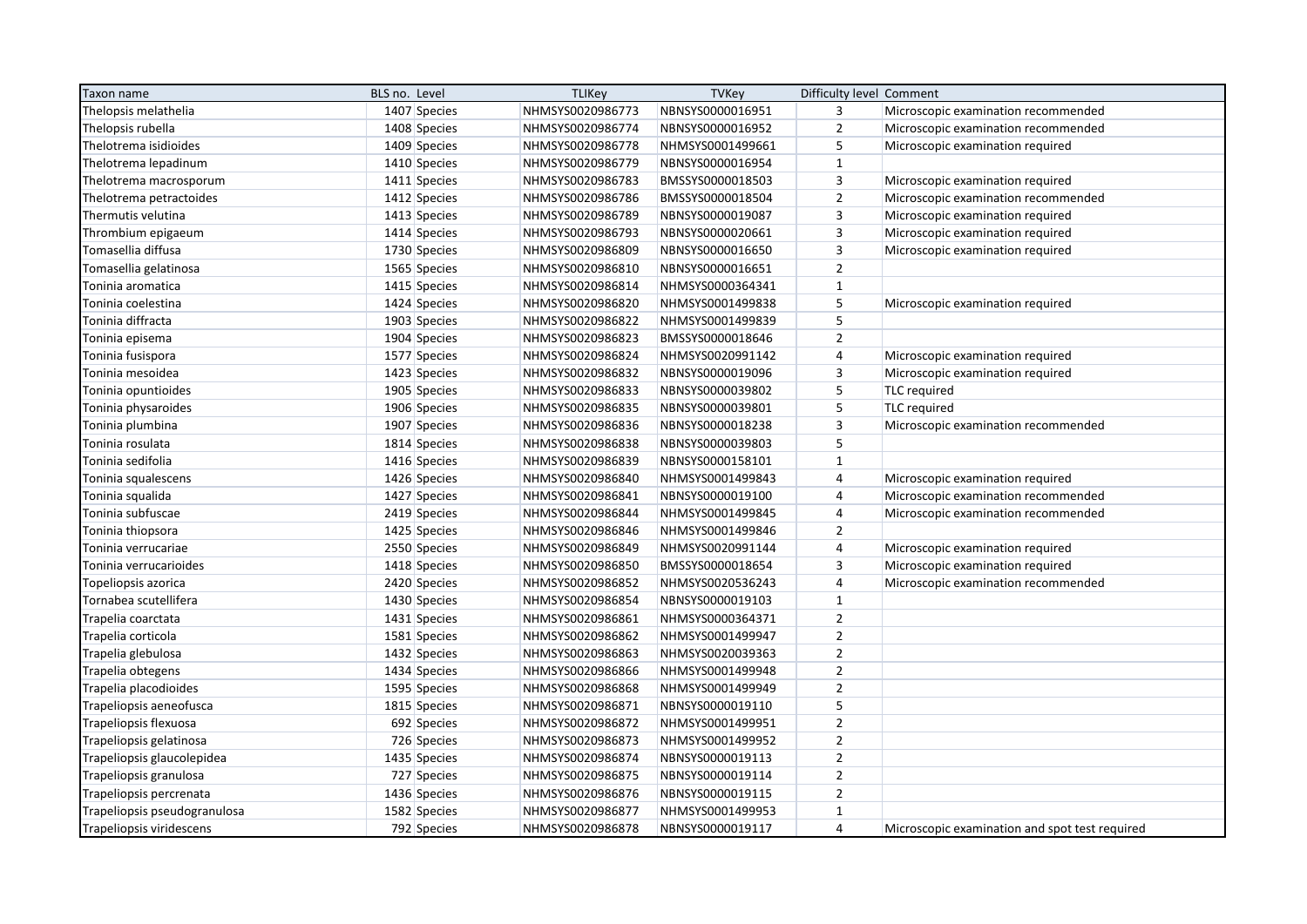| Taxon name                   | BLS no. Level | <b>TLIKey</b>    | <b>TVKey</b>     | Difficulty level Comment |                                     |
|------------------------------|---------------|------------------|------------------|--------------------------|-------------------------------------|
| Trapeliopsis wallrothii      | 1437 Species  | NHMSYS0020986879 | NBNSYS0000019118 | $\overline{2}$           |                                     |
| Tremella caloplacae          | 2389 Species  | NHMSYS0020986882 | NHMSYS0001499997 | 3                        | Microscopic examination required    |
| Tremella candelariellae      | 2602 Species  | NHMSYS0020986883 | NHMSYS0020991146 | $\overline{3}$           | Microscopic examination required    |
| Tremella cetrariicola        | 2246 Species  | NHMSYS0020986884 | BMSSYS0000018765 | $\overline{2}$           |                                     |
| Tremella cladoniae           | 2395 Species  | NHMSYS0020986885 | NHMSYS0001500009 | $\overline{\mathbf{3}}$  | Microscopic examination required    |
| Tremella coppinsii           | 1917 Species  | NHMSYS0020986886 | BMSSYS0000018767 | $\overline{2}$           |                                     |
| Tremella hypogymniae         | 2247 Species  | NHMSYS0020986889 | BMSSYS0000018783 | $\overline{2}$           |                                     |
| Tremella lichenicola         | 2248 Species  | NHMSYS0020986890 | BMSSYS0000018789 | $\mathbf 2$              |                                     |
| Tremella lobariacearum       | 2249 Species  | NHMSYS0020986892 | BMSSYS0000018790 | $\overline{2}$           |                                     |
| Tremella normandinae         | 2250 Species  | NHMSYS0020986893 | BMSSYS0000018794 | $\overline{3}$           |                                     |
| Tremella pertusariae         | 2251 Species  | NHMSYS0020986894 | BMSSYS0000018798 | $\overline{3}$           | Microscopic examination required    |
| Tremella phaeographidis      | 2252 Species  | NHMSYS0020986895 | BMSSYS0000018799 | $\mathsf 3$              | Microscopic examination required    |
| Tremella phaeophysciae       | 2253 Species  | NHMSYS0020986896 | BMSSYS0000018800 | $\overline{2}$           |                                     |
| Tremella protoparmeliae      | 2254 Species  | NHMSYS0020986897 | BMSSYS0000018801 | 3                        | Microscopic examination required    |
| Tremella ramalinae           | 2615 Species  | NHMSYS0020986898 | NHMSYS0020991148 | $\overline{3}$           | Microscopic examination required    |
| Tremella tuckerae            | 2478 Species  | NHMSYS0020986899 | NHMSYS0020327889 | $\mathsf 3$              | Microscopic examination required    |
| Tremolecia atrata            | 1438 Species  | NHMSYS0020986901 | NBNSYS0000019119 | $\overline{2}$           |                                     |
| Trichoconis lichenicola      | 2255 Species  | NHMSYS0020986905 | BMSSYS0000018867 | $\overline{4}$           | Microscopic examination required    |
| Trichonectria hirta          | 2256 Species  | NHMSYS0020986909 | NHMSYS0001500425 | $\overline{4}$           | Microscopic examination required    |
| Trichothecium roseum         | 2257 Species  | NHMSYS0020986912 | BMSSYS0000019030 | 3                        | Microscopic examination required    |
| Trimmatothele perquisita     | 1439 Species  | NHMSYS0020986919 | NBNSYS0000020663 | 5                        | Microscopic examination required    |
| Tubeufia heterodermiae       | 2603 Species  | NHMSYS0020986921 | NHMSYS0020991149 | $\overline{4}$           | Microscopic examination required    |
| Tuckermannopsis chlorophylla | 327 Species   | NHMSYS0020986923 | BMSSYS0000019154 | $\overline{2}$           |                                     |
| Tylophoron hibernicum        | 185 Species   | NHMSYS0020986926 | NHMSYS0020991152 | $\overline{3}$           | Spot test required                  |
| Tylothallia biformigera      | 1440 Species  | NHMSYS0020986928 | NBNSYS0000019120 | $\overline{3}$           | Microscopic examination recommended |
| Umbilicaria crustulosa       | 1445 Species  | NHMSYS0020986930 | NHMSYS0020991153 | $\overline{4}$           | Microscopic examination required    |
| Umbilicaria cylindrica       | 1446 Species  | NHMSYS0020986931 | NHMSYS0020991154 | $\mathbf{1}$             |                                     |
| Umbilicaria deusta           | 1447 Species  | NHMSYS0020986939 | NBNSYS0000019124 | $\mathbf{1}$             |                                     |
| Umbilicaria grisea           | 1448 Species  | NHMSYS0020986943 | NBNSYS0000019125 | $\overline{\mathbf{3}}$  |                                     |
| Umbilicaria hirsuta          | 1449 Species  | NHMSYS0020986944 | NBNSYS0000019126 | $\overline{3}$           |                                     |
| Umbilicaria hyperborea       | 1450 Species  | NHMSYS0020986945 | NBNSYS0000019127 | $\overline{2}$           |                                     |
| Umbilicaria nylanderiana     | 1578 Species  | NHMSYS0020986947 | NBNSYS0000019128 | $\overline{4}$           | Microscopic examination required    |
| Umbilicaria polyphylla       | 1451 Species  | NHMSYS0020986948 | NBNSYS0000019129 | $\mathbf{1}$             |                                     |
| Umbilicaria polyrrhiza       | 1452 Species  | NHMSYS0020986955 | NBNSYS0000019130 | $\mathbf{1}$             |                                     |
| Umbilicaria proboscidea      | 1453 Species  | NHMSYS0020986957 | NHMSYS0001500765 | $\mathbf{1}$             |                                     |
| Umbilicaria spodochroa       | 1454 Species  | NHMSYS0020986965 | NHMSYS0020991166 | 5                        |                                     |
| Umbilicaria torrefacta       | 1455 Species  | NHMSYS0020986966 | NBNSYS0000019133 | $\mathbf{1}$             |                                     |
| Unguiculariopsis lesdainii   | 2303 Species  | NHMSYS0020986982 | NHMSYS0001500812 | $\overline{3}$           | Microscopic examination required    |
| Unguiculariopsis lettaui     | 2258 Species  | NHMSYS0020986983 | NBNSYS0000019291 | $\overline{2}$           |                                     |
| Unguiculariopsis manriquei   | 1997 Species  | NHMSYS0020986984 | NHMSYS0001500813 | $\mathsf 3$              | Microscopic examination required    |
| Unguiculariopsis refractiva  | 2259 Species  | NHMSYS0020986985 | BMSSYS0000019291 | $\overline{4}$           | Microscopic examination required    |
| Unguiculariopsis thallophila | 2260 Species  | NHMSYS0020986986 | BMSSYS0000019293 | $\overline{2}$           |                                     |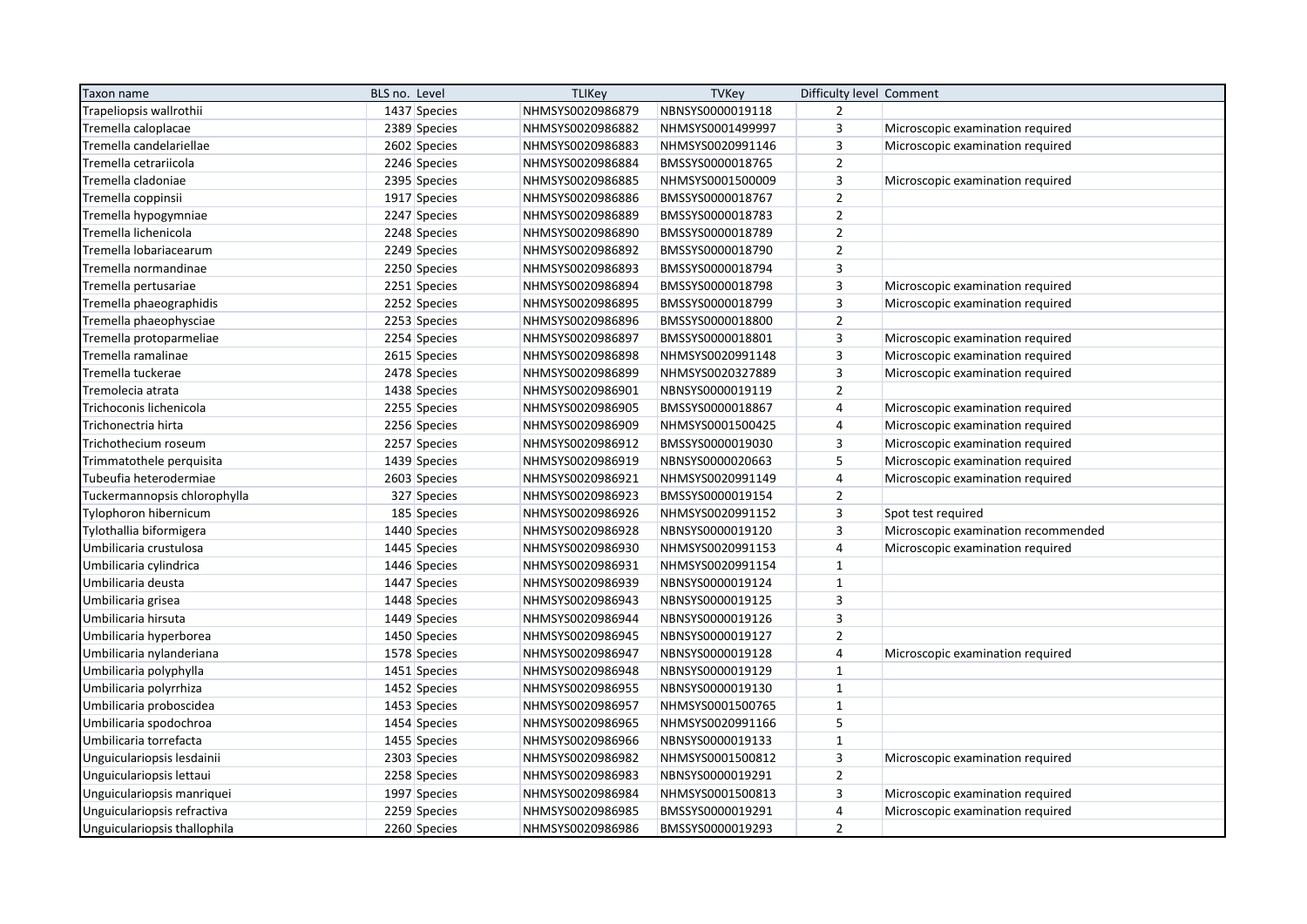| Taxon name                           | BLS no. Level | <b>TLIKey</b>    | <b>TVKey</b>     | Difficulty level Comment |                                     |
|--------------------------------------|---------------|------------------|------------------|--------------------------|-------------------------------------|
| Usnea articulata                     | 1456 Species  | NHMSYS0020986990 | NBNSYS0000019134 | $\mathbf{1}$             |                                     |
| Usnea ceratina                       | 1458 Species  | NHMSYS0020986996 | NBNSYS0000019136 | $\overline{2}$           |                                     |
| Usnea cornuta                        | 1469 Species  | NHMSYS0020987006 | NHMSYS0001501160 | $\overline{2}$           |                                     |
| Usnea dasopoga                       | 1460 Species  | NHMSYS0020987008 | NHMSYS0020991174 | $\overline{2}$           |                                     |
| Usnea dasypoga                       | 1460 Species  | NHMSYS0020987008 | NHMSYS0020991174 | $\overline{2}$           |                                     |
| Usnea esperantiana                   | 1816 Species  | NHMSYS0020987010 | NHMSYS0001501163 | 3                        |                                     |
| Usnea flammea                        | 1461 Species  | NHMSYS0020987014 | NBNSYS0000019139 | $\mathbf 2$              |                                     |
| Usnea flavocardia                    | 1731 Species  | NHMSYS0020987015 | NHMSYS0001501164 | $\overline{\mathbf{3}}$  |                                     |
| Usnea florida                        | 1462 Species  | NHMSYS0020987016 | NHMSYS0000364443 | $\overline{2}$           |                                     |
| Usnea fragilescens var. fragilescens | 1464 Variety  | NHMSYS0020987018 | NHMSYS0001501169 | 5                        |                                     |
| Usnea fragilescens var. mollis       | 1817 Variety  | NHMSYS0020987019 | NHMSYS0001501170 | $\mathbf 2$              |                                     |
| Usnea fulvoreagens                   | 1465 Species  | NHMSYS0020987020 | NHMSYS0001501171 | $\sqrt{4}$               | <b>TLC</b> required                 |
| Usnea glabrata                       | 1466 Species  | NHMSYS0020987022 | NBNSYS0000019143 | $\overline{4}$           | <b>TLC</b> required                 |
| Usnea glabrescens                    | 1467 Species  | NHMSYS0020987023 | NBNSYS0000019144 | $\overline{4}$           | TLC required                        |
| Usnea hirta                          | 1468 Species  | NHMSYS0020987024 | NHMSYS0000364449 | $\overline{2}$           |                                     |
| Usnea rubicunda                      | 1470 Species  | NHMSYS0020987040 | NBNSYS0000019148 | $\overline{2}$           |                                     |
| Usnea silesiaca                      | 1818 Species  | NHMSYS0020987044 | NHMSYS0001501188 | $\sqrt{4}$               | <b>TLC</b> required                 |
| Usnea subfloridana                   | 1471 Species  | NHMSYS0020987046 | NBNSYS0000019149 | $\mathbf{1}$             |                                     |
| Usnea subscabrosa                    | 1908 Species  | NHMSYS0020987050 | NHMSYS0000364456 | $\pmb{4}$                | <b>TLC</b> required                 |
| Usnea wasmuthii                      | 1640 Species  | NHMSYS0020987051 | NHMSYS0001501190 | $\overline{2}$           |                                     |
| Vahliella atlantica                  | 2432 Species  | NHMSYS0020987054 | NHMSYS0020991178 | 3                        | Microscopic examination recommended |
| Vahliella leucophaea                 | 977 Species   | NHMSYS0020987055 | NHMSYS0020991179 | $\overline{2}$           |                                     |
| Varicellaria hemisphaerica           | 1075 Species  | NHMSYS0020987057 | NHMSYS0020991180 | $\mathbf 2$              | Spot test required                  |
| Varicellaria lactea                  | 1077 Species  | NHMSYS0020987058 | NHMSYS0020991181 | $\overline{2}$           | Spot test required                  |
| Varicellaria velata                  | 1096 Species  | NHMSYS0020987059 | NHMSYS0020991182 | 3                        | Spot test required                  |
| Verrucaria aethiobola                | 1473 Species  | NHMSYS0020987084 | NBNSYS0000020664 | $\sqrt{4}$               | Microscopic examination required    |
| Verrucaria andesiatica               | 2512 Species  | NHMSYS0020987093 | NHMSYS0020536326 | $\overline{4}$           | Microscopic examination required    |
| Verrucaria anziana                   | 2526 Species  | NHMSYS0020987094 | NHMSYS0020536327 | $\overline{4}$           | Microscopic examination required    |
| Verrucaria aquatilis                 | 1476 Species  | NHMSYS0020987096 | NBNSYS0000020667 | $\mathbf 2$              |                                     |
| Verrucaria aranensis                 | 1643 Species  | NHMSYS0020987097 | NHMSYS0001501531 | 5                        | Microscopic examination required    |
| Verrucaria baldensis                 | 1479 Species  | NHMSYS0020987101 | NHMSYS0001501536 | $\mathbf 2$              |                                     |
| Verrucaria bryoctona                 | 1539 Species  | NHMSYS0020987103 | NBNSYS0000039813 | 3                        | Microscopic examination required    |
| Verrucaria bulgarica                 | 1736 Species  | NHMSYS0020987105 | NHMSYS0001501539 | $\sqrt{4}$               | Microscopic examination required    |
| Verrucaria caerulea                  | 1481 Species  | NHMSYS0020987106 | NBNSYS0000020671 | $\overline{2}$           |                                     |
| Verrucaria calciseda                 | 1480 Species  | NHMSYS0020987107 | NHMSYS0000364470 | $\overline{2}$           |                                     |
| Verrucaria cernaensis                | 1910 Species  | NHMSYS0020987110 | NHMSYS0020991192 | 3                        | Microscopic examination required    |
| Verrucaria ceuthocarpa               | 2469 Species  | NHMSYS0020987112 | NHMSYS0001501548 | 5                        | Microscopic examination required    |
| Verrucaria conturmatula              | 2346 Species  | NHMSYS0020987121 | NBNSYS0000020674 | $\mathsf 3$              | Microscopic examination required    |
| Verrucaria cyanea                    | 1484 Species  | NHMSYS0020987124 | NBNSYS0000020675 | $\sqrt{4}$               | Microscopic examination required    |
| Verrucaria degelii                   | 1485 Species  | NHMSYS0020987125 | NHMSYS0001501564 | 5                        | Microscopic examination required    |
| Verrucaria ditmarsica                | 1486 Species  | NHMSYS0020987130 | NBNSYS0000020677 | $\mathsf 3$              | Microscopic examination required    |
| Verrucaria dolosa                    | 1619 Species  | NHMSYS0020987132 | NBNSYS0000020699 | $\overline{3}$           | Microscopic examination required    |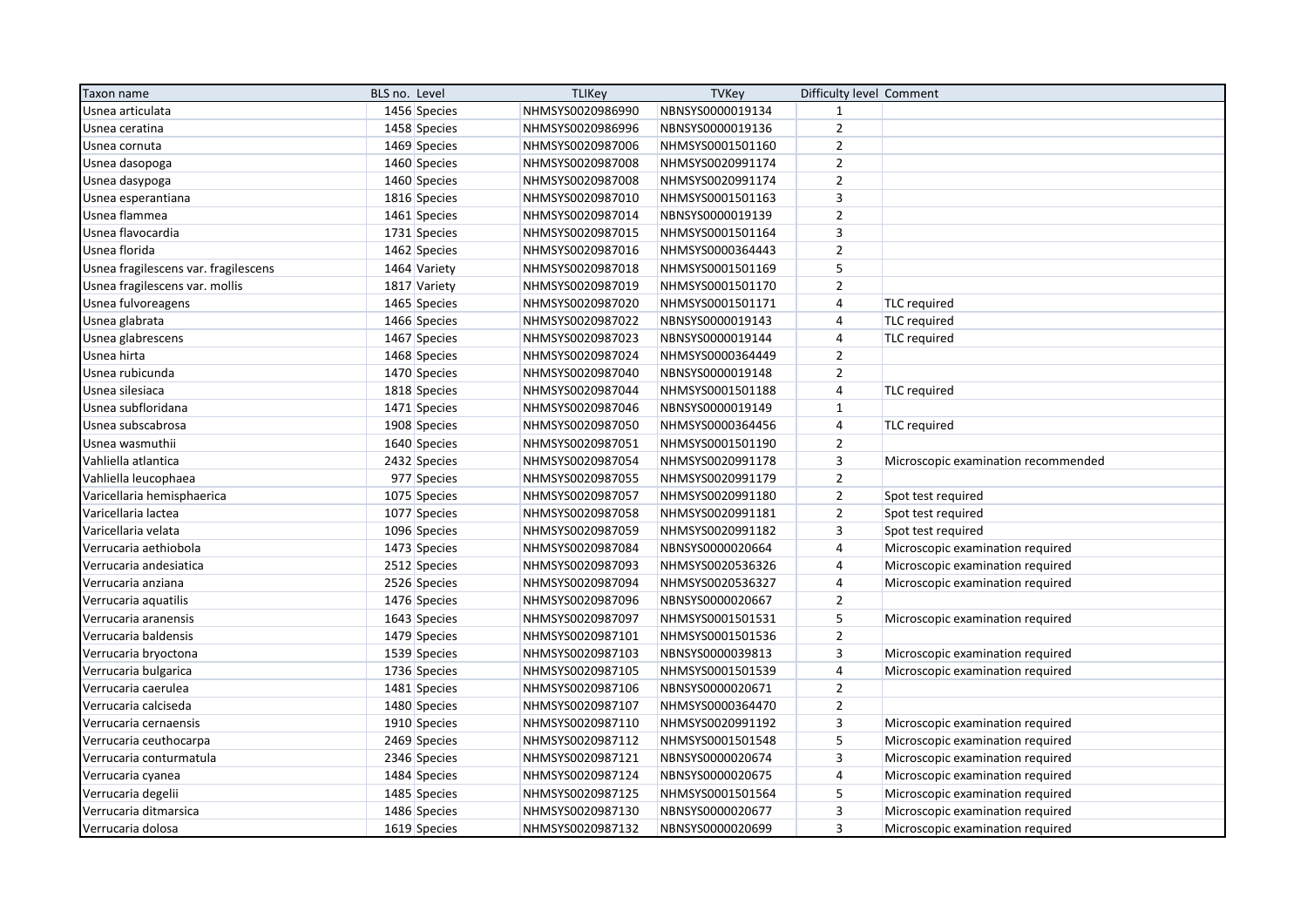| Taxon name                          | BLS no. Level | <b>TLIKey</b>    | <b>TVKey</b>     | Difficulty level Comment |                                  |
|-------------------------------------|---------------|------------------|------------------|--------------------------|----------------------------------|
| Verrucaria dufourii                 | 1487 Species  | NHMSYS0020987134 | NBNSYS0000020678 | $\overline{2}$           |                                  |
| Verrucaria elaeina                  | 1871 Species  | NHMSYS0020987136 | NHMSYS0001501570 | $\overline{2}$           |                                  |
| Verrucaria elaeomelaena             | 1488 Species  | NHMSYS0020987137 | NBNSYS0000020679 | 5                        | Microscopic examination required |
| Verrucaria funckii                  | 1490 Species  | NHMSYS0020987152 | NBNSYS0000020681 | $\mathsf 3$              | Microscopic examination required |
| Verrucaria fusconigrescens          | 1491 Species  | NHMSYS0020987158 | NBNSYS0000020682 | $\overline{2}$           |                                  |
| Verrucaria halizoa                  | 1493 Species  | NHMSYS0020987170 | NBNSYS0000020684 | $\overline{3}$           | Microscopic examination required |
| Verrucaria hochstetteri             | 1495 Species  | NHMSYS0020987175 | NBNSYS0000020686 | $\overline{2}$           |                                  |
| Verrucaria hydrophila               | 1496 Species  | NHMSYS0020987181 | NHMSYS0020991207 | 3                        | Microscopic examination required |
| Verrucaria internigrescens          | 1498 Species  | NHMSYS0020987184 | NBNSYS0000020689 | $\overline{3}$           | Microscopic examination required |
| Verrucaria knowlesiae               | 1645 Species  | NHMSYS0020987191 | NHMSYS0001501622 | $\sqrt{5}$               | Microscopic examination required |
| Verrucaria latericola               | 1620 Species  | NHMSYS0020987199 | NHMSYS0001501628 | 5                        | Microscopic examination required |
| Verrucaria macrostoma f. furfuracea | 1519 Form     | NHMSYS0020987210 | NHMSYS0020991009 | $\overline{2}$           |                                  |
| Verrucaria macrostoma f. macrostoma | 1502 Form     | NHMSYS0020987211 | NHMSYS0020991010 | $\overline{2}$           |                                  |
| Verrucaria madida                   | 2401 Species  | NHMSYS0020987212 | NHMSYS0001501638 | $\overline{4}$           | Microscopic examination required |
| Verrucaria margacea                 | 1503 Species  | NHMSYS0020987214 | NBNSYS0000020693 | $\overline{3}$           | Microscopic examination required |
| Verrucaria mucosa                   | 1506 Species  | NHMSYS0020987222 | NBNSYS0000020696 | $\mathbf{1}$             |                                  |
| Verrucaria muralis                  | 1507 Species  | NHMSYS0020987223 | NBNSYS0000020697 | $\mathbf 2$              |                                  |
| Verrucaria murina                   | 1508 Species  | NHMSYS0020987225 | NHMSYS0000364502 | 3                        | Microscopic examination required |
| Verrucaria nigrescens f. nigrescens | 1510 Form     | NHMSYS0020987229 | NHMSYS0020536329 | $\mathbf{1}$             |                                  |
| Verrucaria nigrescens f. tectorum   | 2514 Form     | NHMSYS0020987230 | NHMSYS0020536330 | $\overline{2}$           |                                  |
| Verrucaria nodosa                   | 2616 Species  | NHMSYS0020987237 | NHMSYS0020991013 | 5                        | Microscopic examination required |
| Verrucaria ochrostoma               | 1511 Species  | NHMSYS0020987239 | NBNSYS0000020701 | $\overline{4}$           |                                  |
| Verrucaria pachyderma               | 1477 Species  | NHMSYS0020987242 | NHMSYS0000364506 | $\mathsf 3$              | Microscopic examination required |
| Verrucaria parmigerella             | 1621 Species  | NHMSYS0020987245 | NBNSYS0000039818 | $\overline{4}$           |                                  |
| Verrucaria phaeosperma              | 2347 Species  | NHMSYS0020987250 | NHMSYS0001501676 | $\overline{4}$           | Microscopic examination required |
| Verrucaria pinguicula               | 1512 Species  | NHMSYS0020987251 | NBNSYS0000020702 | $\overline{2}$           |                                  |
| Verrucaria placida                  | 2544 Species  | NHMSYS0020987252 | NHMSYS0020991016 | $\sqrt{5}$               | Microscopic examination required |
| Verrucaria polysticta               | 1820 Species  | NHMSYS0020987255 | BMSSYS0000019590 | $\overline{3}$           | Microscopic examination required |
| Verrucaria praetermissa             | 1513 Species  | NHMSYS0020987256 | NBNSYS0000020703 | $\overline{2}$           |                                  |
| Verrucaria prominula                | 1514 Species  | NHMSYS0020987257 | NBNSYS0000020704 | $\overline{3}$           | Microscopic examination required |
| Verrucaria rosula                   | 2545 Species  | NHMSYS0020987267 | NHMSYS0020988150 | $\mathsf S$              | Microscopic examination required |
| Verrucaria sandstedei               | 1516 Species  | NHMSYS0020987273 | NHMSYS0020991019 | $\overline{3}$           | Microscopic examination required |
| Verrucaria simplex                  | 1647 Species  | NHMSYS0020987279 | NHMSYS0001501703 | 3                        | Microscopic examination required |
| Verrucaria sphaerospora             | 2624 Species  | NHMSYS0020987281 | NHMSYS0020991021 | $\overline{4}$           | Microscopic examination required |
| Verrucaria squamulosa               | 2621 Species  | NHMSYS0020987284 | NHMSYS0020991022 | $\overline{a}$           | Microscopic examination required |
| Verrucaria striatula                | 1517 Species  | NHMSYS0020987285 | NBNSYS0000020708 | $\overline{2}$           |                                  |
| Verrucaria sublobulata              | 2515 Species  | NHMSYS0020987287 | NHMSYS0020536331 | $\sqrt{5}$               | Microscopic examination required |
| Verrucaria viridula                 | 1518 Species  | NHMSYS0020987304 | NBNSYS0000020709 | $\mathbf 2$              |                                  |
| Verrucaria xyloxena                 | 1505 Species  | NHMSYS0020987308 | NBNSYS0000020695 | $\overline{4}$           | Microscopic examination required |
| Verrucocladosporium dirinae         | 2486 Species  | NHMSYS0020987310 | NHMSYS0020327892 | 4                        | Microscopic examination required |
| Verrucula maritimaria               | 2516 Species  | NHMSYS0020987313 | NHMSYS0020536333 | 5                        | Microscopic examination required |
| Verruculopsis flavescentaria        | 2517 Species  | NHMSYS0020987315 | NHMSYS0020536335 | 5                        | Microscopic examination required |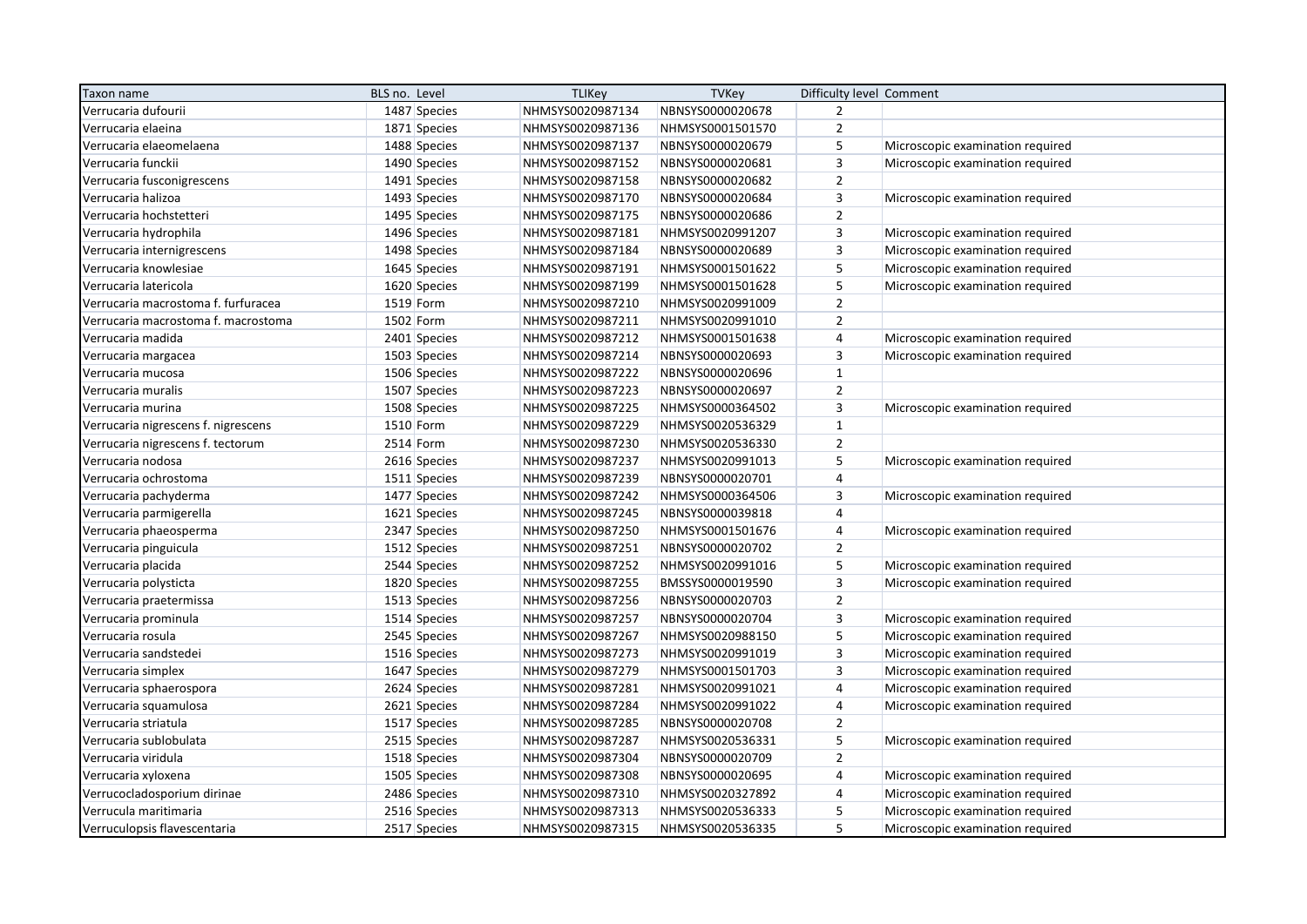| Taxon name                                | BLS no. Level   | <b>TLIKey</b>                           | <b>TVKey</b>     | Difficulty level Comment |                                     |
|-------------------------------------------|-----------------|-----------------------------------------|------------------|--------------------------|-------------------------------------|
| Vestergrenopsis elaeina                   | 1822 Species    | NHMSYS0020987317                        | NBNSYS0000039820 | 3                        |                                     |
| Vezdaea acicularis                        | 1641 Species    | NHMSYS0020987319                        | NBNSYS0000039821 | 3                        | Microscopic examination required    |
| Vezdaea aestivalis                        | 1520 Species    | NHMSYS0020987320                        | NHMSYS0000364522 | 3                        | Microscopic examination required    |
| Vezdaea cobria                            | 1420 Species    | NHMSYS0020987321                        | NHMSYS0001501747 | $\overline{3}$           | Microscopic examination required    |
| Vezdaea leprosa                           | 1521 Species    | NHMSYS0020987322                        | NHMSYS0001501748 | 3                        | Microscopic examination required    |
| Vezdaea retigera                          | 1522 Species    | NHMSYS0020987323                        | NHMSYS0001501749 | 3                        | Microscopic examination required    |
| Vezdaea rheocarpa                         | 1523 Species    | NHMSYS0020987324                        | NHMSYS0001501750 | $\overline{3}$           | Microscopic examination required    |
| Vezdaea stipitata                         | 1421 Species    | NHMSYS0020987325                        | NHMSYS0001501751 | $\overline{4}$           | Microscopic examination required    |
| Violella fucata                           | 908 Species     | NHMSYS0020987327                        | NHMSYS0020991031 | $\overline{2}$           |                                     |
| Vouauxiella lichenicola                   | 2261 Species    | NHMSYS0020987331                        | BMSSYS0000019698 | 3                        | Microscopic examination recommended |
| Vouauxiella verrucosa                     | 2263 Species    | NHMSYS0020987333                        | BMSSYS0000019700 | $\overline{3}$           | Microscopic examination required    |
| Vouauxiomyces ramalinae                   | 2264 Species    | NHMSYS0020987335                        | NHMSYS0001501826 | 4                        | Microscopic examination required    |
| Vouauxiomyces santessonii                 | 2265 Species    | NHMSYS0020987336                        | NHMSYS0001501827 | $\overline{4}$           | Microscopic examination required    |
| Vouauxiomyces truncatus                   | 2266 Species    | NHMSYS0020987337                        | NHMSYS0020991032 | $\overline{4}$           | Microscopic examination required    |
| Vulpicida juniperinus                     | 335 Species     | NHMSYS0020987339                        | NHMSYS0000364537 | 5                        |                                     |
| Vulpicida pinastri                        | 337 Species     | NHMSYS0020987340                        | NHMSYS0020991033 | $\mathbf{1}$             |                                     |
| Wadeana dendrographa                      | 1524 Species    | NHMSYS0020987342                        | NBNSYS0000019154 | $\mathsf 3$              | Microscopic examination recommended |
| Wadeana minuta                            | 1525 Species    | NHMSYS0020987343                        | NBNSYS0000019155 | 3                        | Microscopic examination required    |
| Weddellomyces epicallopisma               | 2267 Species    | NHMSYS0020987347                        | BMSSYS0000019727 | $\mathsf 3$              | Microscopic examination recommended |
| Weddellomyces macrosporus                 | 2268 Species    | NHMSYS0020987349                        | BMSSYS0000019728 | $\overline{4}$           | Microscopic examination required    |
| Weddellomyces periphericus                | 2269 Species    | NHMSYS0020987351                        | NHMSYS0001501847 | $\overline{4}$           | Microscopic examination required    |
| Wentiomyces lichenicola subsp. bouteillei | 2270 Subspecies | NHMSYS0020987354                        | NHMSYS0001501851 | $\overline{4}$           | Microscopic examination required    |
| Xanthoparmelia conspersa                  | 988 Species     | NHMSYS0020987369                        | NHMSYS0001501914 | $\mathbf{1}$             |                                     |
| Xanthoparmelia delisei                    | 990 Species     | NHMSYS0020987370                        | NHMSYS0020536347 | $\overline{4}$           |                                     |
| Xanthoparmelia loxodes                    | 1003 Species    | NHMSYS0020987371                        | NHMSYS0020536348 | $\overline{2}$           |                                     |
| Xanthoparmelia luteonotata                | 2343 Species    | NHMSYS0020987372                        | NHMSYS0020536349 | $\overline{4}$           | <b>TLC</b> required                 |
| Xanthoparmelia mougeotii                  | 1005 Species    | NHMSYS0020987373                        | NHMSYS0001501915 | $\overline{2}$           |                                     |
| Xanthoparmelia perrugata                  | 2473 Species    | NHMSYS0020987374                        | NHMSYS0020327895 | $\overline{4}$           | TLC required                        |
| Xanthoparmelia protomatrae                | 1784 Species    | NHMSYS0020987375                        | BMSSYS0000019750 | $\overline{4}$           | <b>TLC</b> required                 |
| Xanthoparmelia pulla                      | 1009 Species    | NHMSYS0020987376                        | NHMSYS0020536350 | $\overline{4}$           | <b>TLC</b> required                 |
| Xanthoparmelia tinctina                   | 1025 Species    | NHMSYS0020987377                        | NHMSYS0001501916 | $\overline{4}$           | TLC recommended                     |
| Xanthoparmelia verruculifera              | 1026 Species    | NHMSYS0020987378                        | NHMSYS0020536351 | $\mathbf 2$              |                                     |
| Xanthoria aureola                         | 1538 Species    | NHMSYS0020987381                        | NHMSYS0020000128 | $\overline{2}$           |                                     |
| Xanthoria calcicola                       | 1526 Species    | NHMSYS0020987382                        | NBNSYS0000020580 | $\mathbf{1}$             |                                     |
| Xanthoria candelaria s. lat.              |                 | 1527 Species aggregate NHMSYS0020987386 | NHMSYS0020988160 | $\mathbf{1}$             |                                     |
| Xanthoria candelaria s. str.              | 2364 Species    | NHMSYS0020987387                        | NHMSYS0020988162 | $\overline{2}$           |                                     |
| Xanthoria elegans                         | 1528 Species    | NHMSYS0020987389                        | NHMSYS0001501921 | $\mathbf{1}$             |                                     |
| Xanthoria fulva                           | 1918 Species    | NHMSYS0020987391                        | NHMSYS0001501923 | 5                        |                                     |
| Xanthoria parietina                       | 1530 Species    | NHMSYS0020987394                        | NHMSYS0001501925 | $\mathbf{1}$             |                                     |
| Xanthoria polycarpa                       | 1531 Species    | NHMSYS0020987397                        | NHMSYS0000364560 | $\mathbf{1}$             |                                     |
| Xanthoria ucrainica                       | 950 Species     | NHMSYS0020987399                        | BMSSYS0000019757 | $\overline{2}$           |                                     |
| Xanthoria ulophyllodes                    | 1909 Species    | NHMSYS0020987400                        | NBNSYS0000020583 | $\overline{2}$           |                                     |